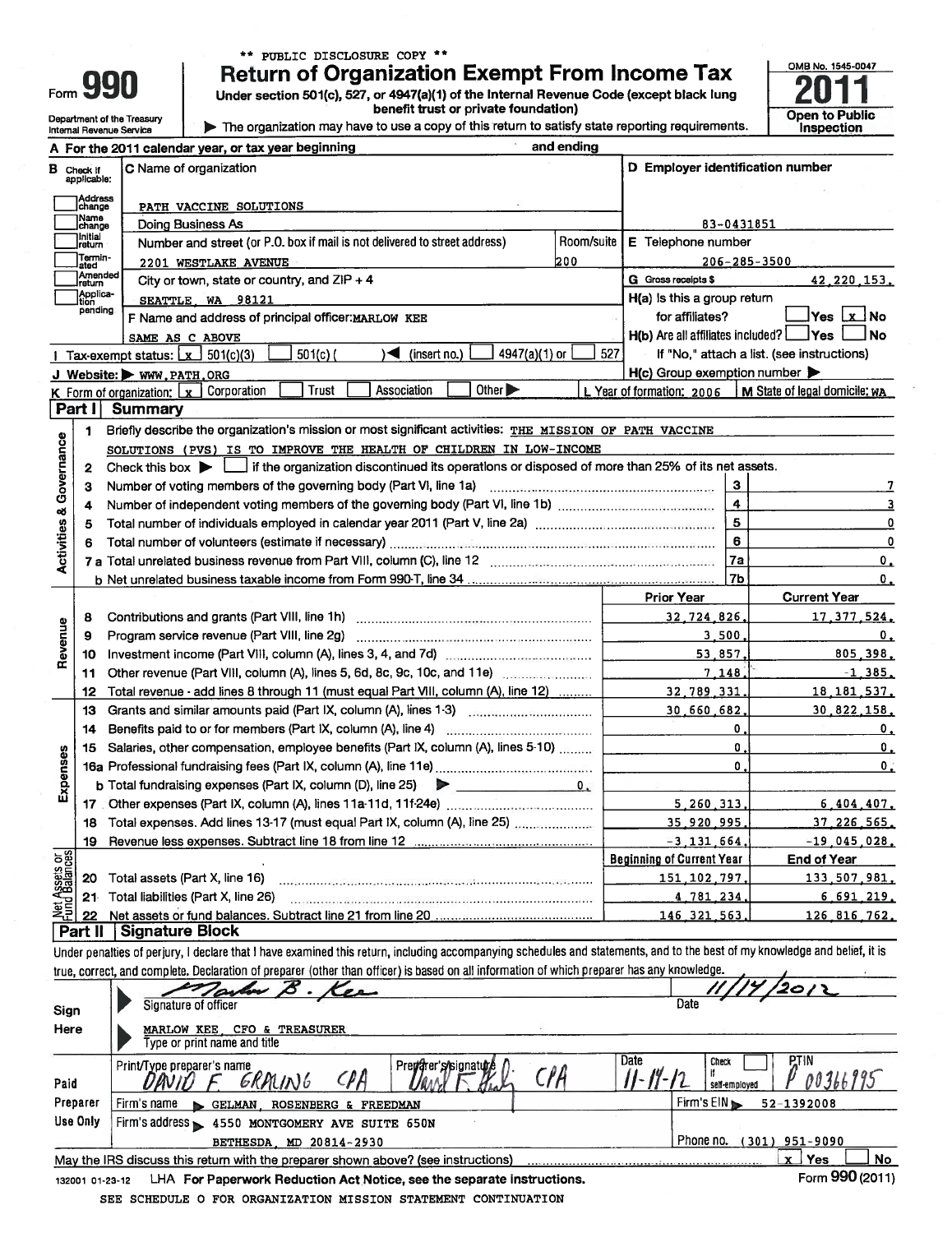|                          | Form 990 (2011)<br><b>Part III   Statement of Program Service Accomplishments</b>                                                                                                                                                                                                  | Page 2                              |
|--------------------------|------------------------------------------------------------------------------------------------------------------------------------------------------------------------------------------------------------------------------------------------------------------------------------|-------------------------------------|
|                          |                                                                                                                                                                                                                                                                                    |                                     |
| 1                        | Briefly describe the organization's mission:                                                                                                                                                                                                                                       |                                     |
|                          | PVS WORKS WITH PARTNERS TO DEVELOP NEW VACCINES BY PROVIDING FUNDING                                                                                                                                                                                                               |                                     |
|                          | AND EXPERTISE IN NONCLINICAL DEVELOPMENT, MANUFACTURING, AND CLINICAL                                                                                                                                                                                                              |                                     |
|                          | DEVELOPMENT, WITH A FOCUS ON LOW-INCOME COUNTRIES. IN RETURN, PARTNERS                                                                                                                                                                                                             |                                     |
|                          | AGREE TO TERMS THAT WILL HELP ENSURE THAT THE PRODUCTS ARE AFFORDABLE                                                                                                                                                                                                              |                                     |
| 2                        | Did the organization undertake any significant program services during the year which were not listed on                                                                                                                                                                           | $\exists$ Yes $\boxed{\text{x}}$ No |
|                          | If "Yes," describe these new services on Schedule O.                                                                                                                                                                                                                               |                                     |
| 3                        | Did the organization cease conducting, or make significant changes in how it conducts, any program services?<br>If "Yes," describe these changes on Schedule O.                                                                                                                    | $Yes$ $\boxed{X}$ No                |
| 4                        | Describe the organization's program service accomplishments for each of its three largest program services, as measured by expenses.<br>Section 501(c)(3) and 501(c)(4) organizations and section 4947(a)(1) trusts are required to report the amount of grants and allocations to |                                     |
|                          | others, the total expenses, and revenue, if any, for each program service reported.                                                                                                                                                                                                |                                     |
| 4a                       | 30,822,158.) (Revenue \$<br>37, 226, 565. including grants of \$<br>(Code: ) (Expenses \$<br>PVS WORKS TO PREVENT DEATHS FROM PNEUMONIA, INFLUENZA, RESPIRATORY                                                                                                                    |                                     |
|                          | SYNCYTIAL VIRUS, POLIO, AND DIARRHEA AMONG CHILDREN AROUND THE WORLD.                                                                                                                                                                                                              |                                     |
|                          | WE ACCELERATE THE DEVELOPMENT OF SAFE, EFFICACIOUS, AND AFFORDABLE                                                                                                                                                                                                                 |                                     |
|                          | VACCINES IN PARTNERSHIP WITH PUBLIC AND PRIVATE GROUPS.                                                                                                                                                                                                                            |                                     |
|                          |                                                                                                                                                                                                                                                                                    |                                     |
|                          | IN 2011 PVS ADVANCED RESEARCH AND DEVELOPMENT OF A NUMBER OF PROMISING                                                                                                                                                                                                             |                                     |
|                          | PNEUMOCOCCAL VACCINE CANDIDATES AND RELATED TECHNOLOGIES. THIS WORK                                                                                                                                                                                                                |                                     |
|                          | RANGED FROM PRELIMINARY RESEARCH TO PRECLINICAL DEVELOPMENT TO CLINICAL                                                                                                                                                                                                            |                                     |
|                          | TRIALS FOR SEVERAL CANDIDATES. FOR EXAMPLE, WE MADE PREPARATIONS TO                                                                                                                                                                                                                |                                     |
|                          | ADVANCE AN INACTIVATED WHOLE-CELL VACCINE INTO PHASE 1 CLINICAL TRIALS,                                                                                                                                                                                                            |                                     |
|                          | AND WE LAUNCHED A TWO-STAGE PHASE 2 CLINICAL TRIAL IN THE GAMBIA OF A                                                                                                                                                                                                              |                                     |
|                          | VACCINE AGAINST STREPTOCOCCUS PNEUMONIAE. OUR PARTNERS INCLUDED                                                                                                                                                                                                                    |                                     |
|                          |                                                                                                                                                                                                                                                                                    |                                     |
|                          |                                                                                                                                                                                                                                                                                    |                                     |
|                          |                                                                                                                                                                                                                                                                                    |                                     |
|                          |                                                                                                                                                                                                                                                                                    |                                     |
|                          |                                                                                                                                                                                                                                                                                    |                                     |
| 4с                       | (Code:<br>including grants of \$<br>) (Revenue \$<br>) (Expenses \$                                                                                                                                                                                                                |                                     |
|                          |                                                                                                                                                                                                                                                                                    |                                     |
|                          |                                                                                                                                                                                                                                                                                    |                                     |
|                          |                                                                                                                                                                                                                                                                                    |                                     |
|                          |                                                                                                                                                                                                                                                                                    |                                     |
|                          |                                                                                                                                                                                                                                                                                    |                                     |
| 4d                       | Other program services (Describe in Schedule O.)                                                                                                                                                                                                                                   |                                     |
|                          | (Expenses \$<br>including grants of \$<br>(Revenue \$<br>37, 226, 565.                                                                                                                                                                                                             |                                     |
|                          | 4e Total program service expenses                                                                                                                                                                                                                                                  | Form 990 (2011)                     |
| 132002<br>$02 - 09 - 12$ | SEE SCHEDULE O FOR CONTINUATION(S)<br>2                                                                                                                                                                                                                                            |                                     |
|                          | 08091115 745960 25260.1<br>2011.04040 PATH VACCINE SOLUTIONS                                                                                                                                                                                                                       | 25260_11                            |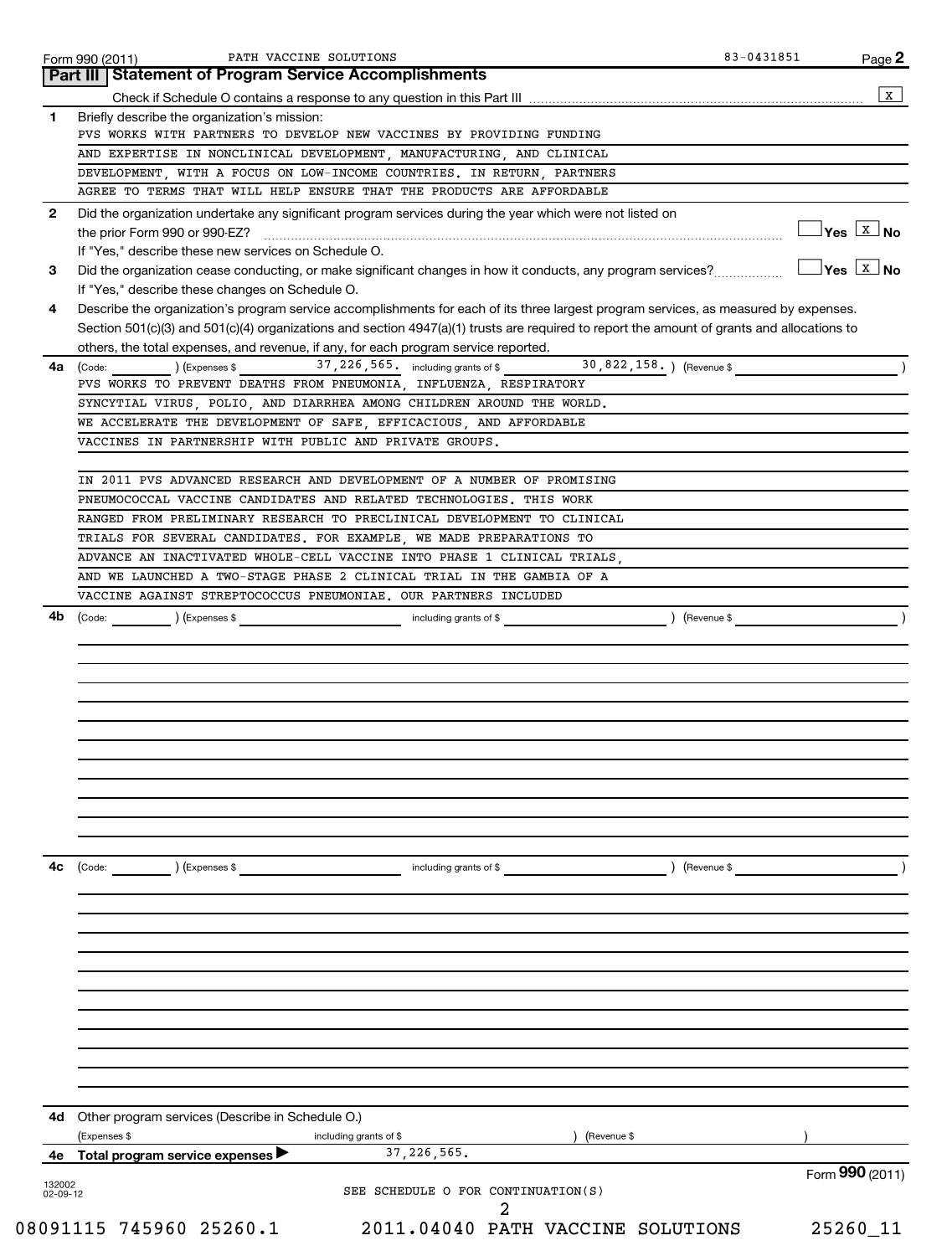|   | PATH VACCINE SOLUTIONS<br>Form 990 (2011)                                                                                       | 83-0431851 |     | Page $3$ |
|---|---------------------------------------------------------------------------------------------------------------------------------|------------|-----|----------|
|   | <b>Part IV   Checklist of Required Schedules</b>                                                                                |            |     |          |
|   |                                                                                                                                 |            | res |          |
|   | Is the organization described in section 501(c)(3) or $4947(a)(1)$ (other than a private foundation)?                           |            |     |          |
|   | If "Yes," complete Schedule A                                                                                                   |            |     |          |
|   | Is the organization required to complete Schedule B, Schedule of Contributors?                                                  |            |     |          |
| з | Did the organization engage in direct or indirect political campaign activities on behalf of or in opposition to candidates for |            |     |          |
|   | public office? If "Yes," complete Schedule C, Part I                                                                            |            |     |          |
|   | Oration FAILMON concertainties. District concertainty concerts to take the contribution of a catter FAILM classes to affect     |            |     |          |

| 4 Section 501(c)(3) organizations. Did the organization engage in lobbying activities, or have a section 501(h) election in effect |
|------------------------------------------------------------------------------------------------------------------------------------|
| during the tax year? If "Yes," complete Schedule C, Part II                                                                        |

| 5 Is the organization a section 501(c)(4), 501(c)(5), or 501(c)(6) organization that receives membership dues, assessments, or |
|--------------------------------------------------------------------------------------------------------------------------------|
| similar amounts as defined in Revenue Procedure 98-19? If "Yes," complete Schedule C, Part III                                 |

**6** *If "Yes," complete Schedule D, Part I* provide advice on the distribution or investment of amounts in such funds or accounts? Did the organization maintain any donor advised funds or any similar funds or accounts for which donors have the right to

| Did the organization receive or hold a conservation easement, including easements to preserve open space,                      |
|--------------------------------------------------------------------------------------------------------------------------------|
| the environment, historic land areas, or historic structures? If "Yes," complete Schedule D, Part II                           |
| 8 Did the organization maintain collections of works of art, historical treasures, or other similar assets? If "Yes," complete |

| Schedule D, Part III                                                                                                          |   |
|-------------------------------------------------------------------------------------------------------------------------------|---|
| 9 Did the organization report an amount in Part X, line 21; serve as a custodian for amounts not listed in Part X; or provide |   |
| credit counseling, debt management, credit repair, or debt negotiation services? If "Yes," complete Schedule D, Part IV       | . |
|                                                                                                                               |   |

**10** *If "Yes," complete Schedule D, Part V* endowments, or quasi-endowments? ~~~~~~~~~~~~~~~~~~~~~~~~ Did the organization, directly or through a related organization, hold assets in temporarily restricted endowments, permanent

| If the organization's answer to any of the following questions is "Yes," then complete Schedule D, Parts VI, VII, VIII, IX, or X |
|----------------------------------------------------------------------------------------------------------------------------------|
| as applicable.                                                                                                                   |
| a Did the organization report an amount for land, buildings, and equipment in Part X, line 10? If "Yes," complete Schedule D,    |

| a Did the organization report an amount for land, buildings, and equipment in Part X, line 10? If "Yes," complete Schedule D,        |
|--------------------------------------------------------------------------------------------------------------------------------------|
| Part VI                                                                                                                              |
| <b>b</b> Did the organization report an amount for investments - other securities in Part X, line 12 that is 5% or more of its total |

**c** Did the organization report an amount for investments - program related in Part X, line 13 that is 5% or more of its total assets reported in Part X, line 16? If "Yes," complete Schedule D, Part VII <sub>…………………………………………………………</sub>

**d** Did the organization report an amount for other assets in Part X, line 15 that is 5% or more of its total assets reported in assets reported in Part X, line 16? If "Yes," complete Schedule D, Part VIII <sub>…………………………………………………………</sub>……

**e** Did the organization report an amount for other liabilities in Part X, line 25? If "Yes," complete Schedule D, Part X *If "Yes," complete Schedule D, Part IX* Part X, line 16? ~~~~~~~~~~~~~~~~~~~~~~~~~~~~~~~~~~~ ~~~~~~

| Did the organization's separate or consolidated financial statements for the tax year include a footnote that addresses |
|-------------------------------------------------------------------------------------------------------------------------|
| the organization's liability for uncertain tax positions under FIN 48 (ASC 740)? If "Yes," complete Schedule D, Part X  |
| 12a Did the organization obtain separate, independent audited financial statements for the tax year? If "Yes," complete |

|                                     |  | the contract of the contract of the contract of the contract of the contract of the contract of the contract of    |  |
|-------------------------------------|--|--------------------------------------------------------------------------------------------------------------------|--|
| Schedule D, Parts XI, XII, and XIII |  |                                                                                                                    |  |
|                                     |  | <b>b</b> Was the organization included in consolidated, independent audited financial statements for the tax year? |  |
|                                     |  |                                                                                                                    |  |

| If "Yes," and if the organization answered "No" to line 12a, then completing Schedule D, Parts XI, XII, and XIII is optional |  |
|------------------------------------------------------------------------------------------------------------------------------|--|
| 13 Is the organization a school described in section $170(b)(1)(A)(ii)$ ? If "Yes," complete Schedule E                      |  |

|    | 14a Did the organization maintain an office, employees, or agents outside of the United States?                                  | 14a |
|----|----------------------------------------------------------------------------------------------------------------------------------|-----|
|    | <b>b</b> Did the organization have aggregate revenues or expenses of more than \$10,000 from grantmaking, fundraising, business, |     |
|    | investment, and program service activities outside the United States, or aggregate foreign investments valued at \$100,000       |     |
|    | or more? If "Yes," complete Schedule F, Parts I and IV                                                                           | 14b |
| 15 | Did the organization report on Part IX, column (A), line 3, more than \$5,000 of grants or assistance to any organization        |     |
|    | or entity located outside the United States? If "Yes," complete Schedule F, Parts II and IV                                      | 15  |
| 16 | Did the organization report on Part IX, column (A), line 3, more than \$5,000 of aggregate grants or assistance to individuals   |     |
|    | located outside the United States? If "Yes," complete Schedule F, Parts III and IV                                               | 16  |
| 17 | Did the organization report a total of more than \$15,000 of expenses for professional fundraising services on Part IX,          |     |
|    | column (A), lines 6 and 11e? If "Yes," complete Schedule G, Part I                                                               |     |
| 18 | Did the organization report more than \$15,000 total of fundraising event gross income and contributions on Part VIII, lines     |     |
|    | 1c and 8a? If "Yes," complete Schedule G, Part II                                                                                |     |

### **19** Did the organization report more than \$15,000 of gross income from gaming activities on Part VIII, line 9a? If "Yes," *complete Schedule G, Part III* ~~~~~~~~~~~~~~~~~~~~~~~~~~~~~~~~~~~~~~~~~~~~~~~

| 20a Did the organization operate one or more hospital facilities? If "Yes," complete Schedule H                |  |
|----------------------------------------------------------------------------------------------------------------|--|
| b If "Yes" to line 20a, did the organization attach a copy of its audited financial statements to this return? |  |

Form (2011) **990**

**19 20a 20b**

132003 01-23-12

**4**

**5**

**6**

**7**

**8**

**9**

**10**

**11a**

**11b**

**11c**

**11d 11e**

**11f**

~~~~

**12a**

**12b 13** X

X

X

X

X

X

X

X

X

X

X

X

X

X

X X

X

X

X

X

X

X

X X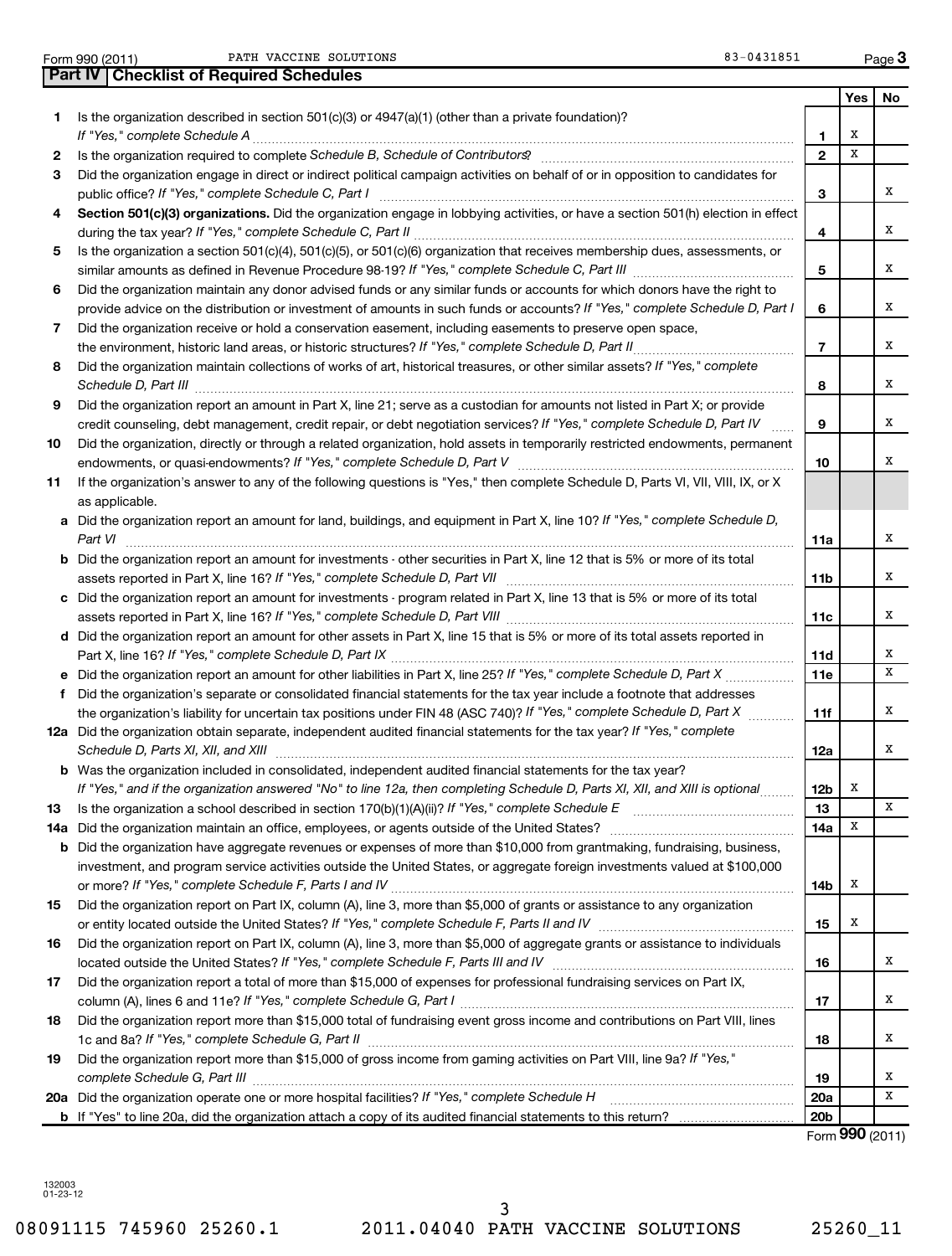Form 990 (2011) PATH VACCINE SOLUTIONS (83-0431851 Page

|    | Part IV   Checklist of Required Schedules (continued)                                                                               |                 |     |        |
|----|-------------------------------------------------------------------------------------------------------------------------------------|-----------------|-----|--------|
|    |                                                                                                                                     |                 | Yes | No     |
| 21 | Did the organization report more than \$5,000 of grants and other assistance to any government or organization in the               |                 |     |        |
|    |                                                                                                                                     | 21              | х   |        |
| 22 | Did the organization report more than \$5,000 of grants and other assistance to individuals in the United States on Part IX,        |                 |     |        |
|    | column (A), line 2? If "Yes," complete Schedule I, Parts I and III                                                                  | 22              |     | х      |
| 23 | Did the organization answer "Yes" to Part VII, Section A, line 3, 4, or 5 about compensation of the organization's current          |                 |     |        |
|    | and former officers, directors, trustees, key employees, and highest compensated employees? If "Yes," complete                      |                 |     |        |
|    | Schedule J <b>Executive Construction Construction Construction Construction Construction</b>                                        | 23              | х   |        |
|    | 24a Did the organization have a tax-exempt bond issue with an outstanding principal amount of more than \$100,000 as of the         |                 |     |        |
|    | last day of the year, that was issued after December 31, 2002? If "Yes," answer lines 24b through 24d and complete                  |                 |     |        |
|    | Schedule K. If "No", go to line 25                                                                                                  | 24a             |     | x      |
| b  |                                                                                                                                     | 24 <sub>b</sub> |     |        |
|    | Did the organization maintain an escrow account other than a refunding escrow at any time during the year to defease                |                 |     |        |
|    |                                                                                                                                     | 24с             |     |        |
|    |                                                                                                                                     | 24d             |     |        |
|    | 25a Section 501(c)(3) and 501(c)(4) organizations. Did the organization engage in an excess benefit transaction with a              |                 |     |        |
|    |                                                                                                                                     | 25a             |     | x      |
|    | <b>b</b> Is the organization aware that it engaged in an excess benefit transaction with a disqualified person in a prior year, and |                 |     |        |
|    | that the transaction has not been reported on any of the organization's prior Forms 990 or 990-EZ? If "Yes," complete               |                 |     |        |
|    | Schedule L, Part I                                                                                                                  | 25b             |     | x      |
| 26 | Was a loan to or by a current or former officer, director, trustee, key employee, highly compensated employee, or disqualified      |                 |     |        |
|    | person outstanding as of the end of the organization's tax year? If "Yes," complete Schedule L, Part II manumum                     | 26              |     | x      |
| 27 | Did the organization provide a grant or other assistance to an officer, director, trustee, key employee, substantial                |                 |     |        |
|    | contributor or employee thereof, a grant selection committee member, or to a 35% controlled entity or family member                 |                 |     |        |
|    |                                                                                                                                     | 27              |     | x      |
| 28 | Was the organization a party to a business transaction with one of the following parties (see Schedule L, Part IV                   |                 |     |        |
|    | instructions for applicable filing thresholds, conditions, and exceptions):                                                         |                 |     |        |
| а  | A current or former officer, director, trustee, or key employee? If "Yes," complete Schedule L, Part IV                             | 28a             |     | x      |
| b  | A family member of a current or former officer, director, trustee, or key employee? If "Yes," complete Schedule L, Part IV          | 28b             |     | x      |
|    | c An entity of which a current or former officer, director, trustee, or key employee (or a family member thereof) was an officer,   |                 |     |        |
|    | director, trustee, or direct or indirect owner? If "Yes," complete Schedule L, Part IV                                              | 28c             |     | х<br>x |
| 29 |                                                                                                                                     | 29              |     |        |
| 30 | Did the organization receive contributions of art, historical treasures, or other similar assets, or qualified conservation         |                 |     | х      |
|    |                                                                                                                                     | 30              |     |        |
| 31 | Did the organization liquidate, terminate, or dissolve and cease operations?                                                        |                 |     | x      |
|    | Did the organization sell, exchange, dispose of, or transfer more than 25% of its net assets?/f "Yes," complete                     | 31              |     |        |
| 32 | Schedule N, Part II                                                                                                                 | 32              |     | х      |
| 33 | Did the organization own 100% of an entity disregarded as separate from the organization under Regulations                          |                 |     |        |
|    |                                                                                                                                     | 33              |     | х      |
| 34 | Was the organization related to any tax-exempt or taxable entity?                                                                   |                 |     |        |
|    |                                                                                                                                     | 34              | х   |        |
|    |                                                                                                                                     | 35a             |     | x      |
| b  | Did the organization receive any payment from or engage in any transaction with a controlled entity within the meaning of           |                 |     |        |
|    |                                                                                                                                     | 35b             |     | х      |
| 36 | Section 501(c)(3) organizations. Did the organization make any transfers to an exempt non-charitable related organization?          |                 |     |        |
|    |                                                                                                                                     | 36              |     | х      |
| 37 | Did the organization conduct more than 5% of its activities through an entity that is not a related organization                    |                 |     |        |
|    |                                                                                                                                     | 37              |     | х      |
| 38 | Did the organization complete Schedule O and provide explanations in Schedule O for Part VI, lines 11 and 19?                       |                 |     |        |
|    |                                                                                                                                     | 38              | х   |        |
|    |                                                                                                                                     |                 |     |        |

Form (2011) **990**

132004 01-23-12

**4**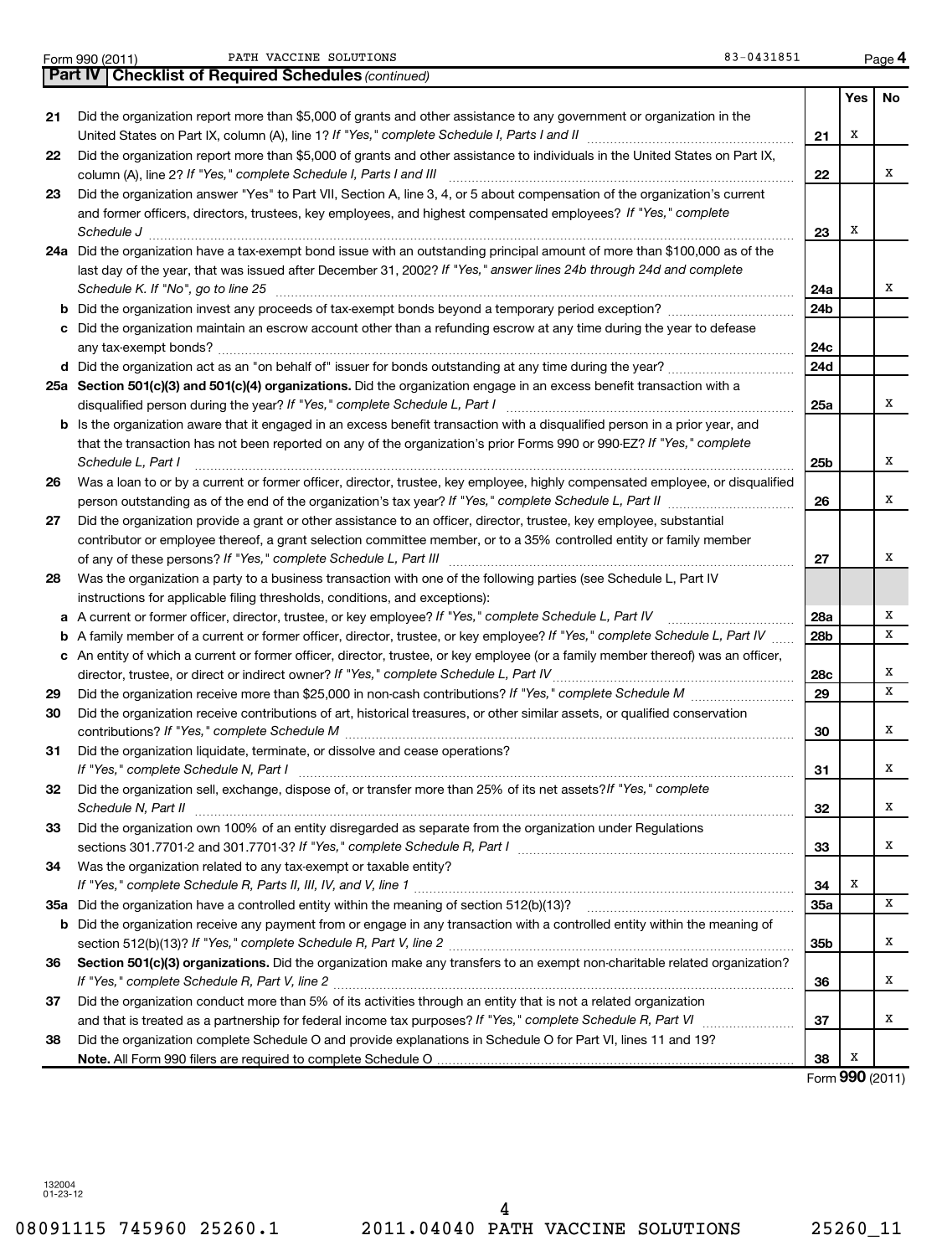|        | PATH VACCINE SOLUTIONS<br>83-0431851<br>Form 990 (2011)                                                                                         |                |                 | $Page$ 5  |
|--------|-------------------------------------------------------------------------------------------------------------------------------------------------|----------------|-----------------|-----------|
| Part V | <b>Statements Regarding Other IRS Filings and Tax Compliance</b>                                                                                |                |                 |           |
|        | Check if Schedule O contains a response to any question in this Part V                                                                          |                |                 |           |
|        |                                                                                                                                                 |                | Yes             | <b>No</b> |
|        | 1a                                                                                                                                              |                |                 |           |
| b      | 1 <sub>b</sub><br>Enter the number of Forms W-2G included in line 1a. Enter -0- if not applicable                                               |                |                 |           |
| c      | Did the organization comply with backup withholding rules for reportable payments to vendors and reportable gaming                              |                |                 |           |
|        |                                                                                                                                                 | 1c             |                 |           |
|        | 2a Enter the number of employees reported on Form W-3, Transmittal of Wage and Tax Statements,                                                  |                |                 |           |
|        | 0<br>filed for the calendar year ending with or within the year covered by this return<br>2a                                                    |                |                 |           |
|        | <b>b</b> If at least one is reported on line 2a, did the organization file all required federal employment tax returns?                         | 2b             |                 |           |
|        | Note. If the sum of lines 1a and 2a is greater than 250, you may be required to e-file (see instructions)                                       |                |                 |           |
|        | 3a Did the organization have unrelated business gross income of \$1,000 or more during the year?                                                | За             |                 | х         |
|        | <b>b</b> If "Yes," has it filed a Form 990-T for this year? If "No," provide an explanation in Schedule O                                       | 3b             |                 |           |
|        | 4a At any time during the calendar year, did the organization have an interest in, or a signature or other authority over, a                    |                |                 |           |
|        | financial account in a foreign country (such as a bank account, securities account, or other financial account)?                                | 4a             |                 | х         |
|        | <b>b</b> If "Yes," enter the name of the foreign country:                                                                                       |                |                 |           |
|        | See instructions for filing requirements for Form TD F 90-22.1, Report of Foreign Bank and Financial Accounts.                                  |                |                 |           |
|        |                                                                                                                                                 | 5а             |                 | х         |
|        |                                                                                                                                                 | 5 <sub>b</sub> |                 | х         |
|        |                                                                                                                                                 | 5 <sub>c</sub> |                 |           |
|        | 6a Does the organization have annual gross receipts that are normally greater than \$100,000, and did the organization solicit                  |                |                 |           |
|        |                                                                                                                                                 | 6a             |                 | х         |
|        | b If "Yes," did the organization include with every solicitation an express statement that such contributions or gifts                          |                |                 |           |
|        |                                                                                                                                                 | 6b             |                 |           |
| 7      | Organizations that may receive deductible contributions under section 170(c).                                                                   |                |                 | х         |
| a      | Did the organization receive a payment in excess of \$75 made partly as a contribution and partly for goods and services provided to the payor? | 7a<br>7b       |                 |           |
|        | c Did the organization sell, exchange, or otherwise dispose of tangible personal property for which it was required                             |                |                 |           |
|        |                                                                                                                                                 | 7c             |                 | х         |
|        | 7d                                                                                                                                              |                |                 |           |
|        | e Did the organization receive any funds, directly or indirectly, to pay premiums on a personal benefit contract?                               | 7е             |                 | х         |
| f.     |                                                                                                                                                 | 7f             |                 | х         |
| g      | If the organization received a contribution of qualified intellectual property, did the organization file Form 8899 as required?                | 7g             |                 |           |
|        | h If the organization received a contribution of cars, boats, airplanes, or other vehicles, did the organization file a Form 1098-C?            | 7h             |                 |           |
| 8      | Sponsoring organizations maintaining donor advised funds and section 509(a)(3) supporting organizations. Did the supporting $N/A$               |                |                 |           |
|        | organization, or a donor advised fund maintained by a sponsoring organization, have excess business holdings at any time during the year?       | 8              |                 |           |
|        | Sponsoring organizations maintaining donor advised funds.                                                                                       |                |                 |           |
| a      | N/A                                                                                                                                             | 9а             |                 |           |
| b      | N/A                                                                                                                                             | 9b             |                 |           |
| 10     | Section 501(c)(7) organizations. Enter:                                                                                                         |                |                 |           |
| а      | 10a                                                                                                                                             |                |                 |           |
| b      | Gross receipts, included on Form 990, Part VIII, line 12, for public use of club facilities<br>10b                                              |                |                 |           |
| 11     | Section 501(c)(12) organizations. Enter:                                                                                                        |                |                 |           |
| а      | N/A<br>11a                                                                                                                                      |                |                 |           |
|        | <b>b</b> Gross income from other sources (Do not net amounts due or paid to other sources against                                               |                |                 |           |
|        | amounts due or received from them.)<br>11b                                                                                                      |                |                 |           |
|        | 12a Section 4947(a)(1) non-exempt charitable trusts. Is the organization filing Form 990 in lieu of Form 1041?                                  | 12a            |                 |           |
|        | <b>b</b> If "Yes," enter the amount of tax-exempt interest received or accrued during the year $\dots$ $N/A$ .<br>12b                           |                |                 |           |
| 13     | Section 501(c)(29) qualified nonprofit health insurance issuers.<br>N/A                                                                         | 1За            |                 |           |
|        | Note. See the instructions for additional information the organization must report on Schedule O.                                               |                |                 |           |
|        | <b>b</b> Enter the amount of reserves the organization is required to maintain by the states in which the                                       |                |                 |           |
|        | 13b                                                                                                                                             |                |                 |           |
|        | 13c                                                                                                                                             |                |                 |           |
|        | 14a Did the organization receive any payments for indoor tanning services during the tax year?                                                  | 14a            |                 | х         |
|        | <b>b</b> If "Yes," has it filed a Form 720 to report these payments? If "No," provide an explanation in Schedule O                              | 14b            |                 |           |
|        |                                                                                                                                                 |                | Form 990 (2011) |           |

132005 01-23-12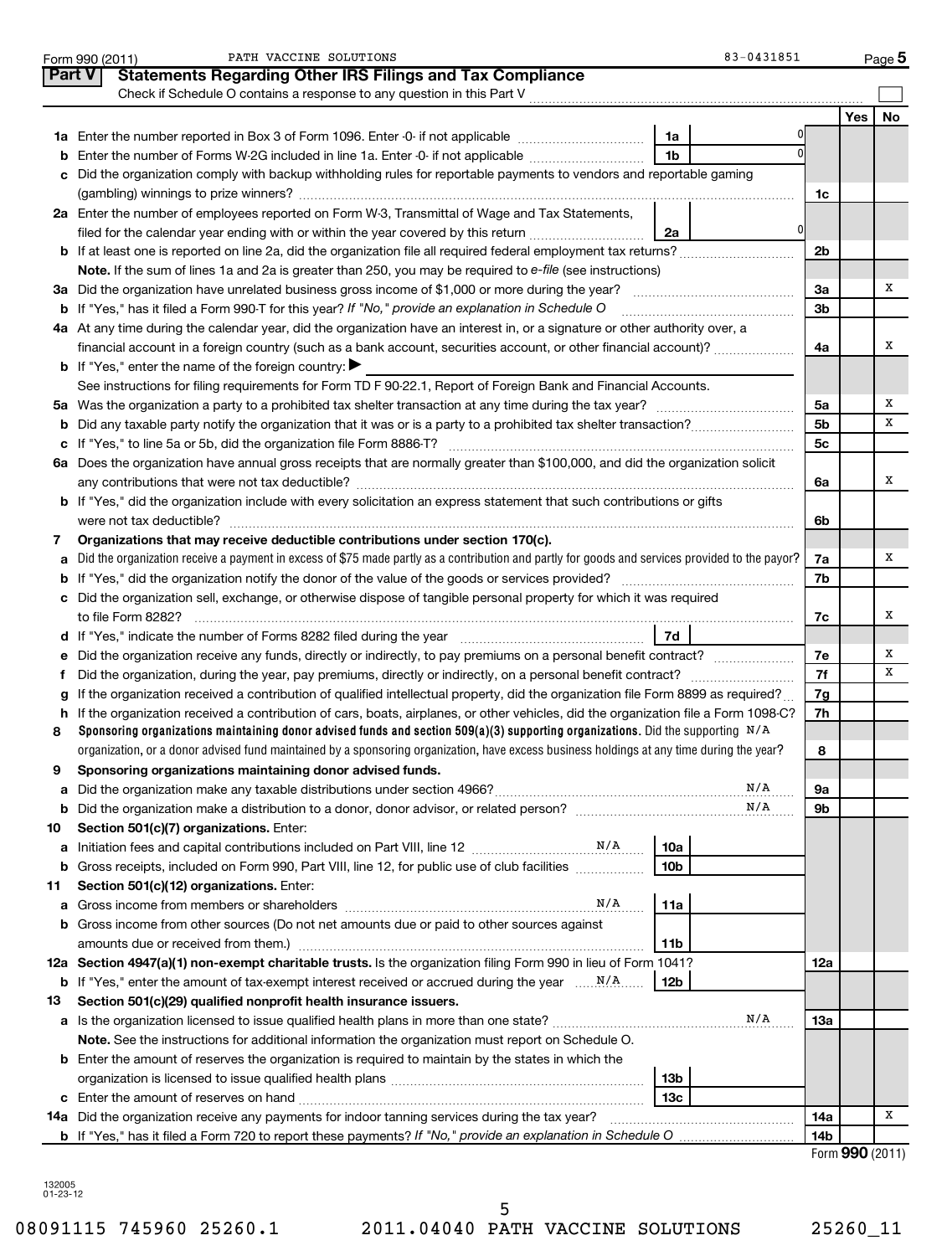|        | PATH VACCINE SOLUTIONS<br>Form 990 (2011)<br>Governance, Management, and Disclosure For each "Yes" response to lines 2 through 7b below, and for a "No" response<br>Part VI                                                    | 83-0431851 |                 |        | Page 6       |
|--------|--------------------------------------------------------------------------------------------------------------------------------------------------------------------------------------------------------------------------------|------------|-----------------|--------|--------------|
|        | to line 8a, 8b, or 10b below, describe the circumstances, processes, or changes in Schedule O. See instructions.                                                                                                               |            |                 |        |              |
|        |                                                                                                                                                                                                                                |            |                 |        | $\mathbf{x}$ |
|        | <b>Section A. Governing Body and Management</b>                                                                                                                                                                                |            |                 |        |              |
|        | 1a Enter the number of voting members of the governing body at the end of the tax year                                                                                                                                         | 1a         |                 | Yes    | No           |
|        | If there are material differences in voting rights among members of the governing body, or if the governing<br>body delegated broad authority to an executive committee or similar committee, explain in Schedule O.           |            |                 |        |              |
|        | <b>b</b> Enter the number of voting members included in line 1a, above, who are independent <i>manumum</i>                                                                                                                     | 1b         |                 |        |              |
| 2      | Did any officer, director, trustee, or key employee have a family relationship or a business relationship with any other<br>officer, director, trustee, or key employee?                                                       |            | $\mathbf{2}$    |        | х            |
| 3      | Did the organization delegate control over management duties customarily performed by or under the direct supervision                                                                                                          |            |                 |        |              |
|        |                                                                                                                                                                                                                                |            | 3               |        | х            |
| 4      | Did the organization make any significant changes to its governing documents since the prior Form 990 was filed?                                                                                                               |            | 4               |        | X            |
| 5      |                                                                                                                                                                                                                                |            | 5               |        | X            |
| 6      |                                                                                                                                                                                                                                |            | 6               |        | X            |
|        | 7a Did the organization have members, stockholders, or other persons who had the power to elect or appoint one or<br>more members of the governing body?                                                                       |            | 7a              |        | х            |
|        | <b>b</b> Are any governance decisions of the organization reserved to (or subject to approval by) members, stockholders, or                                                                                                    |            |                 |        |              |
|        | persons other than the governing body?                                                                                                                                                                                         |            | 7b              |        | х            |
| 8      | Did the organization contemporaneously document the meetings held or written actions undertaken during the year by the following:                                                                                              |            |                 | х      |              |
|        |                                                                                                                                                                                                                                |            | 8а<br>8b        | x      |              |
| 9      | Is there any officer, director, trustee, or key employee listed in Part VII, Section A, who cannot be reached at the                                                                                                           |            |                 |        |              |
|        | organization's mailing address? If "Yes," provide the names and addresses in Schedule O                                                                                                                                        |            | 9               |        | х            |
|        | <b>Section B. Policies</b> (This Section B requests information about policies not required by the Internal Revenue Code.)                                                                                                     |            |                 |        |              |
|        |                                                                                                                                                                                                                                |            |                 | Yes    | No           |
|        |                                                                                                                                                                                                                                |            | 10a             |        | х            |
|        | <b>b</b> If "Yes," did the organization have written policies and procedures governing the activities of such chapters, affiliates,                                                                                            |            |                 |        |              |
|        |                                                                                                                                                                                                                                |            | 10 <sub>b</sub> |        |              |
|        | 11a Has the organization provided a complete copy of this Form 990 to all members of its governing body before filing the form?                                                                                                |            | 11a             | х      |              |
| b      | Describe in Schedule O the process, if any, used by the organization to review this Form 990.                                                                                                                                  |            |                 |        |              |
|        | 12a Did the organization have a written conflict of interest policy? If "No," go to line 13                                                                                                                                    |            | 12a<br>12b      | х<br>х |              |
| b<br>c | Did the organization regularly and consistently monitor and enforce compliance with the policy? If "Yes," describe                                                                                                             |            |                 |        |              |
|        | in Schedule O how this was done <i>manual content of the content of the schedule O</i> how this was done                                                                                                                       |            | 12c             | х      |              |
| 13     |                                                                                                                                                                                                                                |            | 13              | X      |              |
| 14     | Did the organization have a written document retention and destruction policy? [11] manufaction manufaction in                                                                                                                 |            | 14              | x      |              |
| 15     | Did the process for determining compensation of the following persons include a review and approval by independent                                                                                                             |            |                 |        |              |
|        | persons, comparability data, and contemporaneous substantiation of the deliberation and decision?                                                                                                                              |            |                 |        |              |
|        | a The organization's CEO, Executive Director, or top management official manufactured content content of the organization's CEO, Executive Director, or top management official manufactured content of the state of the state |            | 15a             |        | х<br>х       |
|        |                                                                                                                                                                                                                                |            | 15b             |        |              |
|        |                                                                                                                                                                                                                                |            |                 |        |              |
|        | If "Yes" to line 15a or 15b, describe the process in Schedule O (see instructions).                                                                                                                                            |            |                 |        | X            |
|        | <b>16a</b> Did the organization invest in, contribute assets to, or participate in a joint venture or similar arrangement with a                                                                                               |            |                 |        |              |
|        | taxable entity during the year?                                                                                                                                                                                                |            | 16a             |        |              |
|        | <b>b</b> If "Yes," did the organization follow a written policy or procedure requiring the organization to evaluate its participation                                                                                          |            |                 |        |              |
|        | in joint venture arrangements under applicable federal tax law, and take steps to safeguard the organization's                                                                                                                 |            | 16b             |        |              |
|        | <b>Section C. Disclosure</b>                                                                                                                                                                                                   |            |                 |        |              |
| 17     | List the states with which a copy of this Form 990 is required to be filed $\blacktriangleright$ WA                                                                                                                            |            |                 |        |              |

**20** statements available to the public during the tax year. State the name, physical address, and telephone number of the person who possesses the books and records of the organization: MARLOW KEE, CHIEF FINANCIAL OFFICER - 206-285-3500

2201 WESTLAKE AVE., SUITE 200, SEATTLE, WA 98121

132006 01-23-12

08091115 745960 25260.1 2011.04040 PATH VACCINE SOLUTIONS 25260\_11

6

Form (2011) **990**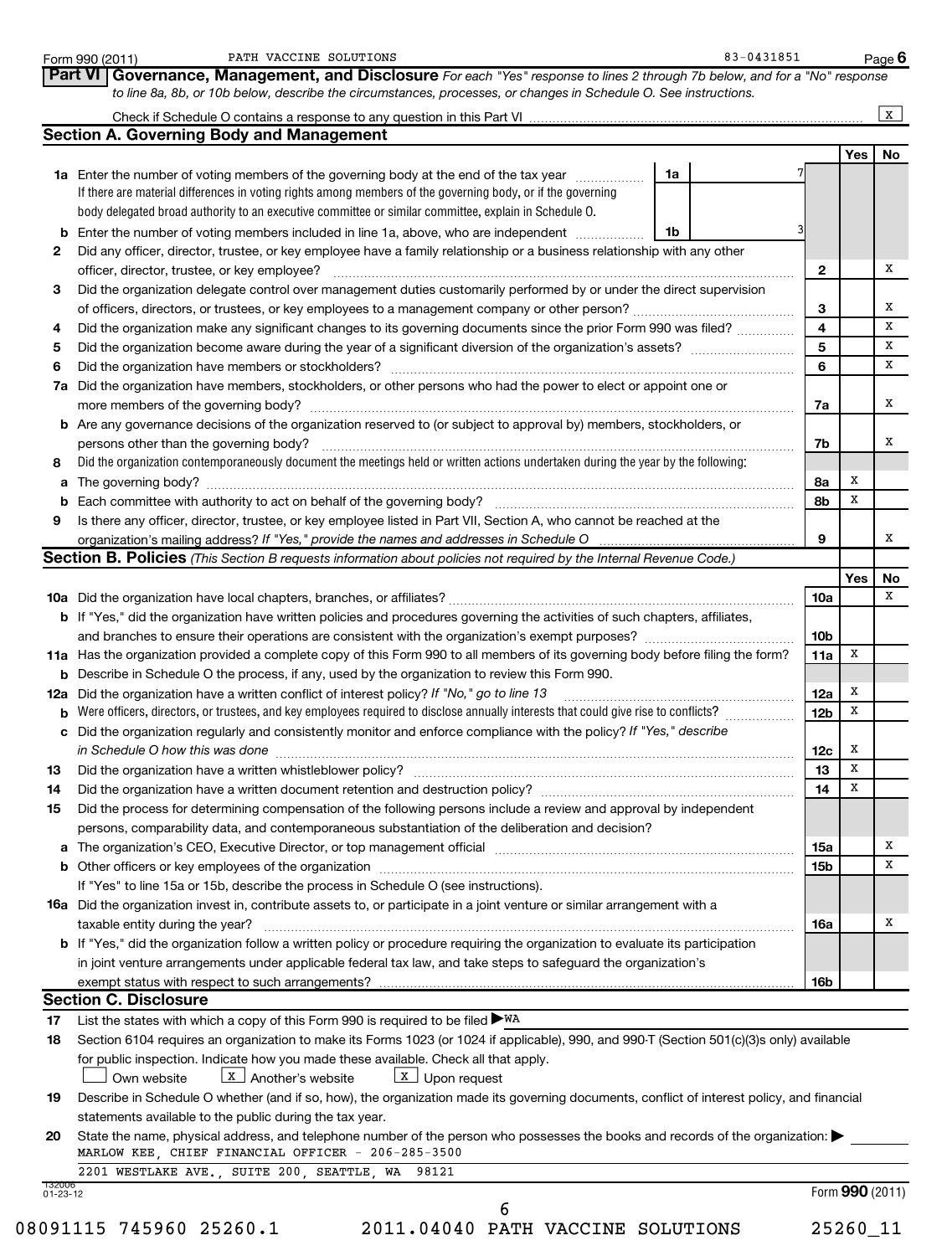| Form 990 (2011) | PATH VACCINE SOLUTIONS                                                                                                                                                                                                               | 83-0431851 | ہ Page |
|-----------------|--------------------------------------------------------------------------------------------------------------------------------------------------------------------------------------------------------------------------------------|------------|--------|
|                 | Part VII Compensation of Officers, Directors, Trustees, Key Employees, Highest Compensated                                                                                                                                           |            |        |
|                 | <b>Employees, and Independent Contractors</b>                                                                                                                                                                                        |            |        |
|                 | Check if Schedule O contains a response to any question in this Part VII                                                                                                                                                             |            |        |
| Section A.      | Officers, Directors, Trustees, Key Employees, and Highest Compensated Employees                                                                                                                                                      |            |        |
|                 | 1a Complete this table for all persons required to be listed. Report compensation for the calendar year ending with or within the organization's tax year.                                                                           |            |        |
|                 | • List all of the organization's current officers, directors, trustees (whether individuals or organizations), regardless of amount of compensation.<br>Enter $-0$ in columns $(D)$ , $(E)$ , and $(F)$ if no compensation was paid. |            |        |

**•** List all of the organization's **current** key employees, if any. See instructions for definition of "key employee."

 $\bullet$  List the organization's five  $\tt current$  highest compensated employees (other than an officer, director, trustee, or key employee) who received reportable compensation (Box 5 of Form W-2 and/or Box 7 of Form 1099-MISC) of more than \$100,000 from the organization and any related organizations .

 $\bullet$  List all of the organization's former officers, key employees, and highest compensated employees who received more than \$100,000 of reportable compensation from the organization and any related organizations.

**•** List all of the organization's former directors or trustees that received, in the capacity as a former director or trustee of the organization, more than \$10,000 of reportable compensation from the organization and any related organizations.

List persons in the following order: individual trustees or directors; institutional trustees; officers; key employees; highest compensated employees; and former such persons.

Check this box if neither the organization nor any related organization compensated any current officer, director, or trustee.  $\left\vert \cdot\right\vert$ 

| (A)                      | (B)                                                                     |                                                                                                                            |                       |             |              |                                               | (D)                                    | (E)                                        | (F)                                                                      |
|--------------------------|-------------------------------------------------------------------------|----------------------------------------------------------------------------------------------------------------------------|-----------------------|-------------|--------------|-----------------------------------------------|----------------------------------------|--------------------------------------------|--------------------------------------------------------------------------|
| Name and Title           | Average<br>hours per                                                    | (C)<br>Position<br>(do not check more than one<br>box, unless person is both an<br>officer and a director/trustee)<br>week |                       |             |              |                                               | Reportable<br>compensation<br>from     | Reportable<br>compensation<br>from related | Estimated<br>amount of<br>other                                          |
|                          | (describe<br>hours for<br>related<br>organizations<br>in Schedule<br>O) | Individual trustee or director                                                                                             | Institutional trustee | Officer     | Key employee | Highest compensated<br>  employee<br>  Former | the<br>organization<br>(W-2/1099-MISC) | organizations<br>(W-2/1099-MISC)           | compensation<br>from the<br>organization<br>and related<br>organizations |
| (1) CHRISTOPHER J ELIAS  |                                                                         |                                                                                                                            |                       |             |              |                                               |                                        |                                            |                                                                          |
| CHAIR                    | 1.00                                                                    | X                                                                                                                          |                       | X           |              |                                               | 0                                      | 524,445.                                   | 39,496.                                                                  |
| (2) JACQUELINE D SHERRIS |                                                                         |                                                                                                                            |                       |             |              |                                               |                                        |                                            |                                                                          |
| VICE CHAIR               | 1.00                                                                    | X                                                                                                                          |                       | X           |              |                                               | 0                                      | 244,324.                                   | 19,102.                                                                  |
| (3) ERIC G WALKER        |                                                                         |                                                                                                                            |                       |             |              |                                               |                                        |                                            |                                                                          |
| TREASURER                | 1.00                                                                    | X                                                                                                                          |                       | X           |              |                                               | 0                                      | 235, 336.                                  | 35,164.                                                                  |
| (4) DAN LASTER           |                                                                         |                                                                                                                            |                       |             |              |                                               |                                        |                                            |                                                                          |
| DIRECTOR/GENERAL COUNSEL | 1.00                                                                    | X                                                                                                                          |                       |             |              |                                               | 0                                      | 216,927                                    | 27,234.                                                                  |
| (5) N REGINA RABINOVICH  |                                                                         |                                                                                                                            |                       |             |              |                                               |                                        |                                            |                                                                          |
| <b>DIRECTOR</b>          | 1.00                                                                    | X                                                                                                                          |                       |             |              |                                               | 0                                      | 0                                          | $\mathbf 0$ .                                                            |
| (6) DOUGLAS HOLTZMAN     |                                                                         |                                                                                                                            |                       |             |              |                                               |                                        |                                            |                                                                          |
| <b>DIRECTOR</b>          | 1.00                                                                    | X                                                                                                                          |                       |             |              |                                               | 0                                      | 0                                          | $\mathbf 0$ .                                                            |
| (7) TOM BREWER           |                                                                         |                                                                                                                            |                       |             |              |                                               |                                        |                                            |                                                                          |
| DIRECTOR                 | 1.00                                                                    | X                                                                                                                          |                       |             |              |                                               | 0                                      | 0                                          | $\mathbf 0$ .                                                            |
| (8) DAVID ALLI           |                                                                         |                                                                                                                            |                       |             |              |                                               |                                        |                                            |                                                                          |
| <b>BOARD SECRETARY</b>   | 1.00                                                                    |                                                                                                                            |                       | $\mathbf x$ |              |                                               | $\mathbf 0$ .                          | 143, 147.                                  | 25,761.                                                                  |
|                          |                                                                         |                                                                                                                            |                       |             |              |                                               |                                        |                                            |                                                                          |
|                          |                                                                         |                                                                                                                            |                       |             |              |                                               |                                        |                                            |                                                                          |
|                          |                                                                         |                                                                                                                            |                       |             |              |                                               |                                        |                                            |                                                                          |
|                          |                                                                         |                                                                                                                            |                       |             |              |                                               |                                        |                                            |                                                                          |
|                          |                                                                         |                                                                                                                            |                       |             |              |                                               |                                        |                                            |                                                                          |
|                          |                                                                         |                                                                                                                            |                       |             |              |                                               |                                        |                                            |                                                                          |
|                          |                                                                         |                                                                                                                            |                       |             |              |                                               |                                        |                                            |                                                                          |
|                          |                                                                         |                                                                                                                            |                       |             |              |                                               |                                        |                                            |                                                                          |
| 132007 01-23-12          |                                                                         |                                                                                                                            |                       |             |              | 7                                             |                                        |                                            | Form 990 (2011)                                                          |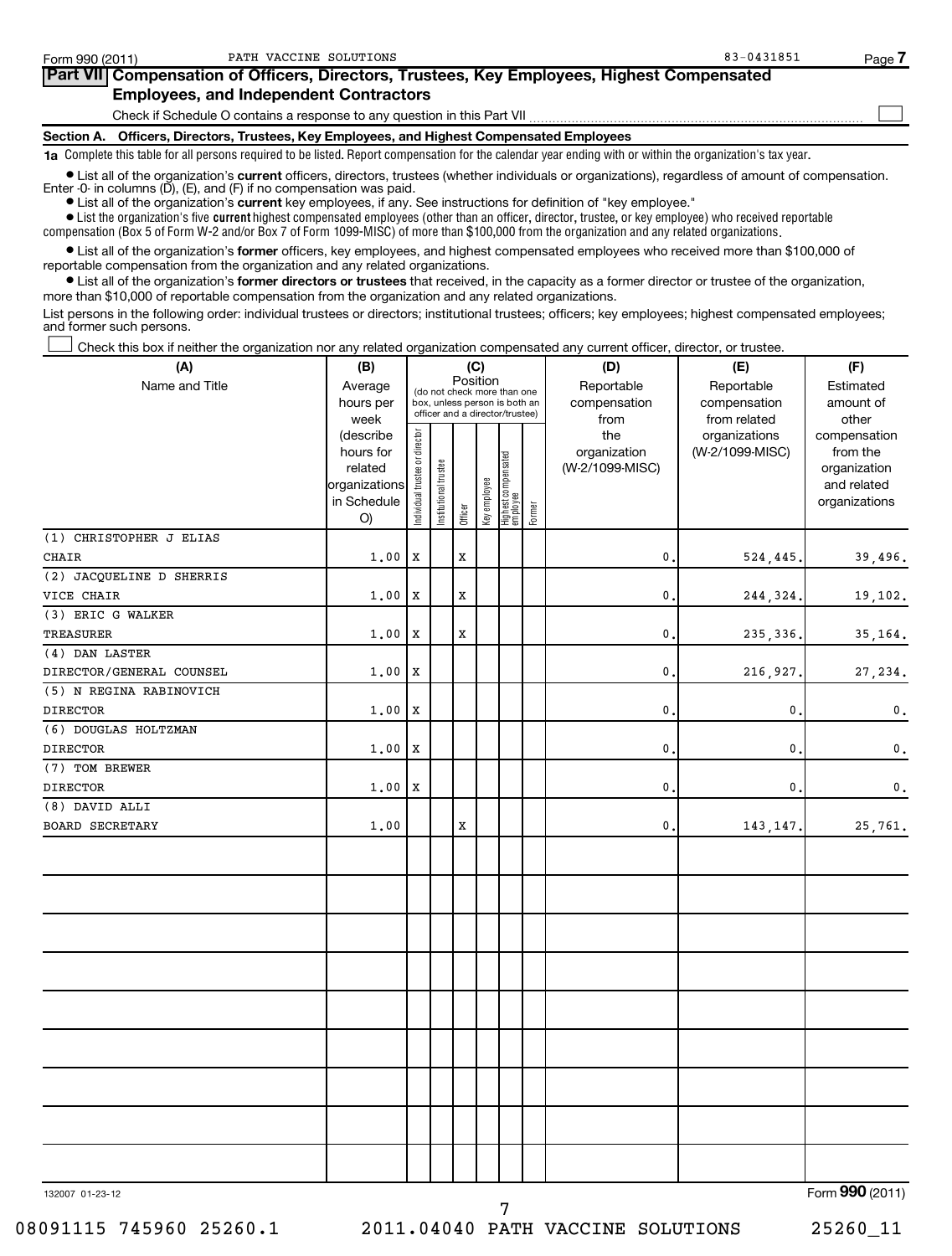| PATH VACCINE SOLUTIONS<br>Form 990 (2011)                                                                                                                                                                                                                   |                                                                                                                |                                |                       |                     |                     |                                                                                                                                    |        |                                                                                     | 83-0431851                                                                            |               |     |                                                                                                                    | Page 8         |
|-------------------------------------------------------------------------------------------------------------------------------------------------------------------------------------------------------------------------------------------------------------|----------------------------------------------------------------------------------------------------------------|--------------------------------|-----------------------|---------------------|---------------------|------------------------------------------------------------------------------------------------------------------------------------|--------|-------------------------------------------------------------------------------------|---------------------------------------------------------------------------------------|---------------|-----|--------------------------------------------------------------------------------------------------------------------|----------------|
| Part VII Section A. Officers, Directors, Trustees, Key Employees, and Highest Compensated Employees (continued)                                                                                                                                             |                                                                                                                |                                |                       |                     |                     |                                                                                                                                    |        |                                                                                     |                                                                                       |               |     |                                                                                                                    |                |
| (A)<br>Name and title                                                                                                                                                                                                                                       | (B)<br>Average<br>hours per<br>week<br>(describe<br>hours for<br>related<br>organizations<br>in Schedule<br>O) | Individual trustee or director | Institutional trustee | Position<br>Officer | (C)<br>Key employee | (do not check more than one<br>box, unless person is both an<br>officer and a director/trustee)<br>Highest compensated<br>employee | Former | (D)<br>Reportable<br>compensation<br>from<br>the<br>organization<br>(W-2/1099-MISC) | (E)<br>Reportable<br>compensation<br>from related<br>organizations<br>(W-2/1099-MISC) |               |     | (F)<br>Estimated<br>amount of<br>other<br>compensation<br>from the<br>organization<br>and related<br>organizations |                |
|                                                                                                                                                                                                                                                             |                                                                                                                |                                |                       |                     |                     |                                                                                                                                    |        |                                                                                     |                                                                                       |               |     |                                                                                                                    |                |
|                                                                                                                                                                                                                                                             |                                                                                                                |                                |                       |                     |                     |                                                                                                                                    |        |                                                                                     |                                                                                       |               |     |                                                                                                                    |                |
|                                                                                                                                                                                                                                                             |                                                                                                                |                                |                       |                     |                     |                                                                                                                                    |        |                                                                                     |                                                                                       |               |     |                                                                                                                    |                |
|                                                                                                                                                                                                                                                             |                                                                                                                |                                |                       |                     |                     |                                                                                                                                    |        |                                                                                     |                                                                                       |               |     |                                                                                                                    |                |
|                                                                                                                                                                                                                                                             |                                                                                                                |                                |                       |                     |                     |                                                                                                                                    |        |                                                                                     |                                                                                       |               |     |                                                                                                                    |                |
|                                                                                                                                                                                                                                                             |                                                                                                                |                                |                       |                     |                     |                                                                                                                                    |        |                                                                                     |                                                                                       |               |     |                                                                                                                    |                |
|                                                                                                                                                                                                                                                             |                                                                                                                |                                |                       |                     |                     |                                                                                                                                    |        |                                                                                     |                                                                                       |               |     |                                                                                                                    |                |
|                                                                                                                                                                                                                                                             |                                                                                                                |                                |                       |                     |                     |                                                                                                                                    |        |                                                                                     |                                                                                       |               |     |                                                                                                                    |                |
|                                                                                                                                                                                                                                                             |                                                                                                                |                                |                       |                     |                     |                                                                                                                                    |        | 0.                                                                                  | 1,364,179                                                                             |               |     |                                                                                                                    | 146,757.       |
| c Total from continuation sheets to Part VII, Section A                                                                                                                                                                                                     |                                                                                                                |                                |                       |                     |                     |                                                                                                                                    |        | 0.<br>0.                                                                            | 1,364,179                                                                             | $\mathbf 0$ . |     |                                                                                                                    | 0.<br>146,757. |
| Total number of individuals (including but not limited to those listed above) who received more than \$100,000 of reportable<br>2<br>compensation from the organization $\blacktriangleright$                                                               |                                                                                                                |                                |                       |                     |                     |                                                                                                                                    |        |                                                                                     |                                                                                       |               |     |                                                                                                                    | 0              |
| Did the organization list any former officer, director, or trustee, key employee, or highest compensated employee on<br>З                                                                                                                                   |                                                                                                                |                                |                       |                     |                     |                                                                                                                                    |        |                                                                                     |                                                                                       |               |     | Yes                                                                                                                | No             |
| line 1a? If "Yes," complete Schedule J for such individual<br>For any individual listed on line 1a, is the sum of reportable compensation and other compensation from the organization<br>4                                                                 |                                                                                                                |                                |                       |                     |                     |                                                                                                                                    |        |                                                                                     |                                                                                       |               | 3   |                                                                                                                    | х              |
| 5<br>Did any person listed on line 1a receive or accrue compensation from any unrelated organization or individual for services                                                                                                                             |                                                                                                                |                                |                       |                     |                     |                                                                                                                                    |        |                                                                                     |                                                                                       |               | 4   | x                                                                                                                  |                |
| <b>Section B. Independent Contractors</b>                                                                                                                                                                                                                   |                                                                                                                |                                |                       |                     |                     |                                                                                                                                    |        |                                                                                     |                                                                                       |               | 5   |                                                                                                                    | х              |
| Complete this table for your five highest compensated independent contractors that received more than \$100,000 of compensation from<br>1<br>the organization. Report compensation for the calendar year ending with or within the organization's tax year. |                                                                                                                |                                |                       |                     |                     |                                                                                                                                    |        |                                                                                     |                                                                                       |               |     |                                                                                                                    |                |
| (A)<br>Name and business address                                                                                                                                                                                                                            |                                                                                                                | NONE                           |                       |                     |                     |                                                                                                                                    |        | (B)<br>Description of services                                                      |                                                                                       |               | (C) | Compensation                                                                                                       |                |
|                                                                                                                                                                                                                                                             |                                                                                                                |                                |                       |                     |                     |                                                                                                                                    |        |                                                                                     |                                                                                       |               |     |                                                                                                                    |                |
|                                                                                                                                                                                                                                                             |                                                                                                                |                                |                       |                     |                     |                                                                                                                                    |        |                                                                                     |                                                                                       |               |     |                                                                                                                    |                |
|                                                                                                                                                                                                                                                             |                                                                                                                |                                |                       |                     |                     |                                                                                                                                    |        |                                                                                     |                                                                                       |               |     |                                                                                                                    |                |
|                                                                                                                                                                                                                                                             |                                                                                                                |                                |                       |                     |                     |                                                                                                                                    |        |                                                                                     |                                                                                       |               |     |                                                                                                                    |                |
| 2<br>Total number of independent contractors (including but not limited to those listed above) who received more than                                                                                                                                       |                                                                                                                |                                |                       |                     |                     |                                                                                                                                    |        |                                                                                     |                                                                                       |               |     |                                                                                                                    |                |
| \$100,000 of compensation from the organization                                                                                                                                                                                                             |                                                                                                                |                                |                       |                     |                     | 0                                                                                                                                  |        |                                                                                     |                                                                                       |               |     | Form 990 (2011)                                                                                                    |                |
|                                                                                                                                                                                                                                                             |                                                                                                                |                                |                       |                     |                     |                                                                                                                                    |        |                                                                                     |                                                                                       |               |     |                                                                                                                    |                |

132008 01-23-12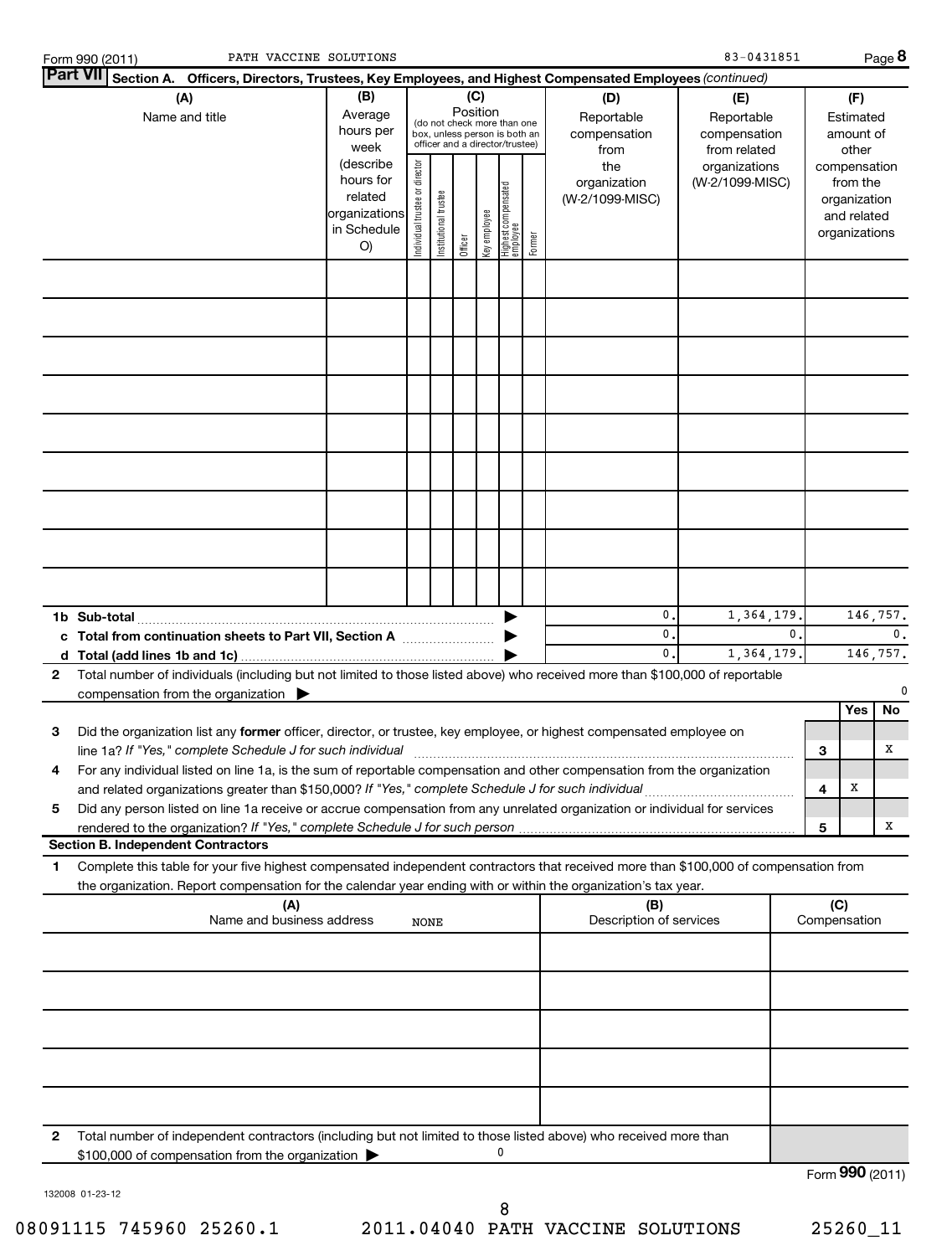|                                                             | <b>Part VIII</b> | <b>Statement of Revenue</b>                                                                                          |                               |                      |                      |                                                 |                                         |                                                                              |
|-------------------------------------------------------------|------------------|----------------------------------------------------------------------------------------------------------------------|-------------------------------|----------------------|----------------------|-------------------------------------------------|-----------------------------------------|------------------------------------------------------------------------------|
|                                                             |                  |                                                                                                                      |                               |                      | (A)<br>Total revenue | (B)<br>Related or<br>exempt function<br>revenue | (C)<br>Unrelated<br>business<br>revenue | (D)<br>Revenue<br>excluded from<br>tax under<br>sections 512,<br>513, or 514 |
|                                                             |                  | <b>1 a</b> Federated campaigns                                                                                       | 1a                            |                      |                      |                                                 |                                         |                                                                              |
|                                                             | b                | Membership dues                                                                                                      | 1 <sub>b</sub>                |                      |                      |                                                 |                                         |                                                                              |
|                                                             | с                | Fundraising events                                                                                                   | 1c                            |                      |                      |                                                 |                                         |                                                                              |
|                                                             | d                | Related organizations                                                                                                | 1d<br>.                       |                      |                      |                                                 |                                         |                                                                              |
|                                                             | е                | Government grants (contributions)                                                                                    | 1e                            |                      |                      |                                                 |                                         |                                                                              |
| Contributions, Gifts, Grants<br>  and Other Similar Amounts | f                | All other contributions, gifts, grants, and                                                                          |                               |                      |                      |                                                 |                                         |                                                                              |
|                                                             |                  | similar amounts not included above                                                                                   | 1f                            | 17, 377, 524.        |                      |                                                 |                                         |                                                                              |
|                                                             |                  | Noncash contributions included in lines 1a-1f: \$                                                                    |                               |                      |                      |                                                 |                                         |                                                                              |
|                                                             |                  |                                                                                                                      |                               |                      | 17, 377, 524.        |                                                 |                                         |                                                                              |
|                                                             |                  |                                                                                                                      |                               | <b>Business Code</b> |                      |                                                 |                                         |                                                                              |
|                                                             | 2 a              | <u> 1980 - Johann Barn, mars an t-Amerikaansk politiker (</u>                                                        |                               |                      |                      |                                                 |                                         |                                                                              |
|                                                             | b                | the contract of the contract of the contract of the contract of the contract of                                      |                               |                      |                      |                                                 |                                         |                                                                              |
|                                                             | с                | the contract of the contract of the contract of the contract of the contract of                                      |                               |                      |                      |                                                 |                                         |                                                                              |
|                                                             | d                | <u> 1989 - Johann Stein, marwolaethau a bhann an t-Amhair an t-Amhair an t-Amhair an t-Amhair an t-Amhair an t-A</u> |                               |                      |                      |                                                 |                                         |                                                                              |
| Program Service<br>Revenue                                  |                  |                                                                                                                      |                               |                      |                      |                                                 |                                         |                                                                              |
|                                                             | f                |                                                                                                                      |                               |                      |                      |                                                 |                                         |                                                                              |
|                                                             |                  |                                                                                                                      |                               |                      |                      |                                                 |                                         |                                                                              |
|                                                             | 3                | Investment income (including dividends, interest, and                                                                |                               |                      |                      |                                                 |                                         |                                                                              |
|                                                             |                  |                                                                                                                      |                               |                      | 754,517.             |                                                 |                                         | 754,517.                                                                     |
|                                                             | 4                | Income from investment of tax-exempt bond proceeds                                                                   |                               |                      |                      |                                                 |                                         |                                                                              |
|                                                             | 5                |                                                                                                                      |                               |                      |                      |                                                 |                                         |                                                                              |
|                                                             |                  |                                                                                                                      | (i) Real                      | (ii) Personal        |                      |                                                 |                                         |                                                                              |
|                                                             | 6а               | Gross rents                                                                                                          |                               |                      |                      |                                                 |                                         |                                                                              |
|                                                             | b                | Less: rental expenses                                                                                                |                               |                      |                      |                                                 |                                         |                                                                              |
|                                                             | c                | Rental income or (loss)                                                                                              |                               |                      |                      |                                                 |                                         |                                                                              |
|                                                             | d                |                                                                                                                      |                               |                      |                      |                                                 |                                         |                                                                              |
|                                                             |                  | <b>7 a</b> Gross amount from sales of                                                                                | (i) Securities<br>24,089,497. | (ii) Other           |                      |                                                 |                                         |                                                                              |
|                                                             |                  | assets other than inventory                                                                                          |                               |                      |                      |                                                 |                                         |                                                                              |
|                                                             |                  | <b>b</b> Less: cost or other basis                                                                                   | 24,038,616.                   |                      |                      |                                                 |                                         |                                                                              |
|                                                             |                  | and sales expenses                                                                                                   | 50,881.                       |                      |                      |                                                 |                                         |                                                                              |
|                                                             |                  |                                                                                                                      |                               | ▶                    | 50,881               |                                                 |                                         | 50,881.                                                                      |
|                                                             |                  | 8 a Gross income from fundraising events (not                                                                        |                               |                      |                      |                                                 |                                         |                                                                              |
| <b>Other Revenue</b>                                        |                  | including \$<br>and the contract of the contract of                                                                  |                               |                      |                      |                                                 |                                         |                                                                              |
|                                                             |                  | contributions reported on line 1c). See                                                                              |                               |                      |                      |                                                 |                                         |                                                                              |
|                                                             |                  |                                                                                                                      |                               |                      |                      |                                                 |                                         |                                                                              |
|                                                             |                  |                                                                                                                      | $\mathbf b$                   |                      |                      |                                                 |                                         |                                                                              |
|                                                             |                  | c Net income or (loss) from fundraising events                                                                       |                               | .                    |                      |                                                 |                                         |                                                                              |
|                                                             |                  | 9 a Gross income from gaming activities. See                                                                         |                               |                      |                      |                                                 |                                         |                                                                              |
|                                                             |                  |                                                                                                                      |                               |                      |                      |                                                 |                                         |                                                                              |
|                                                             |                  |                                                                                                                      | $\mathbf b$                   |                      |                      |                                                 |                                         |                                                                              |
|                                                             |                  |                                                                                                                      |                               |                      |                      |                                                 |                                         |                                                                              |
|                                                             |                  | 10 a Gross sales of inventory, less returns                                                                          |                               |                      |                      |                                                 |                                         |                                                                              |
|                                                             |                  |                                                                                                                      |                               |                      |                      |                                                 |                                         |                                                                              |
|                                                             |                  |                                                                                                                      | $\mathbf b$                   |                      |                      |                                                 |                                         |                                                                              |
|                                                             |                  | c Net income or (loss) from sales of inventory                                                                       |                               |                      |                      |                                                 |                                         |                                                                              |
|                                                             |                  | Miscellaneous Revenue                                                                                                |                               | <b>Business Code</b> |                      |                                                 |                                         |                                                                              |
|                                                             | 11 a             | OTHER REIMBURSEMENT                                                                                                  |                               | 900099               | $-1, 385.$           |                                                 |                                         | $-1, 385.$                                                                   |
|                                                             | b                |                                                                                                                      |                               |                      |                      |                                                 |                                         |                                                                              |
|                                                             | с                |                                                                                                                      |                               |                      |                      |                                                 |                                         |                                                                              |
|                                                             |                  |                                                                                                                      |                               |                      |                      |                                                 |                                         |                                                                              |
|                                                             |                  |                                                                                                                      |                               | ▶                    | $-1, 385.$           |                                                 |                                         |                                                                              |
|                                                             | 12               |                                                                                                                      |                               |                      | 18, 181, 537.        | $\mathbf 0$ .                                   | $\mathbf{0}$ .                          | 804,013.                                                                     |
| 132009<br>01-23-12                                          |                  |                                                                                                                      |                               |                      |                      |                                                 |                                         | Form 990 (2011)                                                              |

Form 990 (2011) Page

PATH VACCINE SOLUTIONS 83-0431851

08091115 745960 25260.1 2011.04040 PATH VACCINE SOLUTIONS 25260\_11

9

**9**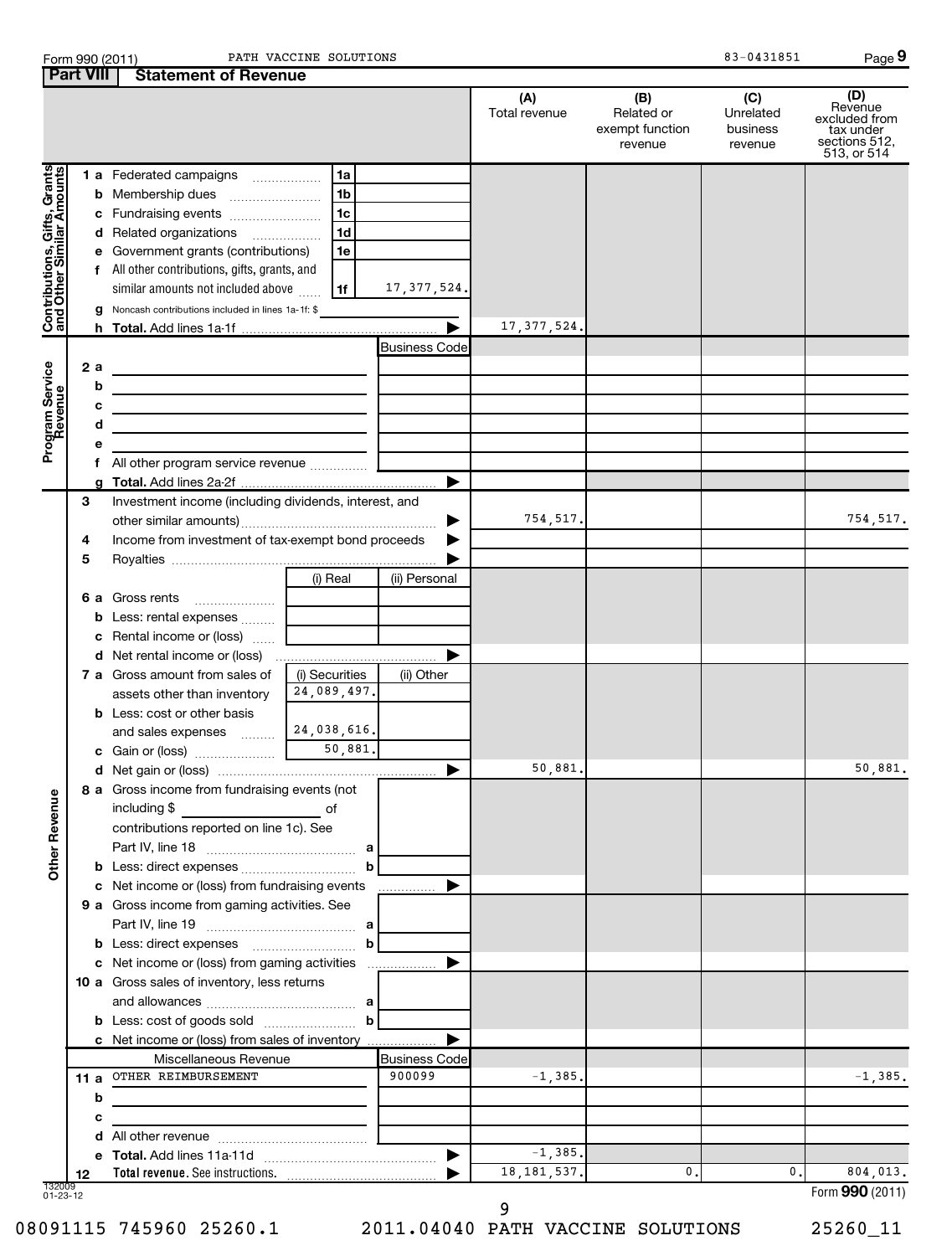### **Part IX Statement of Functional Expenses**

*Section 501(c)(3) and 501(c)(4) organizations must complete all columns. All other organizations must complete column (A) but are not required to complete columns (B), (C), and (D).*

| Check if Schedule O contains a response to any question in this Part IX [11] manufactured in the Schedule O contains a response to any question in this Part IX [11] manufactured in the Schedule O contains a response to any |                                                                                                                                                               |                       |                                    |                                                      |                                |  |  |  |
|--------------------------------------------------------------------------------------------------------------------------------------------------------------------------------------------------------------------------------|---------------------------------------------------------------------------------------------------------------------------------------------------------------|-----------------------|------------------------------------|------------------------------------------------------|--------------------------------|--|--|--|
|                                                                                                                                                                                                                                | Do not include amounts reported on lines 6b,<br>7b, 8b, 9b, and 10b of Part VIII.                                                                             | (A)<br>Total expenses | (B)<br>Program service<br>expenses | $\overline{C}$<br>Management and<br>general expenses | (D)<br>Fundraising<br>expenses |  |  |  |
| 1.                                                                                                                                                                                                                             | Grants and other assistance to governments and                                                                                                                |                       |                                    |                                                      |                                |  |  |  |
|                                                                                                                                                                                                                                | organizations in the United States. See Part IV, line 21                                                                                                      | 19,277,039.           | 19,277,039.                        |                                                      |                                |  |  |  |
| 2                                                                                                                                                                                                                              | Grants and other assistance to individuals in                                                                                                                 |                       |                                    |                                                      |                                |  |  |  |
|                                                                                                                                                                                                                                | the United States. See Part IV, line 22                                                                                                                       |                       |                                    |                                                      |                                |  |  |  |
| 3                                                                                                                                                                                                                              | Grants and other assistance to governments,                                                                                                                   |                       |                                    |                                                      |                                |  |  |  |
|                                                                                                                                                                                                                                | organizations, and individuals outside the                                                                                                                    |                       |                                    |                                                      |                                |  |  |  |
|                                                                                                                                                                                                                                | United States. See Part IV, lines 15 and 16                                                                                                                   | 11, 545, 119.         | 11,545,119.                        |                                                      |                                |  |  |  |
| 4                                                                                                                                                                                                                              | Benefits paid to or for members                                                                                                                               |                       |                                    |                                                      |                                |  |  |  |
| 5                                                                                                                                                                                                                              | Compensation of current officers, directors,                                                                                                                  |                       |                                    |                                                      |                                |  |  |  |
|                                                                                                                                                                                                                                | trustees, and key employees                                                                                                                                   |                       |                                    |                                                      |                                |  |  |  |
| 6                                                                                                                                                                                                                              | Compensation not included above, to disqualified                                                                                                              |                       |                                    |                                                      |                                |  |  |  |
|                                                                                                                                                                                                                                | persons (as defined under section 4958(f)(1)) and                                                                                                             |                       |                                    |                                                      |                                |  |  |  |
|                                                                                                                                                                                                                                | persons described in section 4958(c)(3)(B)                                                                                                                    |                       |                                    |                                                      |                                |  |  |  |
| 7                                                                                                                                                                                                                              |                                                                                                                                                               |                       |                                    |                                                      |                                |  |  |  |
| 8                                                                                                                                                                                                                              | Pension plan accruals and contributions (include                                                                                                              |                       |                                    |                                                      |                                |  |  |  |
|                                                                                                                                                                                                                                | section $401(k)$ and section $403(b)$ employer contributions)                                                                                                 |                       |                                    |                                                      |                                |  |  |  |
| 9                                                                                                                                                                                                                              |                                                                                                                                                               |                       |                                    |                                                      |                                |  |  |  |
| 10                                                                                                                                                                                                                             |                                                                                                                                                               |                       |                                    |                                                      |                                |  |  |  |
| 11                                                                                                                                                                                                                             | Fees for services (non-employees):                                                                                                                            |                       |                                    |                                                      |                                |  |  |  |
| a                                                                                                                                                                                                                              |                                                                                                                                                               |                       |                                    |                                                      |                                |  |  |  |
| b                                                                                                                                                                                                                              |                                                                                                                                                               | 79,876.               | 79,876.                            |                                                      |                                |  |  |  |
| c                                                                                                                                                                                                                              |                                                                                                                                                               | 2,883.                | 2,883.                             |                                                      |                                |  |  |  |
| d                                                                                                                                                                                                                              |                                                                                                                                                               |                       |                                    |                                                      |                                |  |  |  |
|                                                                                                                                                                                                                                | Professional fundraising services. See Part IV, line 17                                                                                                       |                       |                                    |                                                      |                                |  |  |  |
| f                                                                                                                                                                                                                              | Investment management fees                                                                                                                                    | 112,832.              | 112,832.                           |                                                      |                                |  |  |  |
| g                                                                                                                                                                                                                              |                                                                                                                                                               | 653,828.              | 653,828.                           |                                                      |                                |  |  |  |
| 12                                                                                                                                                                                                                             |                                                                                                                                                               | 888.                  | 888.                               |                                                      |                                |  |  |  |
| 13                                                                                                                                                                                                                             |                                                                                                                                                               | 277,001.              | 277,001.                           |                                                      |                                |  |  |  |
| 14                                                                                                                                                                                                                             |                                                                                                                                                               | 5,717.                | 5,717.                             |                                                      |                                |  |  |  |
| 15                                                                                                                                                                                                                             |                                                                                                                                                               | 32,500.               | 32,500.                            |                                                      |                                |  |  |  |
| 16                                                                                                                                                                                                                             |                                                                                                                                                               | 2, 296.               | 2, 296.                            |                                                      |                                |  |  |  |
| 17                                                                                                                                                                                                                             |                                                                                                                                                               | 1,622,613.            | 1,622,613.                         |                                                      |                                |  |  |  |
| 18                                                                                                                                                                                                                             | Payments of travel or entertainment expenses                                                                                                                  |                       |                                    |                                                      |                                |  |  |  |
|                                                                                                                                                                                                                                | for any federal, state, or local public officials                                                                                                             |                       |                                    |                                                      |                                |  |  |  |
| 19                                                                                                                                                                                                                             | Conferences, conventions, and meetings                                                                                                                        | 124,793.              | 124, 793.                          |                                                      |                                |  |  |  |
|                                                                                                                                                                                                                                |                                                                                                                                                               |                       |                                    |                                                      |                                |  |  |  |
| 20<br>21                                                                                                                                                                                                                       | Interest                                                                                                                                                      |                       |                                    |                                                      |                                |  |  |  |
| 22                                                                                                                                                                                                                             | Depreciation, depletion, and amortization                                                                                                                     |                       |                                    |                                                      |                                |  |  |  |
| 23                                                                                                                                                                                                                             | Insurance                                                                                                                                                     | 164,384.              | 164,384.                           |                                                      |                                |  |  |  |
| 24                                                                                                                                                                                                                             | Other expenses. Itemize expenses not covered                                                                                                                  |                       |                                    |                                                      |                                |  |  |  |
|                                                                                                                                                                                                                                | above. (List miscellaneous expenses in line 24e. If line<br>24e amount exceeds 10% of line 25, column (A)<br>amount, list line 24e expenses on Schedule O.) [ |                       |                                    |                                                      |                                |  |  |  |
| a                                                                                                                                                                                                                              | <b>SUBCONTRACTS</b>                                                                                                                                           | 3, 113, 499.          | 3, 113, 499.                       |                                                      |                                |  |  |  |
| b                                                                                                                                                                                                                              | LAB SUPPLIES                                                                                                                                                  | 111,374.              | 111,374.                           |                                                      |                                |  |  |  |
| c                                                                                                                                                                                                                              | TAXES                                                                                                                                                         | 64,312.               | 64, 312.                           |                                                      |                                |  |  |  |
| d                                                                                                                                                                                                                              | EQUIPMENT R&M & PROCURE                                                                                                                                       | 9,991.                | 9,991.                             |                                                      |                                |  |  |  |
| е                                                                                                                                                                                                                              | All other expenses                                                                                                                                            | 25,620.               | 25,620.                            |                                                      |                                |  |  |  |
| 25                                                                                                                                                                                                                             | Total functional expenses. Add lines 1 through 24e                                                                                                            | 37, 226, 565.         | 37, 226, 565.                      | $\mathbf{0}$                                         | $\mathsf{0}\,.$                |  |  |  |
| 26                                                                                                                                                                                                                             | <b>Joint costs.</b> Complete this line only if the organization                                                                                               |                       |                                    |                                                      |                                |  |  |  |
|                                                                                                                                                                                                                                | reported in column (B) joint costs from a combined                                                                                                            |                       |                                    |                                                      |                                |  |  |  |
|                                                                                                                                                                                                                                | educational campaign and fundraising solicitation.                                                                                                            |                       |                                    |                                                      |                                |  |  |  |
|                                                                                                                                                                                                                                | Check here $\blacktriangleright$<br>if following SOP 98-2 (ASC 958-720)                                                                                       |                       |                                    |                                                      |                                |  |  |  |
|                                                                                                                                                                                                                                |                                                                                                                                                               |                       |                                    |                                                      |                                |  |  |  |

132010 01-23-12

08091115 745960 25260.1 2011.04040 PATH VACCINE SOLUTIONS 25260\_11 10

Form (2011) **990**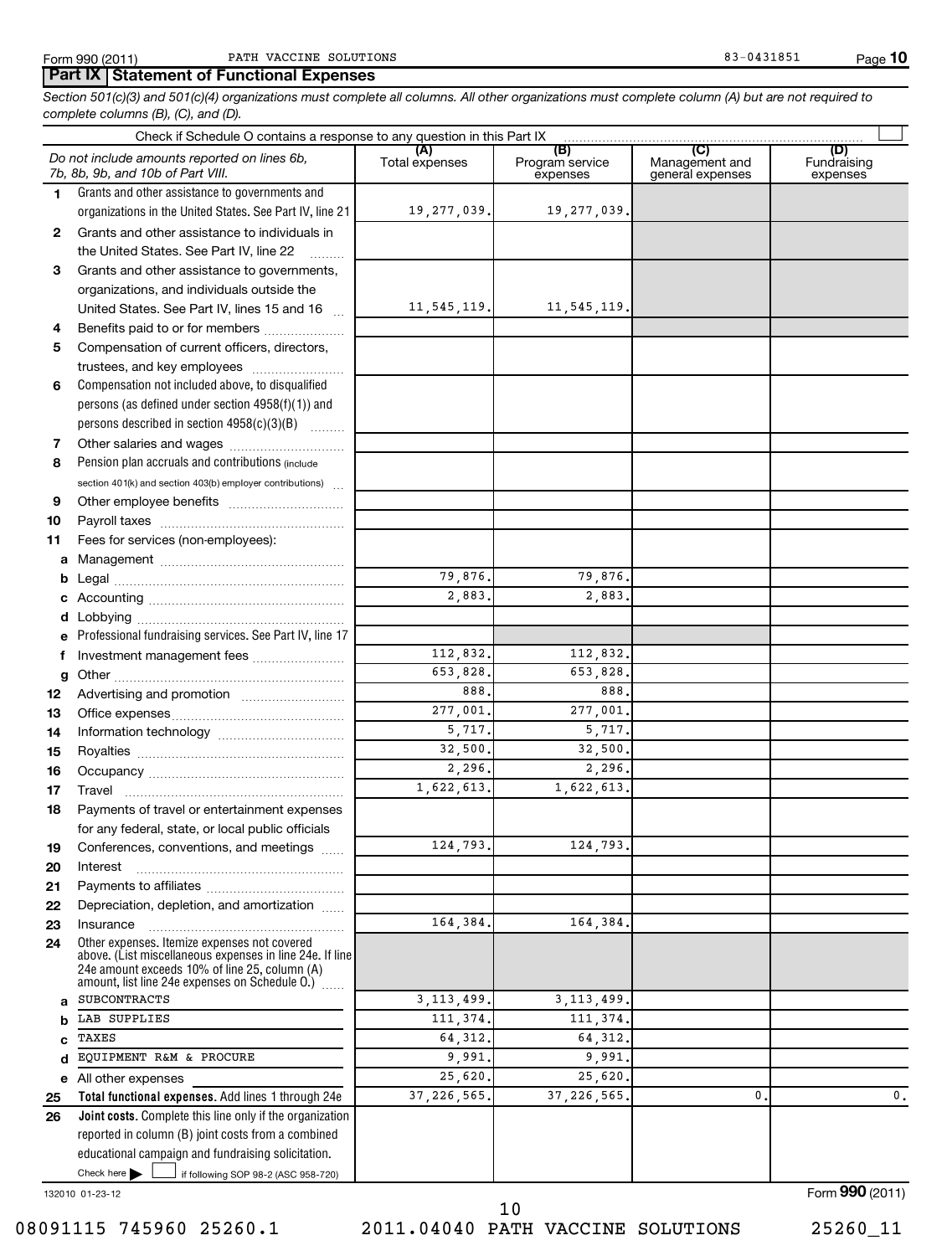Form 990 (2011) Page PATH VACCINE SOLUTIONS 83-0431851

**11**

| (A)<br>(B)<br>Beginning of year<br>End of year<br>1<br>1<br>10,065,380.<br>$\overline{6}$ , 827, 477.<br>$\overline{2}$<br>2<br>58, 943, 532.<br>80,022,019.<br>3<br>З<br>78,013.<br>267,335.<br>4<br>4<br>Receivables from current and former officers, directors, trustees, key<br>5<br>employees, and highest compensated employees. Complete Part II<br>5<br>of Schedule L<br>Receivables from other disqualified persons (as defined under section<br>6<br>$4958(f)(1)$ , persons described in section $4958(c)(3)(B)$ , and contributing<br>employers and sponsoring organizations of section 501(c)(9) voluntary<br>6<br>Assets<br>$\overline{7}$<br>7<br>8<br>8<br>165, 118.<br>9<br>Prepaid expenses and deferred charges<br>9<br><b>10a</b> Land, buildings, and equipment: cost or other<br>basis. Complete Part VI of Schedule D  10a<br><b>b</b> Less: accumulated depreciation<br>10b<br>10 <sub>c</sub><br>60,937,385.<br>67, 304, 519.<br>11<br>11<br>12<br>12<br>13<br>13<br>14<br>14<br>15<br>15<br>151, 102, 797.<br>133,507,981.<br>16<br>16<br><b>Total assets.</b> Add lines 1 through 15 (must equal line 34) <i></i><br>4,781,234.<br>6,691,219.<br>17<br>17<br>18<br>18<br>19<br>19<br>20<br>20<br>21<br>Escrow or custodial account liability. Complete Part IV of Schedule D<br>21<br>Liabilities<br>Payables to current and former officers, directors, trustees, key employees,<br>22<br>highest compensated employees, and disqualified persons. Complete Part II<br>of Schedule L<br>22<br>23<br>23<br>Secured mortgages and notes payable to unrelated third parties<br>24<br>Unsecured notes and loans payable to unrelated third parties<br>24<br>25<br>Other liabilities (including federal income tax, payables to related third<br>parties, and other liabilities not included on lines 17-24). Complete Part X of<br>25<br>Schedule D<br>4,781,234.<br>6,691,219.<br>Total liabilities. Add lines 17 through 25<br>26<br>26<br>Organizations that follow SFAS 117, check here $\blacktriangleright$ $\lfloor x \rfloor$ and complete<br>lines 27 through 29, and lines 33 and 34.<br>Net Assets or Fund Balances<br>27<br>27<br>146, 321, 563.<br>126,816,762.<br>28<br>28<br>29<br>29<br>Permanently restricted net assets<br>Organizations that do not follow SFAS 117, check here $\blacktriangleright$<br>and<br>complete lines 30 through 34.<br>30<br>30<br>31<br>Paid-in or capital surplus, or land, building, or equipment fund<br>31<br>32<br>Retained earnings, endowment, accumulated income, or other funds<br>32<br>$\overline{146}$ , 321, 563.<br>126,816,762.<br>33<br>33<br>151, 102, 797.<br>133,507,981.<br>34<br>34 |  | Part $X$ | <b>Balance Sheet</b> |  |  |
|--------------------------------------------------------------------------------------------------------------------------------------------------------------------------------------------------------------------------------------------------------------------------------------------------------------------------------------------------------------------------------------------------------------------------------------------------------------------------------------------------------------------------------------------------------------------------------------------------------------------------------------------------------------------------------------------------------------------------------------------------------------------------------------------------------------------------------------------------------------------------------------------------------------------------------------------------------------------------------------------------------------------------------------------------------------------------------------------------------------------------------------------------------------------------------------------------------------------------------------------------------------------------------------------------------------------------------------------------------------------------------------------------------------------------------------------------------------------------------------------------------------------------------------------------------------------------------------------------------------------------------------------------------------------------------------------------------------------------------------------------------------------------------------------------------------------------------------------------------------------------------------------------------------------------------------------------------------------------------------------------------------------------------------------------------------------------------------------------------------------------------------------------------------------------------------------------------------------------------------------------------------------------------------------------------------------------------------------------------------------------------------------------------------------------------------------------------------------------------------------------------------------------------------------------------------------------------------------------------------------------------------------------------------------------------|--|----------|----------------------|--|--|
|                                                                                                                                                                                                                                                                                                                                                                                                                                                                                                                                                                                                                                                                                                                                                                                                                                                                                                                                                                                                                                                                                                                                                                                                                                                                                                                                                                                                                                                                                                                                                                                                                                                                                                                                                                                                                                                                                                                                                                                                                                                                                                                                                                                                                                                                                                                                                                                                                                                                                                                                                                                                                                                                                |  |          |                      |  |  |
|                                                                                                                                                                                                                                                                                                                                                                                                                                                                                                                                                                                                                                                                                                                                                                                                                                                                                                                                                                                                                                                                                                                                                                                                                                                                                                                                                                                                                                                                                                                                                                                                                                                                                                                                                                                                                                                                                                                                                                                                                                                                                                                                                                                                                                                                                                                                                                                                                                                                                                                                                                                                                                                                                |  |          |                      |  |  |
|                                                                                                                                                                                                                                                                                                                                                                                                                                                                                                                                                                                                                                                                                                                                                                                                                                                                                                                                                                                                                                                                                                                                                                                                                                                                                                                                                                                                                                                                                                                                                                                                                                                                                                                                                                                                                                                                                                                                                                                                                                                                                                                                                                                                                                                                                                                                                                                                                                                                                                                                                                                                                                                                                |  |          |                      |  |  |
|                                                                                                                                                                                                                                                                                                                                                                                                                                                                                                                                                                                                                                                                                                                                                                                                                                                                                                                                                                                                                                                                                                                                                                                                                                                                                                                                                                                                                                                                                                                                                                                                                                                                                                                                                                                                                                                                                                                                                                                                                                                                                                                                                                                                                                                                                                                                                                                                                                                                                                                                                                                                                                                                                |  |          |                      |  |  |
|                                                                                                                                                                                                                                                                                                                                                                                                                                                                                                                                                                                                                                                                                                                                                                                                                                                                                                                                                                                                                                                                                                                                                                                                                                                                                                                                                                                                                                                                                                                                                                                                                                                                                                                                                                                                                                                                                                                                                                                                                                                                                                                                                                                                                                                                                                                                                                                                                                                                                                                                                                                                                                                                                |  |          |                      |  |  |
|                                                                                                                                                                                                                                                                                                                                                                                                                                                                                                                                                                                                                                                                                                                                                                                                                                                                                                                                                                                                                                                                                                                                                                                                                                                                                                                                                                                                                                                                                                                                                                                                                                                                                                                                                                                                                                                                                                                                                                                                                                                                                                                                                                                                                                                                                                                                                                                                                                                                                                                                                                                                                                                                                |  |          |                      |  |  |
|                                                                                                                                                                                                                                                                                                                                                                                                                                                                                                                                                                                                                                                                                                                                                                                                                                                                                                                                                                                                                                                                                                                                                                                                                                                                                                                                                                                                                                                                                                                                                                                                                                                                                                                                                                                                                                                                                                                                                                                                                                                                                                                                                                                                                                                                                                                                                                                                                                                                                                                                                                                                                                                                                |  |          |                      |  |  |
|                                                                                                                                                                                                                                                                                                                                                                                                                                                                                                                                                                                                                                                                                                                                                                                                                                                                                                                                                                                                                                                                                                                                                                                                                                                                                                                                                                                                                                                                                                                                                                                                                                                                                                                                                                                                                                                                                                                                                                                                                                                                                                                                                                                                                                                                                                                                                                                                                                                                                                                                                                                                                                                                                |  |          |                      |  |  |
|                                                                                                                                                                                                                                                                                                                                                                                                                                                                                                                                                                                                                                                                                                                                                                                                                                                                                                                                                                                                                                                                                                                                                                                                                                                                                                                                                                                                                                                                                                                                                                                                                                                                                                                                                                                                                                                                                                                                                                                                                                                                                                                                                                                                                                                                                                                                                                                                                                                                                                                                                                                                                                                                                |  |          |                      |  |  |
|                                                                                                                                                                                                                                                                                                                                                                                                                                                                                                                                                                                                                                                                                                                                                                                                                                                                                                                                                                                                                                                                                                                                                                                                                                                                                                                                                                                                                                                                                                                                                                                                                                                                                                                                                                                                                                                                                                                                                                                                                                                                                                                                                                                                                                                                                                                                                                                                                                                                                                                                                                                                                                                                                |  |          |                      |  |  |
|                                                                                                                                                                                                                                                                                                                                                                                                                                                                                                                                                                                                                                                                                                                                                                                                                                                                                                                                                                                                                                                                                                                                                                                                                                                                                                                                                                                                                                                                                                                                                                                                                                                                                                                                                                                                                                                                                                                                                                                                                                                                                                                                                                                                                                                                                                                                                                                                                                                                                                                                                                                                                                                                                |  |          |                      |  |  |
|                                                                                                                                                                                                                                                                                                                                                                                                                                                                                                                                                                                                                                                                                                                                                                                                                                                                                                                                                                                                                                                                                                                                                                                                                                                                                                                                                                                                                                                                                                                                                                                                                                                                                                                                                                                                                                                                                                                                                                                                                                                                                                                                                                                                                                                                                                                                                                                                                                                                                                                                                                                                                                                                                |  |          |                      |  |  |
|                                                                                                                                                                                                                                                                                                                                                                                                                                                                                                                                                                                                                                                                                                                                                                                                                                                                                                                                                                                                                                                                                                                                                                                                                                                                                                                                                                                                                                                                                                                                                                                                                                                                                                                                                                                                                                                                                                                                                                                                                                                                                                                                                                                                                                                                                                                                                                                                                                                                                                                                                                                                                                                                                |  |          |                      |  |  |
|                                                                                                                                                                                                                                                                                                                                                                                                                                                                                                                                                                                                                                                                                                                                                                                                                                                                                                                                                                                                                                                                                                                                                                                                                                                                                                                                                                                                                                                                                                                                                                                                                                                                                                                                                                                                                                                                                                                                                                                                                                                                                                                                                                                                                                                                                                                                                                                                                                                                                                                                                                                                                                                                                |  |          |                      |  |  |
|                                                                                                                                                                                                                                                                                                                                                                                                                                                                                                                                                                                                                                                                                                                                                                                                                                                                                                                                                                                                                                                                                                                                                                                                                                                                                                                                                                                                                                                                                                                                                                                                                                                                                                                                                                                                                                                                                                                                                                                                                                                                                                                                                                                                                                                                                                                                                                                                                                                                                                                                                                                                                                                                                |  |          |                      |  |  |
|                                                                                                                                                                                                                                                                                                                                                                                                                                                                                                                                                                                                                                                                                                                                                                                                                                                                                                                                                                                                                                                                                                                                                                                                                                                                                                                                                                                                                                                                                                                                                                                                                                                                                                                                                                                                                                                                                                                                                                                                                                                                                                                                                                                                                                                                                                                                                                                                                                                                                                                                                                                                                                                                                |  |          |                      |  |  |
|                                                                                                                                                                                                                                                                                                                                                                                                                                                                                                                                                                                                                                                                                                                                                                                                                                                                                                                                                                                                                                                                                                                                                                                                                                                                                                                                                                                                                                                                                                                                                                                                                                                                                                                                                                                                                                                                                                                                                                                                                                                                                                                                                                                                                                                                                                                                                                                                                                                                                                                                                                                                                                                                                |  |          |                      |  |  |
|                                                                                                                                                                                                                                                                                                                                                                                                                                                                                                                                                                                                                                                                                                                                                                                                                                                                                                                                                                                                                                                                                                                                                                                                                                                                                                                                                                                                                                                                                                                                                                                                                                                                                                                                                                                                                                                                                                                                                                                                                                                                                                                                                                                                                                                                                                                                                                                                                                                                                                                                                                                                                                                                                |  |          |                      |  |  |
|                                                                                                                                                                                                                                                                                                                                                                                                                                                                                                                                                                                                                                                                                                                                                                                                                                                                                                                                                                                                                                                                                                                                                                                                                                                                                                                                                                                                                                                                                                                                                                                                                                                                                                                                                                                                                                                                                                                                                                                                                                                                                                                                                                                                                                                                                                                                                                                                                                                                                                                                                                                                                                                                                |  |          |                      |  |  |
|                                                                                                                                                                                                                                                                                                                                                                                                                                                                                                                                                                                                                                                                                                                                                                                                                                                                                                                                                                                                                                                                                                                                                                                                                                                                                                                                                                                                                                                                                                                                                                                                                                                                                                                                                                                                                                                                                                                                                                                                                                                                                                                                                                                                                                                                                                                                                                                                                                                                                                                                                                                                                                                                                |  |          |                      |  |  |
|                                                                                                                                                                                                                                                                                                                                                                                                                                                                                                                                                                                                                                                                                                                                                                                                                                                                                                                                                                                                                                                                                                                                                                                                                                                                                                                                                                                                                                                                                                                                                                                                                                                                                                                                                                                                                                                                                                                                                                                                                                                                                                                                                                                                                                                                                                                                                                                                                                                                                                                                                                                                                                                                                |  |          |                      |  |  |
|                                                                                                                                                                                                                                                                                                                                                                                                                                                                                                                                                                                                                                                                                                                                                                                                                                                                                                                                                                                                                                                                                                                                                                                                                                                                                                                                                                                                                                                                                                                                                                                                                                                                                                                                                                                                                                                                                                                                                                                                                                                                                                                                                                                                                                                                                                                                                                                                                                                                                                                                                                                                                                                                                |  |          |                      |  |  |
|                                                                                                                                                                                                                                                                                                                                                                                                                                                                                                                                                                                                                                                                                                                                                                                                                                                                                                                                                                                                                                                                                                                                                                                                                                                                                                                                                                                                                                                                                                                                                                                                                                                                                                                                                                                                                                                                                                                                                                                                                                                                                                                                                                                                                                                                                                                                                                                                                                                                                                                                                                                                                                                                                |  |          |                      |  |  |
|                                                                                                                                                                                                                                                                                                                                                                                                                                                                                                                                                                                                                                                                                                                                                                                                                                                                                                                                                                                                                                                                                                                                                                                                                                                                                                                                                                                                                                                                                                                                                                                                                                                                                                                                                                                                                                                                                                                                                                                                                                                                                                                                                                                                                                                                                                                                                                                                                                                                                                                                                                                                                                                                                |  |          |                      |  |  |
|                                                                                                                                                                                                                                                                                                                                                                                                                                                                                                                                                                                                                                                                                                                                                                                                                                                                                                                                                                                                                                                                                                                                                                                                                                                                                                                                                                                                                                                                                                                                                                                                                                                                                                                                                                                                                                                                                                                                                                                                                                                                                                                                                                                                                                                                                                                                                                                                                                                                                                                                                                                                                                                                                |  |          |                      |  |  |
|                                                                                                                                                                                                                                                                                                                                                                                                                                                                                                                                                                                                                                                                                                                                                                                                                                                                                                                                                                                                                                                                                                                                                                                                                                                                                                                                                                                                                                                                                                                                                                                                                                                                                                                                                                                                                                                                                                                                                                                                                                                                                                                                                                                                                                                                                                                                                                                                                                                                                                                                                                                                                                                                                |  |          |                      |  |  |
|                                                                                                                                                                                                                                                                                                                                                                                                                                                                                                                                                                                                                                                                                                                                                                                                                                                                                                                                                                                                                                                                                                                                                                                                                                                                                                                                                                                                                                                                                                                                                                                                                                                                                                                                                                                                                                                                                                                                                                                                                                                                                                                                                                                                                                                                                                                                                                                                                                                                                                                                                                                                                                                                                |  |          |                      |  |  |
|                                                                                                                                                                                                                                                                                                                                                                                                                                                                                                                                                                                                                                                                                                                                                                                                                                                                                                                                                                                                                                                                                                                                                                                                                                                                                                                                                                                                                                                                                                                                                                                                                                                                                                                                                                                                                                                                                                                                                                                                                                                                                                                                                                                                                                                                                                                                                                                                                                                                                                                                                                                                                                                                                |  |          |                      |  |  |
|                                                                                                                                                                                                                                                                                                                                                                                                                                                                                                                                                                                                                                                                                                                                                                                                                                                                                                                                                                                                                                                                                                                                                                                                                                                                                                                                                                                                                                                                                                                                                                                                                                                                                                                                                                                                                                                                                                                                                                                                                                                                                                                                                                                                                                                                                                                                                                                                                                                                                                                                                                                                                                                                                |  |          |                      |  |  |
|                                                                                                                                                                                                                                                                                                                                                                                                                                                                                                                                                                                                                                                                                                                                                                                                                                                                                                                                                                                                                                                                                                                                                                                                                                                                                                                                                                                                                                                                                                                                                                                                                                                                                                                                                                                                                                                                                                                                                                                                                                                                                                                                                                                                                                                                                                                                                                                                                                                                                                                                                                                                                                                                                |  |          |                      |  |  |
|                                                                                                                                                                                                                                                                                                                                                                                                                                                                                                                                                                                                                                                                                                                                                                                                                                                                                                                                                                                                                                                                                                                                                                                                                                                                                                                                                                                                                                                                                                                                                                                                                                                                                                                                                                                                                                                                                                                                                                                                                                                                                                                                                                                                                                                                                                                                                                                                                                                                                                                                                                                                                                                                                |  |          |                      |  |  |
|                                                                                                                                                                                                                                                                                                                                                                                                                                                                                                                                                                                                                                                                                                                                                                                                                                                                                                                                                                                                                                                                                                                                                                                                                                                                                                                                                                                                                                                                                                                                                                                                                                                                                                                                                                                                                                                                                                                                                                                                                                                                                                                                                                                                                                                                                                                                                                                                                                                                                                                                                                                                                                                                                |  |          |                      |  |  |
|                                                                                                                                                                                                                                                                                                                                                                                                                                                                                                                                                                                                                                                                                                                                                                                                                                                                                                                                                                                                                                                                                                                                                                                                                                                                                                                                                                                                                                                                                                                                                                                                                                                                                                                                                                                                                                                                                                                                                                                                                                                                                                                                                                                                                                                                                                                                                                                                                                                                                                                                                                                                                                                                                |  |          |                      |  |  |
|                                                                                                                                                                                                                                                                                                                                                                                                                                                                                                                                                                                                                                                                                                                                                                                                                                                                                                                                                                                                                                                                                                                                                                                                                                                                                                                                                                                                                                                                                                                                                                                                                                                                                                                                                                                                                                                                                                                                                                                                                                                                                                                                                                                                                                                                                                                                                                                                                                                                                                                                                                                                                                                                                |  |          |                      |  |  |
|                                                                                                                                                                                                                                                                                                                                                                                                                                                                                                                                                                                                                                                                                                                                                                                                                                                                                                                                                                                                                                                                                                                                                                                                                                                                                                                                                                                                                                                                                                                                                                                                                                                                                                                                                                                                                                                                                                                                                                                                                                                                                                                                                                                                                                                                                                                                                                                                                                                                                                                                                                                                                                                                                |  |          |                      |  |  |
|                                                                                                                                                                                                                                                                                                                                                                                                                                                                                                                                                                                                                                                                                                                                                                                                                                                                                                                                                                                                                                                                                                                                                                                                                                                                                                                                                                                                                                                                                                                                                                                                                                                                                                                                                                                                                                                                                                                                                                                                                                                                                                                                                                                                                                                                                                                                                                                                                                                                                                                                                                                                                                                                                |  |          |                      |  |  |
|                                                                                                                                                                                                                                                                                                                                                                                                                                                                                                                                                                                                                                                                                                                                                                                                                                                                                                                                                                                                                                                                                                                                                                                                                                                                                                                                                                                                                                                                                                                                                                                                                                                                                                                                                                                                                                                                                                                                                                                                                                                                                                                                                                                                                                                                                                                                                                                                                                                                                                                                                                                                                                                                                |  |          |                      |  |  |
|                                                                                                                                                                                                                                                                                                                                                                                                                                                                                                                                                                                                                                                                                                                                                                                                                                                                                                                                                                                                                                                                                                                                                                                                                                                                                                                                                                                                                                                                                                                                                                                                                                                                                                                                                                                                                                                                                                                                                                                                                                                                                                                                                                                                                                                                                                                                                                                                                                                                                                                                                                                                                                                                                |  |          |                      |  |  |
|                                                                                                                                                                                                                                                                                                                                                                                                                                                                                                                                                                                                                                                                                                                                                                                                                                                                                                                                                                                                                                                                                                                                                                                                                                                                                                                                                                                                                                                                                                                                                                                                                                                                                                                                                                                                                                                                                                                                                                                                                                                                                                                                                                                                                                                                                                                                                                                                                                                                                                                                                                                                                                                                                |  |          |                      |  |  |
|                                                                                                                                                                                                                                                                                                                                                                                                                                                                                                                                                                                                                                                                                                                                                                                                                                                                                                                                                                                                                                                                                                                                                                                                                                                                                                                                                                                                                                                                                                                                                                                                                                                                                                                                                                                                                                                                                                                                                                                                                                                                                                                                                                                                                                                                                                                                                                                                                                                                                                                                                                                                                                                                                |  |          |                      |  |  |
|                                                                                                                                                                                                                                                                                                                                                                                                                                                                                                                                                                                                                                                                                                                                                                                                                                                                                                                                                                                                                                                                                                                                                                                                                                                                                                                                                                                                                                                                                                                                                                                                                                                                                                                                                                                                                                                                                                                                                                                                                                                                                                                                                                                                                                                                                                                                                                                                                                                                                                                                                                                                                                                                                |  |          |                      |  |  |
|                                                                                                                                                                                                                                                                                                                                                                                                                                                                                                                                                                                                                                                                                                                                                                                                                                                                                                                                                                                                                                                                                                                                                                                                                                                                                                                                                                                                                                                                                                                                                                                                                                                                                                                                                                                                                                                                                                                                                                                                                                                                                                                                                                                                                                                                                                                                                                                                                                                                                                                                                                                                                                                                                |  |          |                      |  |  |
|                                                                                                                                                                                                                                                                                                                                                                                                                                                                                                                                                                                                                                                                                                                                                                                                                                                                                                                                                                                                                                                                                                                                                                                                                                                                                                                                                                                                                                                                                                                                                                                                                                                                                                                                                                                                                                                                                                                                                                                                                                                                                                                                                                                                                                                                                                                                                                                                                                                                                                                                                                                                                                                                                |  |          |                      |  |  |
|                                                                                                                                                                                                                                                                                                                                                                                                                                                                                                                                                                                                                                                                                                                                                                                                                                                                                                                                                                                                                                                                                                                                                                                                                                                                                                                                                                                                                                                                                                                                                                                                                                                                                                                                                                                                                                                                                                                                                                                                                                                                                                                                                                                                                                                                                                                                                                                                                                                                                                                                                                                                                                                                                |  |          |                      |  |  |
|                                                                                                                                                                                                                                                                                                                                                                                                                                                                                                                                                                                                                                                                                                                                                                                                                                                                                                                                                                                                                                                                                                                                                                                                                                                                                                                                                                                                                                                                                                                                                                                                                                                                                                                                                                                                                                                                                                                                                                                                                                                                                                                                                                                                                                                                                                                                                                                                                                                                                                                                                                                                                                                                                |  |          |                      |  |  |
|                                                                                                                                                                                                                                                                                                                                                                                                                                                                                                                                                                                                                                                                                                                                                                                                                                                                                                                                                                                                                                                                                                                                                                                                                                                                                                                                                                                                                                                                                                                                                                                                                                                                                                                                                                                                                                                                                                                                                                                                                                                                                                                                                                                                                                                                                                                                                                                                                                                                                                                                                                                                                                                                                |  |          |                      |  |  |
|                                                                                                                                                                                                                                                                                                                                                                                                                                                                                                                                                                                                                                                                                                                                                                                                                                                                                                                                                                                                                                                                                                                                                                                                                                                                                                                                                                                                                                                                                                                                                                                                                                                                                                                                                                                                                                                                                                                                                                                                                                                                                                                                                                                                                                                                                                                                                                                                                                                                                                                                                                                                                                                                                |  |          |                      |  |  |
|                                                                                                                                                                                                                                                                                                                                                                                                                                                                                                                                                                                                                                                                                                                                                                                                                                                                                                                                                                                                                                                                                                                                                                                                                                                                                                                                                                                                                                                                                                                                                                                                                                                                                                                                                                                                                                                                                                                                                                                                                                                                                                                                                                                                                                                                                                                                                                                                                                                                                                                                                                                                                                                                                |  |          |                      |  |  |
|                                                                                                                                                                                                                                                                                                                                                                                                                                                                                                                                                                                                                                                                                                                                                                                                                                                                                                                                                                                                                                                                                                                                                                                                                                                                                                                                                                                                                                                                                                                                                                                                                                                                                                                                                                                                                                                                                                                                                                                                                                                                                                                                                                                                                                                                                                                                                                                                                                                                                                                                                                                                                                                                                |  |          |                      |  |  |
|                                                                                                                                                                                                                                                                                                                                                                                                                                                                                                                                                                                                                                                                                                                                                                                                                                                                                                                                                                                                                                                                                                                                                                                                                                                                                                                                                                                                                                                                                                                                                                                                                                                                                                                                                                                                                                                                                                                                                                                                                                                                                                                                                                                                                                                                                                                                                                                                                                                                                                                                                                                                                                                                                |  |          |                      |  |  |

Form (2011) **990**

132011 01-23-12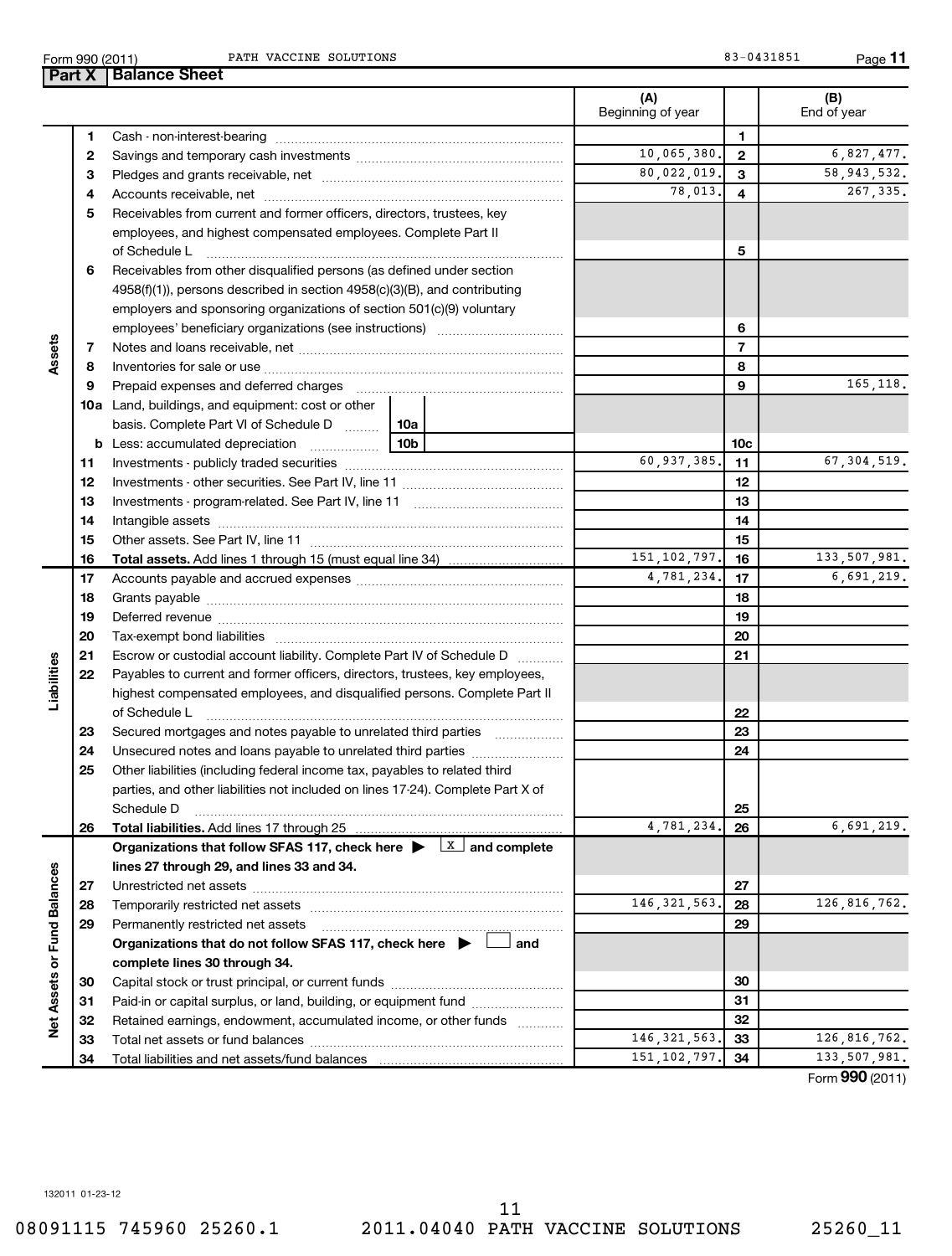|    | PATH VACCINE SOLUTIONS<br>Form 990 (2011)                                                                                            | 83-0431851              |                |                  | Page 12        |
|----|--------------------------------------------------------------------------------------------------------------------------------------|-------------------------|----------------|------------------|----------------|
|    | Part XI   Reconciliation of Net Assets                                                                                               |                         |                |                  |                |
|    |                                                                                                                                      |                         |                |                  | X              |
|    |                                                                                                                                      |                         |                |                  |                |
|    |                                                                                                                                      | 1                       |                |                  | 18, 181, 537.  |
| 2  |                                                                                                                                      | $\overline{2}$          |                |                  | 37, 226, 565.  |
| з  | 3<br>Revenue less expenses. Subtract line 2 from line 1                                                                              |                         |                |                  |                |
| 4  |                                                                                                                                      | $\overline{\mathbf{4}}$ |                |                  | 146, 321, 563. |
| 5  | Other changes in net assets or fund balances (explain in Schedule O) manufactured controller than general controller                 | 5                       |                |                  | $-459,773.$    |
| 6  | Net assets or fund balances at end of year. Combine lines 3, 4, and 5 (must equal Part X, line 33, column (B))                       | 6                       |                |                  | 126,816,762.   |
|    | Part XII Financial Statements and Reporting                                                                                          |                         |                |                  |                |
|    |                                                                                                                                      |                         |                |                  |                |
|    |                                                                                                                                      |                         |                | Yes              | No             |
| 1  | Accounting method used to prepare the Form 990: $\Box$ Cash $\Box$ Accrual $\Box$ Other                                              |                         |                |                  |                |
|    | If the organization changed its method of accounting from a prior year or checked "Other," explain in Schedule O.                    |                         |                |                  |                |
| 2a |                                                                                                                                      |                         |                |                  | X              |
|    | Were the organization's financial statements audited by an independent accountant?                                                   |                         | 2 <sub>b</sub> | x                |                |
|    | c If "Yes" to line 2a or 2b, does the organization have a committee that assumes responsibility for oversight of the audit,          |                         |                |                  |                |
|    |                                                                                                                                      |                         | 2 <sub>c</sub> | X                |                |
|    | If the organization changed either its oversight process or selection process during the tax year, explain in Schedule O.            |                         |                |                  |                |
|    | d If "Yes" to line 2a or 2b, check a box below to indicate whether the financial statements for the year were issued on a            |                         |                |                  |                |
|    | separate basis, consolidated basis, or both:                                                                                         |                         |                |                  |                |
|    | $\boxed{\text{X}}$ Consolidated basis $\boxed{\phantom{a}}$ Both consolidated and separate basis<br>Separate basis                   |                         |                |                  |                |
|    | 3a As a result of a federal award, was the organization required to undergo an audit or audits as set forth in the Single Audit      |                         |                |                  |                |
|    | Act and OMB Circular A-133?                                                                                                          |                         | За             |                  | X              |
|    | <b>b</b> If "Yes," did the organization undergo the required audit or audits? If the organization did not undergo the required audit |                         |                |                  |                |
|    |                                                                                                                                      |                         | 3 <sub>b</sub> |                  |                |
|    |                                                                                                                                      |                         |                | $000$ ( $0011$ ) |                |

Form (2011) **990**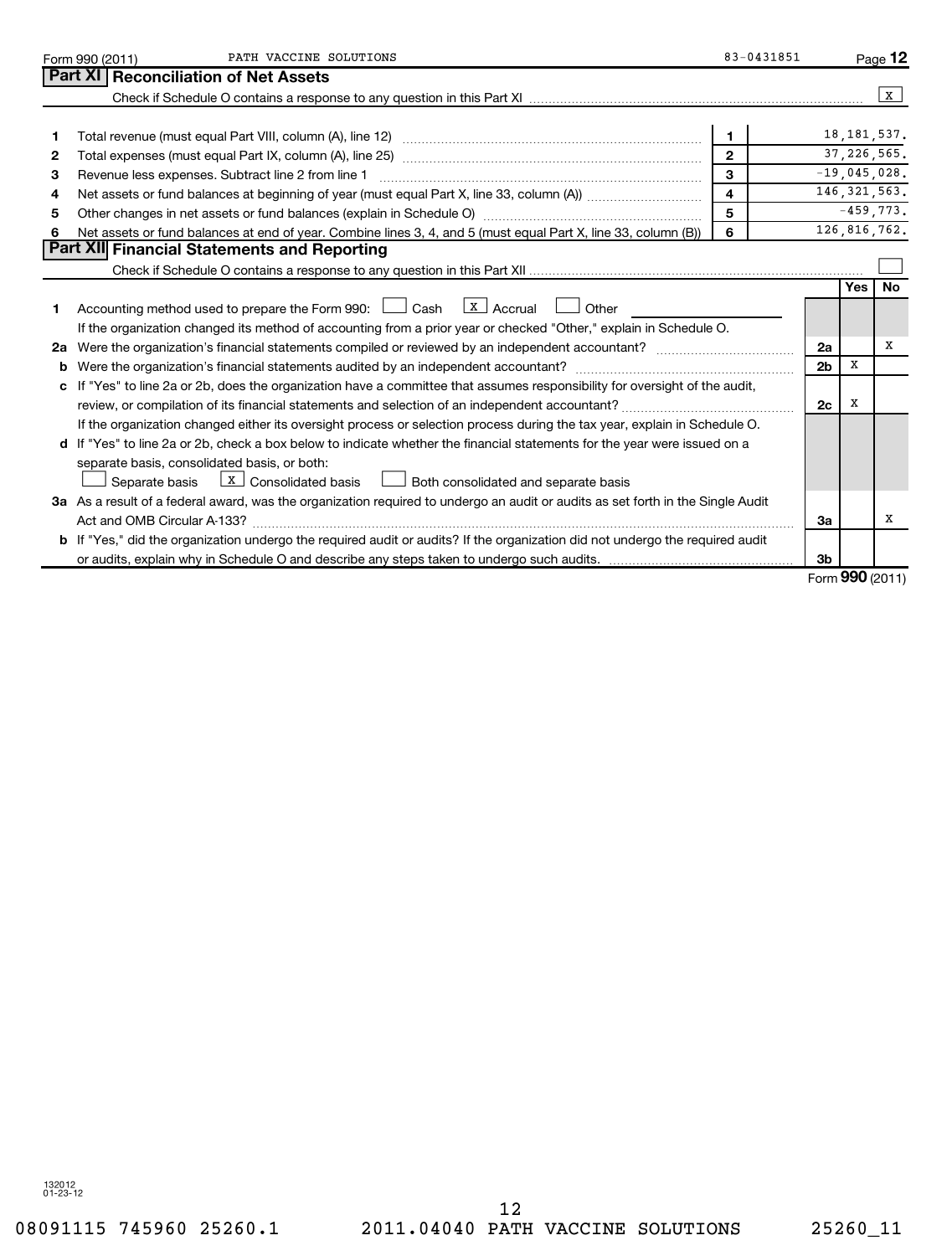| <b>SCHEDULE A</b>    |
|----------------------|
| (Form 990 or 990-EZ) |

# **Public Charity Status and Public Support**

**Complete if the organization is a section 501(c)(3) organization or a section 4947(a)(1) nonexempt charitable trust.**

| OMB No 1545-0047                    |
|-------------------------------------|
|                                     |
| <b>Open to Public</b><br>Inspection |

Department of the Treasury Internal Revenue Service

|                                                                                                                                     | internal Revenue Service                                                                                                                                                                                                                                                                                                                                                                                                                                                                                                                                                                                                                                                                                                                                                                                                                                                                                                                                                                                                                                                                                                                                                                                                                                                                                                                                                                                                                                                                                                                                                                                             |            | Attach to Form 990 or Form 990-EZ. See separate instructions.                                                                                                               |                                                                                                                                                         |    |     |    |                                                                                    |                                       |                     | <b>Inspection</b>          |               |
|-------------------------------------------------------------------------------------------------------------------------------------|----------------------------------------------------------------------------------------------------------------------------------------------------------------------------------------------------------------------------------------------------------------------------------------------------------------------------------------------------------------------------------------------------------------------------------------------------------------------------------------------------------------------------------------------------------------------------------------------------------------------------------------------------------------------------------------------------------------------------------------------------------------------------------------------------------------------------------------------------------------------------------------------------------------------------------------------------------------------------------------------------------------------------------------------------------------------------------------------------------------------------------------------------------------------------------------------------------------------------------------------------------------------------------------------------------------------------------------------------------------------------------------------------------------------------------------------------------------------------------------------------------------------------------------------------------------------------------------------------------------------|------------|-----------------------------------------------------------------------------------------------------------------------------------------------------------------------------|---------------------------------------------------------------------------------------------------------------------------------------------------------|----|-----|----|------------------------------------------------------------------------------------|---------------------------------------|---------------------|----------------------------|---------------|
| Name of the organization                                                                                                            |                                                                                                                                                                                                                                                                                                                                                                                                                                                                                                                                                                                                                                                                                                                                                                                                                                                                                                                                                                                                                                                                                                                                                                                                                                                                                                                                                                                                                                                                                                                                                                                                                      |            |                                                                                                                                                                             |                                                                                                                                                         |    |     |    |                                                                                    | <b>Employer identification number</b> |                     |                            |               |
| PATH VACCINE SOLUTIONS<br>Part I<br>Reason for Public Charity Status (All organizations must complete this part.) See instructions. |                                                                                                                                                                                                                                                                                                                                                                                                                                                                                                                                                                                                                                                                                                                                                                                                                                                                                                                                                                                                                                                                                                                                                                                                                                                                                                                                                                                                                                                                                                                                                                                                                      |            |                                                                                                                                                                             |                                                                                                                                                         |    |     |    | 83-0431851                                                                         |                                       |                     |                            |               |
|                                                                                                                                     |                                                                                                                                                                                                                                                                                                                                                                                                                                                                                                                                                                                                                                                                                                                                                                                                                                                                                                                                                                                                                                                                                                                                                                                                                                                                                                                                                                                                                                                                                                                                                                                                                      |            |                                                                                                                                                                             |                                                                                                                                                         |    |     |    |                                                                                    |                                       |                     |                            |               |
| 1.<br>2<br>З<br>4<br>5<br>6<br>7<br>8<br>9<br>10                                                                                    | The organization is not a private foundation because it is: (For lines 1 through 11, check only one box.)<br>A church, convention of churches, or association of churches described in section 170(b)(1)(A)(i).<br>A school described in section 170(b)(1)(A)(ii). (Attach Schedule E.)<br>A hospital or a cooperative hospital service organization described in section 170(b)(1)(A)(iii).<br>A medical research organization operated in conjunction with a hospital described in section 170(b)(1)(A)(iii). Enter the hospital's name,<br>city, and state:<br>An organization operated for the benefit of a college or university owned or operated by a governmental unit described in<br>section 170(b)(1)(A)(iv). (Complete Part II.)<br>A federal, state, or local government or governmental unit described in section 170(b)(1)(A)(v).<br>An organization that normally receives a substantial part of its support from a governmental unit or from the general public described in<br>section 170(b)(1)(A)(vi). (Complete Part II.)<br>A community trust described in section 170(b)(1)(A)(vi). (Complete Part II.)<br>An organization that normally receives: (1) more than 33 1/3% of its support from contributions, membership fees, and gross receipts from<br>activities related to its exempt functions - subject to certain exceptions, and (2) no more than 33 1/3% of its support from gross investment<br>income and unrelated business taxable income (less section 511 tax) from businesses acquired by the organization after June 30, 1975.<br>See section 509(a)(2). (Complete Part III.) |            |                                                                                                                                                                             |                                                                                                                                                         |    |     |    |                                                                                    |                                       |                     |                            |               |
| 11 $X$<br>f<br>g                                                                                                                    | An organization organized and operated exclusively to test for public safety. See section 509(a)(4).<br>An organization organized and operated exclusively for the benefit of, to perform the functions of, or to carry out the purposes of one or<br>more publicly supported organizations described in section 509(a)(1) or section 509(a)(2). See section 509(a)(3). Check the box that<br>describes the type of supporting organization and complete lines 11e through 11h.<br>$a \perp x$ Type I<br>J Type II<br>J Type III - Functionally integrated<br>Type III - Other<br>bl<br>c L<br>d l<br>$e^{\sqrt{X}}$<br>By checking this box, I certify that the organization is not controlled directly or indirectly by one or more disqualified persons other than<br>foundation managers and other than one or more publicly supported organizations described in section 509(a)(1) or section 509(a)(2).<br>If the organization received a written determination from the IRS that it is a Type I, Type II, or Type III<br>supporting organization, check this box<br>Since August 17, 2006, has the organization accepted any gift or contribution from any of the following persons?                                                                                                                                                                                                                                                                                                                                                                                                                          |            |                                                                                                                                                                             |                                                                                                                                                         |    |     |    |                                                                                    | No                                    |                     |                            |               |
|                                                                                                                                     | (i)                                                                                                                                                                                                                                                                                                                                                                                                                                                                                                                                                                                                                                                                                                                                                                                                                                                                                                                                                                                                                                                                                                                                                                                                                                                                                                                                                                                                                                                                                                                                                                                                                  |            | A person who directly or indirectly controls, either alone or together with persons described in (ii) and (iii) below,<br>the governing body of the supported organization? |                                                                                                                                                         |    |     |    |                                                                                    |                                       |                     | Yes                        | x             |
|                                                                                                                                     |                                                                                                                                                                                                                                                                                                                                                                                                                                                                                                                                                                                                                                                                                                                                                                                                                                                                                                                                                                                                                                                                                                                                                                                                                                                                                                                                                                                                                                                                                                                                                                                                                      |            |                                                                                                                                                                             |                                                                                                                                                         |    |     |    |                                                                                    |                                       | 11g(i)              |                            | х             |
|                                                                                                                                     |                                                                                                                                                                                                                                                                                                                                                                                                                                                                                                                                                                                                                                                                                                                                                                                                                                                                                                                                                                                                                                                                                                                                                                                                                                                                                                                                                                                                                                                                                                                                                                                                                      |            |                                                                                                                                                                             |                                                                                                                                                         |    |     |    |                                                                                    |                                       | 11g(ii)<br>11g(iii) |                            | x             |
| h                                                                                                                                   |                                                                                                                                                                                                                                                                                                                                                                                                                                                                                                                                                                                                                                                                                                                                                                                                                                                                                                                                                                                                                                                                                                                                                                                                                                                                                                                                                                                                                                                                                                                                                                                                                      |            | Provide the following information about the supported organization(s).                                                                                                      |                                                                                                                                                         |    |     |    |                                                                                    |                                       |                     |                            |               |
|                                                                                                                                     | (i) Name of supported<br>organization                                                                                                                                                                                                                                                                                                                                                                                                                                                                                                                                                                                                                                                                                                                                                                                                                                                                                                                                                                                                                                                                                                                                                                                                                                                                                                                                                                                                                                                                                                                                                                                | (ii) EIN   | (iii) Type of<br>organization<br>(described on lines 1-9<br>above or IRC section<br>(see instructions))                                                                     | (iv) Is the organization $(v)$ Did you notify the<br>in col. (i) listed in your organization in col.<br>governing document? (i) of your support?<br>Yes | No | Yes | No | (vi) is the<br>organizátion in col.<br>(i) organized in the<br><b>U.S.?</b><br>Yes | No                                    |                     | (vii) Amount of<br>support |               |
|                                                                                                                                     |                                                                                                                                                                                                                                                                                                                                                                                                                                                                                                                                                                                                                                                                                                                                                                                                                                                                                                                                                                                                                                                                                                                                                                                                                                                                                                                                                                                                                                                                                                                                                                                                                      |            |                                                                                                                                                                             |                                                                                                                                                         |    |     |    |                                                                                    |                                       |                     |                            |               |
| PATH                                                                                                                                |                                                                                                                                                                                                                                                                                                                                                                                                                                                                                                                                                                                                                                                                                                                                                                                                                                                                                                                                                                                                                                                                                                                                                                                                                                                                                                                                                                                                                                                                                                                                                                                                                      | 91-1157127 | BOX 7                                                                                                                                                                       | X                                                                                                                                                       |    |     |    |                                                                                    |                                       |                     |                            | 37, 226, 565. |
|                                                                                                                                     |                                                                                                                                                                                                                                                                                                                                                                                                                                                                                                                                                                                                                                                                                                                                                                                                                                                                                                                                                                                                                                                                                                                                                                                                                                                                                                                                                                                                                                                                                                                                                                                                                      |            |                                                                                                                                                                             |                                                                                                                                                         |    |     |    |                                                                                    |                                       |                     |                            |               |

LHA **For Paperwork Reduction Act Notice, see the Instructions for Form 990 or 990-EZ.**

**Schedule A (Form 990 or 990-EZ) 2011**

132021 01-24-12

**Total**

13

1  $\vert$  37,226,565.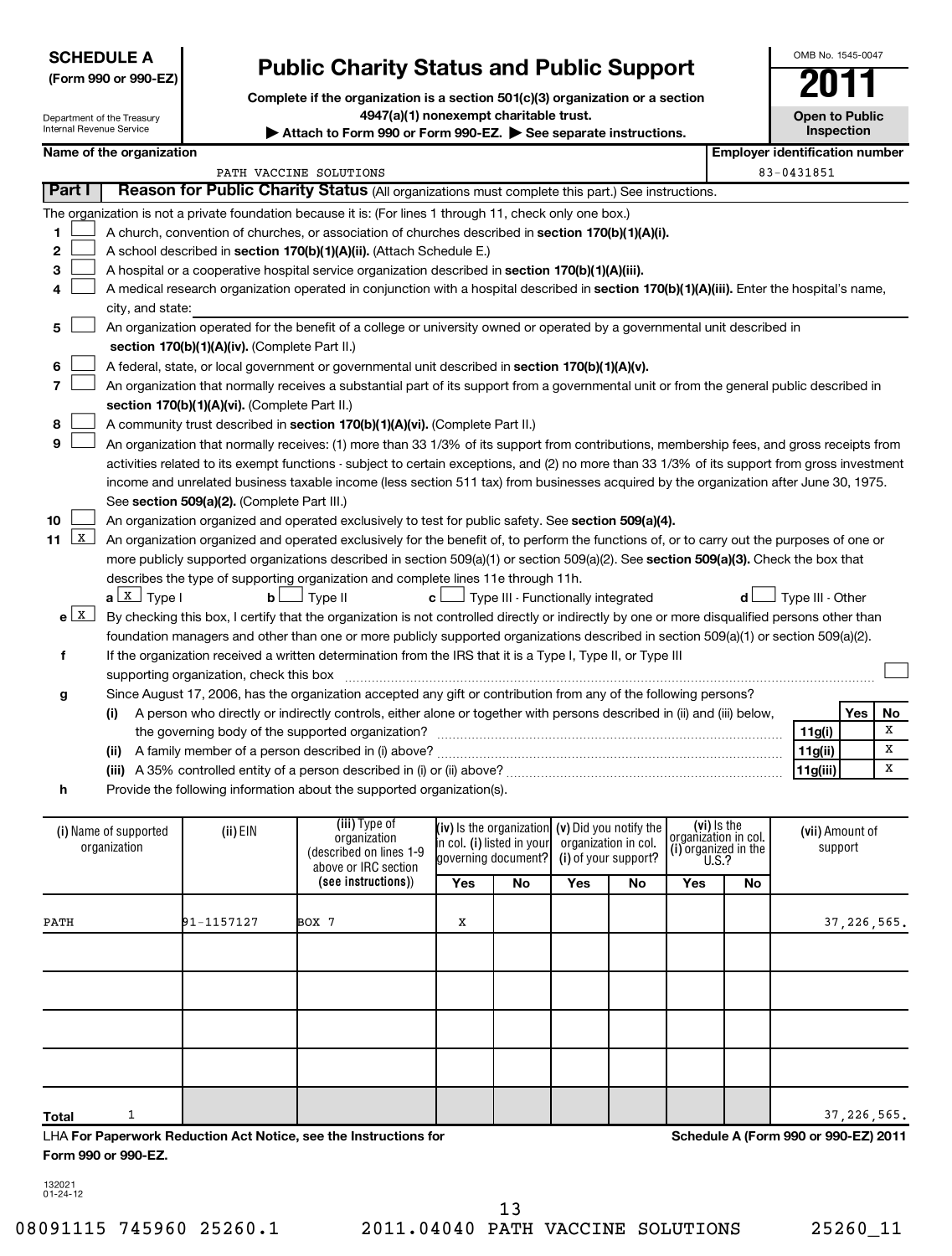### Schedule A (Form 990 or 990-EZ) 2011

| אט ווהט ון רא טוואסווטכ |                  |  |
|-------------------------|------------------|--|
| $D_{out}$ II            | $P_{\text{max}}$ |  |

| Schedule A (Form 990 or 990-EZ) 2011                                                                     | Page 2 |
|----------------------------------------------------------------------------------------------------------|--------|
| Part II   Support Schedule for Organizations Described in Sections 170(b)(1)(A)(iv) and 170(b)(1)(A)(vi) |        |

(Complete only if you checked the box on line 5, 7, or 8 of Part I or if the organization failed to qualify under Part III. If the organization fails to qualify under the tests listed below, please complete Part III.)

|    | <b>Section A. Public Support</b>                                                                                                                                                                                                                           |          |          |            |            |                                            |           |  |  |
|----|------------------------------------------------------------------------------------------------------------------------------------------------------------------------------------------------------------------------------------------------------------|----------|----------|------------|------------|--------------------------------------------|-----------|--|--|
|    | Calendar year (or fiscal year beginning in) $\blacktriangleright$                                                                                                                                                                                          | (a) 2007 | (b) 2008 | $(c)$ 2009 | $(d)$ 2010 | (e) 2011                                   | (f) Total |  |  |
|    | 1 Gifts, grants, contributions, and                                                                                                                                                                                                                        |          |          |            |            |                                            |           |  |  |
|    | membership fees received. (Do not                                                                                                                                                                                                                          |          |          |            |            |                                            |           |  |  |
|    | include any "unusual grants.")                                                                                                                                                                                                                             |          |          |            |            |                                            |           |  |  |
|    | 2 Tax revenues levied for the organ-                                                                                                                                                                                                                       |          |          |            |            |                                            |           |  |  |
|    | ization's benefit and either paid to                                                                                                                                                                                                                       |          |          |            |            |                                            |           |  |  |
|    | or expended on its behalf                                                                                                                                                                                                                                  |          |          |            |            |                                            |           |  |  |
|    | 3 The value of services or facilities                                                                                                                                                                                                                      |          |          |            |            |                                            |           |  |  |
|    | furnished by a governmental unit to                                                                                                                                                                                                                        |          |          |            |            |                                            |           |  |  |
|    | the organization without charge                                                                                                                                                                                                                            |          |          |            |            |                                            |           |  |  |
|    | <b>Total.</b> Add lines 1 through 3                                                                                                                                                                                                                        |          |          |            |            |                                            |           |  |  |
| 5  | The portion of total contributions                                                                                                                                                                                                                         |          |          |            |            |                                            |           |  |  |
|    | by each person (other than a                                                                                                                                                                                                                               |          |          |            |            |                                            |           |  |  |
|    | governmental unit or publicly                                                                                                                                                                                                                              |          |          |            |            |                                            |           |  |  |
|    | supported organization) included                                                                                                                                                                                                                           |          |          |            |            |                                            |           |  |  |
|    | on line 1 that exceeds 2% of the                                                                                                                                                                                                                           |          |          |            |            |                                            |           |  |  |
|    | amount shown on line 11,                                                                                                                                                                                                                                   |          |          |            |            |                                            |           |  |  |
|    | column (f)                                                                                                                                                                                                                                                 |          |          |            |            |                                            |           |  |  |
|    | 6 Public support. Subtract line 5 from line 4.                                                                                                                                                                                                             |          |          |            |            |                                            |           |  |  |
|    | <b>Section B. Total Support</b>                                                                                                                                                                                                                            |          |          |            |            |                                            |           |  |  |
|    | Calendar year (or fiscal year beginning in) $\blacktriangleright$                                                                                                                                                                                          | (a) 2007 | (b) 2008 | $(c)$ 2009 | $(d)$ 2010 | (e) 2011                                   | (f) Total |  |  |
|    | 7 Amounts from line 4                                                                                                                                                                                                                                      |          |          |            |            |                                            |           |  |  |
| 8  | Gross income from interest,                                                                                                                                                                                                                                |          |          |            |            |                                            |           |  |  |
|    | dividends, payments received on                                                                                                                                                                                                                            |          |          |            |            |                                            |           |  |  |
|    | securities loans, rents, royalties                                                                                                                                                                                                                         |          |          |            |            |                                            |           |  |  |
|    | and income from similar sources                                                                                                                                                                                                                            |          |          |            |            |                                            |           |  |  |
| 9  | Net income from unrelated business                                                                                                                                                                                                                         |          |          |            |            |                                            |           |  |  |
|    | activities, whether or not the                                                                                                                                                                                                                             |          |          |            |            |                                            |           |  |  |
|    | business is regularly carried on                                                                                                                                                                                                                           |          |          |            |            |                                            |           |  |  |
| 10 | Other income. Do not include gain                                                                                                                                                                                                                          |          |          |            |            |                                            |           |  |  |
|    | or loss from the sale of capital                                                                                                                                                                                                                           |          |          |            |            |                                            |           |  |  |
|    | assets (Explain in Part IV.)                                                                                                                                                                                                                               |          |          |            |            |                                            |           |  |  |
|    | 11 Total support. Add lines 7 through 10                                                                                                                                                                                                                   |          |          |            |            |                                            |           |  |  |
|    | <b>12</b> Gross receipts from related activities, etc. (see instructions)                                                                                                                                                                                  |          |          |            |            | 12                                         |           |  |  |
|    | 13 First five years. If the Form 990 is for the organization's first, second, third, fourth, or fifth tax year as a section 501(c)(3)                                                                                                                      |          |          |            |            |                                            |           |  |  |
|    | organization, check this box and stop here                                                                                                                                                                                                                 |          |          |            |            |                                            |           |  |  |
|    | <b>Section C. Computation of Public Support Percentage</b>                                                                                                                                                                                                 |          |          |            |            |                                            |           |  |  |
|    |                                                                                                                                                                                                                                                            |          |          |            |            | 14                                         | %         |  |  |
|    |                                                                                                                                                                                                                                                            |          |          |            |            | 15                                         | %         |  |  |
|    | 16a 33 1/3% support test - 2011. If the organization did not check the box on line 13, and line 14 is 33 1/3% or more, check this box and                                                                                                                  |          |          |            |            |                                            |           |  |  |
|    | stop here. The organization qualifies as a publicly supported organization                                                                                                                                                                                 |          |          |            |            |                                            |           |  |  |
|    | b 33 1/3% support test - 2010. If the organization did not check a box on line 13 or 16a, and line 15 is 33 1/3% or more, check this box                                                                                                                   |          |          |            |            |                                            |           |  |  |
|    | and stop here. The organization qualifies as a publicly supported organization [11] manuscription manuscription manuscription manuscription manuscription manuscription manuscription and an analyze of the organization manus                             |          |          |            |            |                                            |           |  |  |
|    | 17a 10% -facts-and-circumstances test - 2011. If the organization did not check a box on line 13, 16a, or 16b, and line 14 is 10% or more,                                                                                                                 |          |          |            |            |                                            |           |  |  |
|    | and if the organization meets the "facts-and-circumstances" test, check this box and stop here. Explain in Part IV how the organization                                                                                                                    |          |          |            |            |                                            |           |  |  |
|    |                                                                                                                                                                                                                                                            |          |          |            |            |                                            |           |  |  |
|    | b 10% -facts-and-circumstances test - 2010. If the organization did not check a box on line 13, 16a, 16b, or 17a, and line 15 is 10% or                                                                                                                    |          |          |            |            |                                            |           |  |  |
|    |                                                                                                                                                                                                                                                            |          |          |            |            |                                            |           |  |  |
|    | more, and if the organization meets the "facts-and-circumstances" test, check this box and stop here. Explain in Part IV how the<br>organization meets the "facts-and-circumstances" test. The organization qualifies as a publicly supported organization |          |          |            |            |                                            |           |  |  |
| 18 | Private foundation. If the organization did not check a box on line 13, 16a, 16b, 17a, or 17b, check this box and see instructions                                                                                                                         |          |          |            |            |                                            |           |  |  |
|    |                                                                                                                                                                                                                                                            |          |          |            |            | <b>Cohodulo A (Form 000 or 000 EZ) 201</b> |           |  |  |

**Schedule A (Form 990 or 990-EZ) 2011**

132022 01-24-12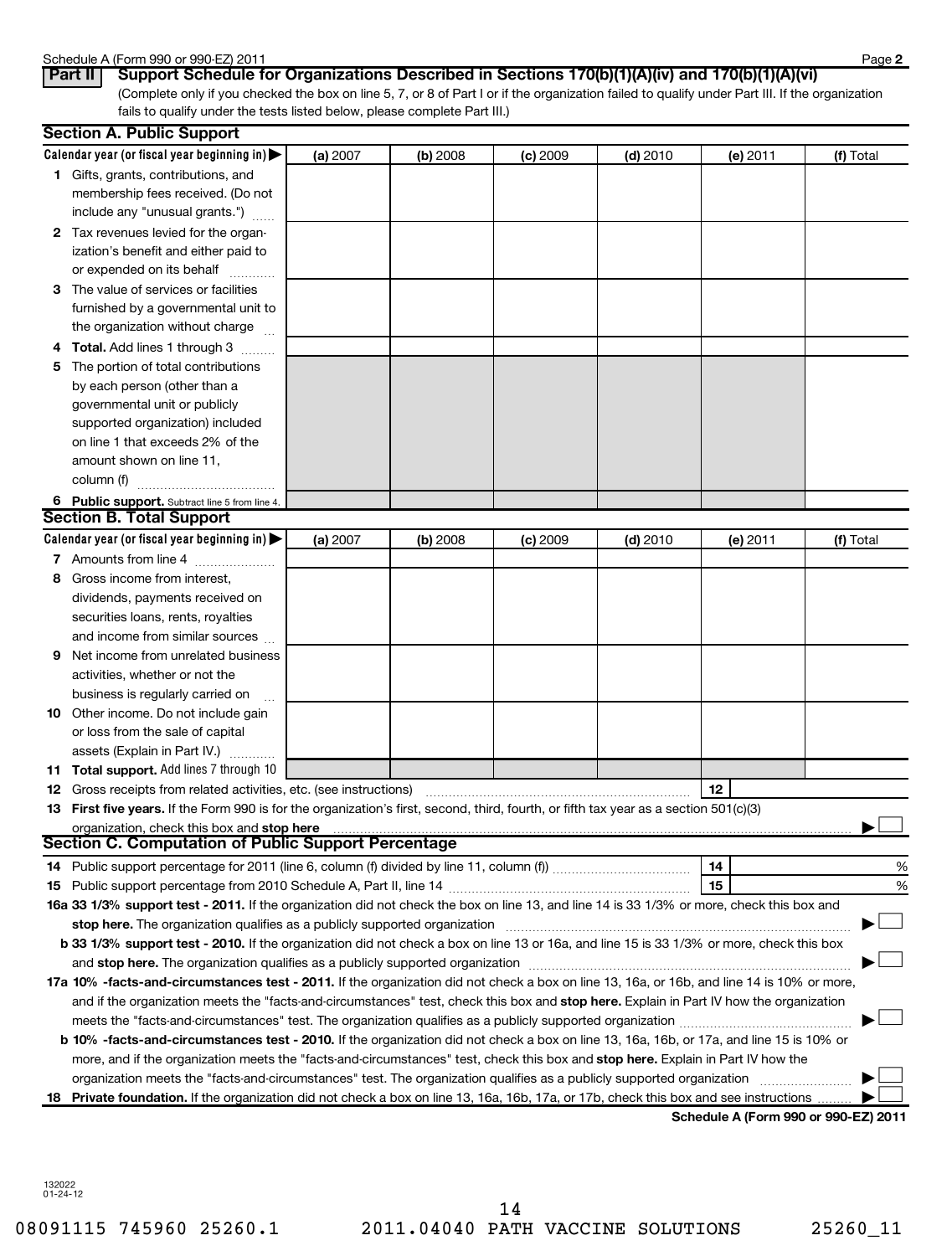## **Part III** Support Schedule for Organizations Described in Section 509(a)(2)

(Complete only if you checked the box on line 9 of Part I or if the organization failed to qualify under Part II. If the organization fails to qualify under the tests listed below, please complete Part II.)

| <b>Section A. Public Support</b>                                                                                                                                                                                               |          |          |            |            |          |                                      |
|--------------------------------------------------------------------------------------------------------------------------------------------------------------------------------------------------------------------------------|----------|----------|------------|------------|----------|--------------------------------------|
| Calendar year (or fiscal year beginning in)                                                                                                                                                                                    | (a) 2007 | (b) 2008 | $(c)$ 2009 | $(d)$ 2010 | (e) 2011 | (f) Total                            |
| 1 Gifts, grants, contributions, and                                                                                                                                                                                            |          |          |            |            |          |                                      |
| membership fees received. (Do not                                                                                                                                                                                              |          |          |            |            |          |                                      |
| include any "unusual grants.")                                                                                                                                                                                                 |          |          |            |            |          |                                      |
| <b>2</b> Gross receipts from admissions,<br>merchandise sold or services per-<br>formed, or facilities furnished in<br>any activity that is related to the<br>organization's tax-exempt purpose                                |          |          |            |            |          |                                      |
| 3 Gross receipts from activities that<br>are not an unrelated trade or bus-                                                                                                                                                    |          |          |            |            |          |                                      |
| iness under section 513                                                                                                                                                                                                        |          |          |            |            |          |                                      |
| Tax revenues levied for the organ-<br>4<br>ization's benefit and either paid to<br>or expended on its behalf                                                                                                                   |          |          |            |            |          |                                      |
| 5 The value of services or facilities                                                                                                                                                                                          |          |          |            |            |          |                                      |
| furnished by a governmental unit to<br>the organization without charge                                                                                                                                                         |          |          |            |            |          |                                      |
| <b>6 Total.</b> Add lines 1 through 5                                                                                                                                                                                          |          |          |            |            |          |                                      |
| 7a Amounts included on lines 1, 2, and<br>3 received from disqualified persons                                                                                                                                                 |          |          |            |            |          |                                      |
| <b>b</b> Amounts included on lines 2 and 3 received<br>from other than disqualified persons that<br>exceed the greater of \$5,000 or 1% of the<br>amount on line 13 for the year                                               |          |          |            |            |          |                                      |
| c Add lines 7a and 7b                                                                                                                                                                                                          |          |          |            |            |          |                                      |
| 8 Public support (Subtract line 7c from line 6.)                                                                                                                                                                               |          |          |            |            |          |                                      |
| <b>Section B. Total Support</b>                                                                                                                                                                                                |          |          |            |            |          |                                      |
| Calendar year (or fiscal year beginning in)                                                                                                                                                                                    | (a) 2007 | (b) 2008 | $(c)$ 2009 | $(d)$ 2010 | (e) 2011 | (f) Total                            |
| 9 Amounts from line 6                                                                                                                                                                                                          |          |          |            |            |          |                                      |
| <b>10a</b> Gross income from interest,<br>dividends, payments received on<br>securities loans, rents, royalties<br>and income from similar sources                                                                             |          |          |            |            |          |                                      |
| <b>b</b> Unrelated business taxable income                                                                                                                                                                                     |          |          |            |            |          |                                      |
| (less section 511 taxes) from businesses<br>acquired after June 30, 1975<br>$\overline{\phantom{a}}$                                                                                                                           |          |          |            |            |          |                                      |
| c Add lines 10a and 10b                                                                                                                                                                                                        |          |          |            |            |          |                                      |
| <b>11</b> Net income from unrelated business<br>activities not included in line 10b,<br>whether or not the business is<br>regularly carried on                                                                                 |          |          |            |            |          |                                      |
| 12 Other income. Do not include gain<br>or loss from the sale of capital<br>assets (Explain in Part IV.)                                                                                                                       |          |          |            |            |          |                                      |
| 13 Total support (Add lines 9, 10c, 11, and 12.)                                                                                                                                                                               |          |          |            |            |          |                                      |
| 14 First five years. If the Form 990 is for the organization's first, second, third, fourth, or fifth tax year as a section 501(c)(3) organization,                                                                            |          |          |            |            |          |                                      |
| check this box and stop here with the content of the content of the state of the content of the state of the state of the content of the content of the content of the content of the content of the content of the content of |          |          |            |            |          |                                      |
| Section C. Computation of Public Support Percentage                                                                                                                                                                            |          |          |            |            |          |                                      |
|                                                                                                                                                                                                                                |          |          |            |            | 15       | %                                    |
|                                                                                                                                                                                                                                |          |          |            |            | 16       | %                                    |
| Section D. Computation of Investment Income Percentage                                                                                                                                                                         |          |          |            |            |          |                                      |
|                                                                                                                                                                                                                                |          |          |            |            | 17       | %                                    |
| 18 Investment income percentage from 2010 Schedule A, Part III, line 17                                                                                                                                                        |          |          |            |            | 18       | %                                    |
| 19a 33 1/3% support tests - 2011. If the organization did not check the box on line 14, and line 15 is more than 33 1/3%, and line 17 is not                                                                                   |          |          |            |            |          |                                      |
| more than 33 1/3%, check this box and stop here. The organization qualifies as a publicly supported organization                                                                                                               |          |          |            |            |          |                                      |
| b 33 1/3% support tests - 2010. If the organization did not check a box on line 14 or line 19a, and line 16 is more than 33 1/3%, and                                                                                          |          |          |            |            |          |                                      |
| line 18 is not more than 33 1/3%, check this box and stop here. The organization qualifies as a publicly supported organization                                                                                                |          |          |            |            |          |                                      |
| 20<br>132023 01-24-12                                                                                                                                                                                                          |          |          |            |            |          | Schedule A (Form 990 or 990-EZ) 2011 |
|                                                                                                                                                                                                                                |          |          | 15         |            |          |                                      |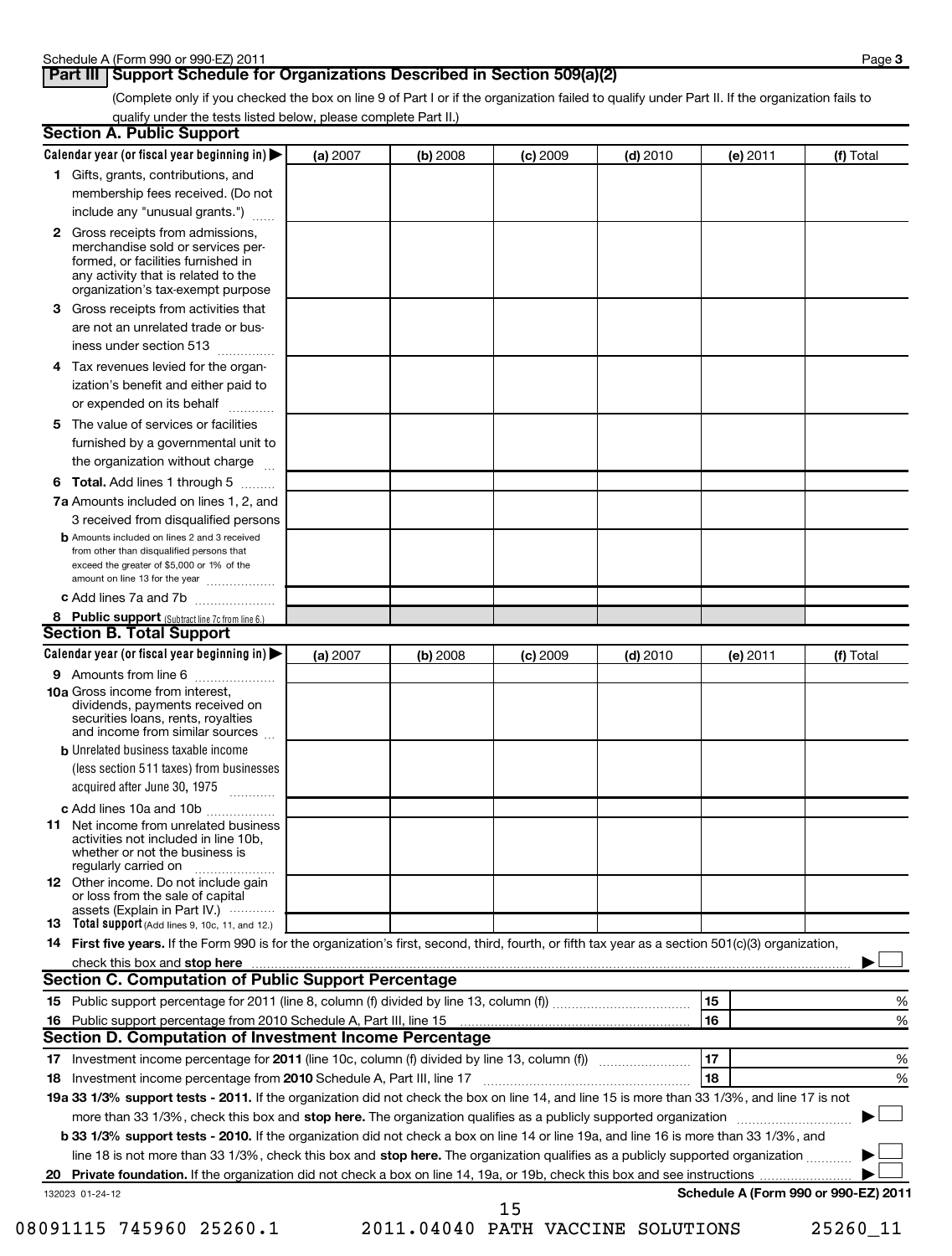# **Schedule B Schedule of Contributors**

**or 990-PF) | Attach to Form 990, Form 990-EZ, or Form 990-PF.**

OMB No. 1545-0047

**2011**

**Name of the organization Employer identification number**

| Department of the Treasury |  |
|----------------------------|--|
| Internal Revenue Service   |  |
|                            |  |

**(Form 990, 990-EZ,**

| VACCINE<br>PATH | SOLUTIONS | $-0431851$ |
|-----------------|-----------|------------|
|                 |           |            |

### **Organization type** (check one):

| Filers of:         | Section:                                                                  |
|--------------------|---------------------------------------------------------------------------|
| Form 990 or 990-EZ | $\underline{x}$ 501(c)( <sup>3</sup> ) (enter number) organization        |
|                    | 4947(a)(1) nonexempt charitable trust not treated as a private foundation |
|                    | 527 political organization                                                |
| Form 990-PF        | 501(c)(3) exempt private foundation                                       |
|                    | 4947(a)(1) nonexempt charitable trust treated as a private foundation     |
|                    | 501(c)(3) taxable private foundation                                      |

Check if your organization is covered by the General Rule or a Special Rule. **Note.**  Only a section 501(c)(7), (8), or (10) organization can check boxes for both the General Rule and a Special Rule. See instructions.

### **General Rule**

**K** For an organization filing Form 990, 990-EZ, or 990-PF that received, during the year, \$5,000 or more (in money or property) from any one contributor. Complete Parts I and II.

### **Special Rules**

509(a)(1) and 170(b)(1)(A)(vi) and received from any one contributor, during the year, a contribution of the greater of (1**)** \$5,000 or (**2**) 2% For a section 501(c)(3) organization filing Form 990 or 990-EZ that met the 33 1/3% support test of the regulations under sections of the amount on (i) Form 990, Part VIII, line 1h, or (ii) Form 990-EZ, line 1. Complete Parts I and II.  $\left\vert \cdot\right\vert$ 

total contributions of more than \$1,000 for use exclusively for religious, charitable, scientific, literary, or educational purposes, or For a section 501(c)(7), (8), or (10) organization filing Form 990 or 990-EZ that received from any one contributor, during the year, the prevention of cruelty to children or animals. Complete Parts I, II, and III.  $\left\vert \cdot\right\vert$ 

purpose. Do not complete any of the parts unless the General Rule applies to this organization because it received nonexclusively contributions for use exclusively for religious, charitable, etc., purposes, but these contributions did not total to more than \$1,000. If this box is checked, enter here the total contributions that were received during the year for an exclusively religious, charitable, etc., For a section 501(c)(7), (8), or (10) organization filing Form 990 or 990-EZ that received from any one contributor, during the year, religious, charitable, etc., contributions of \$5,000 or more during the year.  $\ldots$   $\ldots$   $\ldots$   $\ldots$   $\ldots$   $\ldots$   $\ldots$   $\ldots$   $\ldots$  $\left\vert \cdot\right\vert$ 

**Caution.** An organization that is not covered by the General Rule and/or the Special Rules does not file Schedule B (Form 990, 990-EZ, or 990-PF), but it **must** answer "No" on Part IV, line 2, of its Form 990; or check the box on line H of its Form 990-EZ or on Part I, line 2 of its Form 990-PF, to certify that it does not meet the filing requirements of Schedule B (Form 990, 990-EZ, or 990-PF).

LHA For Paperwork Reduction Act Notice, see the Instructions for Form 990, 990-EZ, or 990-PF. Schedule B (Form 990, 990-EZ, or 990-PF) (2011)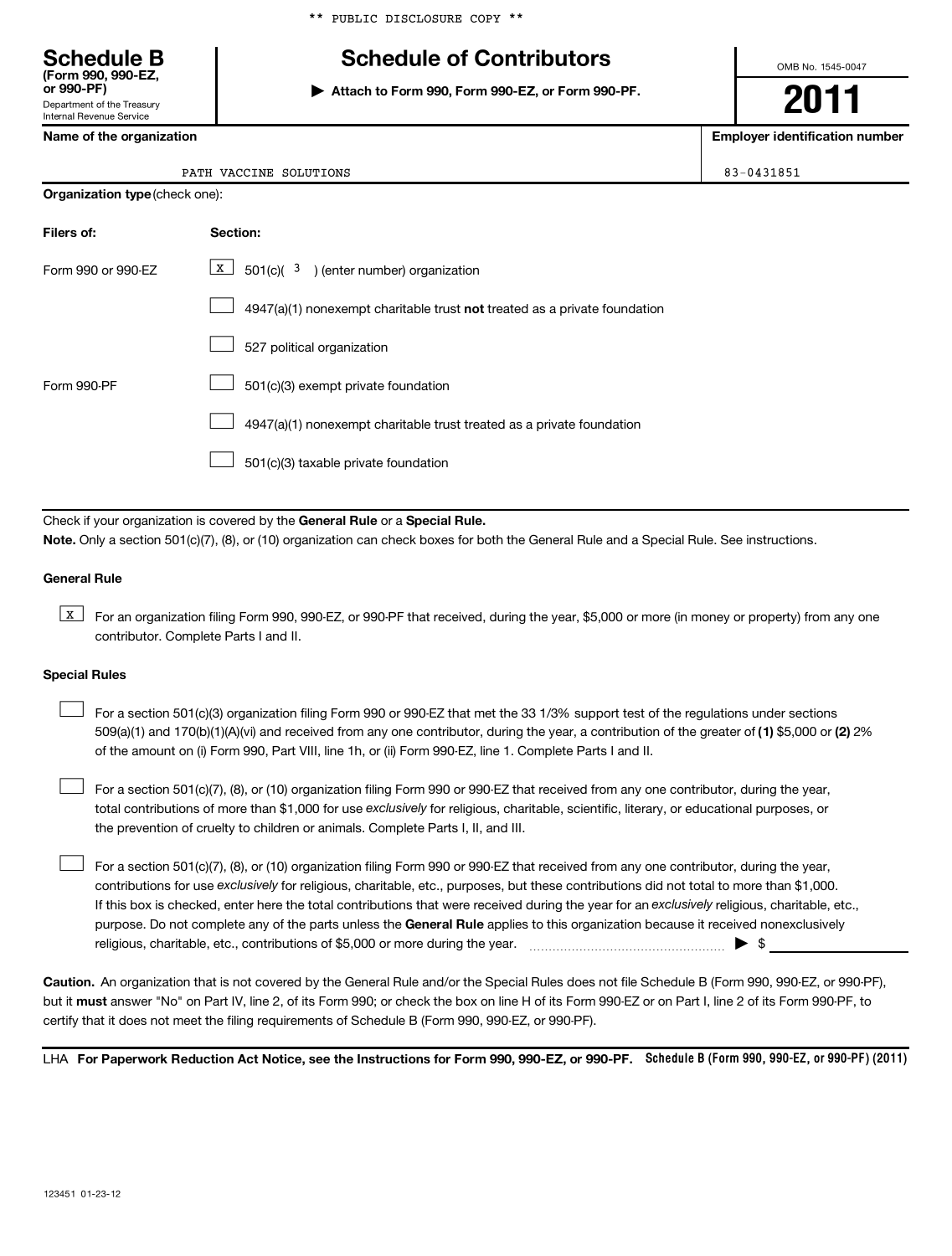| Schedule B (Form 990, 990-EZ, or 990-PF) (2011) | Page |
|-------------------------------------------------|------|
|-------------------------------------------------|------|

**2**

**Name of organization Employer identification number**

PATH VACCINE SOLUTIONS 83-0431851

| Part I          | <b>Contributors</b> (see instructions). Use duplicate copies of Part I if additional space is needed. |                                   |                                                                                                           |
|-----------------|-------------------------------------------------------------------------------------------------------|-----------------------------------|-----------------------------------------------------------------------------------------------------------|
| (a)<br>No.      | (b)<br>Name, address, and ZIP + 4                                                                     | (c)<br><b>Total contributions</b> | (d)<br>Type of contribution                                                                               |
| 1               |                                                                                                       | 17, 148, 524.<br>\$               | $\mathbf{X}$<br>Person<br>Payroll<br>Noncash<br>(Complete Part II if there<br>is a noncash contribution.) |
| (a)<br>No.      | (b)<br>Name, address, and ZIP + 4                                                                     | (c)<br><b>Total contributions</b> | (d)<br>Type of contribution                                                                               |
|                 |                                                                                                       | \$                                | Person<br>Payroll<br>Noncash<br>(Complete Part II if there<br>is a noncash contribution.)                 |
| (a)<br>No.      | (b)<br>Name, address, and ZIP + 4                                                                     | (c)<br><b>Total contributions</b> | (d)<br>Type of contribution                                                                               |
|                 |                                                                                                       | \$                                | Person<br>Payroll<br>Noncash<br>(Complete Part II if there<br>is a noncash contribution.)                 |
| (a)<br>No.      | (b)<br>Name, address, and ZIP + 4                                                                     | (c)<br><b>Total contributions</b> | (d)<br>Type of contribution                                                                               |
|                 |                                                                                                       | \$                                | Person<br>Payroll<br>Noncash<br>(Complete Part II if there<br>is a noncash contribution.)                 |
| (a)<br>No.      | (b)<br>Name, address, and ZIP + 4                                                                     | (c)<br><b>Total contributions</b> | (d)<br>Type of contribution                                                                               |
|                 |                                                                                                       | \$                                | Person<br>Payroll<br>Noncash<br>(Complete Part II if there<br>is a noncash contribution.)                 |
| (a)<br>No.      | (b)<br>Name, address, and ZIP + 4                                                                     | (c)<br><b>Total contributions</b> | (d)<br>Type of contribution                                                                               |
|                 |                                                                                                       | \$                                | Person<br>Payroll<br>Noncash<br>(Complete Part II if there<br>is a noncash contribution.)                 |
| 123452 01-23-12 |                                                                                                       |                                   | Schedule B (Form 990, 990-EZ, or 990-PF) (2011)                                                           |

17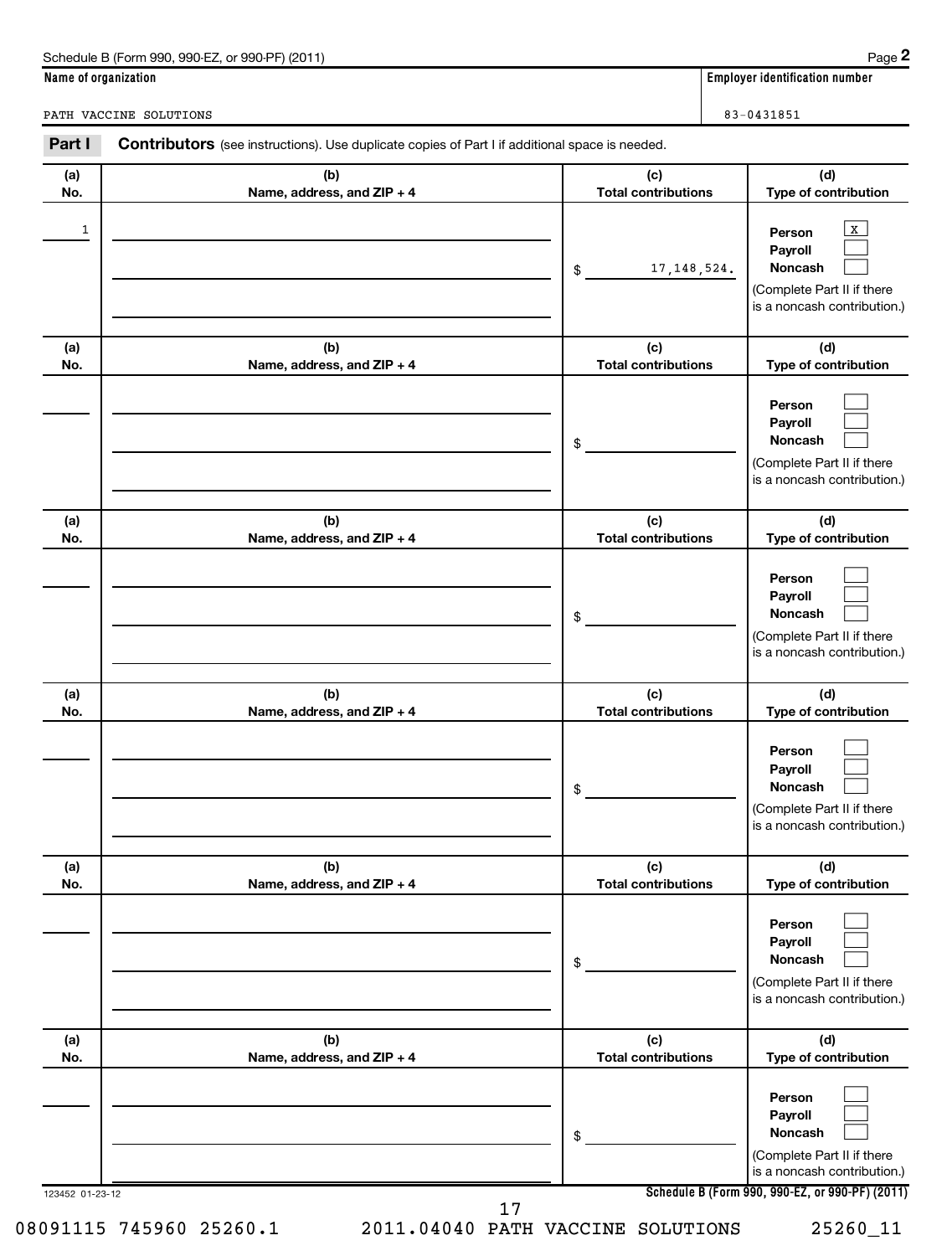| . 990-EZ<br>Schedule B (Form<br>1 (2011)<br>.990.<br>or 990-PF | Page                                             |
|----------------------------------------------------------------|--------------------------------------------------|
| Name of organization                                           | 1 1 1 1<br>r identification number :<br>Emplover |

**3**

PATH VACCINE SOLUTIONS 83-0431851

Part II Noncash Property (see instructions). Use duplicate copies of Part II if additional space is needed.

| (a)<br>No.<br>from<br>Part I | (b)<br>Description of noncash property given | (c)<br>FMV (or estimate)<br>(see instructions) | (d)<br>Date received                            |
|------------------------------|----------------------------------------------|------------------------------------------------|-------------------------------------------------|
|                              |                                              |                                                |                                                 |
|                              |                                              |                                                |                                                 |
|                              |                                              | \$                                             |                                                 |
| (a)<br>No.<br>from<br>Part I | (b)<br>Description of noncash property given | (c)<br>FMV (or estimate)<br>(see instructions) | (d)<br>Date received                            |
|                              |                                              |                                                |                                                 |
|                              |                                              |                                                |                                                 |
|                              |                                              | \$                                             |                                                 |
| (a)<br>No.<br>from<br>Part I | (b)<br>Description of noncash property given | (c)<br>FMV (or estimate)<br>(see instructions) | (d)<br>Date received                            |
|                              |                                              |                                                |                                                 |
|                              |                                              |                                                |                                                 |
|                              |                                              | \$                                             |                                                 |
| (a)<br>No.<br>from<br>Part I | (b)<br>Description of noncash property given | (c)<br>FMV (or estimate)<br>(see instructions) | (d)<br>Date received                            |
|                              |                                              |                                                |                                                 |
|                              |                                              |                                                |                                                 |
|                              |                                              | \$                                             |                                                 |
| (a)<br>No.<br>from<br>Part I | (b)<br>Description of noncash property given | (c)<br>FMV (or estimate)<br>(see instructions) | (d)<br>Date received                            |
|                              |                                              |                                                |                                                 |
|                              |                                              | \$                                             |                                                 |
| (a)<br>No.<br>from<br>Part I | (b)<br>Description of noncash property given | (c)<br>FMV (or estimate)<br>(see instructions) | (d)<br>Date received                            |
|                              |                                              |                                                |                                                 |
|                              |                                              |                                                |                                                 |
| 123453 01-23-12              |                                              | \$                                             | Schedule B (Form 990, 990-EZ, or 990-PF) (2011) |
|                              | 18                                           |                                                |                                                 |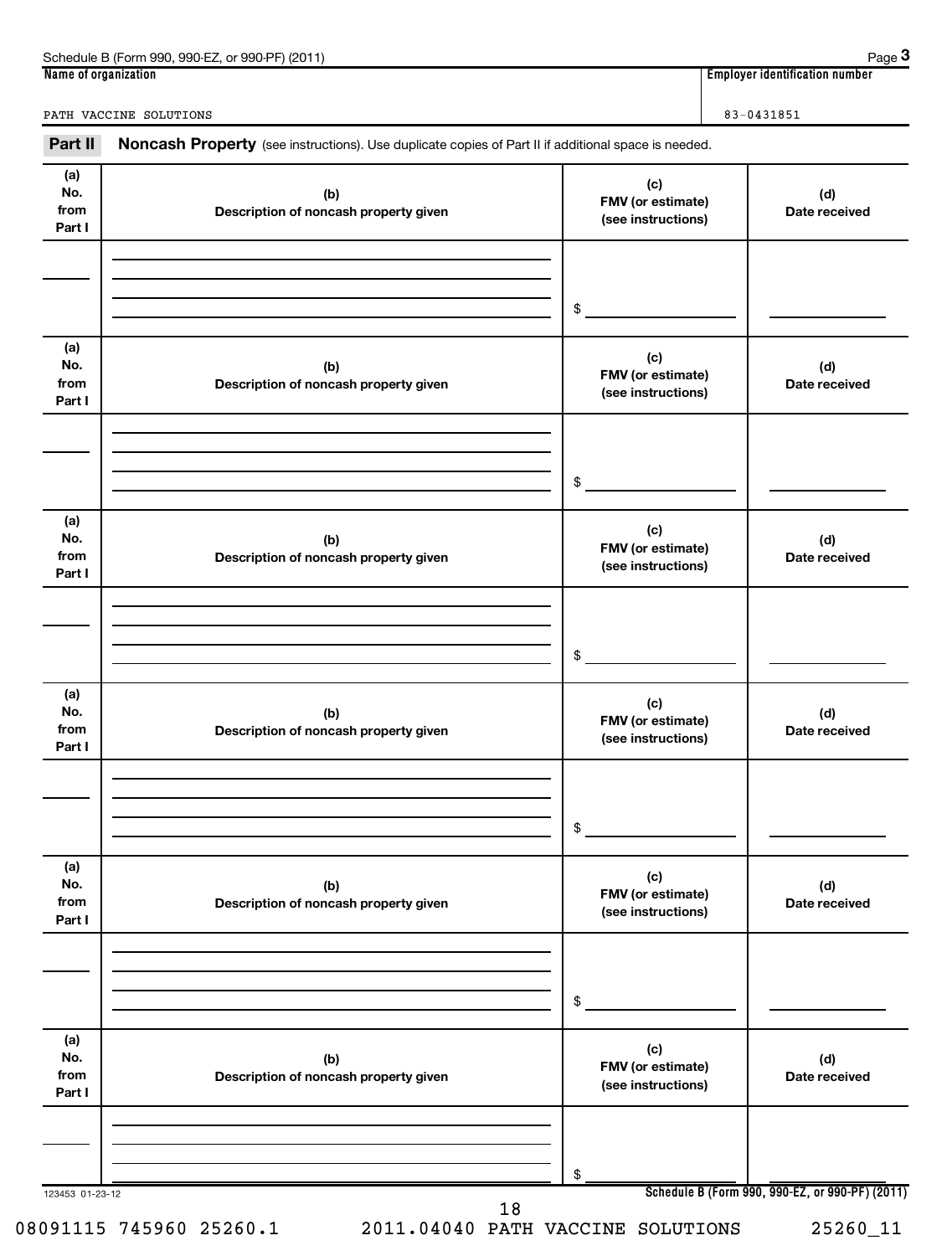| Part III                    | PATH VACCINE SOLUTIONS<br>the total of exclusively religious, charitable, etc., contributions of \$1,000 or less for the year. (Enter this information once.) $\triangleright$ \$ |                      | 83-0431851<br>Exclusively religious, charitable, etc., individual contributions to section 501(c)(7), (8), or (10) organizations that total more than \$1,000 for the<br>year. Complete columns (a) through (e) and the following line entry. Fo |
|-----------------------------|-----------------------------------------------------------------------------------------------------------------------------------------------------------------------------------|----------------------|--------------------------------------------------------------------------------------------------------------------------------------------------------------------------------------------------------------------------------------------------|
| (a) No.<br>from<br>Part I   | Use duplicate copies of Part III if additional space is needed.<br>(b) Purpose of gift                                                                                            | (c) Use of gift      | (d) Description of how gift is held                                                                                                                                                                                                              |
|                             |                                                                                                                                                                                   | (e) Transfer of gift |                                                                                                                                                                                                                                                  |
|                             | Transferee's name, address, and ZIP + 4                                                                                                                                           |                      | Relationship of transferor to transferee                                                                                                                                                                                                         |
| (a) No.<br>from<br>Part I   | (b) Purpose of gift                                                                                                                                                               | (c) Use of gift      | (d) Description of how gift is held                                                                                                                                                                                                              |
|                             | Transferee's name, address, and ZIP + 4                                                                                                                                           | (e) Transfer of gift | Relationship of transferor to transferee                                                                                                                                                                                                         |
| $(a)$ No.<br>from<br>Part I | (b) Purpose of gift                                                                                                                                                               | (c) Use of gift      | (d) Description of how gift is held                                                                                                                                                                                                              |
|                             |                                                                                                                                                                                   | (e) Transfer of gift |                                                                                                                                                                                                                                                  |
|                             | Transferee's name, address, and ZIP + 4                                                                                                                                           |                      | Relationship of transferor to transferee                                                                                                                                                                                                         |
| (a) No.<br>from<br>Part I   | (b) Purpose of gift                                                                                                                                                               | (c) Use of gift      | (d) Description of how gift is held                                                                                                                                                                                                              |
|                             |                                                                                                                                                                                   | (e) Transfer of gift |                                                                                                                                                                                                                                                  |
|                             | Transferee's name, address, and ZIP + 4                                                                                                                                           |                      | Relationship of transferor to transferee                                                                                                                                                                                                         |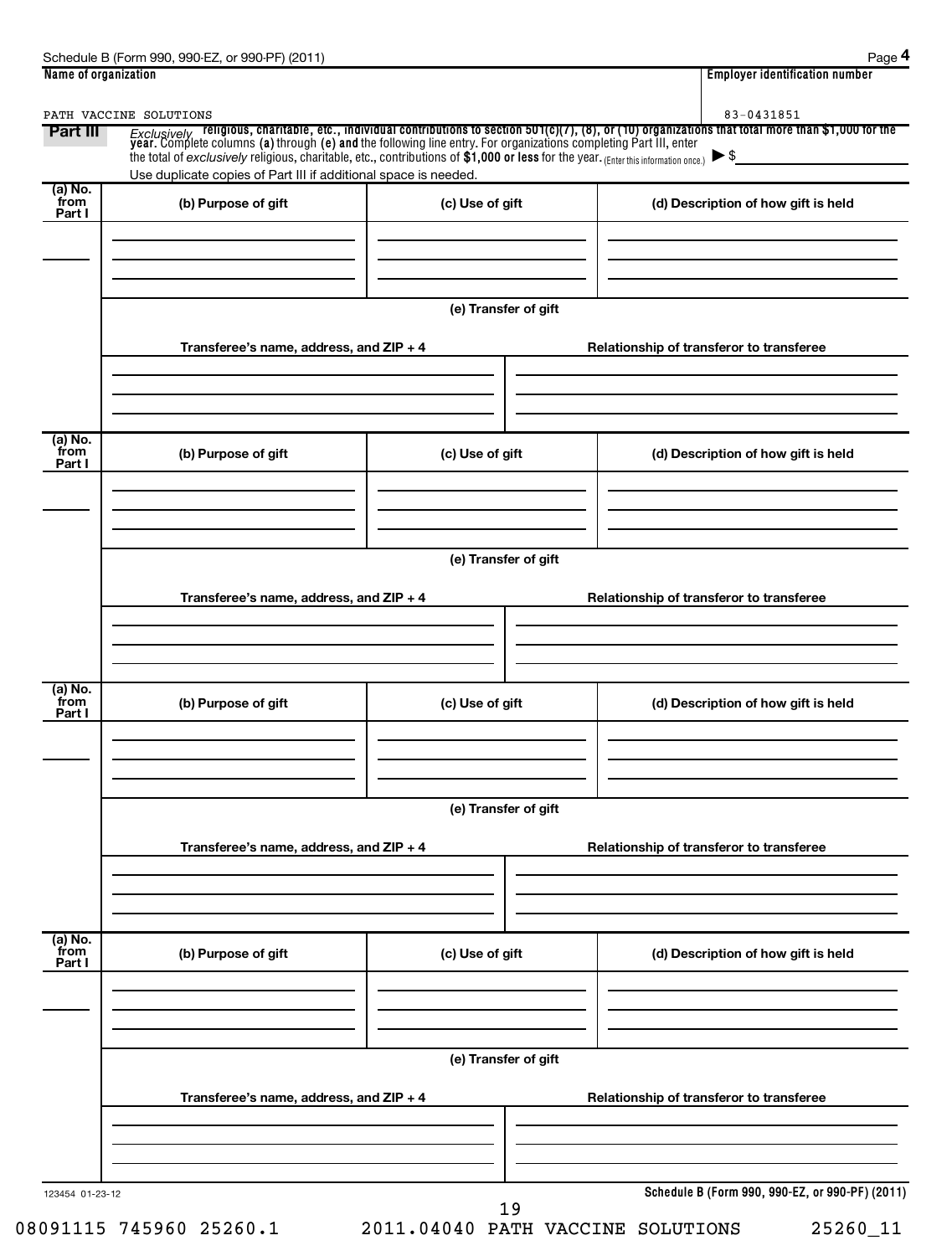| <b>SCHEDULE F</b> |  |
|-------------------|--|
| (Form 990)        |  |

Department of the Treasury

# Statement of Activities Outside the United States<br> **SCHEDULE FOR SCHEDULE FREE ACTIVITY**<br>
Part IV, line 14b, 15, or 16.<br> **Attach to Form 990.** See separate instructions

**| Complete if the organization answered "Yes" to Form 990,**

**Part IV, line 14b, 15, or 16. Conserved Bart IV, Ince 14b, 15, or 16. Conserved Bart IV, 15 See separate instructions. Conserved Bart III Conserved Bart III Conserved Bart II Conserved Bart II Conserved Bart** 

| Internal Revenue Service                   |               |                            |                                                                                                                                         |                                      |                                                   | <b>Inspection</b>                     |
|--------------------------------------------|---------------|----------------------------|-----------------------------------------------------------------------------------------------------------------------------------------|--------------------------------------|---------------------------------------------------|---------------------------------------|
| Name of the organization                   |               |                            |                                                                                                                                         |                                      |                                                   | <b>Employer identification number</b> |
| PATH VACCINE SOLUTIONS                     |               |                            |                                                                                                                                         |                                      | 83-0431851                                        |                                       |
| Part I                                     |               |                            | General Information on Activities Outside the United States. Complete if the organization answered "Yes"                                |                                      |                                                   |                                       |
| to Form 990, Part IV, line 14b.            |               |                            |                                                                                                                                         |                                      |                                                   |                                       |
| 1                                          |               |                            | For grantmakers. Does the organization maintain records to substantiate the amount of its grants and other assistance,                  |                                      |                                                   |                                       |
|                                            |               |                            | the grantees' eligibility for the grants or assistance, and the selection criteria used to award the grants or assistance?              |                                      |                                                   | $\lfloor x \rfloor$ Yes<br><b>No</b>  |
|                                            |               |                            |                                                                                                                                         |                                      |                                                   |                                       |
| 2<br>United States.                        |               |                            | For grantmakers. Describe in Part V the organization's procedures for monitoring the use of its grants and other assistance outside the |                                      |                                                   |                                       |
| З                                          |               |                            | Activities per Region. (The following Part I, line 3 table can be duplicated if additional space is needed.)                            |                                      |                                                   |                                       |
| (a) Region                                 | (b) Number of | (c) Number of              | (d) Activities conducted in region                                                                                                      |                                      | (e) If activity listed in (d)                     | (f) Total                             |
|                                            | offices       | employees,<br>agents, and  | (by type) (e.g., fundraising, program                                                                                                   |                                      | is a program service,                             | expenditures<br>for and               |
|                                            | in the region | independent<br>contractors | services, investments, grants to<br>recipients located in the region)                                                                   |                                      | describe specific type<br>of service(s) in region | investments                           |
|                                            |               | in region                  |                                                                                                                                         |                                      |                                                   | in region                             |
|                                            |               |                            |                                                                                                                                         |                                      |                                                   |                                       |
| EAST ASIA AND THE                          |               |                            |                                                                                                                                         | WACCINES AND                         |                                                   |                                       |
| PACIFIC                                    | $\mathbf{0}$  | 0                          | PROGRAM SERVICES                                                                                                                        | IMMUNIZATIONS                        |                                                   | 240.382.                              |
|                                            |               |                            |                                                                                                                                         |                                      |                                                   |                                       |
|                                            |               |                            |                                                                                                                                         |                                      |                                                   |                                       |
| EAST ASIA AND THE                          |               |                            |                                                                                                                                         |                                      |                                                   |                                       |
| PACIFIC                                    | $\mathbf{0}$  | 0                          | <b>GRANTS</b>                                                                                                                           |                                      |                                                   | 3,850,973.                            |
|                                            |               |                            |                                                                                                                                         |                                      |                                                   |                                       |
|                                            |               |                            |                                                                                                                                         | <b><i>NACCINES AND</i></b>           |                                                   |                                       |
| <b>EUROPE</b>                              | $\mathbf{0}$  | 4                          | PROGRAM SERVICES                                                                                                                        | IMMUNIZATIONS                        |                                                   | 1, 335, 193.                          |
|                                            |               |                            |                                                                                                                                         |                                      |                                                   |                                       |
|                                            |               |                            |                                                                                                                                         |                                      |                                                   |                                       |
|                                            |               |                            |                                                                                                                                         |                                      |                                                   |                                       |
| <b>EUROPE</b>                              | $\mathbf{0}$  | 0                          | <b>GRANTS</b>                                                                                                                           |                                      |                                                   | 2, 141, 935.                          |
|                                            |               |                            |                                                                                                                                         |                                      |                                                   |                                       |
|                                            |               |                            |                                                                                                                                         | <b><i>NACCINES AND</i></b>           |                                                   |                                       |
| MIDDLE EAST                                | $\mathbf{0}$  | 0                          | PROGRAM SERVICES                                                                                                                        | IMMUNIZATIONS                        |                                                   | 520.                                  |
|                                            |               |                            |                                                                                                                                         |                                      |                                                   |                                       |
|                                            |               |                            |                                                                                                                                         |                                      |                                                   |                                       |
| NORTH AMERICA                              | 01            | 0                          | <b>PROGRAM SERVICES</b>                                                                                                                 | VACCINES AND                         |                                                   |                                       |
|                                            |               |                            |                                                                                                                                         | IMMUNIZATIONS                        |                                                   | 25,128.                               |
|                                            |               |                            |                                                                                                                                         |                                      |                                                   |                                       |
|                                            |               |                            |                                                                                                                                         |                                      |                                                   |                                       |
| NORTH AMERICA                              | 0             | 0                          | <b>GRANTS</b>                                                                                                                           |                                      |                                                   | 575,000.                              |
|                                            |               |                            |                                                                                                                                         |                                      |                                                   |                                       |
|                                            |               |                            |                                                                                                                                         |                                      |                                                   |                                       |
| RUSSIA AND THE NEWLY<br>INDEPENDENT STATES | 0             | 0                          | PROGRAM SERVICES                                                                                                                        | <b>VACCINES AND</b><br>IMMUNIZATIONS |                                                   | 61,880.                               |
| 3 a Sub-total                              | $\mathbf 0$   | 4                          |                                                                                                                                         |                                      |                                                   | 8, 231, 011.                          |
| <b>b</b> Total from continuation           |               |                            |                                                                                                                                         |                                      |                                                   |                                       |
| sheets to Part I                           | 0             | 8                          |                                                                                                                                         |                                      |                                                   | 5,737,178.                            |
| c Totals (add lines 3a                     |               |                            |                                                                                                                                         |                                      |                                                   |                                       |
| and $3b)$                                  | 0             | 12                         |                                                                                                                                         |                                      |                                                   | 13,968,189.                           |

**For Paperwork Reduction Act Notice, see the Instructions for Form 990. Schedule F (Form 990) 2011** LHA

132071 01-23-12

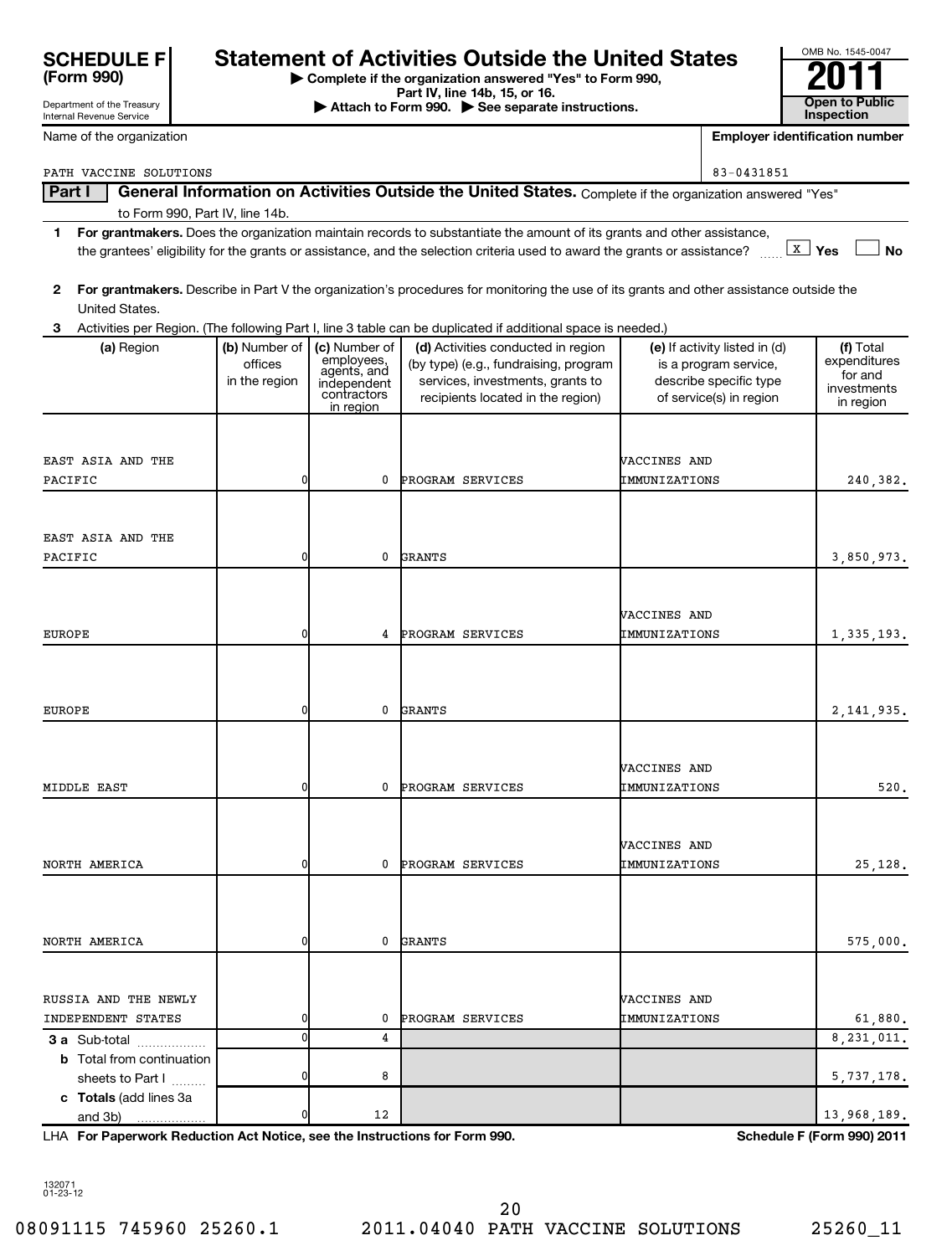| PATH VACCINE SOLUTIONS<br>Schedule F (Form 990) |
|-------------------------------------------------|
|-------------------------------------------------|

| Schedule F (Form 990)                      | PATH VACCINE SOLUTIONS                    |                                                      |                                                                                                                                         | 83-0431851                                                                                                  | Page 1                                  |
|--------------------------------------------|-------------------------------------------|------------------------------------------------------|-----------------------------------------------------------------------------------------------------------------------------------------|-------------------------------------------------------------------------------------------------------------|-----------------------------------------|
| <b>Part I</b>                              |                                           |                                                      | Continuation of Activities per Region. (Schedule F (Form 990), Part I, line 3)                                                          |                                                                                                             |                                         |
| (a) Region                                 | (b) Number of<br>offices<br>in the region | (c) Number of<br>employees or<br>agents in<br>region | (d) Activities conducted in region<br>(by type) (i.e., fundraising,<br>program services, grants to<br>recipients located in the region) | (e) If activity listed in (d)<br>is a program service,<br>describe specific type<br>of service(s) in region | (f) Total<br>expenditures<br>for region |
| RUSSIA AND THE NEWLY<br>INDEPENDENT STATES | 0                                         | 0                                                    | <b>GRANTS</b>                                                                                                                           |                                                                                                             | 961, 913.                               |
| SOUTH AMERICA                              | 0                                         | 0                                                    | PROGRAM SERVICES                                                                                                                        | VACCINES AND<br>IMMUNIZATIONS                                                                               | 15.                                     |
| SOUTH ASIA                                 | 0                                         | 8                                                    | PROGRAM SERVICES                                                                                                                        | VACCINES AND<br>IMMUNIZATIONS                                                                               | 656,197.                                |
| SOUTH ASIA                                 | 0                                         | 0                                                    | <b>GRANTS</b>                                                                                                                           |                                                                                                             | 1,759,246.                              |
| SUB-SAHARAN AFRICA                         | 0                                         | 0                                                    | PROGRAM SERVICES                                                                                                                        | VACCINES AND<br>IMMUNIZATIONS                                                                               | 103,756.                                |
| SUB-SAHARAN AFRICA                         | 0                                         | 0                                                    | <b>GRANTS</b>                                                                                                                           |                                                                                                             | 2,256,051.                              |
|                                            |                                           |                                                      |                                                                                                                                         |                                                                                                             |                                         |
|                                            |                                           |                                                      |                                                                                                                                         |                                                                                                             |                                         |
|                                            |                                           |                                                      |                                                                                                                                         |                                                                                                             |                                         |
|                                            |                                           |                                                      |                                                                                                                                         |                                                                                                             |                                         |
| <b>Totals</b>                              |                                           | 8                                                    |                                                                                                                                         |                                                                                                             | 5,737,178.                              |

132181 05-01-11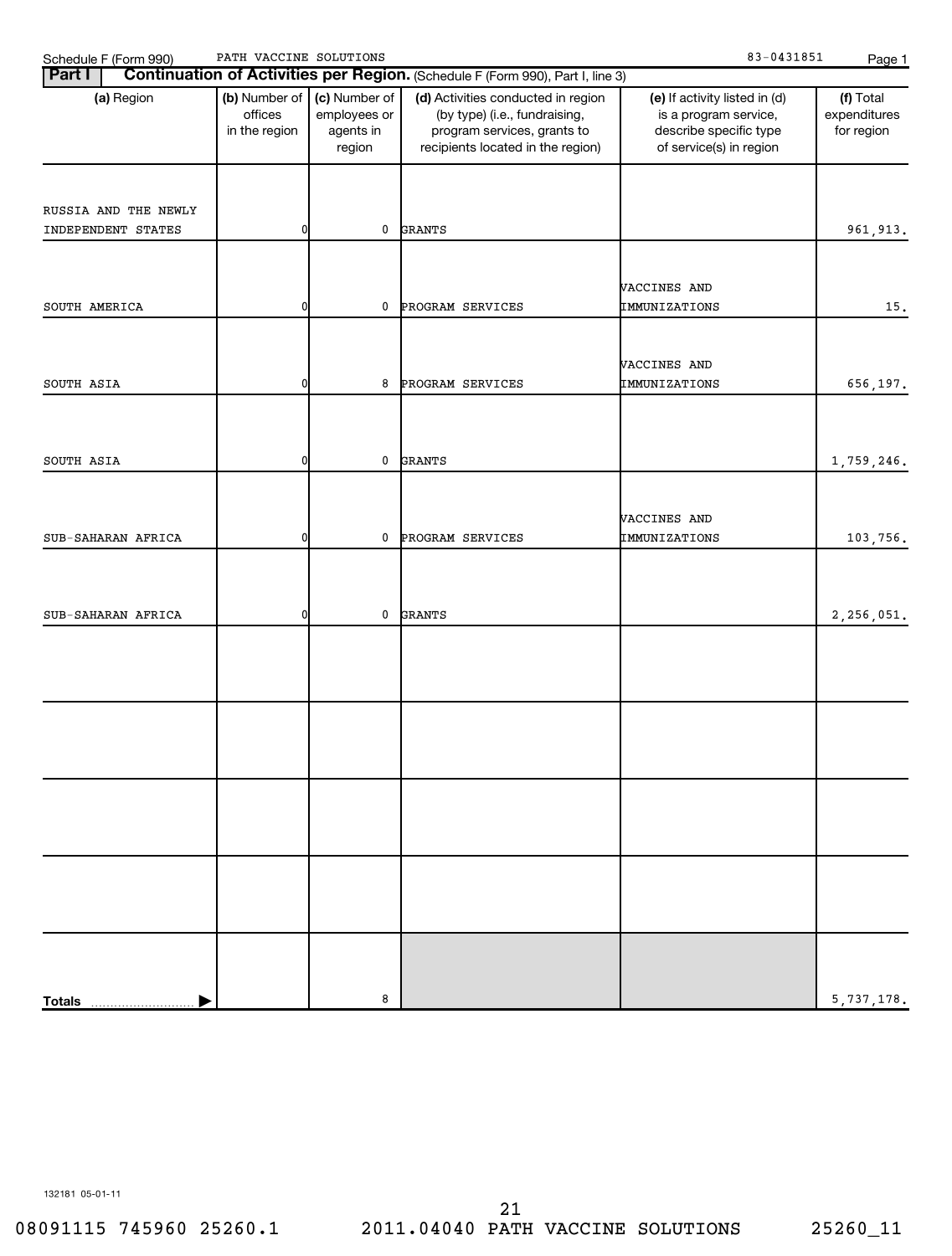|                  | VACCINES AND         |                         |                  |  |
|------------------|----------------------|-------------------------|------------------|--|
| <b>EAST ASIA</b> | IMMUNIZATIONS        | 600,000. CHECK / WIRE   | $\mathfrak{o}$ . |  |
|                  |                      |                         |                  |  |
|                  |                      |                         |                  |  |
|                  | VACCINES AND         |                         |                  |  |
| EAST ASIA        | IMMUNIZATIONS        | $60,000$ . CHECK / WIRE | $\mathbf{0}$ .   |  |
|                  |                      |                         |                  |  |
|                  | VACCINES AND         |                         |                  |  |
|                  |                      |                         |                  |  |
| <b>EAST ASIA</b> | IMMUNIZATIONS        | 900,000. CHECK / WIRE   | $\mathbf{0}$ .   |  |
|                  |                      |                         |                  |  |
|                  | VACCINES AND         |                         |                  |  |
| <b>EAST ASIA</b> | IMMUNIZATIONS        | 610,000. CHECK / WIRE   | $\mathbf{0}$ .   |  |
|                  |                      |                         |                  |  |
|                  | VACCINES AND         |                         |                  |  |
|                  |                      |                         |                  |  |
| <b>EAST ASIA</b> | IMMUNIZATIONS        | 13,266. CHECK / WIRE    | 0.               |  |
|                  |                      |                         |                  |  |
|                  | VACCINES AND         |                         |                  |  |
| EAST ASIA        | <b>IMMUNIZATIONS</b> | 19,165. CHECK / WIRE    | $\mathbf{0}$ .   |  |

22

Schedule F (Form 990) 2011 PATH VACCINE SOLUTIONS 2001 2011 83-0431851 PATH VACCINE SOLUTIONS

Part II | Grants and Other Assistance to Organizations or Entities Outside the United States. Complete if the organization answered "Yes" to Form 990, Part IV, line 15, for any recipient who received more than \$5,000. Check this box if no one recipient received more than \$5,000 ~~~~~~~~~~~~~~~~~~~~~~~~~~~~~~~~~~~~~

grant

VACCINES AND

VACCINES AND

(e) Amount of cash grant

EAST ASIA IMMUNIZATIONS | 50,143.CHECK / WIRE | 0.

EAST ASIA IMMUNIZATIONS | 6,879.CHECK / WIRE | 0.

(f) Manner of cash disbursement

and EIN (if applicable)

(a) Name of organization

**(a)** Name of organization (b) IRS code section (c) Region (c) Region (d) Purpose of (e) Amount (f) Manner of (g) Amount of (h) Description (i) (a) Name of organization (f) IRS code section (c) Region (d) Purpose of (d) Am (b) IRS code section Part II can be duplicated if additional space is needed. (c) Region (d) Purpose of

23  $\overline{12}$ 

(h) Description of non-cash assistance

(g) Amount of non-cash assistance

**2**

**|**

(i) Method of valuation (book, FMV, appraisal, other)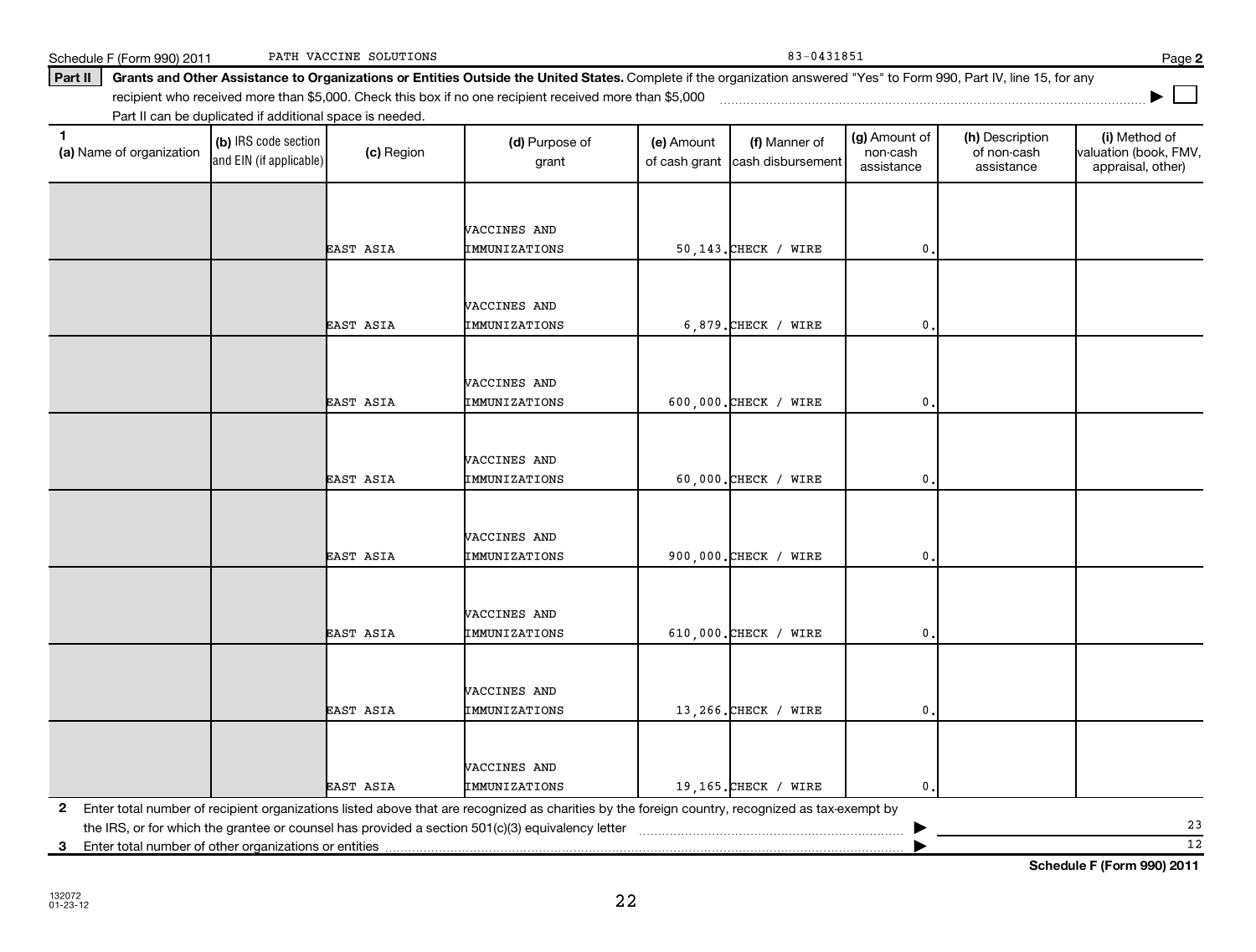|              | Schedule F (Form 990)    | PATH VACCINE SOLUTIONS                          |               |                                                                                                                                              |                             | 83-0431851                         |                                         |                                              |                                                             |  |
|--------------|--------------------------|-------------------------------------------------|---------------|----------------------------------------------------------------------------------------------------------------------------------------------|-----------------------------|------------------------------------|-----------------------------------------|----------------------------------------------|-------------------------------------------------------------|--|
| Part II      |                          |                                                 |               | Continuation of Grants and Other Assistance to Organizations or Entities Outside the United States. (Schedule F (Form 990), Part II, line 1) |                             |                                    |                                         |                                              |                                                             |  |
| $\mathbf{1}$ | (a) Name of organization | (b) IRS code section<br>and EIN (if applicable) | (c) Region    | (d) Purpose of<br>grant                                                                                                                      | (e) Amount<br>of cash grant | (f) Manner of<br>cash disbursement | (g) Amount of<br>non-cash<br>assistance | (h) Description<br>of non-cash<br>assistance | (i) Method of<br>valuation (book, FMV,<br>appraisal, other) |  |
|              |                          |                                                 | EAST ASIA     | VACCINES AND<br>IMMUNIZATIONS                                                                                                                |                             | $6,554.$ CHECK / WIRE              | 0                                       |                                              |                                                             |  |
|              |                          |                                                 | EAST ASIA     | <b>VACCINES AND</b><br>IMMUNIZATIONS                                                                                                         |                             | 1,584,965. CHECK / WIRE            | $\mathbf{0}$                            |                                              |                                                             |  |
|              |                          |                                                 | <b>EUROPE</b> | VACCINES AND<br>IMMUNIZATIONS                                                                                                                |                             | 56,349. CHECK / WIRE               | 0                                       |                                              |                                                             |  |
|              |                          |                                                 | <b>EUROPE</b> | VACCINES AND<br>IMMUNIZATIONS                                                                                                                |                             | 186, 711. CHECK / WIRE             | $\mathbf{0}$                            |                                              |                                                             |  |
|              |                          |                                                 | <b>EUROPE</b> | VACCINES AND<br>IMMUNIZATIONS                                                                                                                |                             | 34,507. CHECK / WIRE               | 0                                       |                                              |                                                             |  |
|              |                          |                                                 | <b>EUROPE</b> | VACCINES AND<br>IMMUNIZATIONS                                                                                                                |                             | 30,387. CHECK / WIRE               | $\mathbf{0}$                            |                                              |                                                             |  |
|              |                          |                                                 | <b>EUROPE</b> | VACCINES AND<br>IMMUNIZATIONS                                                                                                                |                             | 1, 147, 000. CHECK / WIRE          | 0                                       |                                              |                                                             |  |
|              |                          |                                                 | <b>EUROPE</b> | VACCINES AND<br>IMMUNIZATIONS                                                                                                                |                             | 211,054. CHECK / WIRE              | $\mathbf{0}$                            |                                              |                                                             |  |
|              |                          |                                                 | <b>EUROPE</b> | VACCINES AND<br>IMMUNIZATIONS                                                                                                                |                             | 35,368. CHECK / WIRE               | $\mathbf{0}$                            |                                              |                                                             |  |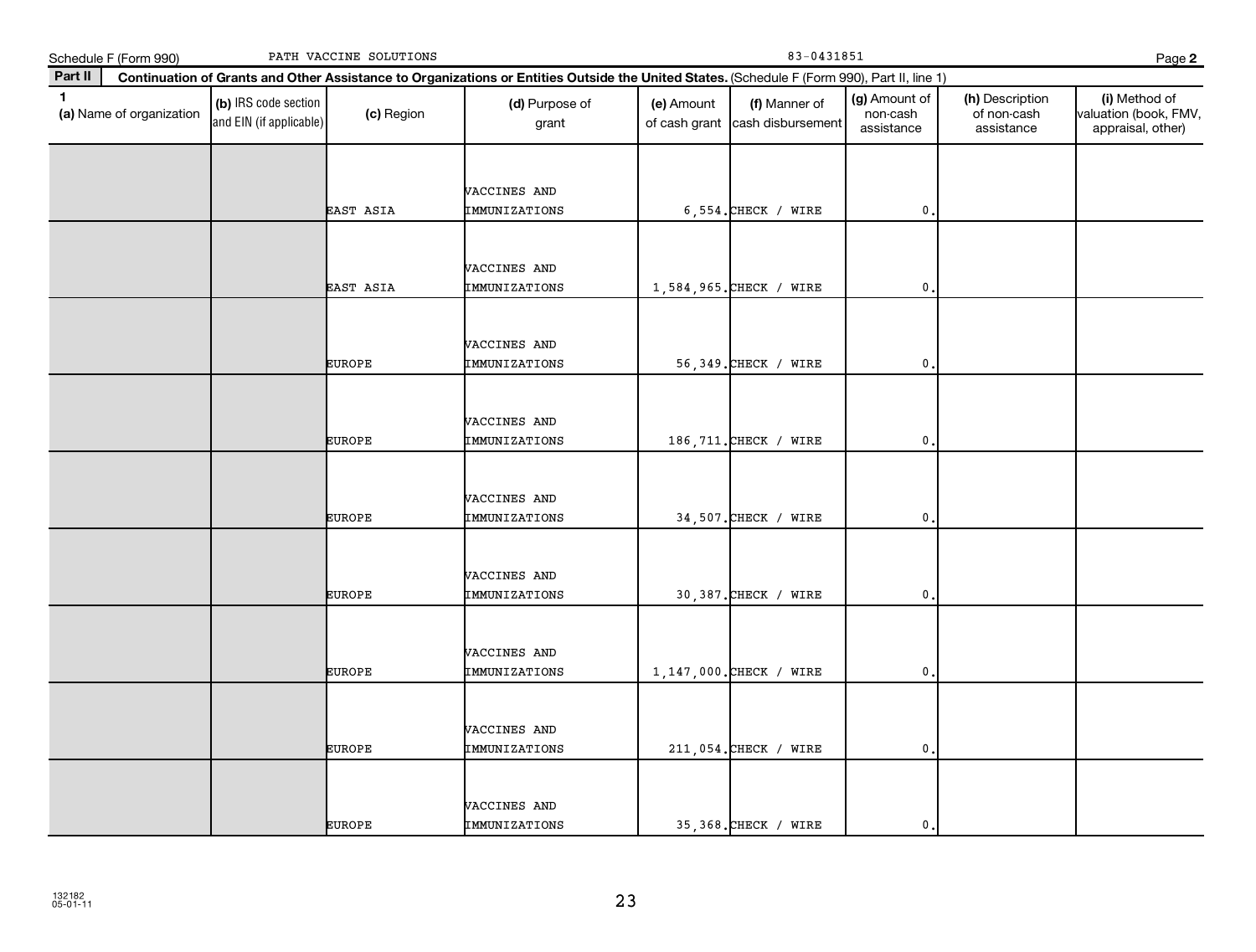|              | Schedule F (Form 990)    |                                                 | PATH VACCINE SOLUTIONS |                                                                                                                                              |                             | 83-0431851                         |                                         |                                              | Page 2                                                      |
|--------------|--------------------------|-------------------------------------------------|------------------------|----------------------------------------------------------------------------------------------------------------------------------------------|-----------------------------|------------------------------------|-----------------------------------------|----------------------------------------------|-------------------------------------------------------------|
| Part II      |                          |                                                 |                        | Continuation of Grants and Other Assistance to Organizations or Entities Outside the United States. (Schedule F (Form 990), Part II, line 1) |                             |                                    |                                         |                                              |                                                             |
| $\mathbf{1}$ | (a) Name of organization | (b) IRS code section<br>and EIN (if applicable) | (c) Region             | (d) Purpose of<br>grant                                                                                                                      | (e) Amount<br>of cash grant | (f) Manner of<br>cash disbursement | (g) Amount of<br>non-cash<br>assistance | (h) Description<br>of non-cash<br>assistance | (i) Method of<br>valuation (book, FMV,<br>appraisal, other) |
|              |                          |                                                 |                        |                                                                                                                                              |                             |                                    |                                         |                                              |                                                             |
|              |                          |                                                 |                        | VACCINES AND                                                                                                                                 |                             |                                    |                                         |                                              |                                                             |
|              |                          |                                                 | <b>EUROPE</b>          | IMMUNIZATIONS                                                                                                                                |                             | 289,168. CHECK / WIRE              | $\mathbf{0}$                            |                                              |                                                             |
|              |                          |                                                 |                        |                                                                                                                                              |                             |                                    |                                         |                                              |                                                             |
|              |                          |                                                 |                        | VACCINES AND                                                                                                                                 |                             |                                    |                                         |                                              |                                                             |
|              |                          |                                                 | <b>EUROPE</b>          | IMMUNIZATIONS                                                                                                                                |                             | 150,000. CHECK / WIRE              | $\mathbf 0$ .                           |                                              |                                                             |
|              |                          |                                                 |                        |                                                                                                                                              |                             |                                    |                                         |                                              |                                                             |
|              |                          |                                                 |                        | VACCINES AND                                                                                                                                 |                             |                                    |                                         |                                              |                                                             |
|              |                          |                                                 | NORTH AMERICA          | IMMUNIZATIONS                                                                                                                                |                             | 500,000. CHECK / WIRE              | 0                                       |                                              |                                                             |
|              |                          |                                                 |                        |                                                                                                                                              |                             |                                    |                                         |                                              |                                                             |
|              |                          |                                                 |                        | VACCINES AND                                                                                                                                 |                             |                                    |                                         |                                              |                                                             |
|              |                          |                                                 | NORTH AMERICA          | IMMUNIZATIONS                                                                                                                                |                             | 75,000. CHECK / WIRE               | $\mathbf 0$ .                           |                                              |                                                             |
|              |                          |                                                 |                        |                                                                                                                                              |                             |                                    |                                         |                                              |                                                             |
|              |                          |                                                 |                        | VACCINES AND                                                                                                                                 |                             |                                    |                                         |                                              |                                                             |
|              |                          |                                                 | RUSSIA                 | IMMUNIZATIONS                                                                                                                                |                             | 961, 914. CHECK / WIRE             | $\mathbf 0$                             |                                              |                                                             |
|              |                          |                                                 |                        |                                                                                                                                              |                             |                                    |                                         |                                              |                                                             |
|              |                          |                                                 |                        | VACCINES AND                                                                                                                                 |                             |                                    |                                         |                                              |                                                             |
|              |                          |                                                 | SOUTH ASIA             | IMMUNIZATIONS                                                                                                                                |                             | 42,966. CHECK / WIRE               | $\mathbf{0}$ .                          |                                              |                                                             |
|              |                          |                                                 |                        |                                                                                                                                              |                             |                                    |                                         |                                              |                                                             |
|              |                          |                                                 |                        | VACCINES AND                                                                                                                                 |                             |                                    |                                         |                                              |                                                             |
|              |                          |                                                 | SOUTH ASIA             | IMMUNIZATIONS                                                                                                                                |                             | 83, 227. CHECK / WIRE              | 0                                       |                                              |                                                             |
|              |                          |                                                 |                        |                                                                                                                                              |                             |                                    |                                         |                                              |                                                             |
|              |                          |                                                 |                        | VACCINES AND                                                                                                                                 |                             |                                    |                                         |                                              |                                                             |
|              |                          |                                                 | SOUTH ASIA             | IMMUNIZATIONS                                                                                                                                |                             | 65,905. CHECK / WIRE               | $\mathbf{0}$                            |                                              |                                                             |
|              |                          |                                                 |                        |                                                                                                                                              |                             |                                    |                                         |                                              |                                                             |
|              |                          |                                                 |                        | VACCINES AND                                                                                                                                 |                             |                                    |                                         |                                              |                                                             |
|              |                          |                                                 | SOUTH ASIA             | IMMUNIZATIONS                                                                                                                                |                             | 179,496. CHECK / WIRE              | $\mathbf{0}$                            |                                              |                                                             |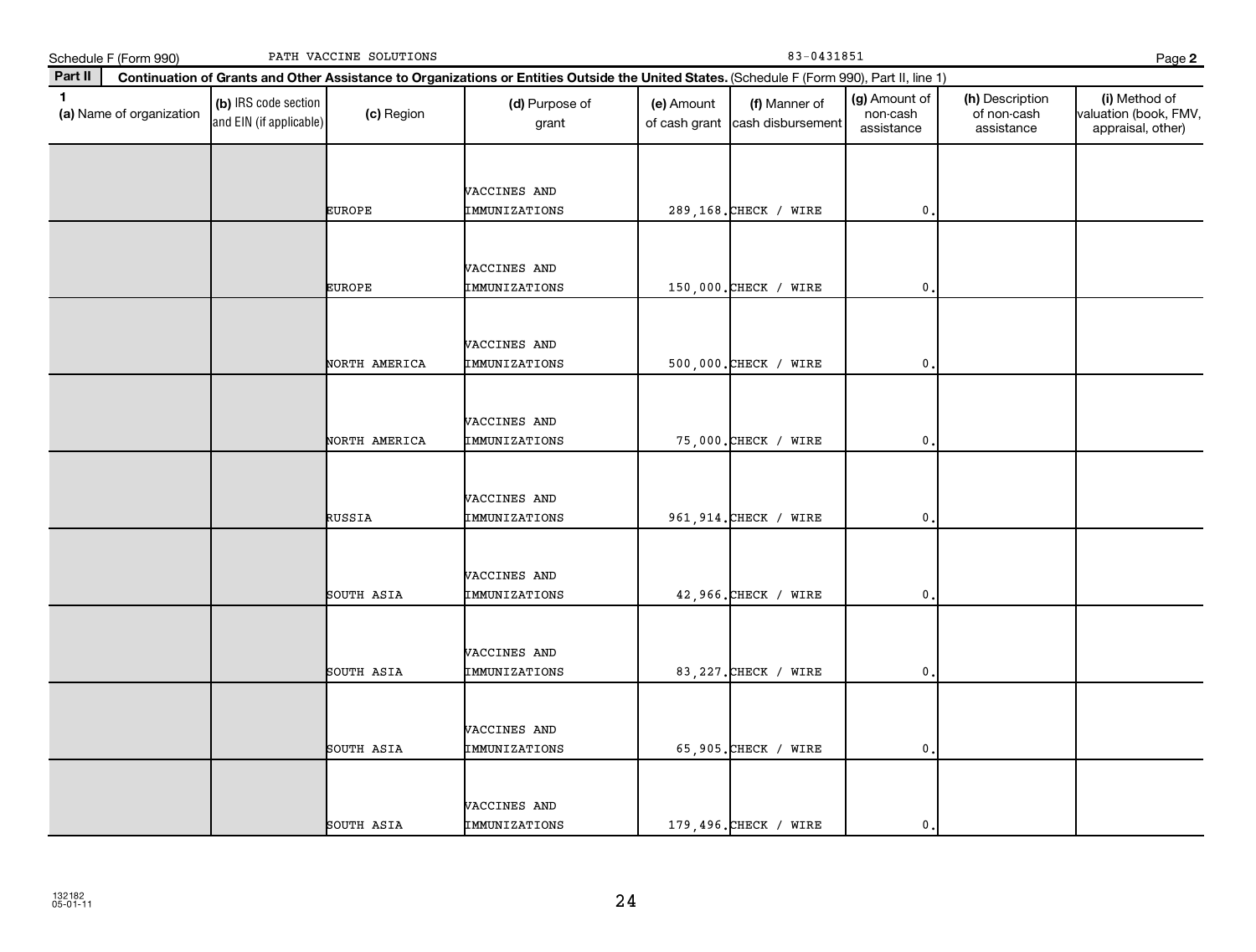|              | Schedule F (Form 990)    |                                                 | PATH VACCINE SOLUTIONS       |                                                                                                                                              |                             |                                    | Page 2                                  |                                              |                                                             |
|--------------|--------------------------|-------------------------------------------------|------------------------------|----------------------------------------------------------------------------------------------------------------------------------------------|-----------------------------|------------------------------------|-----------------------------------------|----------------------------------------------|-------------------------------------------------------------|
| Part II      |                          |                                                 |                              | Continuation of Grants and Other Assistance to Organizations or Entities Outside the United States. (Schedule F (Form 990), Part II, line 1) |                             |                                    |                                         |                                              |                                                             |
| $\mathbf{1}$ | (a) Name of organization | (b) IRS code section<br>and EIN (if applicable) | (c) Region                   | (d) Purpose of<br>grant                                                                                                                      | (e) Amount<br>of cash grant | (f) Manner of<br>cash disbursement | (g) Amount of<br>non-cash<br>assistance | (h) Description<br>of non-cash<br>assistance | (i) Method of<br>valuation (book, FMV,<br>appraisal, other) |
|              |                          |                                                 | SOUTH ASIA                   | VACCINES AND<br>IMMUNIZATIONS                                                                                                                |                             | 580, 974. CHECK / WIRE             | $\mathbf{0}$                            |                                              |                                                             |
|              |                          |                                                 | SOUTH ASIA                   | <b>VACCINES AND</b><br>IMMUNIZATIONS                                                                                                         |                             | 143, 256. CHECK / WIRE             | $\mathbf{0}$ .                          |                                              |                                                             |
|              |                          |                                                 | SOUTH ASIA                   | VACCINES AND<br>IMMUNIZATIONS                                                                                                                |                             | 66,339. CHECK / WIRE               | 0                                       |                                              |                                                             |
|              |                          |                                                 | SOUTH ASIA                   | VACCINES AND<br>IMMUNIZATIONS                                                                                                                |                             | 94,057. CHECK / WIRE               | 0,                                      |                                              |                                                             |
|              |                          |                                                 | SOUTH ASIA                   | VACCINES AND<br>IMMUNIZATIONS                                                                                                                |                             | 449,130. CHECK / WIRE              | 0                                       |                                              |                                                             |
|              |                          |                                                 | SOUTH ASIA                   | VACCINES AND<br>IMMUNIZATIONS                                                                                                                |                             | 53,896. CHECK / WIRE               | $\mathbf 0$                             |                                              |                                                             |
|              |                          |                                                 | SUB-SAHARAN<br>AFRICA        | VACCINES AND<br>IMMUNIZATIONS                                                                                                                |                             | 125,494. CHECK / WIRE              | $\mathbf{0}$                            |                                              |                                                             |
|              |                          |                                                 | <b>SUB-SAHARAN</b><br>AFRICA | VACCINES AND<br>IMMUNIZATIONS                                                                                                                |                             | 241, 484. CHECK / WIRE             | $\mathbf{0}$                            |                                              |                                                             |
|              |                          |                                                 | SUB-SAHARAN<br>AFRICA        | VACCINES AND<br>IMMUNIZATIONS                                                                                                                |                             | 1,889,073. CHECK / WIRE            | $\mathbf{0}$ .                          |                                              |                                                             |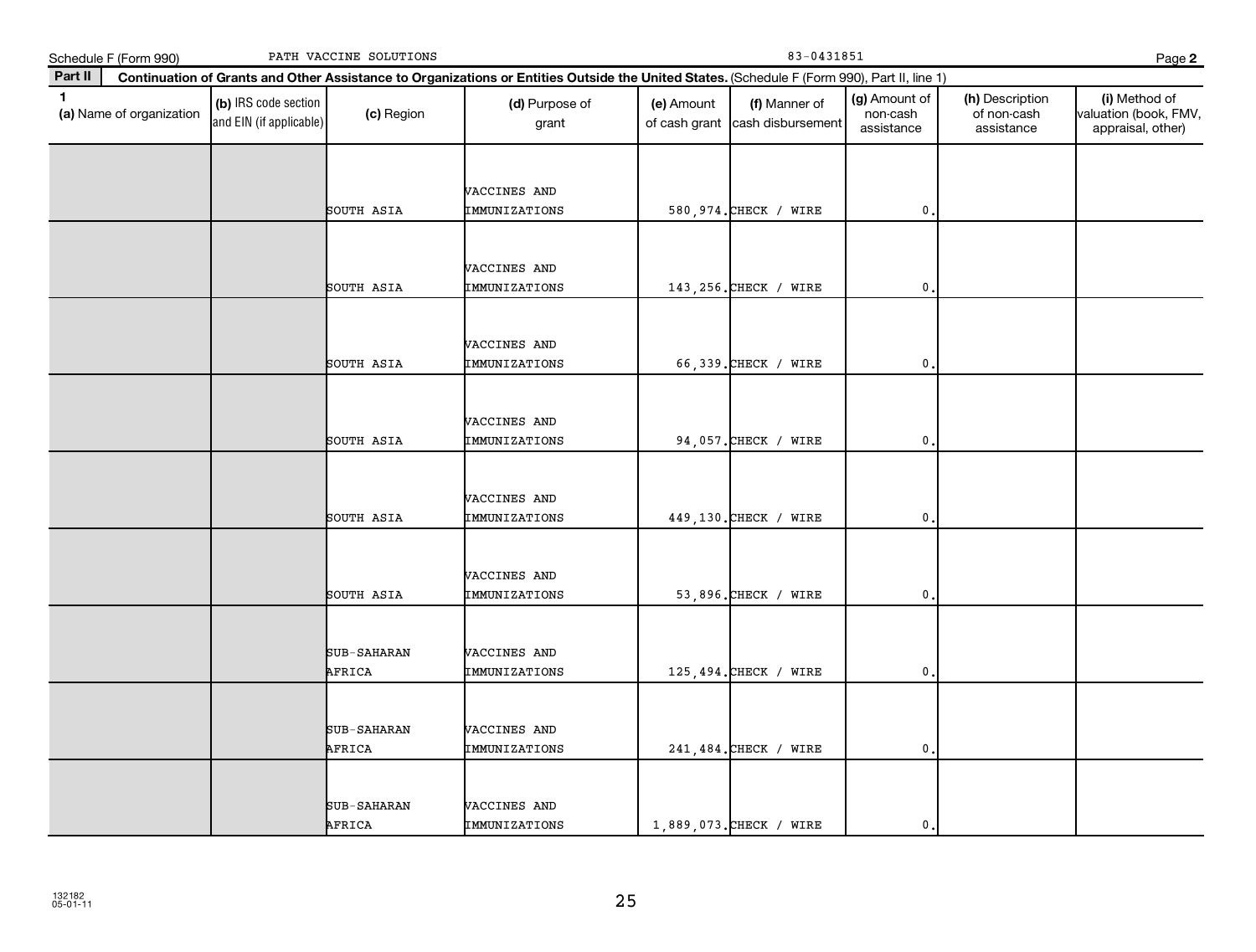| Part III can be duplicated if additional space is needed. |            |                             |                             |                                    |                                         |                                           |                                                                |
|-----------------------------------------------------------|------------|-----------------------------|-----------------------------|------------------------------------|-----------------------------------------|-------------------------------------------|----------------------------------------------------------------|
| (a) Type of grant or assistance                           | (b) Region | (c) Number of<br>recipients | (d) Amount of<br>cash grant | (e) Manner of<br>cash disbursement | (f) Amount of<br>non-cash<br>assistance | (g) Description of<br>non-cash assistance | (h) Method of<br>valuation<br>(book, FMV,<br>appraisal, other) |
|                                                           |            |                             |                             |                                    |                                         |                                           |                                                                |
|                                                           |            |                             |                             |                                    |                                         |                                           |                                                                |
|                                                           |            |                             |                             |                                    |                                         |                                           |                                                                |
|                                                           |            |                             |                             |                                    |                                         |                                           |                                                                |
|                                                           |            |                             |                             |                                    |                                         |                                           |                                                                |
|                                                           |            |                             |                             |                                    |                                         |                                           |                                                                |
|                                                           |            |                             |                             |                                    |                                         |                                           |                                                                |
|                                                           |            |                             |                             |                                    |                                         |                                           |                                                                |
|                                                           |            |                             |                             |                                    |                                         |                                           |                                                                |
|                                                           |            |                             |                             |                                    |                                         |                                           |                                                                |
|                                                           |            |                             |                             |                                    |                                         |                                           |                                                                |
|                                                           |            |                             |                             |                                    |                                         |                                           |                                                                |
|                                                           |            |                             |                             |                                    |                                         |                                           |                                                                |
|                                                           |            |                             |                             |                                    |                                         |                                           |                                                                |

Part III Grants and Other Assistance to Individuals Outside the United States. Complete if the organization answered "Yes" to Form 990, Part IV, line 16.

Schedule F (Form 990) 2011 PATH VACCINE SOLUTIONS 83-0431851

PATH VACCINE SOLUTIONS

**Schedule F (Form 990) 2011**

**3**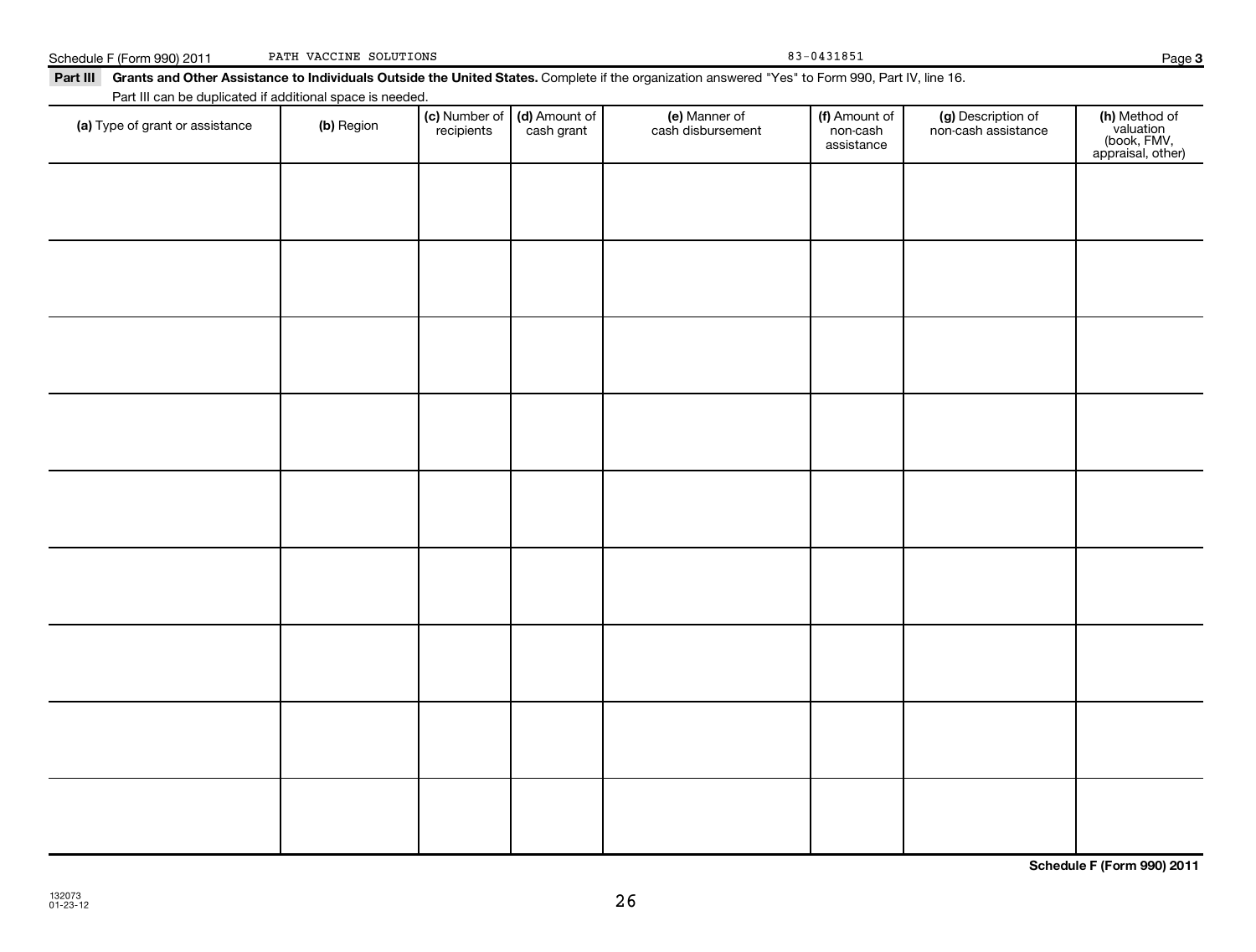**4**

|   | Was the organization a U.S. transferor of property to a foreign corporation during the tax year? If "Yes," the<br>organization may be required to file Form 926, Return by a U.S. Transferor of Property to a Foreign<br>Corporation (see Instructions for Form 926)                                                                                            | Yes | x l                   |
|---|-----------------------------------------------------------------------------------------------------------------------------------------------------------------------------------------------------------------------------------------------------------------------------------------------------------------------------------------------------------------|-----|-----------------------|
| 2 | Did the organization have an interest in a foreign trust during the tax year? If "Yes," the organization<br>may be required to file Form 3520, Annual Return to Report Transactions with Foreign Trusts and<br>Receipt of Certain Foreign Gifts, and/or Form 3520-A, Annual Information Return of Foreign Trust With                                            | Yes | x l                   |
| 3 | Did the organization have an ownership interest in a foreign corporation during the tax year? If "Yes,"<br>the organization may be required to file Form 5471, Information Return of U.S. Persons With Respect To                                                                                                                                               | Yes | x  <br>N <sub>0</sub> |
| 4 | Was the organization a direct or indirect shareholder of a passive foreign investment company or a<br>qualified electing fund during the tax year? If "Yes," the organization may be required to file Form 8621,<br>Information Return by a Shareholder of a Passive Foreign Investment Company or Qualified Electing Fund.<br>(see Instructions for Form 8621) | Yes | x                     |
| 5 | Did the organization have an ownership interest in a foreign partnership during the tax year? If "Yes,"<br>the organization may be required to file Form 8865, Return of U.S. Persons With Respect To Certain                                                                                                                                                   | Yes | x l                   |
| 6 | Did the organization have any operations in or related to any boycotting countries during the tax year? If<br>"Yes," the organization may be required to file Form 5713, International Boycott Report (see Instructions<br>for Form 5713)                                                                                                                       | Yes | x                     |

**Schedule F (Form 990) 2011**

132074 01-23-12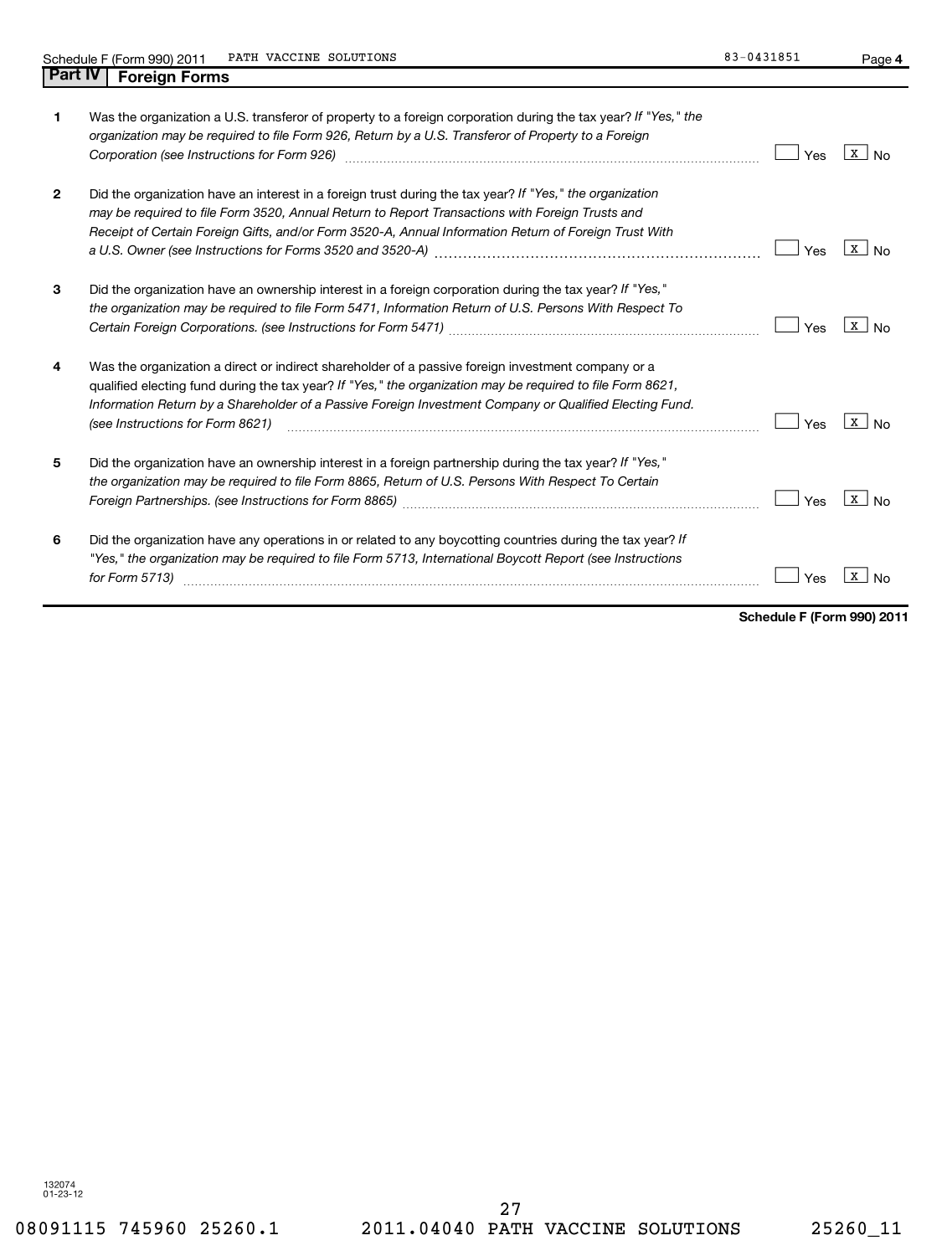| PATH VACCINE SOLUTIONS<br>Schedule F (Form 990) 2011                                                                                           | 83-0431851 | Page 5 |
|------------------------------------------------------------------------------------------------------------------------------------------------|------------|--------|
| <b>Part V</b><br><b>Supplemental Information</b>                                                                                               |            |        |
| Complete this part to provide the information required by Part I, line 2 (monitoring of funds); Part I, line 3, column (f) (accounting method; |            |        |
| amounts of investments vs. expenditures per region); Part II, line 1 (accounting method); Part III (accounting method); and Part III, column   |            |        |
| (c) (estimated number of recipients), as applicable. Also complete this part to provide any additional information.                            |            |        |
| SCHEDULE F, PART I, LINE 2: SUBRECIPIENTS ARE REQUIRED TO SUBMIT PROGRESS                                                                      |            |        |
| REPORTS, WHICH ARE REVIEWED BY RESPONSIBLE PROGRAM MANAGERS AND PROGRAM                                                                        |            |        |
| ADMINISTRATORS TO ENSURE THAT PROGRAM GOALS ARE ATTAINED IN ACCORDANCE                                                                         |            |        |
| WITH AGREEMENT REQUIREMENTS. THE RESPONSIBLE PROGRAM MANAGERS AND PROGRAM                                                                      |            |        |
| ADMINISTRATORS CONTACT SUBRECIPIENTS WITH QUESTIONS AND FOLLOW UP ON ANY                                                                       |            |        |
| CONCERNS. IN SOME CASES, SUBAWARD TERMS MAY REQUIRE SPECIFIED                                                                                  |            |        |
| DELIVERABLES IN ADDITION TO, OR IN LIEU OF, TECHNICAL REPORTS. IN                                                                              |            |        |
| ADDITION, DISCRETIONARY ON-SITE VISITS ARE CONDUCTED TO EVALUATE BOTH                                                                          |            |        |
| COMPLIANCE WITH THE SCIENTIFIC OBJECTIVES OF THE PROJECT AND THE                                                                               |            |        |
| APPROPRIATENESS OF THE SUBRECIPIENT'S ADMINISTRATIVE SYSTEMS AND                                                                               |            |        |
| PROCESSES.                                                                                                                                     |            |        |
|                                                                                                                                                |            |        |
|                                                                                                                                                |            |        |
|                                                                                                                                                |            |        |
|                                                                                                                                                |            |        |
|                                                                                                                                                |            |        |
|                                                                                                                                                |            |        |
|                                                                                                                                                |            |        |
|                                                                                                                                                |            |        |
|                                                                                                                                                |            |        |
|                                                                                                                                                |            |        |
|                                                                                                                                                |            |        |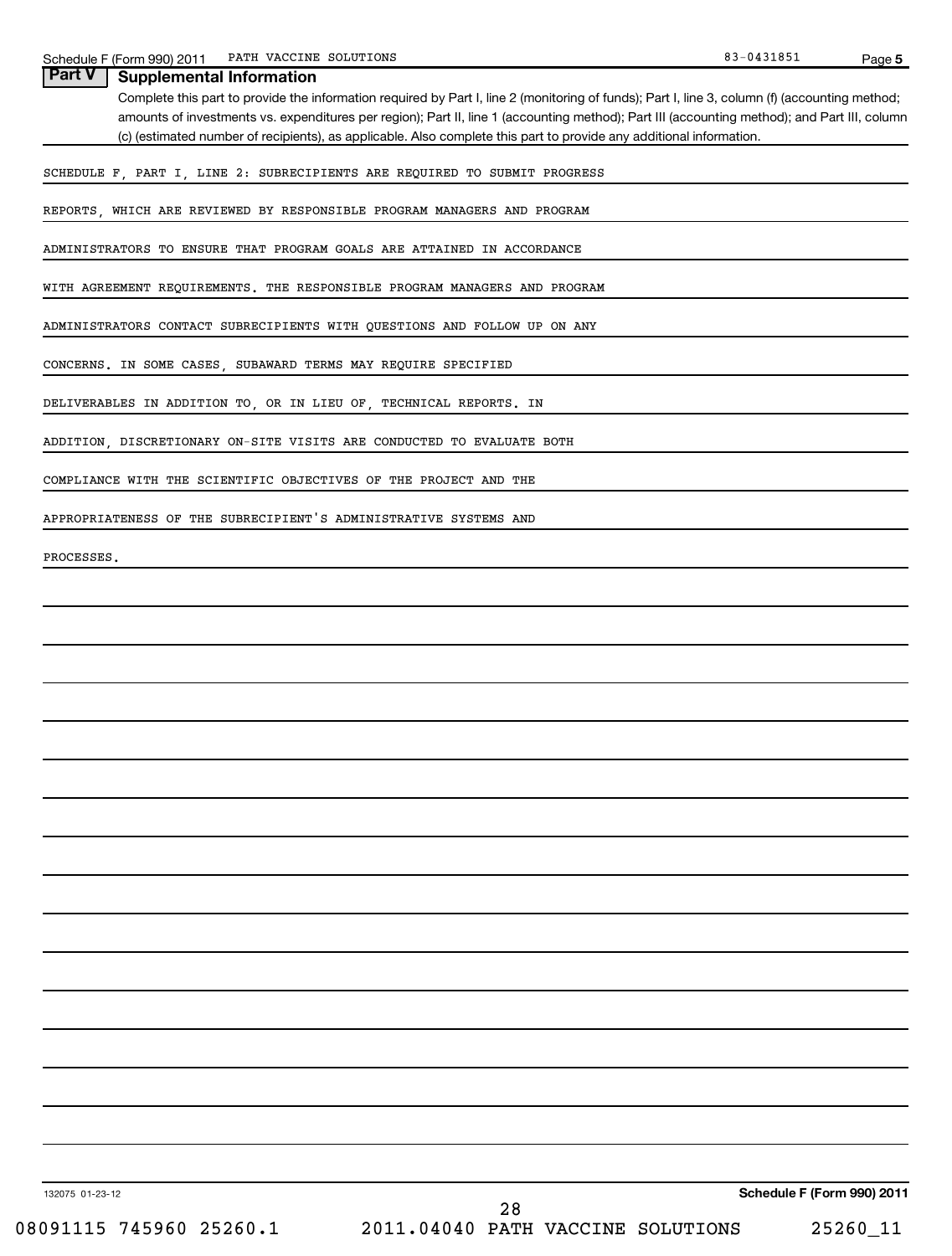| <b>SCHEDULE I</b>                                                                                  |                                                                                                                                                                            |                |                                                                                  |                                                                                                    |                                         |                                                                |                                           |                               | OMB No. 1545-0047                                   |                              |
|----------------------------------------------------------------------------------------------------|----------------------------------------------------------------------------------------------------------------------------------------------------------------------------|----------------|----------------------------------------------------------------------------------|----------------------------------------------------------------------------------------------------|-----------------------------------------|----------------------------------------------------------------|-------------------------------------------|-------------------------------|-----------------------------------------------------|------------------------------|
| (Form 990)                                                                                         |                                                                                                                                                                            |                |                                                                                  | Grants and Other Assistance to Organizations,<br>Governments, and Individuals in the United States |                                         |                                                                |                                           |                               | 2011                                                |                              |
| Department of the Treasury                                                                         |                                                                                                                                                                            |                | Complete if the organization answered "Yes" to Form 990, Part IV, line 21 or 22. |                                                                                                    |                                         |                                                                |                                           |                               | <b>Open to Public</b>                               |                              |
| <b>Internal Revenue Service</b>                                                                    |                                                                                                                                                                            |                |                                                                                  | Attach to Form 990.                                                                                |                                         |                                                                |                                           |                               | Inspection                                          |                              |
| Name of the organization                                                                           | PATH VACCINE SOLUTIONS                                                                                                                                                     |                |                                                                                  |                                                                                                    |                                         |                                                                |                                           |                               | <b>Employer identification number</b><br>83-0431851 |                              |
| Part I                                                                                             | <b>General Information on Grants and Assistance</b>                                                                                                                        |                |                                                                                  |                                                                                                    |                                         |                                                                |                                           |                               |                                                     |                              |
|                                                                                                    | 1 Does the organization maintain records to substantiate the amount of the grants or assistance, the grantees' eligibility for the grants or assistance, and the selection |                |                                                                                  |                                                                                                    |                                         |                                                                |                                           |                               |                                                     |                              |
|                                                                                                    |                                                                                                                                                                            |                |                                                                                  |                                                                                                    |                                         |                                                                |                                           |                               | $\sqrt{X}$ Yes                                      | <b>No</b>                    |
|                                                                                                    | 2 Describe in Part IV the organization's procedures for monitoring the use of grant funds in the United States.                                                            |                |                                                                                  |                                                                                                    |                                         |                                                                |                                           |                               |                                                     |                              |
| Part II                                                                                            | Grants and Other Assistance to Governments and Organizations in the United States. Complete if the organization answered "Yes" to Form 990, Part IV, line 21, for any      |                |                                                                                  |                                                                                                    |                                         |                                                                |                                           |                               |                                                     |                              |
|                                                                                                    |                                                                                                                                                                            |                |                                                                                  |                                                                                                    |                                         |                                                                |                                           |                               |                                                     |                              |
|                                                                                                    | 1 (a) Name and address of organization<br>or government                                                                                                                    | $(b)$ EIN      | (c) IRC section<br>if applicable                                                 | (d) Amount of<br>cash grant                                                                        | (e) Amount of<br>non-cash<br>assistance | (f) Method of<br>valuation (book,<br>FMV, appraisal,<br>other) | (g) Description of<br>non-cash assistance |                               | (h) Purpose of grant<br>or assistance               |                              |
| UNIVERSITY OF WASHINGTON<br>4333 BROOKLYN AVE, NE, BOX 359472<br>SEATTLE, WA 98195                 |                                                                                                                                                                            | 91-6001537     | 501(C)(3)                                                                        | 15,823                                                                                             | 0                                       |                                                                |                                           | VACCINES AND<br>IMMUNIZATIONS |                                                     |                              |
|                                                                                                    | BROOKHAVEN SCIENCE ASSOCIATES, LLC                                                                                                                                         |                |                                                                                  |                                                                                                    |                                         |                                                                |                                           |                               |                                                     |                              |
| BROOKHAVEN NATIONAL LABORATORY,                                                                    |                                                                                                                                                                            |                |                                                                                  |                                                                                                    |                                         |                                                                |                                           |                               |                                                     |                              |
| BLDG. 490-C, P. O. BOX 5000 -                                                                      |                                                                                                                                                                            |                |                                                                                  |                                                                                                    |                                         |                                                                |                                           | VACCINES AND                  |                                                     |                              |
| <b>UPTON, NY 1197</b>                                                                              |                                                                                                                                                                            | $11 - 3403915$ | N/A                                                                              | 6,000                                                                                              | 0                                       |                                                                |                                           | IMMUNIZATIONS                 |                                                     |                              |
| TUFTS UNIVERSITY<br>136 HARRISON AVENUE<br>BOSTON, MA 02111                                        |                                                                                                                                                                            | 04-2103634     | 501(C)(3)                                                                        | 140,000                                                                                            | 0                                       |                                                                |                                           | VACCINES AND<br>IMMUNIZATIONS |                                                     |                              |
| JOHNS HOPKINS UNIVERSITY                                                                           |                                                                                                                                                                            |                |                                                                                  |                                                                                                    |                                         |                                                                |                                           |                               |                                                     |                              |
| 615 N. WOLFE STREET - BALTIMORE.<br>MD 21205                                                       | BLOOMBERG SCHOOL OF PUBLIC HEALTH,                                                                                                                                         | 52-0595110     | 501(C)(3)                                                                        | 119,752                                                                                            | 0                                       |                                                                |                                           | VACCINES AND<br>IMMUNIZATIONS |                                                     |                              |
| WALTER REED ARMY INSTITUTE OF<br>RESEARCH (WRAIR) - 503 ROBERT<br>GRANT AVENUE - SILVER SPRING, MD |                                                                                                                                                                            |                |                                                                                  |                                                                                                    |                                         |                                                                |                                           | VACCINES AND                  |                                                     |                              |
| 10910-7500                                                                                         |                                                                                                                                                                            | 52-0664528     | <b>GOVERNMENT</b>                                                                | 80,000                                                                                             | 0.                                      |                                                                |                                           | IMMUNIZATIONS                 |                                                     |                              |
| PS3 CORPORATION<br>13750 SAN PEDRO AVENUE, SUITE 640<br>SAN ANTONIO, TX 78232                      |                                                                                                                                                                            | $20 - 2159069$ | N/A                                                                              | 88,726                                                                                             | $\mathbf{0}$                            |                                                                |                                           | VACCINES AND<br>IMMUNIZATIONS |                                                     |                              |
| $\mathbf{2}$                                                                                       | Enter total number of section 501(c)(3) and government organizations listed in the line 1 table                                                                            |                |                                                                                  |                                                                                                    |                                         |                                                                |                                           |                               |                                                     | 27.                          |
| 3                                                                                                  | Enter total number of other organizations listed in the line 1 table                                                                                                       |                |                                                                                  |                                                                                                    |                                         |                                                                |                                           |                               |                                                     | 7.                           |
| LHA                                                                                                | For Paperwork Reduction Act Notice, see the Instructions for Form 990.                                                                                                     |                |                                                                                  |                                                                                                    |                                         |                                                                |                                           |                               |                                                     | Schedule I (Form 990) (2011) |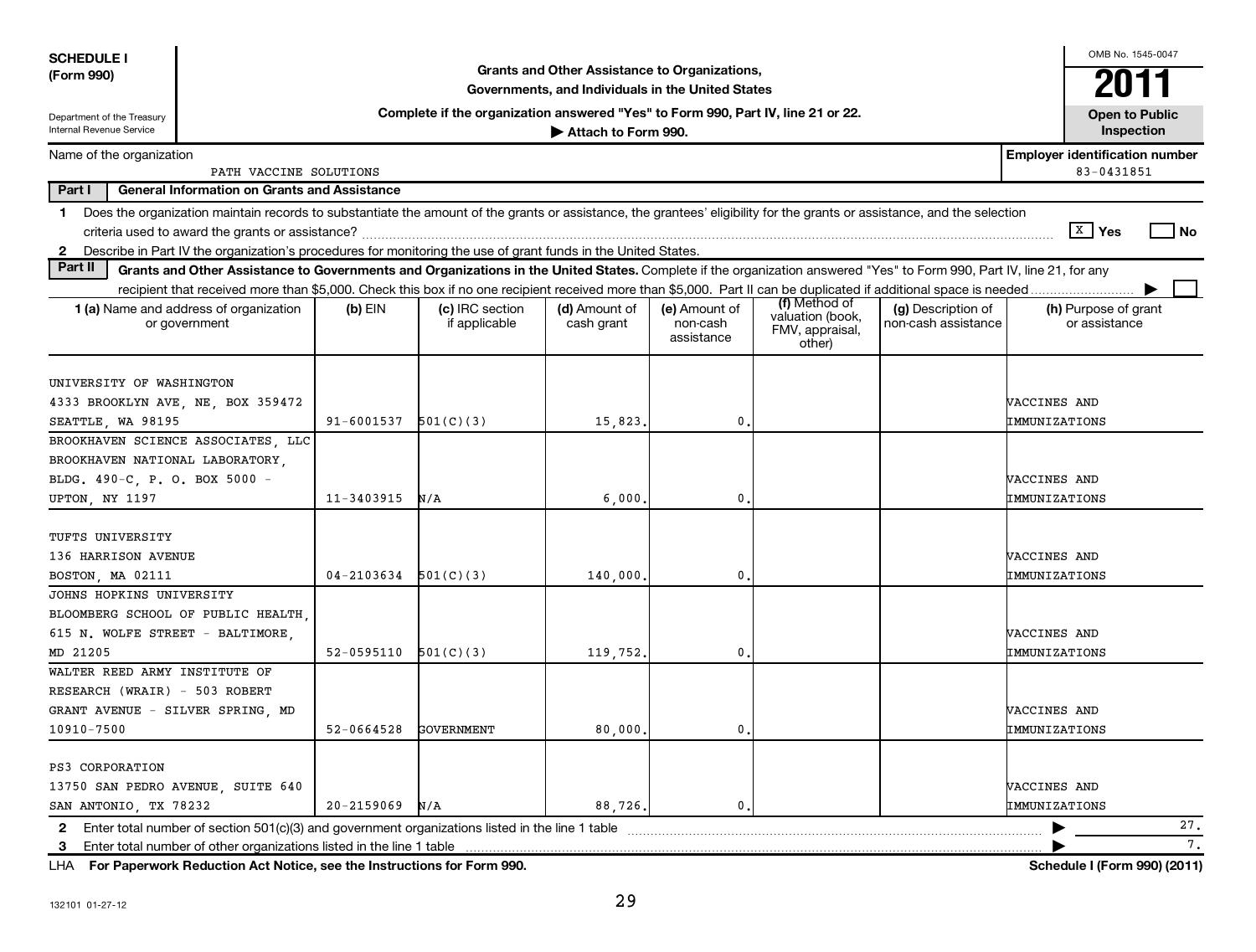|                                    |                          |           |            |               | appraisal, other) |               |
|------------------------------------|--------------------------|-----------|------------|---------------|-------------------|---------------|
|                                    |                          |           |            |               |                   |               |
| TULANE EDUCATIONAL FUND            |                          |           |            |               |                   |               |
| 1430 TULANE AVENUE TB-32           |                          |           |            |               |                   | VACCINES AND  |
| NEW ORLEANS, LA 70112-2632         | $72 - 0423889$ N/A       |           | 8,000.     | $\mathbf{0}$  |                   | IMMUNIZATIONS |
| NAT. INS. OF ALLERGY & INFECTIOUS  |                          |           |            |               |                   |               |
| DISEASE (NIAID) - 6610 ROCKLEDGE   |                          |           |            |               |                   |               |
| DRIVE, SUITE 2800, MSC 6606 -      |                          |           |            |               |                   | VACCINES AND  |
| BETHESDA, MD 20892-6606            | 52-0858115 GOVERNMENT    |           | 126,000.   | 0.            |                   | IMMUNIZATIONS |
| LIQUIDIA TECHNOLOGIES, INC.        |                          |           |            |               |                   |               |
| 419 DAVIS DRIVE, SUITE 100         |                          |           |            |               |                   | VACCINES AND  |
| DURHAM, NC 27713                   | $20-1926605$ N/A         |           | 1,496,938. | $\mathbf 0$ . |                   | IMMUNIZATIONS |
| JOHNS HOPKINS BLOOMBERG SCHOOL OF  |                          |           |            |               |                   |               |
| PUBLIC HEALTH - OFFICE OF RESEARCH |                          |           |            |               |                   |               |
| ADMINISTRATION, 615 N WOLFE        |                          |           |            |               |                   | VACCINES AND  |
| STREET, W1100 - BALTIMORE, MD      | 52-0595110 $501(C)(3)$   |           | 162,829.   | $\mathbf{0}$  |                   | IMMUNIZATIONS |
|                                    |                          |           |            |               |                   |               |
| CINCINNATI CHILDREN'S HOSPITAL     |                          |           |            |               |                   |               |
| MEDICAL CENTER - 3333 BURNET       |                          |           |            |               |                   | VACCINES AND  |
| AVENUE - CINCINNATI, OH 45229      | $31-0833936$ $501(C)(3)$ |           | 46,886.    | 0             |                   | IMMUNIZATIONS |
|                                    |                          |           |            |               |                   |               |
| INFECTIOUS DISEASE RESEARCH        |                          |           |            |               |                   |               |
| INSTITUTE - 1124 COLUMBIA STREET,  |                          |           |            |               |                   | VACCINES AND  |
| SUITE 400 - SEATTLE, WA 98104      | 91-1608978               | 501(C)(3) | 44,181.    | $\mathbf{0}$  |                   | IMMUNIZATIONS |
|                                    |                          |           |            |               |                   |               |
| GENOCEA BIOSCIENCES, INC.          |                          |           |            |               |                   |               |
| 161 FIRST STREET                   |                          |           |            |               |                   | VACCINES AND  |
| CAMBRIDGE, MA 02139                | $51-0596811$ N/A         |           | 432,126.   | 0.            |                   | IMMUNIZATIONS |
| JOHNS HOPKINS UNIVERSITY           |                          |           |            |               |                   |               |
| BLOOMBERG SCHOOL OF PUBLIC HEALTH, |                          |           |            |               |                   |               |
| 615 N. WOLFE STREET - BALTIMORE,   |                          |           |            |               |                   | VACCINES AND  |
| MD 21205                           | $52-0595110$ $501(C)(3)$ |           | 28,055.    | 0.            |                   | IMMUNIZATIONS |
| EMORY UNIVERSITY                   |                          |           |            |               |                   |               |
| 1599 CLIFTON RD NE, 4TH FLOOR,     |                          |           |            |               |                   |               |
| MAILSTOP 1499/001/1BH - ATLANTA    |                          |           |            |               |                   | VACCINES AND  |

**(a) (b) (c) (d) (e) (f) (g) (h)** Name and address of

(d) Amount of cash grant

(e) Amount of non-cash assistance

(f) Method of valuation (book, FMV,

(g) Description of non-cash assistance

**Part II Continuation of Grants and Other Assistance to Governments and Organizations in the United States**  (Schedule I (Form 990), Part II.)

if applicable

 $(b)$  EIN  $(c)$  IRC section

organization or government

(h) Purpose of grant or assistance

**Schedule I (Form 990)**

GA 30322-425 **58-0566256** 501(C)(3) 170,670. 0. CA 30322-425 **IMMUNIZATIONS**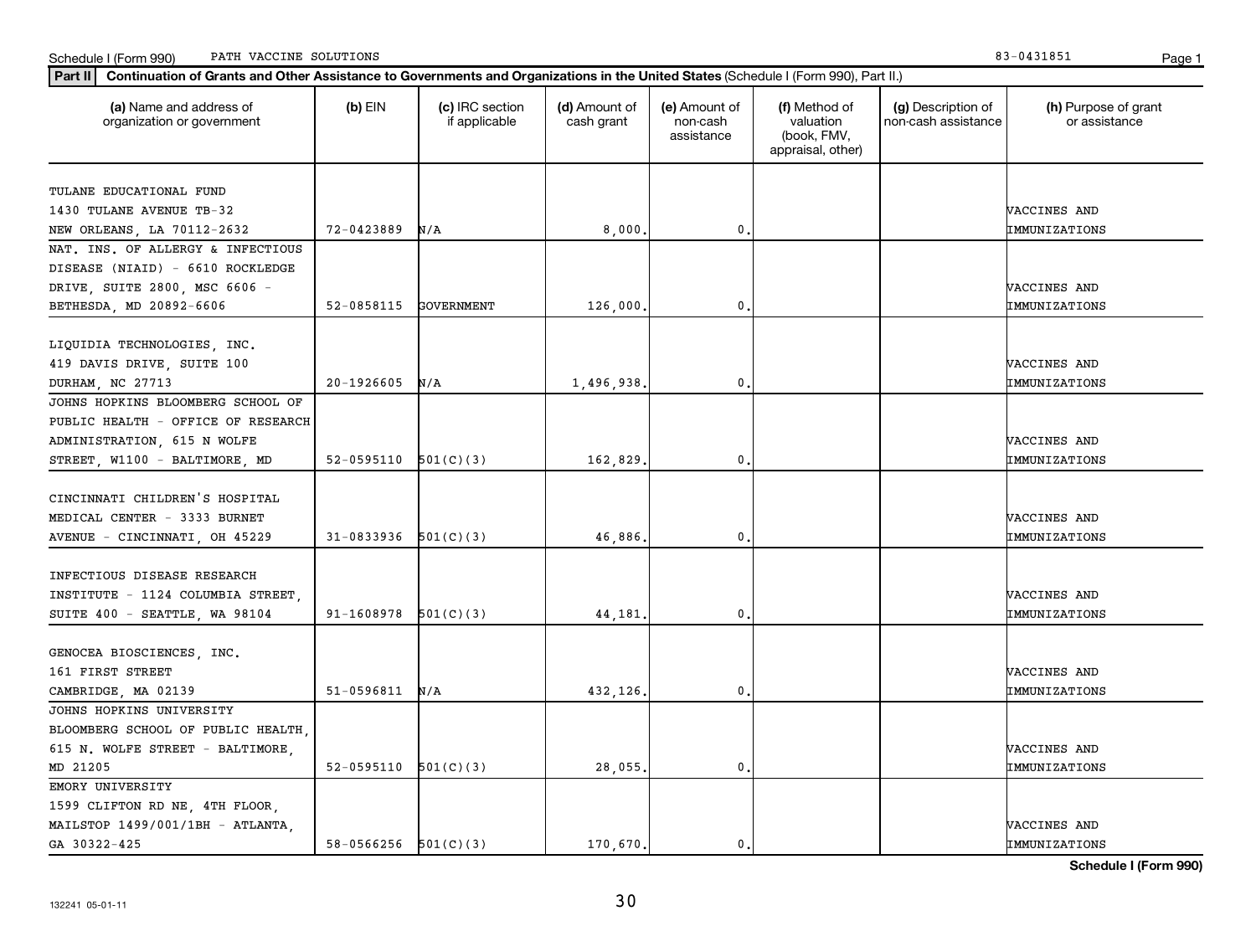Schedule I (Form 990) Page 1 PATH VACCINE SOLUTIONS 83-0431851

| Part II   Continuation of Grants and Other Assistance to Governments and Organizations in the United States (Schedule I (Form 990), Part II.) |                       |                                  |                             |                                         |                                                                |                                           |                                       |
|-----------------------------------------------------------------------------------------------------------------------------------------------|-----------------------|----------------------------------|-----------------------------|-----------------------------------------|----------------------------------------------------------------|-------------------------------------------|---------------------------------------|
| (a) Name and address of<br>organization or government                                                                                         | $(b)$ EIN             | (c) IRC section<br>if applicable | (d) Amount of<br>cash grant | (e) Amount of<br>non-cash<br>assistance | (f) Method of<br>valuation<br>(book, FMV,<br>appraisal, other) | (g) Description of<br>non-cash assistance | (h) Purpose of grant<br>or assistance |
| WALTER REED ARMY INSTITUTE OF                                                                                                                 |                       |                                  |                             |                                         |                                                                |                                           |                                       |
| RESEARCH (WRAIR) - 503 ROBERT                                                                                                                 |                       |                                  |                             |                                         |                                                                |                                           |                                       |
| GRANT AVENUE - SILVER SPRING, MD                                                                                                              |                       |                                  |                             |                                         |                                                                |                                           | VACCINES AND                          |
| 10910-7500                                                                                                                                    | 52-0664528            | <b>GOVERNMENT</b>                | 458,063.                    | 0.                                      |                                                                |                                           | IMMUNIZATIONS                         |
| JOHNS HOPKINS UNIVERSITY                                                                                                                      |                       |                                  |                             |                                         |                                                                |                                           |                                       |
| BLOOMBERG SCHOOL OF PUBLIC HEALTH                                                                                                             |                       |                                  |                             |                                         |                                                                |                                           |                                       |
| 615 N. WOLFE STREET - BALTIMORE,                                                                                                              |                       |                                  |                             |                                         |                                                                |                                           | VACCINES AND                          |
| MD 21205                                                                                                                                      | 52-0595110            | 501(C)(3)                        | 600,000.                    | $\mathbf{0}$                            |                                                                |                                           | IMMUNIZATIONS                         |
| UNIVERSITY OF ALABAMA                                                                                                                         |                       |                                  |                             |                                         |                                                                |                                           |                                       |
| 701 20TH STREET SOUTH, AB 1170                                                                                                                |                       |                                  |                             |                                         |                                                                |                                           | VACCINES AND                          |
| BIRMINGHAM, AL 35294-0111                                                                                                                     | 63-6005396            | 501(C)(3)                        | 83,685                      | $\mathbf{0}$                            |                                                                |                                           | IMMUNIZATIONS                         |
| TULANE UNIVERSITY                                                                                                                             |                       |                                  |                             |                                         |                                                                |                                           |                                       |
| TULANE SCHOOL OF PUBLIC HEALTH,                                                                                                               |                       |                                  |                             |                                         |                                                                |                                           |                                       |
| 1440 CANAL ST SUITE 2200 - NEW                                                                                                                |                       |                                  |                             |                                         |                                                                |                                           | VACCINES AND                          |
| ORLEANS, LA 7                                                                                                                                 | 72-0423889            | 501(C)(3)                        | 49,660                      | 0.                                      |                                                                |                                           | IMMUNIZATIONS                         |
|                                                                                                                                               |                       |                                  |                             |                                         |                                                                |                                           |                                       |
| LENTIGEN CORPORATION                                                                                                                          |                       |                                  |                             |                                         |                                                                |                                           |                                       |
| 910 CLOPPER ROAD, SUITE 200                                                                                                                   |                       |                                  |                             |                                         |                                                                |                                           | VACCINES AND                          |
| GAITHERSBURG, MD 20878                                                                                                                        | 86-1131845            | N/A                              | 400,000,                    | $\mathbf{0}$                            |                                                                |                                           | IMMUNIZATIONS                         |
|                                                                                                                                               |                       |                                  |                             |                                         |                                                                |                                           |                                       |
| FOOD & DRUG ADMINISTRATION (FDA)                                                                                                              |                       |                                  |                             |                                         |                                                                |                                           |                                       |
| 10903 NEW HAMPSHIRE AVENUE                                                                                                                    |                       |                                  |                             |                                         |                                                                |                                           | VACCINES AND                          |
| SILVER SPRING, MD 20993                                                                                                                       | 53-0196965            | <b>GOVERNMENT</b>                | 50,000                      | $\mathbf 0$                             |                                                                |                                           | IMMUNIZATIONS                         |
|                                                                                                                                               |                       |                                  |                             |                                         |                                                                |                                           |                                       |
| PURDUE UNIVERSITY                                                                                                                             |                       |                                  |                             |                                         |                                                                |                                           |                                       |
| 610 PURDUE MALL                                                                                                                               |                       |                                  |                             |                                         |                                                                |                                           | VACCINES AND                          |
| WEST LAFAYETTE, IN 47907-2040                                                                                                                 | 35-6002041            | 501(C)(3)                        | 10,848                      | $\mathbf{0}$ .                          |                                                                |                                           | IMMUNIZATIONS                         |
|                                                                                                                                               |                       |                                  |                             |                                         |                                                                |                                           |                                       |
| LELAND STANFORD JUNIOR UNIVERSITY                                                                                                             |                       |                                  |                             |                                         |                                                                |                                           |                                       |
| 340 PANAMA ST                                                                                                                                 |                       |                                  |                             |                                         |                                                                |                                           | VACCINES AND                          |
| STANFORD, CA 94305-6203                                                                                                                       | 94-1156365            | 501(C)(3)                        | 26,930.                     | 0.                                      |                                                                |                                           | IMMUNIZATIONS                         |
| WALTER REED ARMY INSTITUTE OF                                                                                                                 |                       |                                  |                             |                                         |                                                                |                                           |                                       |
| RESEARCH (WRAIR) - 503 ROBERT                                                                                                                 |                       |                                  |                             |                                         |                                                                |                                           |                                       |
| GRANT AVENUE - SILVER SPRING, MD                                                                                                              |                       |                                  |                             |                                         |                                                                |                                           | VACCINES AND                          |
| 10910-7500                                                                                                                                    | 52-0664528 GOVERNMENT |                                  | 523, 357.                   | 0.                                      |                                                                |                                           | IMMUNIZATIONS                         |

**Schedule I (Form 990)**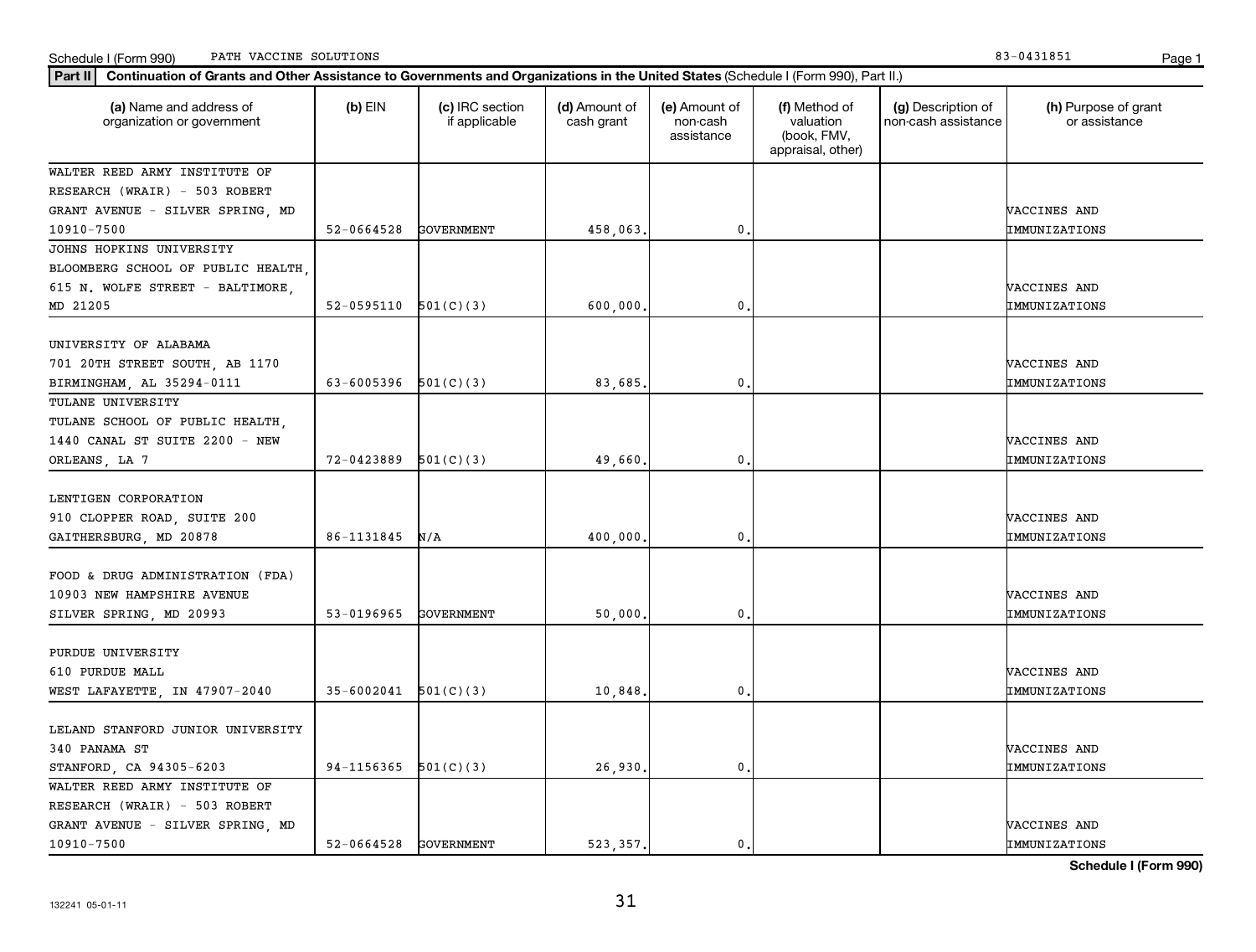Schedule I (Form 990) Page 1 PATH VACCINE SOLUTIONS 83-0431851

| Part II   Continuation of Grants and Other Assistance to Governments and Organizations in the United States (Schedule I (Form 990), Part II.) |                        |                                  |                             |                                         |                                                                |                                           |                                       |
|-----------------------------------------------------------------------------------------------------------------------------------------------|------------------------|----------------------------------|-----------------------------|-----------------------------------------|----------------------------------------------------------------|-------------------------------------------|---------------------------------------|
| (a) Name and address of<br>organization or government                                                                                         | $(b)$ EIN              | (c) IRC section<br>if applicable | (d) Amount of<br>cash grant | (e) Amount of<br>non-cash<br>assistance | (f) Method of<br>valuation<br>(book, FMV,<br>appraisal, other) | (g) Description of<br>non-cash assistance | (h) Purpose of grant<br>or assistance |
| INFECTIOUS DISEASE RESEARCH                                                                                                                   |                        |                                  |                             |                                         |                                                                |                                           |                                       |
| INSTITUTE - 1124 COLUMBIA STREET.                                                                                                             |                        |                                  |                             |                                         |                                                                |                                           | VACCINES AND                          |
| SUITE 400 - SEATTLE, WA 98104                                                                                                                 | 91-1608978             | 501(C)(3)                        | 450,000.                    | 0                                       |                                                                |                                           | IMMUNIZATIONS                         |
| WALTER REED ARMY INSTITUTE OF                                                                                                                 |                        |                                  |                             |                                         |                                                                |                                           |                                       |
| RESEARCH (WRAIR) - 503 ROBERT                                                                                                                 |                        |                                  |                             |                                         |                                                                |                                           |                                       |
| GRANT AVENUE - SILVER SPRING, MD                                                                                                              |                        |                                  |                             |                                         |                                                                |                                           | VACCINES AND                          |
| 10910-7500                                                                                                                                    | 52-0664528             | <b>GOVERNMENT</b>                | 96,250                      | $\mathbf{0}$                            |                                                                |                                           | IMMUNIZATIONS                         |
|                                                                                                                                               |                        |                                  |                             |                                         |                                                                |                                           |                                       |
| UNIVERSITY OF OKLAHOMA HEALTH                                                                                                                 |                        |                                  |                             |                                         |                                                                |                                           |                                       |
| SCIENCES CENTER - 1000 S.L. YOUNG                                                                                                             |                        |                                  |                             |                                         |                                                                |                                           | VACCINES AND                          |
| - OKLAHOMA CITY, OK 73104                                                                                                                     | 73-6017987             | 501(C)(3)                        | 169,322                     | 0                                       |                                                                |                                           | IMMUNIZATIONS                         |
|                                                                                                                                               |                        |                                  |                             |                                         |                                                                |                                           |                                       |
| BLAIR AND COMPANY, LLC                                                                                                                        |                        |                                  |                             |                                         |                                                                |                                           |                                       |
| 602 WEST LYON FARM DRIVE                                                                                                                      |                        |                                  |                             |                                         |                                                                |                                           | VACCINES AND                          |
| GREENWICH, CT 06831                                                                                                                           | 06-1515285             | N/A                              | 10,788                      | 0                                       |                                                                |                                           | IMMUNIZATIONS                         |
| UNIVERSITY OF PITTSBURGH                                                                                                                      |                        |                                  |                             |                                         |                                                                |                                           |                                       |
| OFFICE OF RESEARCH, 123 UNIVERSITY                                                                                                            |                        |                                  |                             |                                         |                                                                |                                           |                                       |
| PLACE, LOWER LOBBY - PITTSBURGH,                                                                                                              |                        |                                  |                             |                                         |                                                                |                                           | VACCINES AND                          |
| PA 15213                                                                                                                                      | 25-0965591             | 501(C)(3)                        | 475,000                     | $\mathbf{0}$                            |                                                                |                                           | IMMUNIZATIONS                         |
|                                                                                                                                               |                        |                                  |                             |                                         |                                                                |                                           |                                       |
| JOHNS HOPKINS UNIVERSITY                                                                                                                      |                        |                                  |                             |                                         |                                                                |                                           |                                       |
| 615 N. WOLFE STREET                                                                                                                           |                        |                                  |                             |                                         |                                                                |                                           | VACCINES AND                          |
|                                                                                                                                               | 52-0595110             | 501(C)(3)                        |                             | 0                                       |                                                                |                                           | IMMUNIZATIONS                         |
| BALTIMORE, MD 21205<br>WALTER REED ARMY INSTITUTE OF                                                                                          |                        |                                  | 1,109,651                   |                                         |                                                                |                                           |                                       |
|                                                                                                                                               |                        |                                  |                             |                                         |                                                                |                                           |                                       |
| RESEARCH (WRAIR) - 503 ROBERT                                                                                                                 |                        |                                  |                             |                                         |                                                                |                                           |                                       |
| GRANT AVENUE - SILVER SPRING, MD                                                                                                              |                        |                                  |                             |                                         |                                                                |                                           | VACCINES AND                          |
| 10910-7500                                                                                                                                    | 52-0664528             | <b>GOVERNMENT</b>                | 122,350                     | 0                                       |                                                                |                                           | IMMUNIZATIONS                         |
|                                                                                                                                               |                        |                                  |                             |                                         |                                                                |                                           |                                       |
| CHILDREN'S HOSPITAL BOSTON                                                                                                                    |                        |                                  |                             |                                         |                                                                |                                           |                                       |
| 300 LONGWOOD AVENUE                                                                                                                           |                        |                                  |                             |                                         |                                                                |                                           | VACCINES AND                          |
| BOSTON, MA 02115                                                                                                                              | $04 - 2774441$         | 501(C)(3)                        | 198,310                     | $\mathbf{0}$                            |                                                                |                                           | IMMUNIZATIONS                         |
|                                                                                                                                               |                        |                                  |                             |                                         |                                                                |                                           |                                       |
| ST. JUDE CHILDREN'S RESEARCH                                                                                                                  |                        |                                  |                             |                                         |                                                                |                                           |                                       |
| 262 DANNY THOMAS PLACE                                                                                                                        |                        |                                  |                             |                                         |                                                                |                                           | VACCINES AND                          |
| MEMPHIS, TN 38105                                                                                                                             | 62-0646012 $501(C)(3)$ |                                  | 156,840                     | $\mathbf{0}$ .                          |                                                                |                                           | IMMUNIZATIONS                         |

**Schedule I (Form 990)**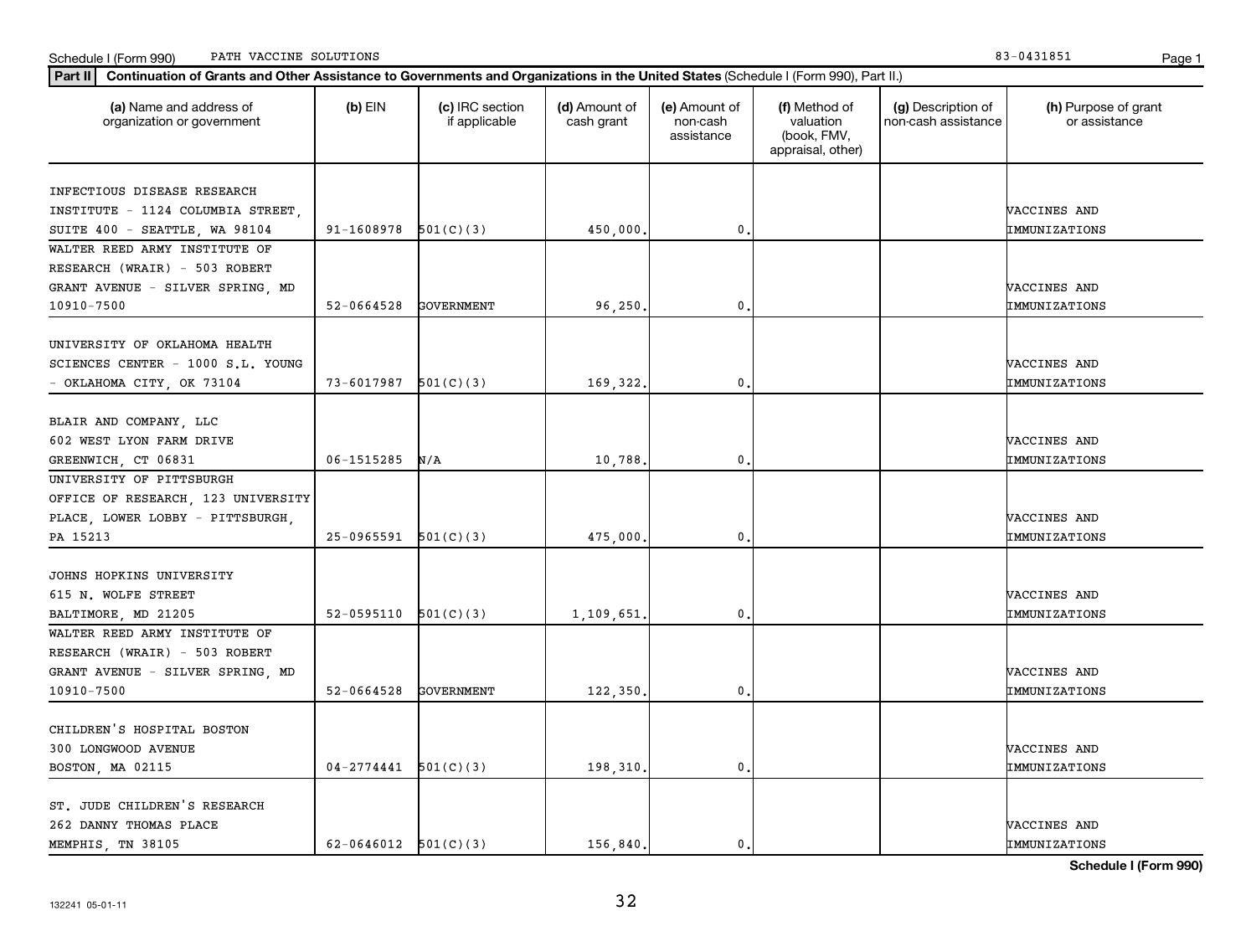| (a) Name and address of<br>organization or government                                                  | $(b)$ EIN  | (c) IRC section<br>if applicable | (d) Amount of<br>cash grant | (e) Amount of<br>non-cash<br>assistance | (f) Method of<br>valuation<br>(book, FMV,<br>appraisal, other) | (g) Description of<br>non-cash assistance | (h) Purpose of grant<br>or assistance |
|--------------------------------------------------------------------------------------------------------|------------|----------------------------------|-----------------------------|-----------------------------------------|----------------------------------------------------------------|-------------------------------------------|---------------------------------------|
| PROGRAM FOR APPROPRIATE TECHNOLOGY<br>IN HEALTH - 2201 WESTLAKE AVENUE,<br>STE 200 - SEATTLE, WA 98121 | 91-1157127 | 501(C)(3)                        | 11, 312, 403.               | $\mathfrak{o}$ .                        |                                                                |                                           | VACCINES AND<br>IMMUNIZATIONS         |
|                                                                                                        |            |                                  |                             |                                         |                                                                |                                           |                                       |
|                                                                                                        |            |                                  |                             |                                         |                                                                |                                           |                                       |
|                                                                                                        |            |                                  |                             |                                         |                                                                |                                           |                                       |
|                                                                                                        |            |                                  |                             |                                         |                                                                |                                           |                                       |
|                                                                                                        |            |                                  |                             |                                         |                                                                |                                           |                                       |
|                                                                                                        |            |                                  |                             |                                         |                                                                |                                           |                                       |
|                                                                                                        |            |                                  |                             |                                         |                                                                |                                           |                                       |
|                                                                                                        |            |                                  |                             |                                         |                                                                |                                           |                                       |

**Part II Continuation of Grants and Other Assistance to Governments and Organizations in the United States**  (Schedule I (Form 990), Part II.)

Schedule I (Form 990) PATH VACCINE SOLUTIONS Page 1

**Schedule I (Form 990)**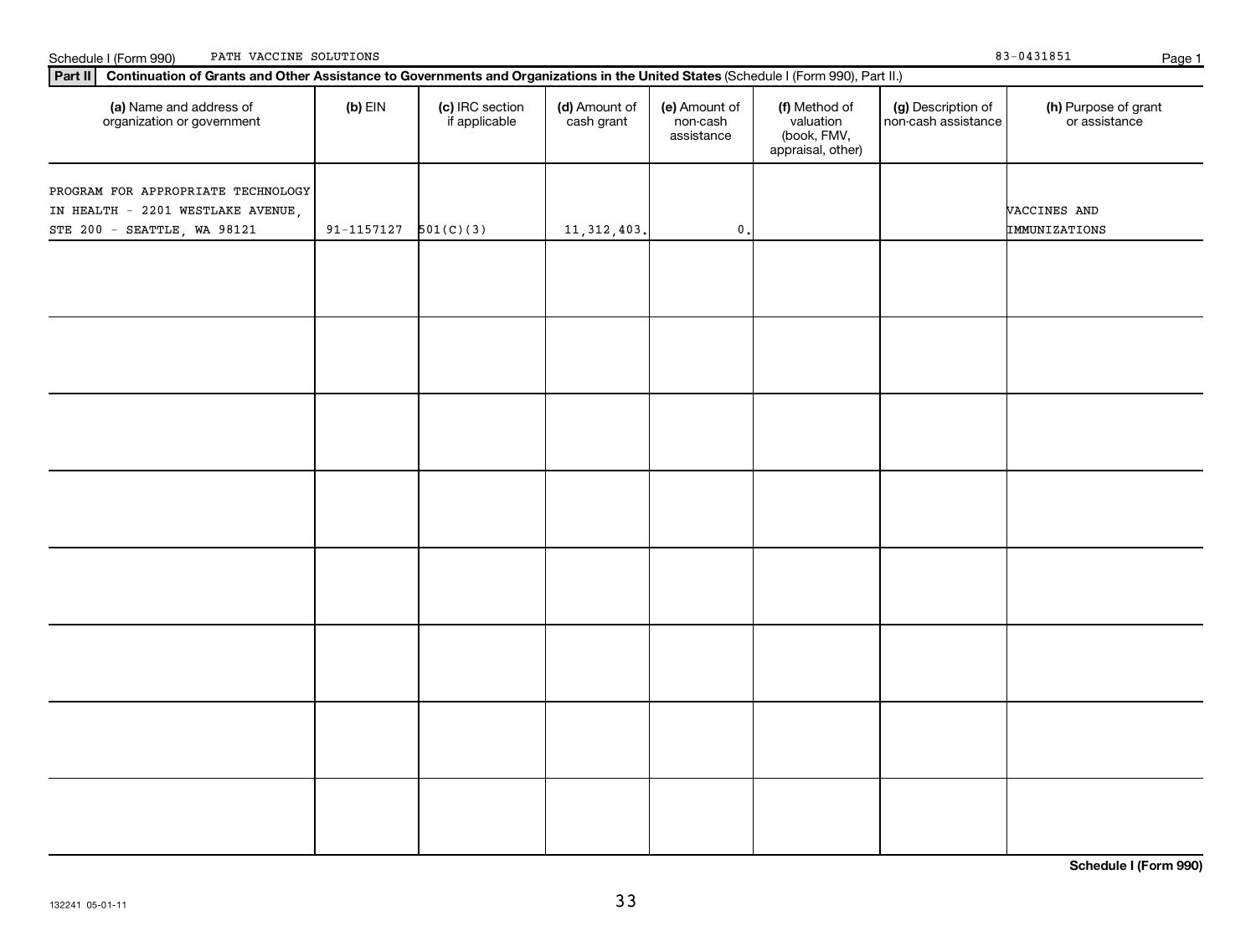Schedule I (Form 990) (2011) PATH VACCINE SOLUTIONS **PAGE 10** 2012 12:31851 83-0431851 PATH VACCINE SOLUTIONS

**2**

Part III | Grants and Other Assistance to Individuals in the United States. Complete if the organization answered "Yes" to Form 990, Part IV, line 22. Part III can be duplicated if additional space is needed.

| (a) Type of grant or assistance | (b) Number of<br>recipients | (c) Amount of<br>cash grant | (d) Amount of non-<br>cash assistance | (e) Method of valuation<br>(book, FMV, appraisal, other) | (f) Description of non-cash assistance |
|---------------------------------|-----------------------------|-----------------------------|---------------------------------------|----------------------------------------------------------|----------------------------------------|
|                                 |                             |                             |                                       |                                                          |                                        |
|                                 |                             |                             |                                       |                                                          |                                        |
|                                 |                             |                             |                                       |                                                          |                                        |
|                                 |                             |                             |                                       |                                                          |                                        |
|                                 |                             |                             |                                       |                                                          |                                        |
|                                 |                             |                             |                                       |                                                          |                                        |
|                                 |                             |                             |                                       |                                                          |                                        |
|                                 |                             |                             |                                       |                                                          |                                        |
|                                 |                             |                             |                                       |                                                          |                                        |
|                                 |                             |                             |                                       |                                                          |                                        |

Part IV | Supplemental Information. Complete this part to provide the information required in Part I, line 2, and any other additional information.

SCHEDULE I, PART I, LINE 2: SUBRECIPIENTS ARE REQUIRED TO SUBMIT PROGRESS

REPORTS, WHICH ARE REVIEWED BY RESPONSIBLE PROGRAM MANAGERS AND PROGRAM

ADMINISTRATORS TO ENSURE THAT PROGRAM GOALS ARE ATTAINED IN ACCORDANCE WITH

AGREEMENT REQUIREMENTS. THE RESPONSIBLE PROGRAM MANAGERS AND PROGRAM

ADMINISTRATORS CONTACT SUBRECIPIENTS WITH QUESTIONS AND FOLLOW UP ON ANY

CONCERNS. IN SOME CASES, SUBAWARD TERMS MAY REQUIRE SPECIFIED DELIVERABLES

IN ADDITION TO, OR IN LIEU OF, TECHNICAL REPORTS. IN ADDITION,

DISCRETIONARY ON-SITE VISITS ARE CONDUCTED TO EVALUATE BOTH COMPLIANCE WITH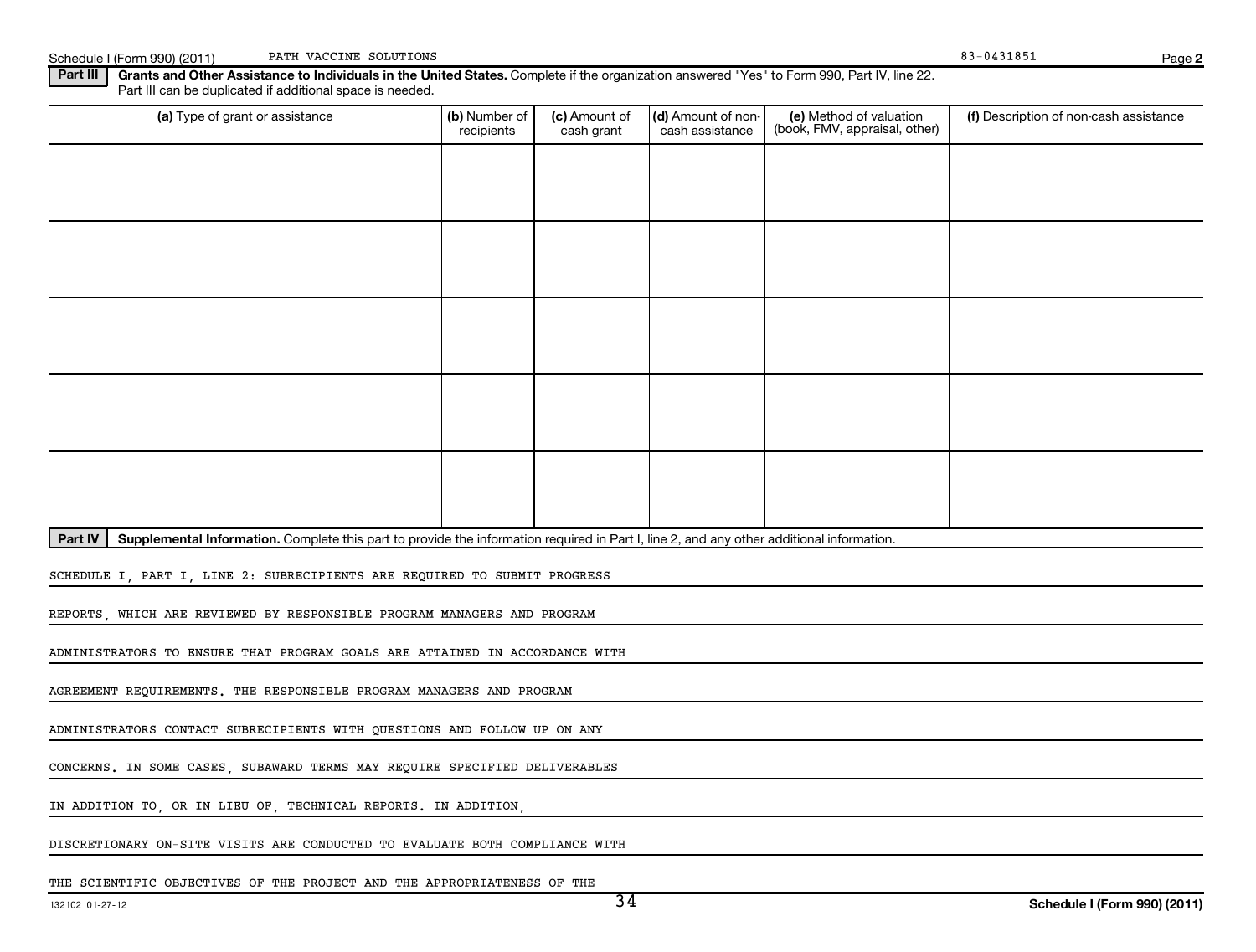Schedule I (Form 990) 2011 PATH VACCINE SOLUTIONS 83-0431851 PATH VACCINE SOLUTIONS

SUBRECIPIENT'S ADMINISTRATIVE SYSTEMS AND PROCESSES.

**Schedule I (Form 990) 2011**

132291 05-01-11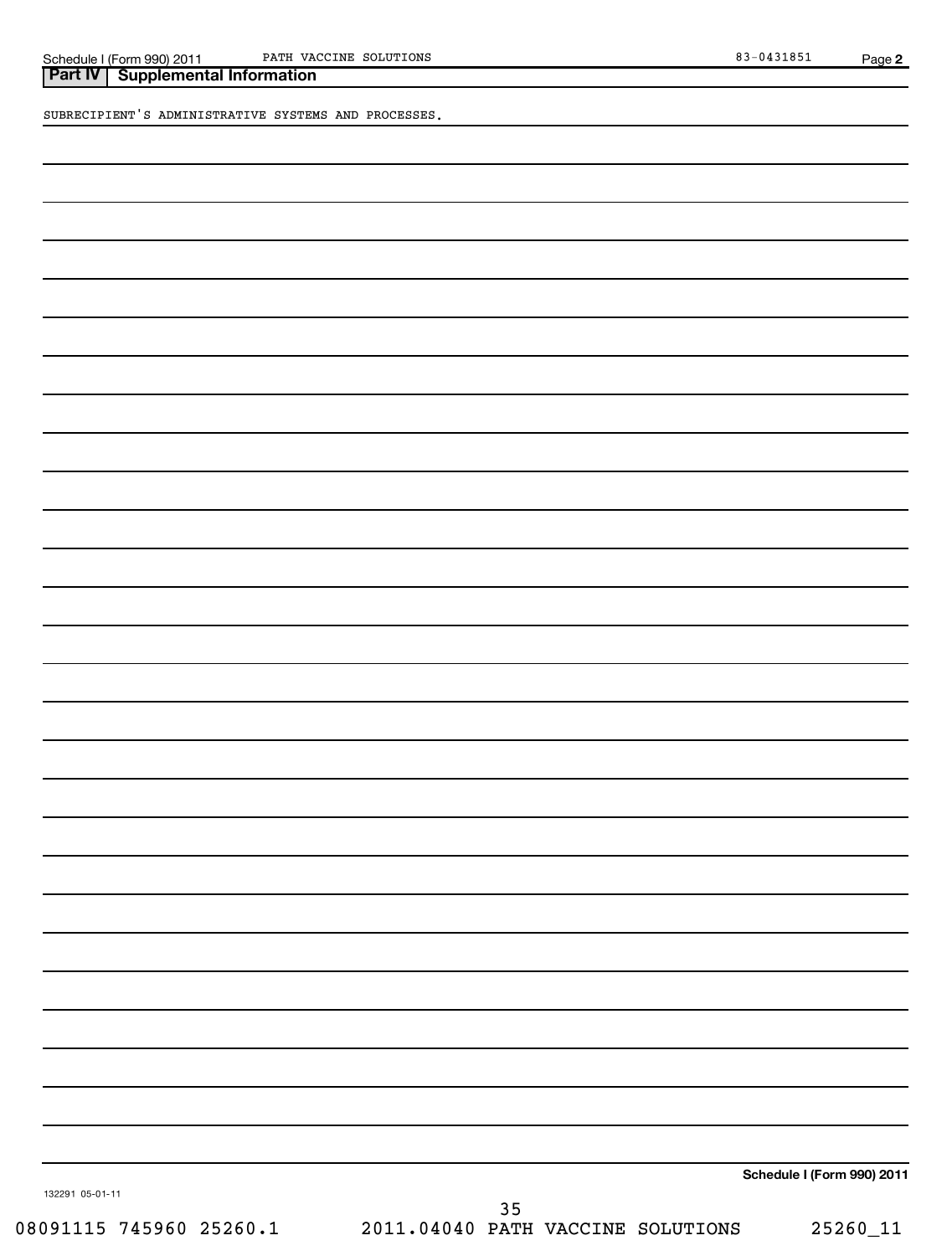| (Form 990)<br>2011<br>For certain Officers, Directors, Trustees, Key Employees, and Highest<br><b>Compensated Employees</b><br>Complete if the organization answered "Yes" to Form 990,<br><b>Open to Public</b><br>Part IV, line 23.<br>Department of the Treasury<br>Inspection<br>Internal Revenue Service<br>Attach to Form 990.<br>$\blacktriangleright$ See separate instructions.<br><b>Employer identification number</b><br>Name of the organization<br>83-0431851<br>PATH VACCINE SOLUTIONS<br>Part I<br><b>Questions Regarding Compensation</b><br><b>Yes</b><br>No<br>1a Check the appropriate box(es) if the organization provided any of the following to or for a person listed in Form 990,<br>Part VII, Section A, line 1a. Complete Part III to provide any relevant information regarding these items.<br>First-class or charter travel<br>Housing allowance or residence for personal use<br>Travel for companions<br>Payments for business use of personal residence<br>Tax indemnification and gross-up payments<br>Health or social club dues or initiation fees<br>Discretionary spending account<br>Personal services (e.g., maid, chauffeur, chef)<br><b>b</b> If any of the boxes on line 1a are checked, did the organization follow a written policy regarding payment or<br>1b<br>Did the organization require substantiation prior to reimbursing or allowing expenses incurred by all officers, directors,<br>2<br>$\mathbf{2}$<br>3<br>Indicate which, if any, of the following the filing organization used to establish the compensation of the organization's<br>CEO/Executive Director. Check all that apply. Do not check any boxes for methods used by a related organization to<br>establish compensation of the CEO/Executive Director. Explain in Part III.<br>Compensation committee<br>Written employment contract<br>Compensation survey or study<br>Independent compensation consultant<br>Form 990 of other organizations<br>Approval by the board or compensation committee<br>During the year, did any person listed in Form 990, Part VII, Section A, line 1a, with respect to the filing<br>4<br>organization or a related organization:<br>Х<br>Receive a severance payment or change-of-control payment?<br>4a<br>а<br>х<br>4b<br>b<br>X<br>4c<br>c<br>If "Yes" to any of lines 4a-c, list the persons and provide the applicable amounts for each item in Part III.<br>Only section 501(c)(3) and 501(c)(4) organizations must complete lines 5-9.<br>For persons listed in Form 990, Part VII, Section A, line 1a, did the organization pay or accrue any compensation<br>contingent on the revenues of:<br>Х<br>5a<br>x<br>5 <sub>b</sub><br>If "Yes" to line 5a or 5b, describe in Part III.<br>6 For persons listed in Form 990, Part VII, Section A, line 1a, did the organization pay or accrue any compensation<br>contingent on the net earnings of:<br>Х<br>6a<br>x<br>6b<br>If "Yes" to line 6a or 6b, describe in Part III.<br>7 For persons listed in Form 990, Part VII, Section A, line 1a, did the organization provide any non-fixed payments<br>х<br>7<br>8 Were any amounts reported in Form 990, Part VII, paid or accrued pursuant to a contract that was subject to the<br>8<br>x<br>If "Yes" to line 8, did the organization also follow the rebuttable presumption procedure described in<br>9<br>9<br>LHA For Paperwork Reduction Act Notice, see the Instructions for Form 990.<br>Schedule J (Form 990) 2011 | <b>SCHEDULE J</b> | <b>Compensation Information</b> |  | OMB No. 1545-0047 |  |  |  |  |
|----------------------------------------------------------------------------------------------------------------------------------------------------------------------------------------------------------------------------------------------------------------------------------------------------------------------------------------------------------------------------------------------------------------------------------------------------------------------------------------------------------------------------------------------------------------------------------------------------------------------------------------------------------------------------------------------------------------------------------------------------------------------------------------------------------------------------------------------------------------------------------------------------------------------------------------------------------------------------------------------------------------------------------------------------------------------------------------------------------------------------------------------------------------------------------------------------------------------------------------------------------------------------------------------------------------------------------------------------------------------------------------------------------------------------------------------------------------------------------------------------------------------------------------------------------------------------------------------------------------------------------------------------------------------------------------------------------------------------------------------------------------------------------------------------------------------------------------------------------------------------------------------------------------------------------------------------------------------------------------------------------------------------------------------------------------------------------------------------------------------------------------------------------------------------------------------------------------------------------------------------------------------------------------------------------------------------------------------------------------------------------------------------------------------------------------------------------------------------------------------------------------------------------------------------------------------------------------------------------------------------------------------------------------------------------------------------------------------------------------------------------------------------------------------------------------------------------------------------------------------------------------------------------------------------------------------------------------------------------------------------------------------------------------------------------------------------------------------------------------------------------------------------------------------------------------------------------------------------------------------------------------------------------------------------------------------------------------------------------------------------------------------------------------------------------------------------------------------------------------------|-------------------|---------------------------------|--|-------------------|--|--|--|--|
|                                                                                                                                                                                                                                                                                                                                                                                                                                                                                                                                                                                                                                                                                                                                                                                                                                                                                                                                                                                                                                                                                                                                                                                                                                                                                                                                                                                                                                                                                                                                                                                                                                                                                                                                                                                                                                                                                                                                                                                                                                                                                                                                                                                                                                                                                                                                                                                                                                                                                                                                                                                                                                                                                                                                                                                                                                                                                                                                                                                                                                                                                                                                                                                                                                                                                                                                                                                                                                                                                              |                   |                                 |  |                   |  |  |  |  |
|                                                                                                                                                                                                                                                                                                                                                                                                                                                                                                                                                                                                                                                                                                                                                                                                                                                                                                                                                                                                                                                                                                                                                                                                                                                                                                                                                                                                                                                                                                                                                                                                                                                                                                                                                                                                                                                                                                                                                                                                                                                                                                                                                                                                                                                                                                                                                                                                                                                                                                                                                                                                                                                                                                                                                                                                                                                                                                                                                                                                                                                                                                                                                                                                                                                                                                                                                                                                                                                                                              |                   |                                 |  |                   |  |  |  |  |
|                                                                                                                                                                                                                                                                                                                                                                                                                                                                                                                                                                                                                                                                                                                                                                                                                                                                                                                                                                                                                                                                                                                                                                                                                                                                                                                                                                                                                                                                                                                                                                                                                                                                                                                                                                                                                                                                                                                                                                                                                                                                                                                                                                                                                                                                                                                                                                                                                                                                                                                                                                                                                                                                                                                                                                                                                                                                                                                                                                                                                                                                                                                                                                                                                                                                                                                                                                                                                                                                                              |                   |                                 |  |                   |  |  |  |  |
|                                                                                                                                                                                                                                                                                                                                                                                                                                                                                                                                                                                                                                                                                                                                                                                                                                                                                                                                                                                                                                                                                                                                                                                                                                                                                                                                                                                                                                                                                                                                                                                                                                                                                                                                                                                                                                                                                                                                                                                                                                                                                                                                                                                                                                                                                                                                                                                                                                                                                                                                                                                                                                                                                                                                                                                                                                                                                                                                                                                                                                                                                                                                                                                                                                                                                                                                                                                                                                                                                              |                   |                                 |  |                   |  |  |  |  |
|                                                                                                                                                                                                                                                                                                                                                                                                                                                                                                                                                                                                                                                                                                                                                                                                                                                                                                                                                                                                                                                                                                                                                                                                                                                                                                                                                                                                                                                                                                                                                                                                                                                                                                                                                                                                                                                                                                                                                                                                                                                                                                                                                                                                                                                                                                                                                                                                                                                                                                                                                                                                                                                                                                                                                                                                                                                                                                                                                                                                                                                                                                                                                                                                                                                                                                                                                                                                                                                                                              |                   |                                 |  |                   |  |  |  |  |
|                                                                                                                                                                                                                                                                                                                                                                                                                                                                                                                                                                                                                                                                                                                                                                                                                                                                                                                                                                                                                                                                                                                                                                                                                                                                                                                                                                                                                                                                                                                                                                                                                                                                                                                                                                                                                                                                                                                                                                                                                                                                                                                                                                                                                                                                                                                                                                                                                                                                                                                                                                                                                                                                                                                                                                                                                                                                                                                                                                                                                                                                                                                                                                                                                                                                                                                                                                                                                                                                                              |                   |                                 |  |                   |  |  |  |  |
|                                                                                                                                                                                                                                                                                                                                                                                                                                                                                                                                                                                                                                                                                                                                                                                                                                                                                                                                                                                                                                                                                                                                                                                                                                                                                                                                                                                                                                                                                                                                                                                                                                                                                                                                                                                                                                                                                                                                                                                                                                                                                                                                                                                                                                                                                                                                                                                                                                                                                                                                                                                                                                                                                                                                                                                                                                                                                                                                                                                                                                                                                                                                                                                                                                                                                                                                                                                                                                                                                              |                   |                                 |  |                   |  |  |  |  |
|                                                                                                                                                                                                                                                                                                                                                                                                                                                                                                                                                                                                                                                                                                                                                                                                                                                                                                                                                                                                                                                                                                                                                                                                                                                                                                                                                                                                                                                                                                                                                                                                                                                                                                                                                                                                                                                                                                                                                                                                                                                                                                                                                                                                                                                                                                                                                                                                                                                                                                                                                                                                                                                                                                                                                                                                                                                                                                                                                                                                                                                                                                                                                                                                                                                                                                                                                                                                                                                                                              |                   |                                 |  |                   |  |  |  |  |
|                                                                                                                                                                                                                                                                                                                                                                                                                                                                                                                                                                                                                                                                                                                                                                                                                                                                                                                                                                                                                                                                                                                                                                                                                                                                                                                                                                                                                                                                                                                                                                                                                                                                                                                                                                                                                                                                                                                                                                                                                                                                                                                                                                                                                                                                                                                                                                                                                                                                                                                                                                                                                                                                                                                                                                                                                                                                                                                                                                                                                                                                                                                                                                                                                                                                                                                                                                                                                                                                                              |                   |                                 |  |                   |  |  |  |  |
|                                                                                                                                                                                                                                                                                                                                                                                                                                                                                                                                                                                                                                                                                                                                                                                                                                                                                                                                                                                                                                                                                                                                                                                                                                                                                                                                                                                                                                                                                                                                                                                                                                                                                                                                                                                                                                                                                                                                                                                                                                                                                                                                                                                                                                                                                                                                                                                                                                                                                                                                                                                                                                                                                                                                                                                                                                                                                                                                                                                                                                                                                                                                                                                                                                                                                                                                                                                                                                                                                              |                   |                                 |  |                   |  |  |  |  |
|                                                                                                                                                                                                                                                                                                                                                                                                                                                                                                                                                                                                                                                                                                                                                                                                                                                                                                                                                                                                                                                                                                                                                                                                                                                                                                                                                                                                                                                                                                                                                                                                                                                                                                                                                                                                                                                                                                                                                                                                                                                                                                                                                                                                                                                                                                                                                                                                                                                                                                                                                                                                                                                                                                                                                                                                                                                                                                                                                                                                                                                                                                                                                                                                                                                                                                                                                                                                                                                                                              |                   |                                 |  |                   |  |  |  |  |
|                                                                                                                                                                                                                                                                                                                                                                                                                                                                                                                                                                                                                                                                                                                                                                                                                                                                                                                                                                                                                                                                                                                                                                                                                                                                                                                                                                                                                                                                                                                                                                                                                                                                                                                                                                                                                                                                                                                                                                                                                                                                                                                                                                                                                                                                                                                                                                                                                                                                                                                                                                                                                                                                                                                                                                                                                                                                                                                                                                                                                                                                                                                                                                                                                                                                                                                                                                                                                                                                                              |                   |                                 |  |                   |  |  |  |  |
|                                                                                                                                                                                                                                                                                                                                                                                                                                                                                                                                                                                                                                                                                                                                                                                                                                                                                                                                                                                                                                                                                                                                                                                                                                                                                                                                                                                                                                                                                                                                                                                                                                                                                                                                                                                                                                                                                                                                                                                                                                                                                                                                                                                                                                                                                                                                                                                                                                                                                                                                                                                                                                                                                                                                                                                                                                                                                                                                                                                                                                                                                                                                                                                                                                                                                                                                                                                                                                                                                              |                   |                                 |  |                   |  |  |  |  |
|                                                                                                                                                                                                                                                                                                                                                                                                                                                                                                                                                                                                                                                                                                                                                                                                                                                                                                                                                                                                                                                                                                                                                                                                                                                                                                                                                                                                                                                                                                                                                                                                                                                                                                                                                                                                                                                                                                                                                                                                                                                                                                                                                                                                                                                                                                                                                                                                                                                                                                                                                                                                                                                                                                                                                                                                                                                                                                                                                                                                                                                                                                                                                                                                                                                                                                                                                                                                                                                                                              |                   |                                 |  |                   |  |  |  |  |
|                                                                                                                                                                                                                                                                                                                                                                                                                                                                                                                                                                                                                                                                                                                                                                                                                                                                                                                                                                                                                                                                                                                                                                                                                                                                                                                                                                                                                                                                                                                                                                                                                                                                                                                                                                                                                                                                                                                                                                                                                                                                                                                                                                                                                                                                                                                                                                                                                                                                                                                                                                                                                                                                                                                                                                                                                                                                                                                                                                                                                                                                                                                                                                                                                                                                                                                                                                                                                                                                                              |                   |                                 |  |                   |  |  |  |  |
|                                                                                                                                                                                                                                                                                                                                                                                                                                                                                                                                                                                                                                                                                                                                                                                                                                                                                                                                                                                                                                                                                                                                                                                                                                                                                                                                                                                                                                                                                                                                                                                                                                                                                                                                                                                                                                                                                                                                                                                                                                                                                                                                                                                                                                                                                                                                                                                                                                                                                                                                                                                                                                                                                                                                                                                                                                                                                                                                                                                                                                                                                                                                                                                                                                                                                                                                                                                                                                                                                              |                   |                                 |  |                   |  |  |  |  |
|                                                                                                                                                                                                                                                                                                                                                                                                                                                                                                                                                                                                                                                                                                                                                                                                                                                                                                                                                                                                                                                                                                                                                                                                                                                                                                                                                                                                                                                                                                                                                                                                                                                                                                                                                                                                                                                                                                                                                                                                                                                                                                                                                                                                                                                                                                                                                                                                                                                                                                                                                                                                                                                                                                                                                                                                                                                                                                                                                                                                                                                                                                                                                                                                                                                                                                                                                                                                                                                                                              |                   |                                 |  |                   |  |  |  |  |
|                                                                                                                                                                                                                                                                                                                                                                                                                                                                                                                                                                                                                                                                                                                                                                                                                                                                                                                                                                                                                                                                                                                                                                                                                                                                                                                                                                                                                                                                                                                                                                                                                                                                                                                                                                                                                                                                                                                                                                                                                                                                                                                                                                                                                                                                                                                                                                                                                                                                                                                                                                                                                                                                                                                                                                                                                                                                                                                                                                                                                                                                                                                                                                                                                                                                                                                                                                                                                                                                                              |                   |                                 |  |                   |  |  |  |  |
|                                                                                                                                                                                                                                                                                                                                                                                                                                                                                                                                                                                                                                                                                                                                                                                                                                                                                                                                                                                                                                                                                                                                                                                                                                                                                                                                                                                                                                                                                                                                                                                                                                                                                                                                                                                                                                                                                                                                                                                                                                                                                                                                                                                                                                                                                                                                                                                                                                                                                                                                                                                                                                                                                                                                                                                                                                                                                                                                                                                                                                                                                                                                                                                                                                                                                                                                                                                                                                                                                              |                   |                                 |  |                   |  |  |  |  |
|                                                                                                                                                                                                                                                                                                                                                                                                                                                                                                                                                                                                                                                                                                                                                                                                                                                                                                                                                                                                                                                                                                                                                                                                                                                                                                                                                                                                                                                                                                                                                                                                                                                                                                                                                                                                                                                                                                                                                                                                                                                                                                                                                                                                                                                                                                                                                                                                                                                                                                                                                                                                                                                                                                                                                                                                                                                                                                                                                                                                                                                                                                                                                                                                                                                                                                                                                                                                                                                                                              |                   |                                 |  |                   |  |  |  |  |
|                                                                                                                                                                                                                                                                                                                                                                                                                                                                                                                                                                                                                                                                                                                                                                                                                                                                                                                                                                                                                                                                                                                                                                                                                                                                                                                                                                                                                                                                                                                                                                                                                                                                                                                                                                                                                                                                                                                                                                                                                                                                                                                                                                                                                                                                                                                                                                                                                                                                                                                                                                                                                                                                                                                                                                                                                                                                                                                                                                                                                                                                                                                                                                                                                                                                                                                                                                                                                                                                                              |                   |                                 |  |                   |  |  |  |  |
|                                                                                                                                                                                                                                                                                                                                                                                                                                                                                                                                                                                                                                                                                                                                                                                                                                                                                                                                                                                                                                                                                                                                                                                                                                                                                                                                                                                                                                                                                                                                                                                                                                                                                                                                                                                                                                                                                                                                                                                                                                                                                                                                                                                                                                                                                                                                                                                                                                                                                                                                                                                                                                                                                                                                                                                                                                                                                                                                                                                                                                                                                                                                                                                                                                                                                                                                                                                                                                                                                              |                   |                                 |  |                   |  |  |  |  |
|                                                                                                                                                                                                                                                                                                                                                                                                                                                                                                                                                                                                                                                                                                                                                                                                                                                                                                                                                                                                                                                                                                                                                                                                                                                                                                                                                                                                                                                                                                                                                                                                                                                                                                                                                                                                                                                                                                                                                                                                                                                                                                                                                                                                                                                                                                                                                                                                                                                                                                                                                                                                                                                                                                                                                                                                                                                                                                                                                                                                                                                                                                                                                                                                                                                                                                                                                                                                                                                                                              |                   |                                 |  |                   |  |  |  |  |
|                                                                                                                                                                                                                                                                                                                                                                                                                                                                                                                                                                                                                                                                                                                                                                                                                                                                                                                                                                                                                                                                                                                                                                                                                                                                                                                                                                                                                                                                                                                                                                                                                                                                                                                                                                                                                                                                                                                                                                                                                                                                                                                                                                                                                                                                                                                                                                                                                                                                                                                                                                                                                                                                                                                                                                                                                                                                                                                                                                                                                                                                                                                                                                                                                                                                                                                                                                                                                                                                                              |                   |                                 |  |                   |  |  |  |  |
|                                                                                                                                                                                                                                                                                                                                                                                                                                                                                                                                                                                                                                                                                                                                                                                                                                                                                                                                                                                                                                                                                                                                                                                                                                                                                                                                                                                                                                                                                                                                                                                                                                                                                                                                                                                                                                                                                                                                                                                                                                                                                                                                                                                                                                                                                                                                                                                                                                                                                                                                                                                                                                                                                                                                                                                                                                                                                                                                                                                                                                                                                                                                                                                                                                                                                                                                                                                                                                                                                              |                   |                                 |  |                   |  |  |  |  |
|                                                                                                                                                                                                                                                                                                                                                                                                                                                                                                                                                                                                                                                                                                                                                                                                                                                                                                                                                                                                                                                                                                                                                                                                                                                                                                                                                                                                                                                                                                                                                                                                                                                                                                                                                                                                                                                                                                                                                                                                                                                                                                                                                                                                                                                                                                                                                                                                                                                                                                                                                                                                                                                                                                                                                                                                                                                                                                                                                                                                                                                                                                                                                                                                                                                                                                                                                                                                                                                                                              |                   |                                 |  |                   |  |  |  |  |
|                                                                                                                                                                                                                                                                                                                                                                                                                                                                                                                                                                                                                                                                                                                                                                                                                                                                                                                                                                                                                                                                                                                                                                                                                                                                                                                                                                                                                                                                                                                                                                                                                                                                                                                                                                                                                                                                                                                                                                                                                                                                                                                                                                                                                                                                                                                                                                                                                                                                                                                                                                                                                                                                                                                                                                                                                                                                                                                                                                                                                                                                                                                                                                                                                                                                                                                                                                                                                                                                                              |                   |                                 |  |                   |  |  |  |  |
|                                                                                                                                                                                                                                                                                                                                                                                                                                                                                                                                                                                                                                                                                                                                                                                                                                                                                                                                                                                                                                                                                                                                                                                                                                                                                                                                                                                                                                                                                                                                                                                                                                                                                                                                                                                                                                                                                                                                                                                                                                                                                                                                                                                                                                                                                                                                                                                                                                                                                                                                                                                                                                                                                                                                                                                                                                                                                                                                                                                                                                                                                                                                                                                                                                                                                                                                                                                                                                                                                              |                   |                                 |  |                   |  |  |  |  |
|                                                                                                                                                                                                                                                                                                                                                                                                                                                                                                                                                                                                                                                                                                                                                                                                                                                                                                                                                                                                                                                                                                                                                                                                                                                                                                                                                                                                                                                                                                                                                                                                                                                                                                                                                                                                                                                                                                                                                                                                                                                                                                                                                                                                                                                                                                                                                                                                                                                                                                                                                                                                                                                                                                                                                                                                                                                                                                                                                                                                                                                                                                                                                                                                                                                                                                                                                                                                                                                                                              |                   |                                 |  |                   |  |  |  |  |
|                                                                                                                                                                                                                                                                                                                                                                                                                                                                                                                                                                                                                                                                                                                                                                                                                                                                                                                                                                                                                                                                                                                                                                                                                                                                                                                                                                                                                                                                                                                                                                                                                                                                                                                                                                                                                                                                                                                                                                                                                                                                                                                                                                                                                                                                                                                                                                                                                                                                                                                                                                                                                                                                                                                                                                                                                                                                                                                                                                                                                                                                                                                                                                                                                                                                                                                                                                                                                                                                                              |                   |                                 |  |                   |  |  |  |  |
|                                                                                                                                                                                                                                                                                                                                                                                                                                                                                                                                                                                                                                                                                                                                                                                                                                                                                                                                                                                                                                                                                                                                                                                                                                                                                                                                                                                                                                                                                                                                                                                                                                                                                                                                                                                                                                                                                                                                                                                                                                                                                                                                                                                                                                                                                                                                                                                                                                                                                                                                                                                                                                                                                                                                                                                                                                                                                                                                                                                                                                                                                                                                                                                                                                                                                                                                                                                                                                                                                              |                   |                                 |  |                   |  |  |  |  |
|                                                                                                                                                                                                                                                                                                                                                                                                                                                                                                                                                                                                                                                                                                                                                                                                                                                                                                                                                                                                                                                                                                                                                                                                                                                                                                                                                                                                                                                                                                                                                                                                                                                                                                                                                                                                                                                                                                                                                                                                                                                                                                                                                                                                                                                                                                                                                                                                                                                                                                                                                                                                                                                                                                                                                                                                                                                                                                                                                                                                                                                                                                                                                                                                                                                                                                                                                                                                                                                                                              |                   |                                 |  |                   |  |  |  |  |
|                                                                                                                                                                                                                                                                                                                                                                                                                                                                                                                                                                                                                                                                                                                                                                                                                                                                                                                                                                                                                                                                                                                                                                                                                                                                                                                                                                                                                                                                                                                                                                                                                                                                                                                                                                                                                                                                                                                                                                                                                                                                                                                                                                                                                                                                                                                                                                                                                                                                                                                                                                                                                                                                                                                                                                                                                                                                                                                                                                                                                                                                                                                                                                                                                                                                                                                                                                                                                                                                                              |                   |                                 |  |                   |  |  |  |  |
|                                                                                                                                                                                                                                                                                                                                                                                                                                                                                                                                                                                                                                                                                                                                                                                                                                                                                                                                                                                                                                                                                                                                                                                                                                                                                                                                                                                                                                                                                                                                                                                                                                                                                                                                                                                                                                                                                                                                                                                                                                                                                                                                                                                                                                                                                                                                                                                                                                                                                                                                                                                                                                                                                                                                                                                                                                                                                                                                                                                                                                                                                                                                                                                                                                                                                                                                                                                                                                                                                              |                   |                                 |  |                   |  |  |  |  |
|                                                                                                                                                                                                                                                                                                                                                                                                                                                                                                                                                                                                                                                                                                                                                                                                                                                                                                                                                                                                                                                                                                                                                                                                                                                                                                                                                                                                                                                                                                                                                                                                                                                                                                                                                                                                                                                                                                                                                                                                                                                                                                                                                                                                                                                                                                                                                                                                                                                                                                                                                                                                                                                                                                                                                                                                                                                                                                                                                                                                                                                                                                                                                                                                                                                                                                                                                                                                                                                                                              |                   |                                 |  |                   |  |  |  |  |
|                                                                                                                                                                                                                                                                                                                                                                                                                                                                                                                                                                                                                                                                                                                                                                                                                                                                                                                                                                                                                                                                                                                                                                                                                                                                                                                                                                                                                                                                                                                                                                                                                                                                                                                                                                                                                                                                                                                                                                                                                                                                                                                                                                                                                                                                                                                                                                                                                                                                                                                                                                                                                                                                                                                                                                                                                                                                                                                                                                                                                                                                                                                                                                                                                                                                                                                                                                                                                                                                                              |                   |                                 |  |                   |  |  |  |  |
|                                                                                                                                                                                                                                                                                                                                                                                                                                                                                                                                                                                                                                                                                                                                                                                                                                                                                                                                                                                                                                                                                                                                                                                                                                                                                                                                                                                                                                                                                                                                                                                                                                                                                                                                                                                                                                                                                                                                                                                                                                                                                                                                                                                                                                                                                                                                                                                                                                                                                                                                                                                                                                                                                                                                                                                                                                                                                                                                                                                                                                                                                                                                                                                                                                                                                                                                                                                                                                                                                              |                   |                                 |  |                   |  |  |  |  |
|                                                                                                                                                                                                                                                                                                                                                                                                                                                                                                                                                                                                                                                                                                                                                                                                                                                                                                                                                                                                                                                                                                                                                                                                                                                                                                                                                                                                                                                                                                                                                                                                                                                                                                                                                                                                                                                                                                                                                                                                                                                                                                                                                                                                                                                                                                                                                                                                                                                                                                                                                                                                                                                                                                                                                                                                                                                                                                                                                                                                                                                                                                                                                                                                                                                                                                                                                                                                                                                                                              |                   |                                 |  |                   |  |  |  |  |
|                                                                                                                                                                                                                                                                                                                                                                                                                                                                                                                                                                                                                                                                                                                                                                                                                                                                                                                                                                                                                                                                                                                                                                                                                                                                                                                                                                                                                                                                                                                                                                                                                                                                                                                                                                                                                                                                                                                                                                                                                                                                                                                                                                                                                                                                                                                                                                                                                                                                                                                                                                                                                                                                                                                                                                                                                                                                                                                                                                                                                                                                                                                                                                                                                                                                                                                                                                                                                                                                                              |                   |                                 |  |                   |  |  |  |  |
|                                                                                                                                                                                                                                                                                                                                                                                                                                                                                                                                                                                                                                                                                                                                                                                                                                                                                                                                                                                                                                                                                                                                                                                                                                                                                                                                                                                                                                                                                                                                                                                                                                                                                                                                                                                                                                                                                                                                                                                                                                                                                                                                                                                                                                                                                                                                                                                                                                                                                                                                                                                                                                                                                                                                                                                                                                                                                                                                                                                                                                                                                                                                                                                                                                                                                                                                                                                                                                                                                              |                   |                                 |  |                   |  |  |  |  |
|                                                                                                                                                                                                                                                                                                                                                                                                                                                                                                                                                                                                                                                                                                                                                                                                                                                                                                                                                                                                                                                                                                                                                                                                                                                                                                                                                                                                                                                                                                                                                                                                                                                                                                                                                                                                                                                                                                                                                                                                                                                                                                                                                                                                                                                                                                                                                                                                                                                                                                                                                                                                                                                                                                                                                                                                                                                                                                                                                                                                                                                                                                                                                                                                                                                                                                                                                                                                                                                                                              |                   |                                 |  |                   |  |  |  |  |
|                                                                                                                                                                                                                                                                                                                                                                                                                                                                                                                                                                                                                                                                                                                                                                                                                                                                                                                                                                                                                                                                                                                                                                                                                                                                                                                                                                                                                                                                                                                                                                                                                                                                                                                                                                                                                                                                                                                                                                                                                                                                                                                                                                                                                                                                                                                                                                                                                                                                                                                                                                                                                                                                                                                                                                                                                                                                                                                                                                                                                                                                                                                                                                                                                                                                                                                                                                                                                                                                                              |                   |                                 |  |                   |  |  |  |  |
|                                                                                                                                                                                                                                                                                                                                                                                                                                                                                                                                                                                                                                                                                                                                                                                                                                                                                                                                                                                                                                                                                                                                                                                                                                                                                                                                                                                                                                                                                                                                                                                                                                                                                                                                                                                                                                                                                                                                                                                                                                                                                                                                                                                                                                                                                                                                                                                                                                                                                                                                                                                                                                                                                                                                                                                                                                                                                                                                                                                                                                                                                                                                                                                                                                                                                                                                                                                                                                                                                              |                   |                                 |  |                   |  |  |  |  |
|                                                                                                                                                                                                                                                                                                                                                                                                                                                                                                                                                                                                                                                                                                                                                                                                                                                                                                                                                                                                                                                                                                                                                                                                                                                                                                                                                                                                                                                                                                                                                                                                                                                                                                                                                                                                                                                                                                                                                                                                                                                                                                                                                                                                                                                                                                                                                                                                                                                                                                                                                                                                                                                                                                                                                                                                                                                                                                                                                                                                                                                                                                                                                                                                                                                                                                                                                                                                                                                                                              |                   |                                 |  |                   |  |  |  |  |
|                                                                                                                                                                                                                                                                                                                                                                                                                                                                                                                                                                                                                                                                                                                                                                                                                                                                                                                                                                                                                                                                                                                                                                                                                                                                                                                                                                                                                                                                                                                                                                                                                                                                                                                                                                                                                                                                                                                                                                                                                                                                                                                                                                                                                                                                                                                                                                                                                                                                                                                                                                                                                                                                                                                                                                                                                                                                                                                                                                                                                                                                                                                                                                                                                                                                                                                                                                                                                                                                                              |                   |                                 |  |                   |  |  |  |  |
|                                                                                                                                                                                                                                                                                                                                                                                                                                                                                                                                                                                                                                                                                                                                                                                                                                                                                                                                                                                                                                                                                                                                                                                                                                                                                                                                                                                                                                                                                                                                                                                                                                                                                                                                                                                                                                                                                                                                                                                                                                                                                                                                                                                                                                                                                                                                                                                                                                                                                                                                                                                                                                                                                                                                                                                                                                                                                                                                                                                                                                                                                                                                                                                                                                                                                                                                                                                                                                                                                              |                   |                                 |  |                   |  |  |  |  |
|                                                                                                                                                                                                                                                                                                                                                                                                                                                                                                                                                                                                                                                                                                                                                                                                                                                                                                                                                                                                                                                                                                                                                                                                                                                                                                                                                                                                                                                                                                                                                                                                                                                                                                                                                                                                                                                                                                                                                                                                                                                                                                                                                                                                                                                                                                                                                                                                                                                                                                                                                                                                                                                                                                                                                                                                                                                                                                                                                                                                                                                                                                                                                                                                                                                                                                                                                                                                                                                                                              |                   |                                 |  |                   |  |  |  |  |
|                                                                                                                                                                                                                                                                                                                                                                                                                                                                                                                                                                                                                                                                                                                                                                                                                                                                                                                                                                                                                                                                                                                                                                                                                                                                                                                                                                                                                                                                                                                                                                                                                                                                                                                                                                                                                                                                                                                                                                                                                                                                                                                                                                                                                                                                                                                                                                                                                                                                                                                                                                                                                                                                                                                                                                                                                                                                                                                                                                                                                                                                                                                                                                                                                                                                                                                                                                                                                                                                                              |                   |                                 |  |                   |  |  |  |  |
|                                                                                                                                                                                                                                                                                                                                                                                                                                                                                                                                                                                                                                                                                                                                                                                                                                                                                                                                                                                                                                                                                                                                                                                                                                                                                                                                                                                                                                                                                                                                                                                                                                                                                                                                                                                                                                                                                                                                                                                                                                                                                                                                                                                                                                                                                                                                                                                                                                                                                                                                                                                                                                                                                                                                                                                                                                                                                                                                                                                                                                                                                                                                                                                                                                                                                                                                                                                                                                                                                              |                   |                                 |  |                   |  |  |  |  |
|                                                                                                                                                                                                                                                                                                                                                                                                                                                                                                                                                                                                                                                                                                                                                                                                                                                                                                                                                                                                                                                                                                                                                                                                                                                                                                                                                                                                                                                                                                                                                                                                                                                                                                                                                                                                                                                                                                                                                                                                                                                                                                                                                                                                                                                                                                                                                                                                                                                                                                                                                                                                                                                                                                                                                                                                                                                                                                                                                                                                                                                                                                                                                                                                                                                                                                                                                                                                                                                                                              |                   |                                 |  |                   |  |  |  |  |
|                                                                                                                                                                                                                                                                                                                                                                                                                                                                                                                                                                                                                                                                                                                                                                                                                                                                                                                                                                                                                                                                                                                                                                                                                                                                                                                                                                                                                                                                                                                                                                                                                                                                                                                                                                                                                                                                                                                                                                                                                                                                                                                                                                                                                                                                                                                                                                                                                                                                                                                                                                                                                                                                                                                                                                                                                                                                                                                                                                                                                                                                                                                                                                                                                                                                                                                                                                                                                                                                                              |                   |                                 |  |                   |  |  |  |  |

132111 01-23-12

08091115 745960 25260.1 2011.04040 PATH VACCINE SOLUTIONS 25260\_11 36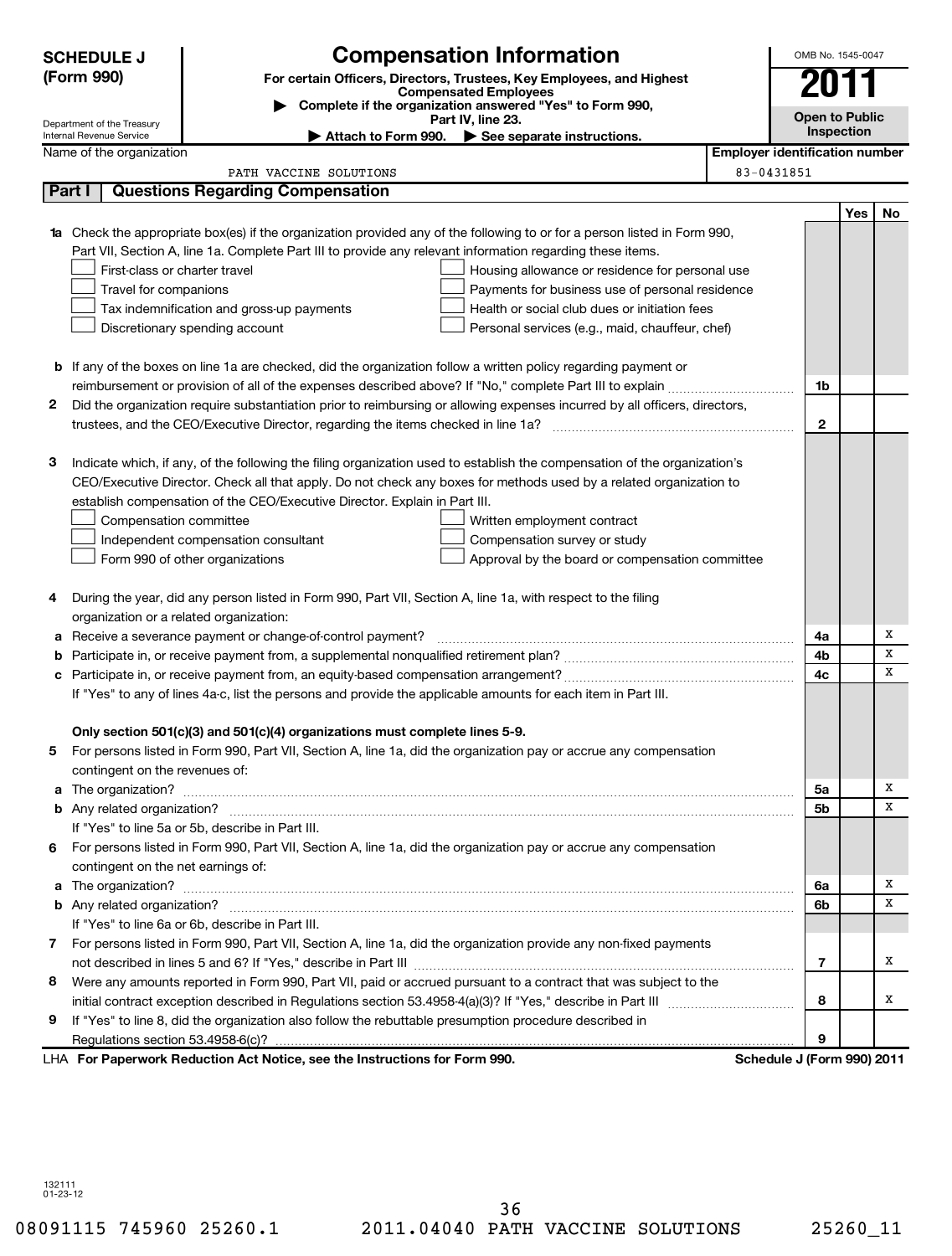### Part II | Officers, Directors, Trustees, Key Employees, and Highest Compensated Employees. Use duplicate copies if additional space is needed.

For each individual whose compensation must be reported in Schedule J, report compensation from the organization on row (i) and from related organizations, described in the instructions, on row (ii). Do not list any individuals that are not listed on Form 990, Part VII.

Note. The sum of columns (B)(i)-(iii) for each listed individual must equal the total amount of Form 990, Part VII, Section A, line 1a, applicable column (D) and (E) amounts for that individual.

|                        |              |                          | (B) Breakdown of W-2 and/or 1099-MISC compensation |                                           | (C)<br>Retirement and          | (D)<br>Nontaxable | (E)<br>Total of columns | (F)<br>Compensation                       |
|------------------------|--------------|--------------------------|----------------------------------------------------|-------------------------------------------|--------------------------------|-------------------|-------------------------|-------------------------------------------|
| (A) Name               |              | (i) Base<br>compensation | (ii) Bonus &<br>incentive<br>compensation          | (iii) Other<br>reportable<br>compensation | other deferred<br>compensation | benefits          | $(B)(i)-(D)$            | reported as deferred<br>in prior Form 990 |
|                        | (i)          | $\mathbf{0}$ .           | $\mathbf{0}$ .                                     | $\mathfrak o$ .                           | $\mathbf{0}$                   | $\mathfrak{o}$ .  | 0.                      | $\mathfrak o$ .                           |
| 1 CHRISTOPHER J ELIAS  | (ii)         | 410,171.                 | 114,074.                                           | 200.                                      | 28,828                         | 10,668.           | 563,941                 | $\overline{\mathbf{0}}$ .                 |
|                        | (i)          | $\mathbf{0}$ .           | $\mathbf{0}$ .                                     | $\mathbf{0}$ .                            | $\mathbf{0}$                   | $\mathbf{0}$ .    | $\mathbf{0}$            | $\overline{\mathbf{0}}$ .                 |
| 2 JACQUELINE D SHERRIS | (ii)         | 244,024.                 | $\mathbf{0}$ .                                     | 300.                                      | 17,711                         | 1,391             | 263,426                 | $\overline{\mathbf{0}}$ .                 |
|                        | (i)          | $\mathbf{0}$ .           | $\mathbf{0}$ .                                     | $\mathbf{0}$ .                            | $\mathbf{0}$                   | $\mathbf{0}$      | $\mathbf{0}$            | $\overline{\mathbf{0}}$ .                 |
| 3 ERIC G WALKER        | (ii)         | 234,966.                 | $\mathbf{0}$ .                                     | 370.                                      | 24,546                         | 10,618            | 270,500                 | $\mathfrak o$ .                           |
|                        | (i)          | $\mathbf{0}$ .           | $\mathbf{0}$ .                                     | $\mathfrak o$ .                           | $\mathbf 0$ .                  | $\mathbf 0$ .     | 0.                      | $\mathfrak o$ .                           |
| 4 DAN LASTER           | (ii)         | 216,927.                 | $\mathbf{0}$ .                                     | $\mathfrak o$ .                           | 16,666                         | 10,568.           | 244,161                 | $\mathfrak o$ .                           |
|                        | (i)          | $\mathbf{0}$ .           | $\mathfrak o$ .                                    | $\mathfrak o$ .                           | $\mathbf{0}$                   | $\mathbf{0}$ .    | $\mathbf{0}$ .          | $\mathfrak o$ .                           |
| 5 DAVID ALLI           | $\vert$ (ii) | 143, 147.                | $\mathfrak o$ .                                    | $\mathfrak o$ .                           | 17,177                         | 8,584.            | 168,908                 | $\mathfrak o$ .                           |
|                        | (i)          |                          |                                                    |                                           |                                |                   |                         |                                           |
| 6                      | (i)          |                          |                                                    |                                           |                                |                   |                         |                                           |
|                        | (i)          |                          |                                                    |                                           |                                |                   |                         |                                           |
|                        | (ii)         |                          |                                                    |                                           |                                |                   |                         |                                           |
|                        | (i)          |                          |                                                    |                                           |                                |                   |                         |                                           |
| 8                      | (ii)         |                          |                                                    |                                           |                                |                   |                         |                                           |
|                        | (i)          |                          |                                                    |                                           |                                |                   |                         |                                           |
| 9                      | (i)          |                          |                                                    |                                           |                                |                   |                         |                                           |
|                        | (i)          |                          |                                                    |                                           |                                |                   |                         |                                           |
| 10                     | $\vert$ (ii) |                          |                                                    |                                           |                                |                   |                         |                                           |
|                        | (i)          |                          |                                                    |                                           |                                |                   |                         |                                           |
| 11                     | (i)          |                          |                                                    |                                           |                                |                   |                         |                                           |
|                        | (i)          |                          |                                                    |                                           |                                |                   |                         |                                           |
| 12                     | (i)          |                          |                                                    |                                           |                                |                   |                         |                                           |
|                        | (i)          |                          |                                                    |                                           |                                |                   |                         |                                           |
| 13                     | (ii)         |                          |                                                    |                                           |                                |                   |                         |                                           |
|                        | (i)          |                          |                                                    |                                           |                                |                   |                         |                                           |
| 14                     | (ii)         |                          |                                                    |                                           |                                |                   |                         |                                           |
|                        | (i)          |                          |                                                    |                                           |                                |                   |                         |                                           |
| 15                     | (ii)         |                          |                                                    |                                           |                                |                   |                         |                                           |
|                        | (i)          |                          |                                                    |                                           |                                |                   |                         |                                           |
| <u>16</u>              | (ii)         |                          |                                                    |                                           |                                |                   |                         |                                           |

37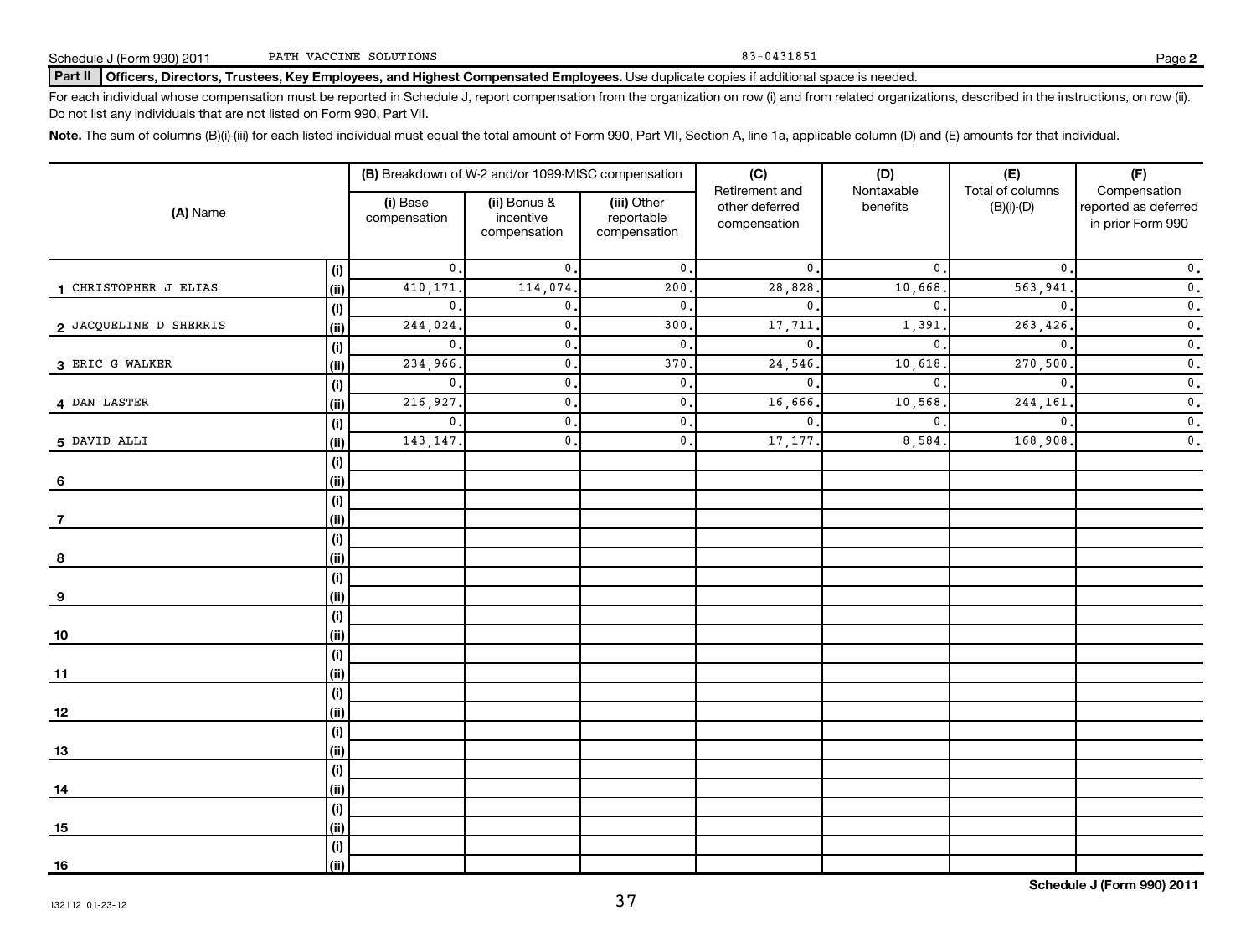Page 3

### **Part III Supplemental Information**

Complete this part to provide the information, explanation, or descriptions required for Part I, lines 1a, 1b, 3, 4a, 4b, 4c, 5a, 5b, 6a, 6b, 7, and 8, and for Part II. Also complete this part for any additional information.

PART I, LINE 3: PVS RELIES ON A RELATED ORGANIZATION, PATH, TO

DETERMINE COMPENSATION. PATH USES THE FOLLOWING METHODS TO ESTABLISH

COMPENSATION:

- COMPENSATION COMMITTEE

- INDEPENDENT COMPENSATION CONSULTANT

- WRITTEN EMPLOYMENT CONTRACT

- COMPENSATION SURVEY OR STUDY

- APPROVAL BY THE BOARD OR COMPENSATION COMMITTEE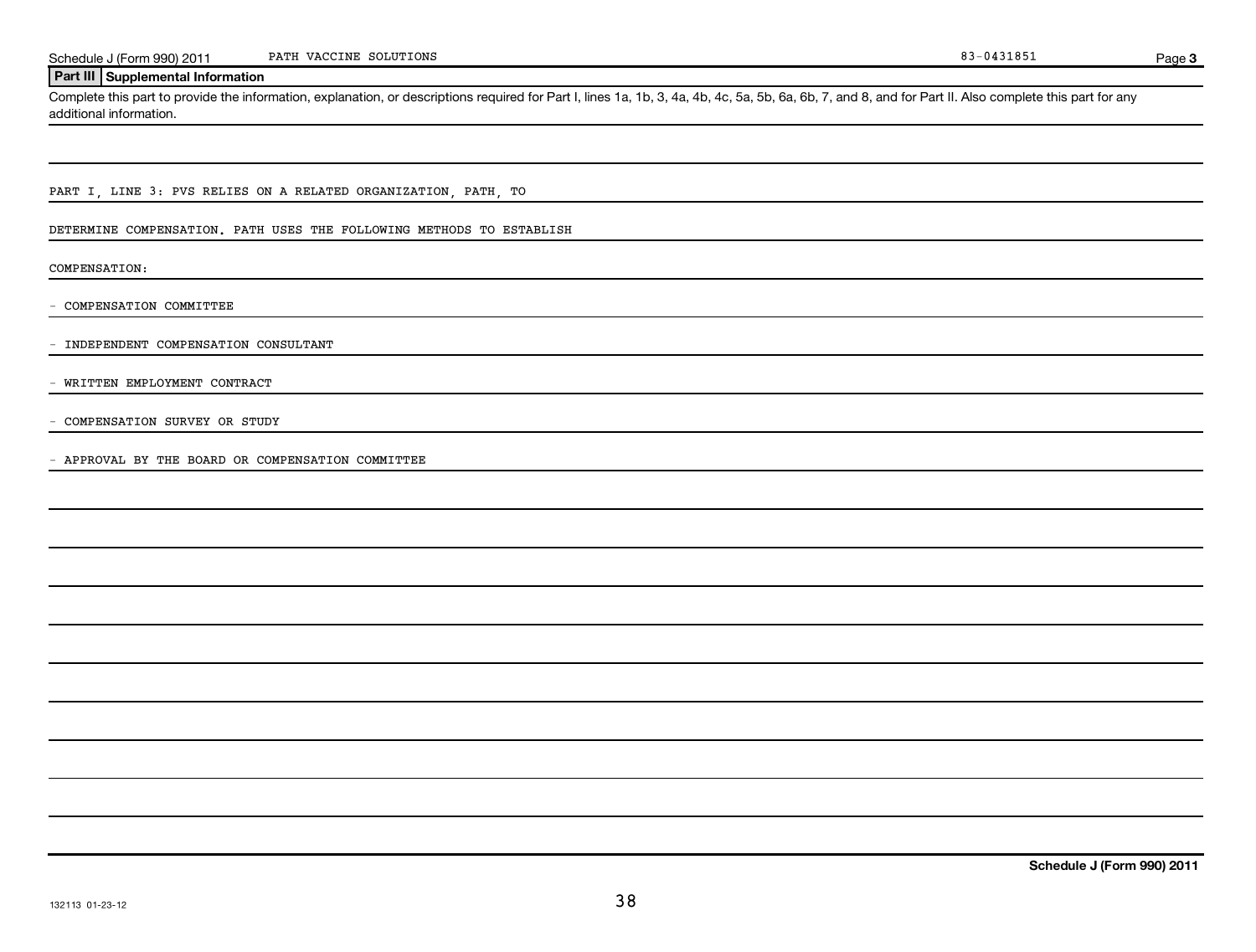| <b>SCHEDULE O</b>    |  |  |
|----------------------|--|--|
| (Form 990 or 990-EZ) |  |  |

Department of the Treasury Internal Revenue Service

**(Form 990 or 990-EZ) Complete to provide information for responses to specific questions on Form 990 or 990-EZ or to provide any additional information. | Attach to Form 990 or 990-EZ. Open to Public Supplemental Information to Form 990 or 990-EZ**<br>Complete to provide information for responses to specific questions on<br>Form 990 or 990-EZ or to provide any additional information.



**Employer identification number**

Name of the organization

PATH VACCINE SOLUTIONS 83-0431851

FORM 990, PART I, LINE 1, DESCRIPTION OF ORGANIZATION MISSION:

COUNTRIES BY ACCELERATING THE DEVELOPMENT OF VACCINES THAT WILL BE

EFFECTIVE AND AFFORDABLE IN COUNTRIES THAT NEED THEM MOST. FROM INITIAL

DISCOVERY THROUGH CLINICAL TRIALS, PVS WORKS WITH COMMERCIAL PARTNERS,

SUCH AS VACCINE MANUFACTURERS AND BIOTECHNOLOGY FIRMS, AND NONPROFIT

PARTNERS, SUCH AS UNIVERSITIES AND RESEARCH INSTITUTIONS, TO SHORTEN

THE TIMELINE FOR VACCINE DEVELOPMENT.

FORM 990, PART III, LINE 1, DESCRIPTION OF ORGANIZATION MISSION:

AND AVAILABLE IN DEVELOPING COUNTRIES.

FORM 990, PART III, LINE 4A, PROGRAM SERVICE ACCOMPLISHMENTS:

ACADEMIC GROUPS (SUCH AS THE UNIVERSITY OF ADELAIDE, THE UNIVERSITY OF

OKLAHOMA, AND THE LONDON SCHOOL OF HYGIENE & TROPICAL MEDICINE),

INDUSTRY PARTNERS (INCLUDING GENOCEA BIOSCIENCES, GLAXOSMITHKLINE

BIOLOGICALS, LIQUIDIA TECHNOLOGIES, MUCOSIS BV, AND THE SERUM INSTITUTE

OF INDIA LTD.), AND HEALTH CARE INSTITUTIONS (SUCH AS BOSTON CHILDREN'S

HOSPITAL AND ST. JUDE CHILDREN'S RESEARCH HOSPITAL).

DURING 2011 PVS ALSO ADVANCED THE DEVELOPMENT OF PROMISING NEW

INFLUENZA VACCINES, FOCUSING ON NOVEL TECHNOLOGIES THAT CAN BE

ACCESSIBLE, AFFORDABLE, AND AVAILABLE TO PEOPLE IN LOW-RESOURCE

SETTINGS DURING INFLUENZA OUTBREAKS. HIGHLIGHTS INCLUDED COMPLETING

PRECLINICAL DEVELOPMENT OF SEVERAL AVIAN LIVE ATTENUATED INFLUENZA

VACCINE CANDIDATES, PREPARING FOR TESTING A SEASONAL INFLUENZA VACCINE

132211 01-23-12 LHA For Paperwork Reduction Act Notice, see the Instructions for Form 990 or 990-EZ. Schedule O (Form 990 or 990-EZ) (2011) AMONG CHILDREN IN BANGLADESH, LAUNCHING A CLINICAL STUDY TO DETERMINE

08091115 745960 25260.1 2011.04040 PATH VACCINE SOLUTIONS 25260\_11

39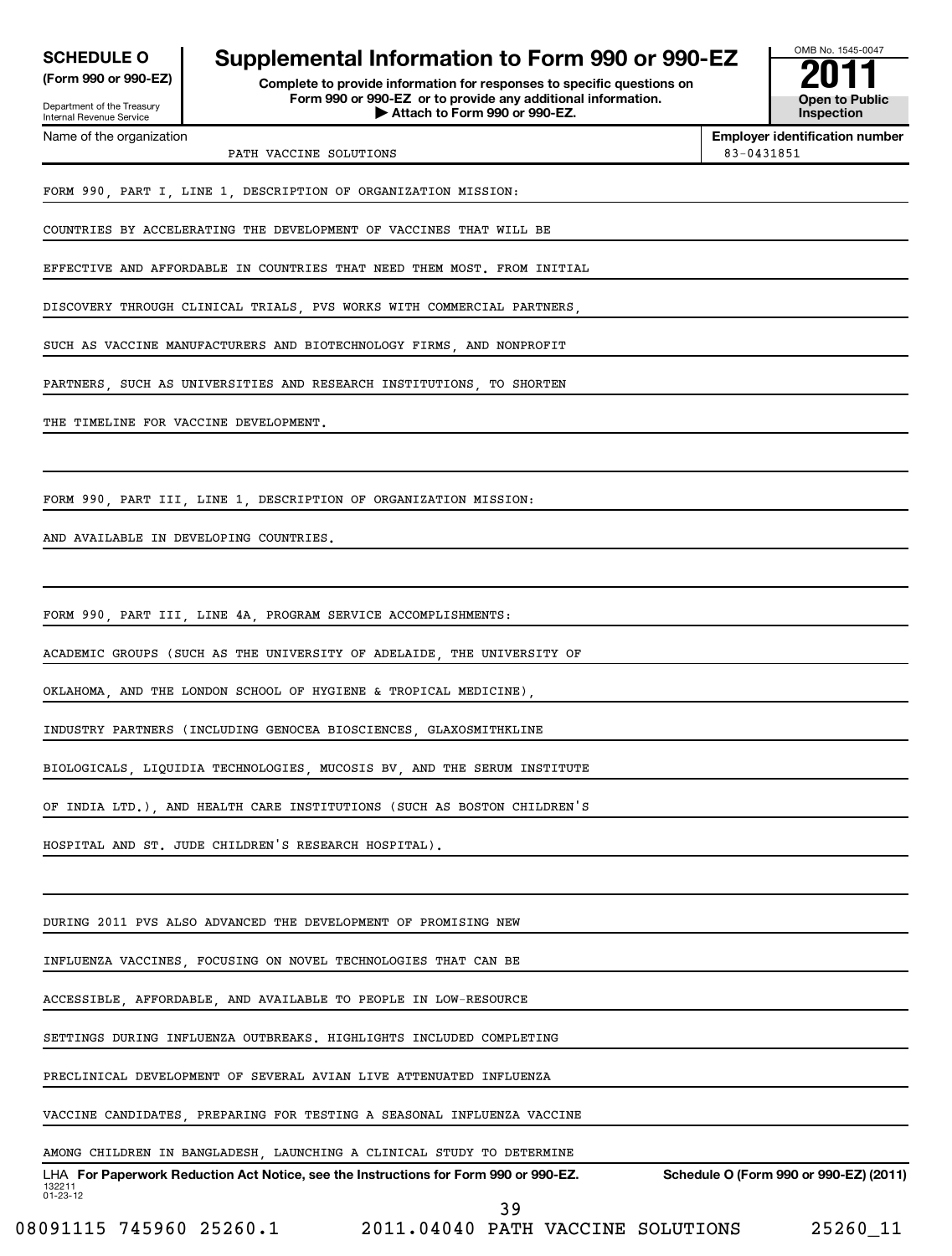| Schedule O (Form 990 or 990-EZ) (2011)                                           | Page 2                                              |
|----------------------------------------------------------------------------------|-----------------------------------------------------|
| Name of the organization<br>PATH VACCINE SOLUTIONS                               | <b>Employer identification number</b><br>83-0431851 |
| THE IMMUNOLOGIC POTENTIAL OF AVIAN LIVE ATTENUATED INFLUENZA VACCINE TO          |                                                     |
| BOOST THE RESPONSE OF INACTIVATED INFLUENZA VACCINES, AND INITIATING A           |                                                     |
| NEW RESPIRATORY SYNCYTIAL VIRUS VACCINE COMPONENT OF OUR INFLUENZA               |                                                     |
| PORTFOLIO. OUR PARTNERS INCLUDED THE INSTITUTE OF EXPERIMENTAL MEDICINE          |                                                     |
| IN RUSSIA, MEDICAGO INC., LENTIGEN, THE UNIVERSITY OF PITTSBURGH, AND            |                                                     |
| THE INFECTIOUS DISEASE RESEARCH INSTITUTE OF SEATTLE.                            |                                                     |
| INFECTION WITH ROTAVIRUS IS A MAJOR CAUSE OF SEVERE DIARRHEA AND DEATH           |                                                     |
| AMONG YOUNG CHILDREN IN LOW-INCOME COUNTRIES. PVS AIMS TO ACCELERATE             |                                                     |
| INTRODUCTION OF SAFE, AFFORDABLE, AND EFFECTIVE ROTAVIRUS VACCINES BY            |                                                     |
| PROVIDING TECHNICAL AND FINANCIAL SUPPORT TO EMERGING-COUNTRY                    |                                                     |
| MANUFACTURERS. HIGHLIGHTS DURING 2011 INCLUDED WORKING WITH BHARAT               |                                                     |
| BIOTECH INTERNATIONAL LTD. IN INDIA TO SUPPORT THE LAUNCH OF A PHASE 3           |                                                     |
| EFFICACY TRIAL OF ITS PROMISING VACCINE CANDIDATE; PARTNERING WITH THE           |                                                     |
| SERUM INSTITUTE OF INDIA LTD. TO PREPARE FOR PHASE 3 CLINICAL TRIALS OF          |                                                     |
| ANOTHER TYPE OF ROTAVIRUS VACCINE; AND PROVIDING A SHARED TECHNOLOGY             |                                                     |
| PLATFORM THAT ALLOWS MANUFACTURERS OF NEW ROTAVIRUS VACCINES TO ACCESS           |                                                     |
| A HOST OF NEEDED TECHNOLOGIES, TRAINING, AND TECHNICAL SUPPORT.                  |                                                     |
|                                                                                  |                                                     |
| PVS ALSO ADVANCES RESEARCH AND DEVELOPMENT OF VACCINES AGAINST THE TWO           |                                                     |
| LEADING BACTERIAL CAUSES OF DIARRHEA, SHIGELLA AND ENTEROTOXIGENIC               |                                                     |
| ESCHERICHIA COLI. MUCH OF THIS WORK IS DONE THROUGH PARTNERSHIPS WITH            |                                                     |
| PUBLIC- AND PRIVATE-SECTOR ORGANIZATIONS. KEY ACTIVITIES IN 2011                 |                                                     |
| INCLUDED SIGNING SEVEN NEW PARTNERSHIP AGREEMENTS FOR RESEARCH,                  |                                                     |
| DEVELOPMENT, AND TESTING OF VACCINE CANDIDATES AND RELATED TECHNOLOGY;           |                                                     |
| COMPLETING A PHASE 2B CHALLENGE STUDY OF ONE VACCINE CANDIDATE AND               |                                                     |
| HELPING TO SUPPORT THE LAUNCH OF PHASE 1 TRIALS OF TWO OTHER VACCINE             |                                                     |
| CANDIDATES; AND FUNDING AND HOSTING WORKSHOPS IN VIETNAM ON DIARRHEAL            |                                                     |
| DISEASE AND THE USE OF ORAL VACCINES IN INFANTS. OUR PARTNERS INCLUDED<br>132212 |                                                     |
| $01 - 23 - 12$<br>40                                                             | Schedule O (Form 990 or 990-EZ) (2011)              |

<sup>08091115 745960 25260.1 2011.04040</sup> PATH VACCINE SOLUTIONS 25260\_11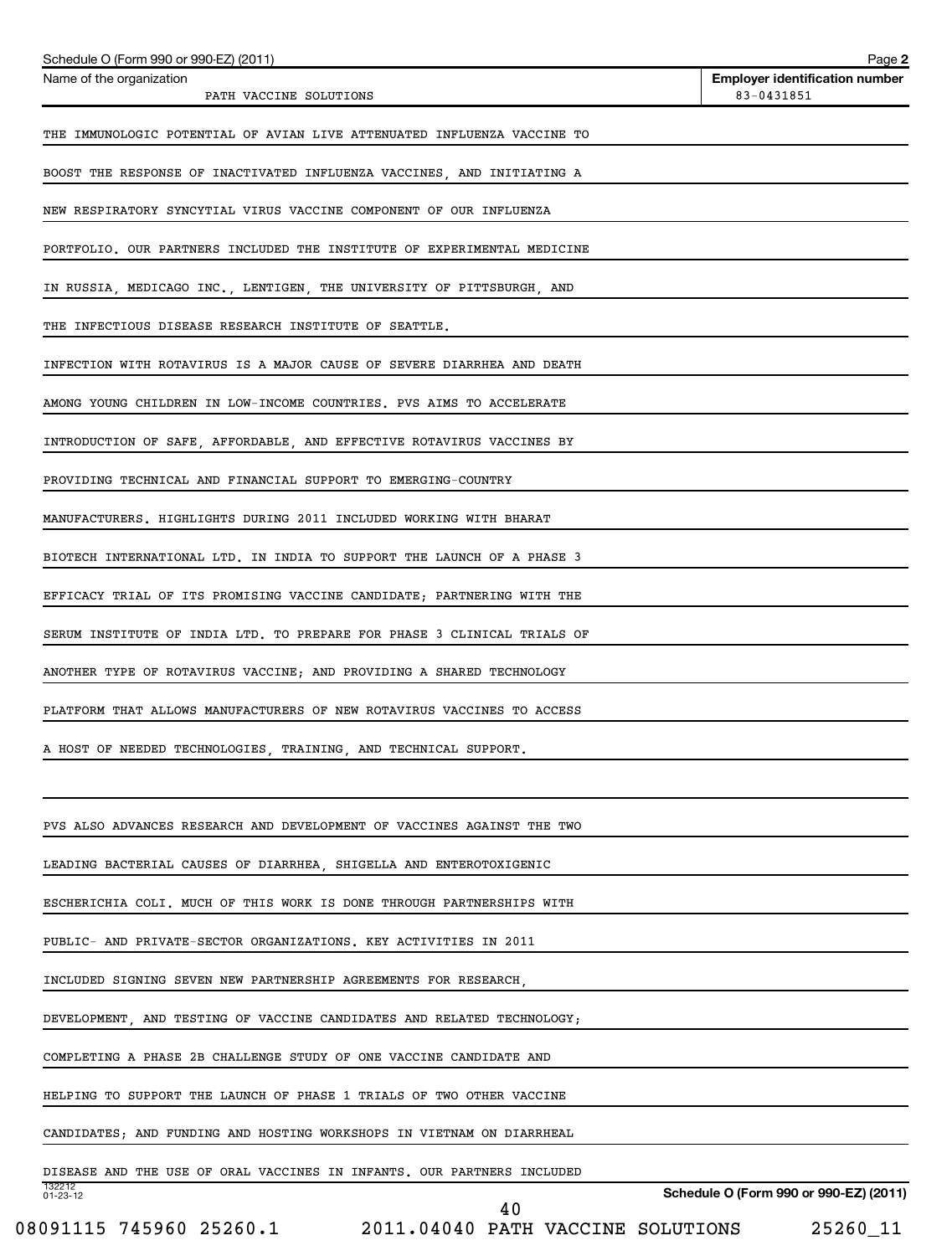| Name of the organization<br>PATH VACCINE SOLUTIONS                         | <b>Employer identification number</b><br>83-0431851 |
|----------------------------------------------------------------------------|-----------------------------------------------------|
| THE INTERNATIONAL VACCINE INITIATIVE, OKLAHOMA STATE UNIVERSITY, THE US    |                                                     |
| NAVAL MEDICAL RESEARCH CENTER, MUCOSIS BV, THE UNIVERSITY OF MARYLAND,     |                                                     |
| BALTIMORE, AND THE WALTER REED ARMY INSTITUTE OF RESEARCH.                 |                                                     |
|                                                                            |                                                     |
| IN 2011, PVS ADDED NEW PROJECTS TO WORK ON VACCINES AGAINST POLIO AND      |                                                     |
| RESPIRATORY SYNCYTIAL VIRUS.                                               |                                                     |
| FORM 990, PART VI, SECTION B, LINE 11: THE FORM 990 WAS PREPARED BY THE    |                                                     |
| OUTSIDE ACCOUNTING FIRM USING INFORMATION PROVIDED BY PATH ACCOUNTING      |                                                     |
| SERVICES STAFF. PATH SENIOR MANAGEMENT REVIEWED THE DRAFT FORM. A COPY OF  |                                                     |
| THE FINAL 990 WAS SENT TO THE BOARD OF DIRECTORS FOR COMMENT. AFTER THE    |                                                     |
| COMMENT PERIOD, THE PRESIDENT AND CEO SIGNED THE RETURN.                   |                                                     |
| FORM 990, PART VI, SECTION B, LINE 12C: BOARD MEMBERS, PVS MANAGEMENT, AND |                                                     |
| ALL STAFF ABOVE A DESIGNATED LEVEL MUST COMPLETE A CONFLICT OF INTEREST    |                                                     |
| DISCLOSURE FORM EACH YEAR. ALL FORMS ARE REVIEWED AND KEPT ON FILE. A      |                                                     |
| CONFLICT MANAGEMENT PLAN IS DEVELOPED FOR ANY EMPLOYEE WITH A SIGNIFICANT  |                                                     |
| ACTUAL OR PERCEIVED CONFLICT OF INTEREST. EACH YEAR AT THE ANNUAL MEETING  |                                                     |
| THE GENERAL COUNSEL INFORMS BOARD MEMBERS OF THE REQUIREMENT TO DISCLOSE   |                                                     |
| ANY CONFLICT OF INTEREST. EACH BOARD MEMBER COMPLETES AND SIGNS A CONFLICT |                                                     |
| FORM ANNUALLY.                                                             |                                                     |
| FORM 990, PART VI, SECTION C, LINE 19: PVS'S FINANCIAL STATEMENTS,         |                                                     |
| GOVERNING DOCUMENTS, AND CONFLICT OF INTEREST POLICY ARE MADE AVAILABLE    |                                                     |
| UPON REQUEST.                                                              |                                                     |
| FORM 990, PART XI, LINE 5, CHANGES IN NET ASSETS:                          |                                                     |
| NET UNREALIZED LOSSES ON INVESTMENTS:<br>$-459,773.$                       |                                                     |
| 132212<br>01-23-12                                                         | Schedule O (Form 990 or 990-EZ) (2011)              |

Schedule O (Form 990 or 990-EZ) (2011)

**2**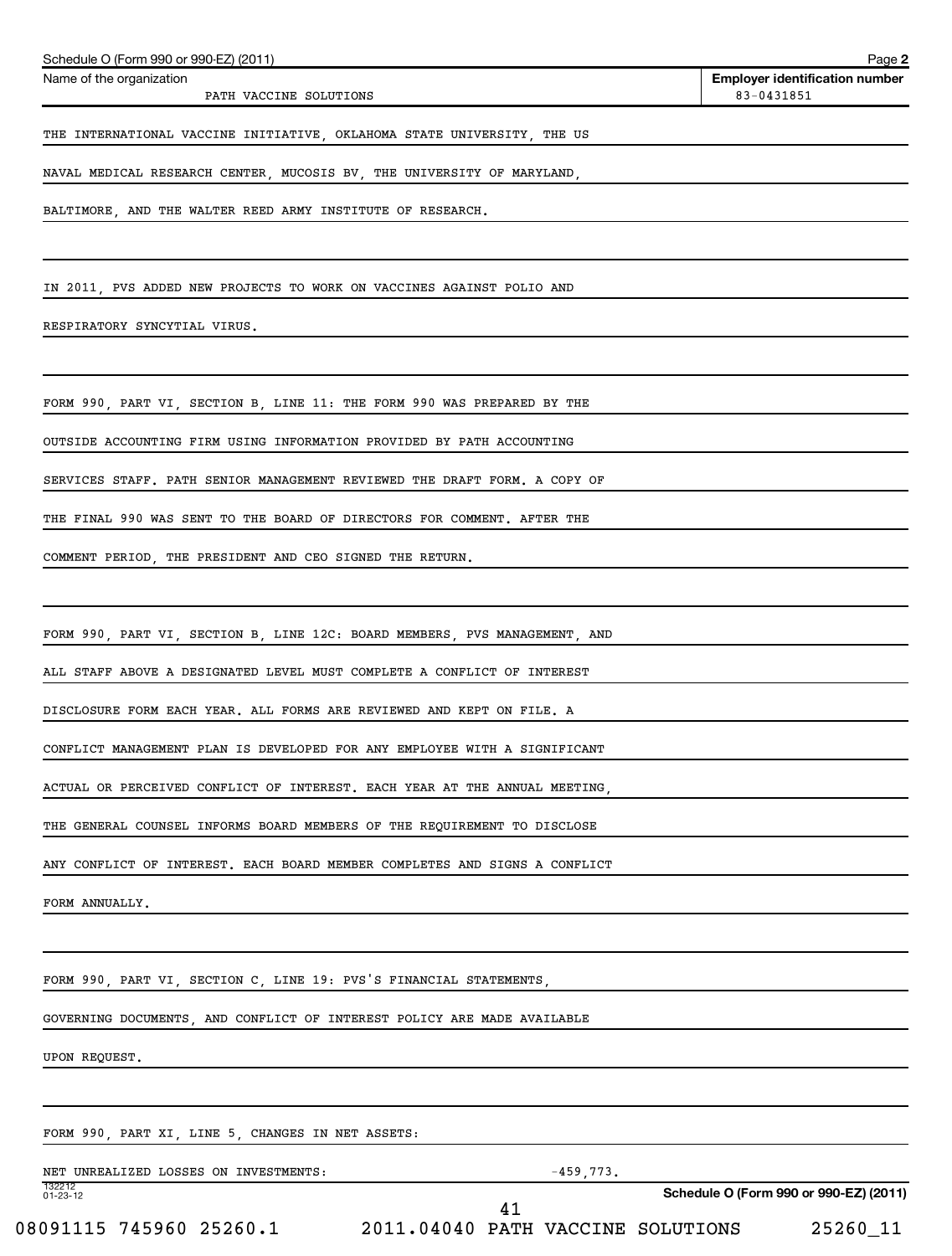| CHRISTOPHER J. ELIAS, CHAIR, DEVOTED 40 HOURS PER WEEK TO THE PROGRAM<br>FOR APPROPRIATE TECHNOLOGY IN HEALTH (PATH), AS ITS PRESIDENT AND CEO. |                                                                                                                                                                                                                                                                                                                                                                            |                                        |
|-------------------------------------------------------------------------------------------------------------------------------------------------|----------------------------------------------------------------------------------------------------------------------------------------------------------------------------------------------------------------------------------------------------------------------------------------------------------------------------------------------------------------------------|----------------------------------------|
|                                                                                                                                                 |                                                                                                                                                                                                                                                                                                                                                                            |                                        |
|                                                                                                                                                 |                                                                                                                                                                                                                                                                                                                                                                            |                                        |
|                                                                                                                                                 |                                                                                                                                                                                                                                                                                                                                                                            |                                        |
| ITS VICE PRESIDENT OF GLOBAL PROGRAMS.                                                                                                          |                                                                                                                                                                                                                                                                                                                                                                            |                                        |
|                                                                                                                                                 |                                                                                                                                                                                                                                                                                                                                                                            |                                        |
|                                                                                                                                                 |                                                                                                                                                                                                                                                                                                                                                                            |                                        |
| VICE PRESIDENT OF CORPORATE SERVICES.                                                                                                           |                                                                                                                                                                                                                                                                                                                                                                            |                                        |
|                                                                                                                                                 |                                                                                                                                                                                                                                                                                                                                                                            |                                        |
|                                                                                                                                                 |                                                                                                                                                                                                                                                                                                                                                                            |                                        |
|                                                                                                                                                 |                                                                                                                                                                                                                                                                                                                                                                            |                                        |
|                                                                                                                                                 |                                                                                                                                                                                                                                                                                                                                                                            |                                        |
|                                                                                                                                                 |                                                                                                                                                                                                                                                                                                                                                                            |                                        |
|                                                                                                                                                 |                                                                                                                                                                                                                                                                                                                                                                            |                                        |
|                                                                                                                                                 |                                                                                                                                                                                                                                                                                                                                                                            |                                        |
|                                                                                                                                                 |                                                                                                                                                                                                                                                                                                                                                                            |                                        |
|                                                                                                                                                 |                                                                                                                                                                                                                                                                                                                                                                            |                                        |
|                                                                                                                                                 |                                                                                                                                                                                                                                                                                                                                                                            |                                        |
|                                                                                                                                                 |                                                                                                                                                                                                                                                                                                                                                                            |                                        |
|                                                                                                                                                 |                                                                                                                                                                                                                                                                                                                                                                            |                                        |
|                                                                                                                                                 |                                                                                                                                                                                                                                                                                                                                                                            |                                        |
|                                                                                                                                                 |                                                                                                                                                                                                                                                                                                                                                                            |                                        |
|                                                                                                                                                 |                                                                                                                                                                                                                                                                                                                                                                            |                                        |
|                                                                                                                                                 |                                                                                                                                                                                                                                                                                                                                                                            |                                        |
|                                                                                                                                                 |                                                                                                                                                                                                                                                                                                                                                                            |                                        |
|                                                                                                                                                 |                                                                                                                                                                                                                                                                                                                                                                            |                                        |
|                                                                                                                                                 | JACQUELINE D. SHERRIS, VICE CHAIR, DEVOTED 40 HOURS PER WEEK TO PATH AS<br>ERIC G. WALKER, TREASURER, DEVOTED 40 HOURS PER WEEK TO PATH AS ITS<br>DAN LASTER, DIRECTOR, DEVOTED 40 HOURS PER WEEK TO PATH AS ITS GENERAL<br>DAVID ALLI, BOARD SECRETARY, DEVOTED 40 HOURS PER WEEK TO PATH AS ITS<br>DIRECTOR OF ADMINISTRATION AND FINANCE FOR VACCINE DEVELOPMENT.<br>42 | Schedule O (Form 990 or 990-EZ) (2011) |

PATH VACCINE SOLUTIONS 83-0431851

Schedule O (Form 990 or 990-EZ) (2011)

Name of the organization

**2**

**Employer identification number**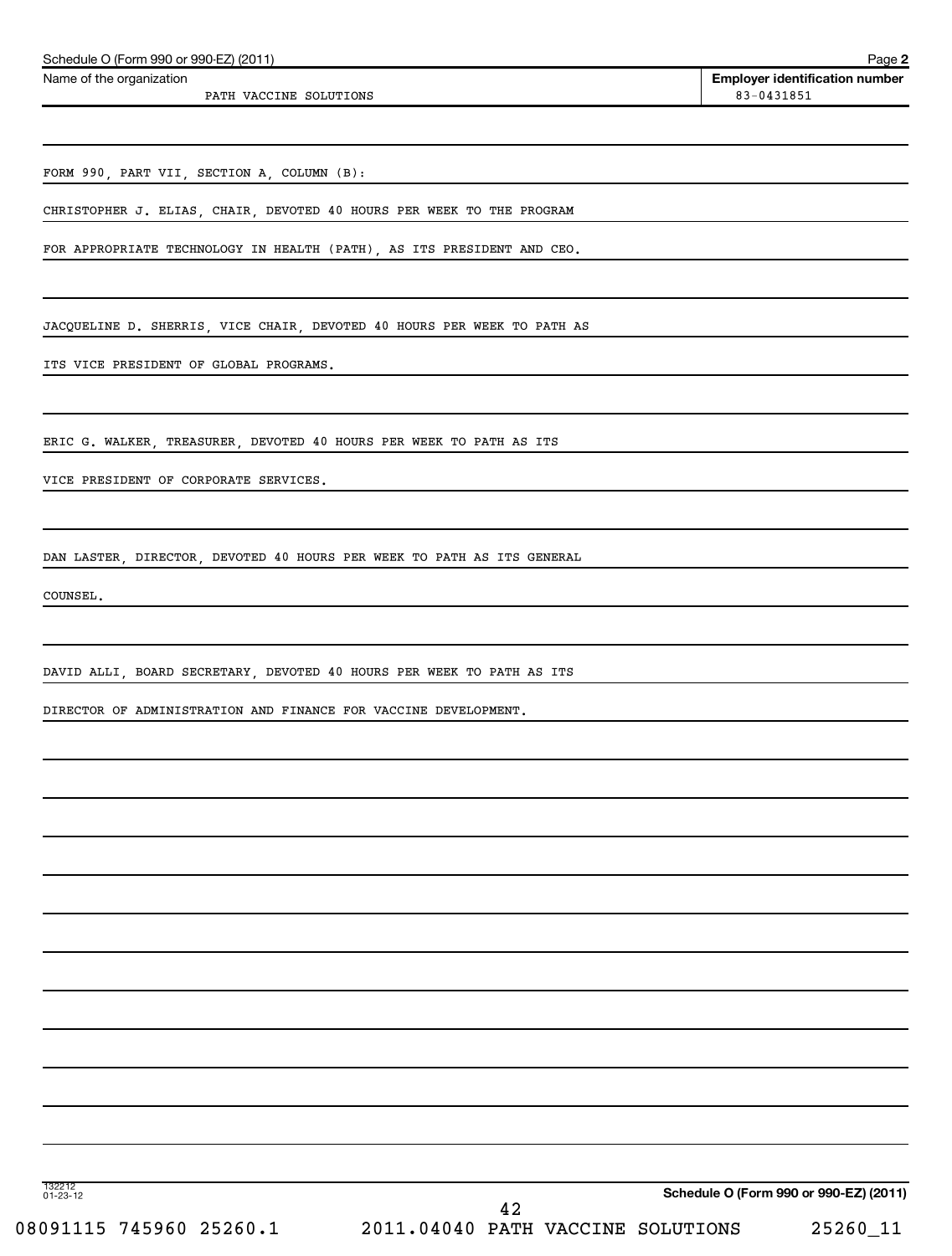| <b>SCHEDULE R</b> |  |  |
|-------------------|--|--|

| (LOLIII 220)               |
|----------------------------|
| Department of the Treasury |
| Internal Revenue Service   |

## **Related Organizations and Unrelated Partnerships <sup>2011</sup>**

**(Form 990) Complete if the organization answered "Yes" to Form 990, Part IV, line 33, 34, 35, 36, or 37. Open to Public** | **At to Form 990. Part IV, line 33, 34, 35, 36, or 37.**<br>
<del>• See</del> separate instructions. Inspection

Attach to Form 990.

OMB No. 1545-0047

Name of the organization

PATH VACCINE SOLUTIONS 83-0431851

**Employer identification number**

**Part I Identification of Disregarded Entities**  (Complete if the organization answered "Yes" to Form 990, Part IV, line 33.)

| (a)<br>Name, address, and EIN<br>of disregarded entity | (b)<br>Primary activity | (c)<br>Legal domicile (state or<br>foreign country) | (d)<br>Total income | (e)<br>End-of-year assets | (f)<br>Direct controlling<br>entity |
|--------------------------------------------------------|-------------------------|-----------------------------------------------------|---------------------|---------------------------|-------------------------------------|
|                                                        |                         |                                                     |                     |                           |                                     |
|                                                        |                         |                                                     |                     |                           |                                     |
|                                                        |                         |                                                     |                     |                           |                                     |
|                                                        |                         |                                                     |                     |                           |                                     |

Part II ldentification of Related Tax-Exempt Organizations (Complete if the organization answered "Yes" to Form 990, Part IV, line 34 because it had one or more related tax-exempt<br>example: croanizations during the tax veas organizations during the tax year.)

| (a)<br>Name, address, and EIN<br>of related organization | (b)<br>Primary activity | (c)<br>Legal domicile (state or<br>foreign country) | (d)<br>Exempt Code<br>section | (e)<br>Public charity<br>status (if section | (f)<br>Direct controlling<br>entity |     | $(g)$<br>Section 512(b)(13)<br>controlled<br>entity? |
|----------------------------------------------------------|-------------------------|-----------------------------------------------------|-------------------------------|---------------------------------------------|-------------------------------------|-----|------------------------------------------------------|
|                                                          |                         |                                                     |                               | 501(c)(3))                                  |                                     | Yes | No                                                   |
| PROGRAM FOR APPROPRIATE TECHNOLOGY IN HEALTH             |                         |                                                     |                               |                                             |                                     |     |                                                      |
| - 91-1157127, 2201 WESTLAKE AVE, SUITE 200,              |                         |                                                     |                               |                                             |                                     |     |                                                      |
| SEATTLE, WA 98109                                        | GLOBAL HEALTH           | WASHINGTON                                          | 501(C)(3)<br>BOX 7            |                                             | N/A                                 |     | Х                                                    |
|                                                          |                         |                                                     |                               |                                             |                                     |     |                                                      |
|                                                          |                         |                                                     |                               |                                             |                                     |     |                                                      |
|                                                          |                         |                                                     |                               |                                             |                                     |     |                                                      |

**For Paperwork Reduction Act Notice, see the Instructions for Form 990. Schedule R (Form 990) 2011**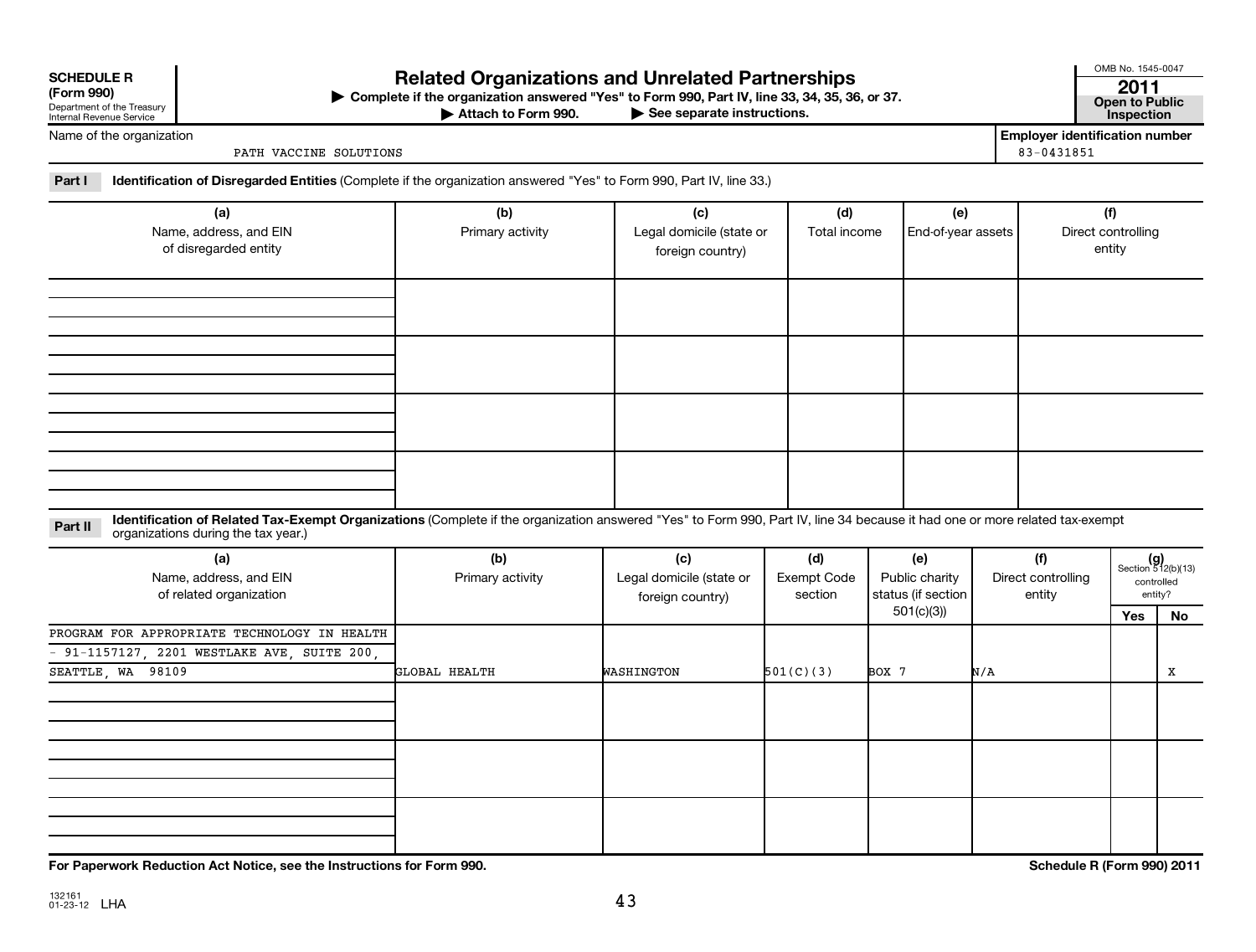**2**

Part III Identification of Related Organizations Taxable as a Partnership (Complete if the organization answered "Yes" to Form 990, Part IV, line 34 because it had one or more related<br>Read to reconizations tracted as a par organizations treated as a partnership during the tax year.)

|         | (a)                                               | (b)                                                                                                                                                                                                                                                              | (c)                                       | (d)                          |                                                                                            | (e)                              | (f)                      | (g)                                | (h)                                |                |                                                                  | (i)                   | (i)                  | (k)                                |
|---------|---------------------------------------------------|------------------------------------------------------------------------------------------------------------------------------------------------------------------------------------------------------------------------------------------------------------------|-------------------------------------------|------------------------------|--------------------------------------------------------------------------------------------|----------------------------------|--------------------------|------------------------------------|------------------------------------|----------------|------------------------------------------------------------------|-----------------------|----------------------|------------------------------------|
|         | Name, address, and EIN<br>of related organization | Primary activity                                                                                                                                                                                                                                                 | Legal<br>domicile<br>(state or<br>foreign | Direct controlling<br>entity | Predominant income<br>(related, unrelated,<br>excluded from tax under<br>sections 512-514) |                                  | Share of total<br>income | Share of<br>end-of-year<br>assets  | Disproportion-<br>ate allocations' |                | Code V-UBI<br>amount in box<br>20 of Schedule<br>K-1 (Form 1065) |                       | managing<br>partner? | General or Percentage<br>ownership |
|         |                                                   |                                                                                                                                                                                                                                                                  | country)                                  |                              |                                                                                            |                                  |                          |                                    | Yes                                | <b>No</b>      |                                                                  |                       | Yes No               |                                    |
|         |                                                   |                                                                                                                                                                                                                                                                  |                                           |                              |                                                                                            |                                  |                          |                                    |                                    |                |                                                                  |                       |                      |                                    |
|         |                                                   |                                                                                                                                                                                                                                                                  |                                           |                              |                                                                                            |                                  |                          |                                    |                                    |                |                                                                  |                       |                      |                                    |
|         |                                                   |                                                                                                                                                                                                                                                                  |                                           |                              |                                                                                            |                                  |                          |                                    |                                    |                |                                                                  |                       |                      |                                    |
|         |                                                   |                                                                                                                                                                                                                                                                  |                                           |                              |                                                                                            |                                  |                          |                                    |                                    |                |                                                                  |                       |                      |                                    |
|         |                                                   |                                                                                                                                                                                                                                                                  |                                           |                              |                                                                                            |                                  |                          |                                    |                                    |                |                                                                  |                       |                      |                                    |
|         |                                                   |                                                                                                                                                                                                                                                                  |                                           |                              |                                                                                            |                                  |                          |                                    |                                    |                |                                                                  |                       |                      |                                    |
|         |                                                   |                                                                                                                                                                                                                                                                  |                                           |                              |                                                                                            |                                  |                          |                                    |                                    |                |                                                                  |                       |                      |                                    |
|         |                                                   |                                                                                                                                                                                                                                                                  |                                           |                              |                                                                                            |                                  |                          |                                    |                                    |                |                                                                  |                       |                      |                                    |
|         |                                                   |                                                                                                                                                                                                                                                                  |                                           |                              |                                                                                            |                                  |                          |                                    |                                    |                |                                                                  |                       |                      |                                    |
|         |                                                   |                                                                                                                                                                                                                                                                  |                                           |                              |                                                                                            |                                  |                          |                                    |                                    |                |                                                                  |                       |                      |                                    |
|         |                                                   |                                                                                                                                                                                                                                                                  |                                           |                              |                                                                                            |                                  |                          |                                    |                                    |                |                                                                  |                       |                      |                                    |
|         |                                                   |                                                                                                                                                                                                                                                                  |                                           |                              |                                                                                            |                                  |                          |                                    |                                    |                |                                                                  |                       |                      |                                    |
| Part IV |                                                   | Identification of Related Organizations Taxable as a Corporation or Trust (Complete if the organization answered "Yes" to Form 990, Part IV, line 34 because it had one or more related<br>organizations treated as a corporation or trust during the tax year.) |                                           |                              |                                                                                            |                                  |                          |                                    |                                    |                |                                                                  |                       |                      |                                    |
|         | (a)                                               |                                                                                                                                                                                                                                                                  |                                           | (b)                          |                                                                                            | (c)                              | (d)                      | (e)                                |                                    | (f)            |                                                                  | (g)                   |                      | (h)                                |
|         | Name, address, and EIN                            |                                                                                                                                                                                                                                                                  |                                           | Primary activity             |                                                                                            | Legal domicile                   | Direct controlling       | Type of entity<br>(C corp, S corp, |                                    | Share of total |                                                                  | Share of              |                      | Percentage                         |
|         | of related organization                           |                                                                                                                                                                                                                                                                  |                                           |                              |                                                                                            | (state or<br>foreign<br>country) | entity                   | or trust)                          |                                    | income         |                                                                  | end-of-year<br>assets |                      | ownership                          |
|         |                                                   |                                                                                                                                                                                                                                                                  |                                           |                              |                                                                                            |                                  |                          |                                    |                                    |                |                                                                  |                       |                      |                                    |
|         |                                                   |                                                                                                                                                                                                                                                                  |                                           |                              |                                                                                            |                                  |                          |                                    |                                    |                |                                                                  |                       |                      |                                    |
|         |                                                   |                                                                                                                                                                                                                                                                  |                                           |                              |                                                                                            |                                  |                          |                                    |                                    |                |                                                                  |                       |                      |                                    |
|         |                                                   |                                                                                                                                                                                                                                                                  |                                           |                              |                                                                                            |                                  |                          |                                    |                                    |                |                                                                  |                       |                      |                                    |
|         |                                                   |                                                                                                                                                                                                                                                                  |                                           |                              |                                                                                            |                                  |                          |                                    |                                    |                |                                                                  |                       |                      |                                    |
|         |                                                   |                                                                                                                                                                                                                                                                  |                                           |                              |                                                                                            |                                  |                          |                                    |                                    |                |                                                                  |                       |                      |                                    |
|         |                                                   |                                                                                                                                                                                                                                                                  |                                           |                              |                                                                                            |                                  |                          |                                    |                                    |                |                                                                  |                       |                      |                                    |
|         |                                                   |                                                                                                                                                                                                                                                                  |                                           |                              |                                                                                            |                                  |                          |                                    |                                    |                |                                                                  |                       |                      |                                    |
|         |                                                   |                                                                                                                                                                                                                                                                  |                                           |                              |                                                                                            |                                  |                          |                                    |                                    |                |                                                                  |                       |                      |                                    |
|         |                                                   |                                                                                                                                                                                                                                                                  |                                           |                              |                                                                                            |                                  |                          |                                    |                                    |                |                                                                  |                       |                      |                                    |
|         |                                                   |                                                                                                                                                                                                                                                                  |                                           |                              |                                                                                            |                                  |                          |                                    |                                    |                |                                                                  |                       |                      |                                    |
|         |                                                   |                                                                                                                                                                                                                                                                  |                                           |                              |                                                                                            |                                  |                          |                                    |                                    |                |                                                                  |                       |                      |                                    |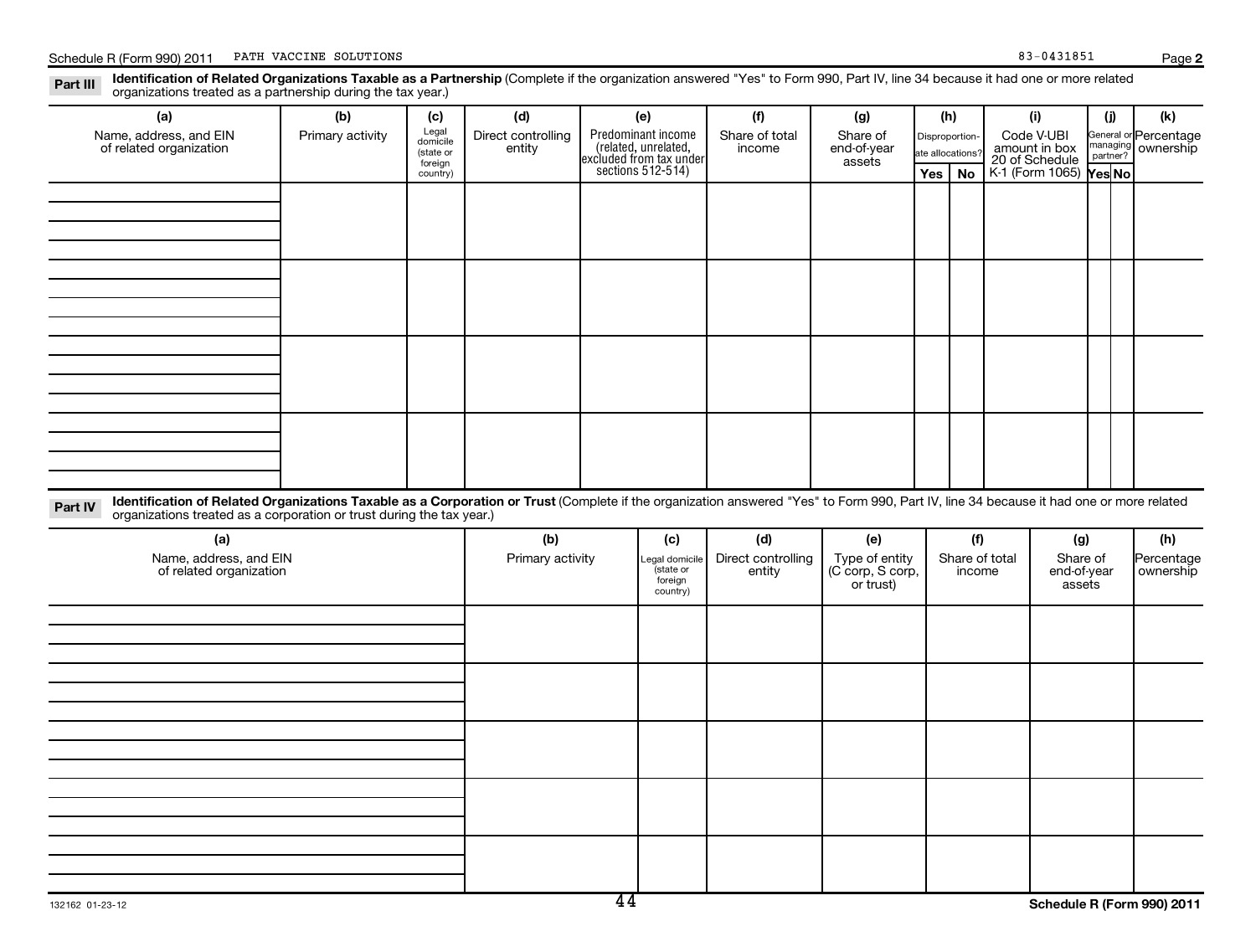| Note. Complete line 1 if any entity is listed in Parts II, III, or IV of this schedule.<br>Yes   No<br>During the tax year, did the organization engage in any of the following transactions with one or more related organizations listed in Parts II-IV?<br>1.<br>X<br>1a<br>X<br>b Gift, grant, or capital contribution to related organization(s) manufaction contribution of the contribution to related organization(s) manufaction contribution to related organization(s) manufactured contribution contri<br>1 <sub>b</sub><br>x<br>1 <sub>c</sub><br>x<br>1d<br>x<br>1e<br>x<br>1f<br>X<br>g Purchase of assets from related organization(s) material contents and content to the content of the content of the content of the content of the content of the content of the content of the content of the content of the<br>1g<br>x<br>h Exchange of assets with related organization(s) manufactured and content to the content of the content of the content of the content of the content of the content of the content of the content of the content of the conte<br>1h<br>x<br>1i.<br>x<br>-1i<br>j.<br>X<br>Performance of services or membership or fundraising solicitations for related organization(s) manufaction manufactured content and the services or membership or fundraising solicitations for related organization(s) manufa<br>1k<br>X<br>11<br>$\mathbf X$<br>1 <sub>m</sub><br>$\mathbf x$<br>n Sharing of paid employees with related organization(s) <b>manufact controller and controller and controller and controller and controller and controller and controller and controller and controller and controller and contr</b><br>1n<br>x<br>1о<br>X<br>1p<br>x<br>1q<br>$\mathbf{x}$<br>1r<br>If the answer to any of the above is "Yes," see the instructions for information on who must complete this line, including covered relationships and transaction thresholds.<br>(a)<br>(b)<br>(c)<br>(d)<br>Name of other organization<br>Method of determining<br>Amount involved<br>Transaction<br>amount involved<br>type (a-r)<br>(1)<br>(2)<br>(3)<br>(4)<br>(5)<br>(6) | Part V | Transactions With Related Organizations (Complete if the organization answered "Yes" to Form 990, Part IV, line 34, 35, 35a, or 36.) |  |  |  |  |  |  |  |  |
|------------------------------------------------------------------------------------------------------------------------------------------------------------------------------------------------------------------------------------------------------------------------------------------------------------------------------------------------------------------------------------------------------------------------------------------------------------------------------------------------------------------------------------------------------------------------------------------------------------------------------------------------------------------------------------------------------------------------------------------------------------------------------------------------------------------------------------------------------------------------------------------------------------------------------------------------------------------------------------------------------------------------------------------------------------------------------------------------------------------------------------------------------------------------------------------------------------------------------------------------------------------------------------------------------------------------------------------------------------------------------------------------------------------------------------------------------------------------------------------------------------------------------------------------------------------------------------------------------------------------------------------------------------------------------------------------------------------------------------------------------------------------------------------------------------------------------------------------------------------------------------------------------------------------------------------------------------------------------------------------------------------------------------------------------------------------------------------------------------------|--------|--------------------------------------------------------------------------------------------------------------------------------------|--|--|--|--|--|--|--|--|
|                                                                                                                                                                                                                                                                                                                                                                                                                                                                                                                                                                                                                                                                                                                                                                                                                                                                                                                                                                                                                                                                                                                                                                                                                                                                                                                                                                                                                                                                                                                                                                                                                                                                                                                                                                                                                                                                                                                                                                                                                                                                                                                  |        |                                                                                                                                      |  |  |  |  |  |  |  |  |
|                                                                                                                                                                                                                                                                                                                                                                                                                                                                                                                                                                                                                                                                                                                                                                                                                                                                                                                                                                                                                                                                                                                                                                                                                                                                                                                                                                                                                                                                                                                                                                                                                                                                                                                                                                                                                                                                                                                                                                                                                                                                                                                  |        |                                                                                                                                      |  |  |  |  |  |  |  |  |
|                                                                                                                                                                                                                                                                                                                                                                                                                                                                                                                                                                                                                                                                                                                                                                                                                                                                                                                                                                                                                                                                                                                                                                                                                                                                                                                                                                                                                                                                                                                                                                                                                                                                                                                                                                                                                                                                                                                                                                                                                                                                                                                  |        |                                                                                                                                      |  |  |  |  |  |  |  |  |
|                                                                                                                                                                                                                                                                                                                                                                                                                                                                                                                                                                                                                                                                                                                                                                                                                                                                                                                                                                                                                                                                                                                                                                                                                                                                                                                                                                                                                                                                                                                                                                                                                                                                                                                                                                                                                                                                                                                                                                                                                                                                                                                  |        |                                                                                                                                      |  |  |  |  |  |  |  |  |
|                                                                                                                                                                                                                                                                                                                                                                                                                                                                                                                                                                                                                                                                                                                                                                                                                                                                                                                                                                                                                                                                                                                                                                                                                                                                                                                                                                                                                                                                                                                                                                                                                                                                                                                                                                                                                                                                                                                                                                                                                                                                                                                  |        |                                                                                                                                      |  |  |  |  |  |  |  |  |
|                                                                                                                                                                                                                                                                                                                                                                                                                                                                                                                                                                                                                                                                                                                                                                                                                                                                                                                                                                                                                                                                                                                                                                                                                                                                                                                                                                                                                                                                                                                                                                                                                                                                                                                                                                                                                                                                                                                                                                                                                                                                                                                  |        |                                                                                                                                      |  |  |  |  |  |  |  |  |
|                                                                                                                                                                                                                                                                                                                                                                                                                                                                                                                                                                                                                                                                                                                                                                                                                                                                                                                                                                                                                                                                                                                                                                                                                                                                                                                                                                                                                                                                                                                                                                                                                                                                                                                                                                                                                                                                                                                                                                                                                                                                                                                  |        |                                                                                                                                      |  |  |  |  |  |  |  |  |
|                                                                                                                                                                                                                                                                                                                                                                                                                                                                                                                                                                                                                                                                                                                                                                                                                                                                                                                                                                                                                                                                                                                                                                                                                                                                                                                                                                                                                                                                                                                                                                                                                                                                                                                                                                                                                                                                                                                                                                                                                                                                                                                  |        |                                                                                                                                      |  |  |  |  |  |  |  |  |
|                                                                                                                                                                                                                                                                                                                                                                                                                                                                                                                                                                                                                                                                                                                                                                                                                                                                                                                                                                                                                                                                                                                                                                                                                                                                                                                                                                                                                                                                                                                                                                                                                                                                                                                                                                                                                                                                                                                                                                                                                                                                                                                  |        |                                                                                                                                      |  |  |  |  |  |  |  |  |
|                                                                                                                                                                                                                                                                                                                                                                                                                                                                                                                                                                                                                                                                                                                                                                                                                                                                                                                                                                                                                                                                                                                                                                                                                                                                                                                                                                                                                                                                                                                                                                                                                                                                                                                                                                                                                                                                                                                                                                                                                                                                                                                  |        |                                                                                                                                      |  |  |  |  |  |  |  |  |
|                                                                                                                                                                                                                                                                                                                                                                                                                                                                                                                                                                                                                                                                                                                                                                                                                                                                                                                                                                                                                                                                                                                                                                                                                                                                                                                                                                                                                                                                                                                                                                                                                                                                                                                                                                                                                                                                                                                                                                                                                                                                                                                  |        |                                                                                                                                      |  |  |  |  |  |  |  |  |
|                                                                                                                                                                                                                                                                                                                                                                                                                                                                                                                                                                                                                                                                                                                                                                                                                                                                                                                                                                                                                                                                                                                                                                                                                                                                                                                                                                                                                                                                                                                                                                                                                                                                                                                                                                                                                                                                                                                                                                                                                                                                                                                  |        |                                                                                                                                      |  |  |  |  |  |  |  |  |
|                                                                                                                                                                                                                                                                                                                                                                                                                                                                                                                                                                                                                                                                                                                                                                                                                                                                                                                                                                                                                                                                                                                                                                                                                                                                                                                                                                                                                                                                                                                                                                                                                                                                                                                                                                                                                                                                                                                                                                                                                                                                                                                  |        |                                                                                                                                      |  |  |  |  |  |  |  |  |
|                                                                                                                                                                                                                                                                                                                                                                                                                                                                                                                                                                                                                                                                                                                                                                                                                                                                                                                                                                                                                                                                                                                                                                                                                                                                                                                                                                                                                                                                                                                                                                                                                                                                                                                                                                                                                                                                                                                                                                                                                                                                                                                  |        |                                                                                                                                      |  |  |  |  |  |  |  |  |
|                                                                                                                                                                                                                                                                                                                                                                                                                                                                                                                                                                                                                                                                                                                                                                                                                                                                                                                                                                                                                                                                                                                                                                                                                                                                                                                                                                                                                                                                                                                                                                                                                                                                                                                                                                                                                                                                                                                                                                                                                                                                                                                  |        |                                                                                                                                      |  |  |  |  |  |  |  |  |
|                                                                                                                                                                                                                                                                                                                                                                                                                                                                                                                                                                                                                                                                                                                                                                                                                                                                                                                                                                                                                                                                                                                                                                                                                                                                                                                                                                                                                                                                                                                                                                                                                                                                                                                                                                                                                                                                                                                                                                                                                                                                                                                  |        |                                                                                                                                      |  |  |  |  |  |  |  |  |
|                                                                                                                                                                                                                                                                                                                                                                                                                                                                                                                                                                                                                                                                                                                                                                                                                                                                                                                                                                                                                                                                                                                                                                                                                                                                                                                                                                                                                                                                                                                                                                                                                                                                                                                                                                                                                                                                                                                                                                                                                                                                                                                  |        |                                                                                                                                      |  |  |  |  |  |  |  |  |
|                                                                                                                                                                                                                                                                                                                                                                                                                                                                                                                                                                                                                                                                                                                                                                                                                                                                                                                                                                                                                                                                                                                                                                                                                                                                                                                                                                                                                                                                                                                                                                                                                                                                                                                                                                                                                                                                                                                                                                                                                                                                                                                  |        |                                                                                                                                      |  |  |  |  |  |  |  |  |
|                                                                                                                                                                                                                                                                                                                                                                                                                                                                                                                                                                                                                                                                                                                                                                                                                                                                                                                                                                                                                                                                                                                                                                                                                                                                                                                                                                                                                                                                                                                                                                                                                                                                                                                                                                                                                                                                                                                                                                                                                                                                                                                  |        |                                                                                                                                      |  |  |  |  |  |  |  |  |
|                                                                                                                                                                                                                                                                                                                                                                                                                                                                                                                                                                                                                                                                                                                                                                                                                                                                                                                                                                                                                                                                                                                                                                                                                                                                                                                                                                                                                                                                                                                                                                                                                                                                                                                                                                                                                                                                                                                                                                                                                                                                                                                  |        |                                                                                                                                      |  |  |  |  |  |  |  |  |
|                                                                                                                                                                                                                                                                                                                                                                                                                                                                                                                                                                                                                                                                                                                                                                                                                                                                                                                                                                                                                                                                                                                                                                                                                                                                                                                                                                                                                                                                                                                                                                                                                                                                                                                                                                                                                                                                                                                                                                                                                                                                                                                  |        |                                                                                                                                      |  |  |  |  |  |  |  |  |
|                                                                                                                                                                                                                                                                                                                                                                                                                                                                                                                                                                                                                                                                                                                                                                                                                                                                                                                                                                                                                                                                                                                                                                                                                                                                                                                                                                                                                                                                                                                                                                                                                                                                                                                                                                                                                                                                                                                                                                                                                                                                                                                  |        |                                                                                                                                      |  |  |  |  |  |  |  |  |
|                                                                                                                                                                                                                                                                                                                                                                                                                                                                                                                                                                                                                                                                                                                                                                                                                                                                                                                                                                                                                                                                                                                                                                                                                                                                                                                                                                                                                                                                                                                                                                                                                                                                                                                                                                                                                                                                                                                                                                                                                                                                                                                  |        |                                                                                                                                      |  |  |  |  |  |  |  |  |
|                                                                                                                                                                                                                                                                                                                                                                                                                                                                                                                                                                                                                                                                                                                                                                                                                                                                                                                                                                                                                                                                                                                                                                                                                                                                                                                                                                                                                                                                                                                                                                                                                                                                                                                                                                                                                                                                                                                                                                                                                                                                                                                  |        |                                                                                                                                      |  |  |  |  |  |  |  |  |
|                                                                                                                                                                                                                                                                                                                                                                                                                                                                                                                                                                                                                                                                                                                                                                                                                                                                                                                                                                                                                                                                                                                                                                                                                                                                                                                                                                                                                                                                                                                                                                                                                                                                                                                                                                                                                                                                                                                                                                                                                                                                                                                  |        |                                                                                                                                      |  |  |  |  |  |  |  |  |
|                                                                                                                                                                                                                                                                                                                                                                                                                                                                                                                                                                                                                                                                                                                                                                                                                                                                                                                                                                                                                                                                                                                                                                                                                                                                                                                                                                                                                                                                                                                                                                                                                                                                                                                                                                                                                                                                                                                                                                                                                                                                                                                  |        |                                                                                                                                      |  |  |  |  |  |  |  |  |
|                                                                                                                                                                                                                                                                                                                                                                                                                                                                                                                                                                                                                                                                                                                                                                                                                                                                                                                                                                                                                                                                                                                                                                                                                                                                                                                                                                                                                                                                                                                                                                                                                                                                                                                                                                                                                                                                                                                                                                                                                                                                                                                  |        |                                                                                                                                      |  |  |  |  |  |  |  |  |
|                                                                                                                                                                                                                                                                                                                                                                                                                                                                                                                                                                                                                                                                                                                                                                                                                                                                                                                                                                                                                                                                                                                                                                                                                                                                                                                                                                                                                                                                                                                                                                                                                                                                                                                                                                                                                                                                                                                                                                                                                                                                                                                  |        |                                                                                                                                      |  |  |  |  |  |  |  |  |
|                                                                                                                                                                                                                                                                                                                                                                                                                                                                                                                                                                                                                                                                                                                                                                                                                                                                                                                                                                                                                                                                                                                                                                                                                                                                                                                                                                                                                                                                                                                                                                                                                                                                                                                                                                                                                                                                                                                                                                                                                                                                                                                  |        |                                                                                                                                      |  |  |  |  |  |  |  |  |
|                                                                                                                                                                                                                                                                                                                                                                                                                                                                                                                                                                                                                                                                                                                                                                                                                                                                                                                                                                                                                                                                                                                                                                                                                                                                                                                                                                                                                                                                                                                                                                                                                                                                                                                                                                                                                                                                                                                                                                                                                                                                                                                  |        |                                                                                                                                      |  |  |  |  |  |  |  |  |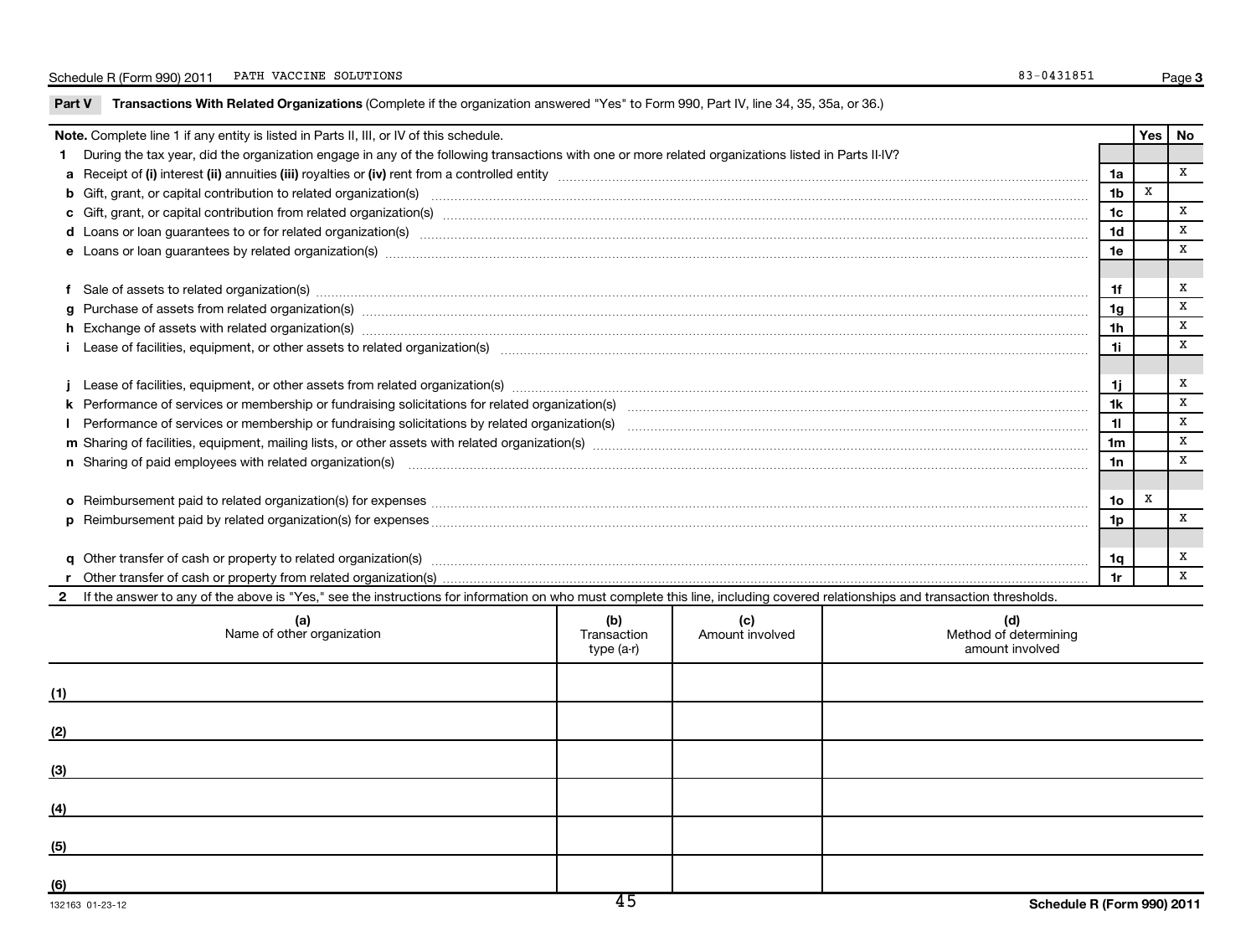### Schedule R (Form 990) 2011 PATH VACCINE SOLUTIONS Page (1999) 2008 83-0431851

**4**

### Part VI Unrelated Organizations Taxable as a Partnership (Complete if the organization answered "Yes" to Form 990, Part IV, line 37.)

Provide the following information for each entity taxed as a partnership through which the organization conducted more than five percent of its activities (measured by total assets or gross revenue) that was not a related organization. See instructions regarding exclusion for certain investment partnerships.

| (a)<br>Name, address, and EIN<br>of entity | (b)<br>Primary activity | (c)<br>Legal domicile<br>(state or foreign<br>country) | (d)<br>$\begin{array}{ l l } \hline \text{Predfominant income} & \text{Area} \\ \hline \text{(related, unrelated,} & \text{501(c)(3)} \\ \text{excluded from tax} & \text{501(c)(3)} \\ \text{under section 512-514)} & \text{Yes. No} \\\hline \end{array}$ | $(e)$<br>Are all | (f)<br>Share of<br>total<br>income | (g)<br>Share of<br>end-of-year<br>assets | (h)<br>Dispropor- | tionate<br>allocations?<br>Yes No | (i)<br>Code V-UBI<br>amount in box 20 managing<br>of Schedule K-1 partner?<br>(Form 1065)<br>$\overline{Y}$ ves No | (i)<br>Yes NO | (k) |
|--------------------------------------------|-------------------------|--------------------------------------------------------|--------------------------------------------------------------------------------------------------------------------------------------------------------------------------------------------------------------------------------------------------------------|------------------|------------------------------------|------------------------------------------|-------------------|-----------------------------------|--------------------------------------------------------------------------------------------------------------------|---------------|-----|
|                                            |                         |                                                        |                                                                                                                                                                                                                                                              |                  |                                    |                                          |                   |                                   |                                                                                                                    |               |     |
|                                            |                         |                                                        |                                                                                                                                                                                                                                                              |                  |                                    |                                          |                   |                                   |                                                                                                                    |               |     |
|                                            |                         |                                                        |                                                                                                                                                                                                                                                              |                  |                                    |                                          |                   |                                   |                                                                                                                    |               |     |
|                                            |                         |                                                        |                                                                                                                                                                                                                                                              |                  |                                    |                                          |                   |                                   |                                                                                                                    |               |     |
|                                            |                         |                                                        |                                                                                                                                                                                                                                                              |                  |                                    |                                          |                   |                                   |                                                                                                                    |               |     |
|                                            |                         |                                                        |                                                                                                                                                                                                                                                              |                  |                                    |                                          |                   |                                   |                                                                                                                    |               |     |
|                                            |                         |                                                        |                                                                                                                                                                                                                                                              |                  |                                    |                                          |                   |                                   |                                                                                                                    |               |     |
|                                            |                         |                                                        |                                                                                                                                                                                                                                                              |                  |                                    |                                          |                   |                                   |                                                                                                                    |               |     |
|                                            |                         |                                                        |                                                                                                                                                                                                                                                              |                  |                                    |                                          |                   |                                   |                                                                                                                    |               |     |

**Schedule R (Form 990) 2011**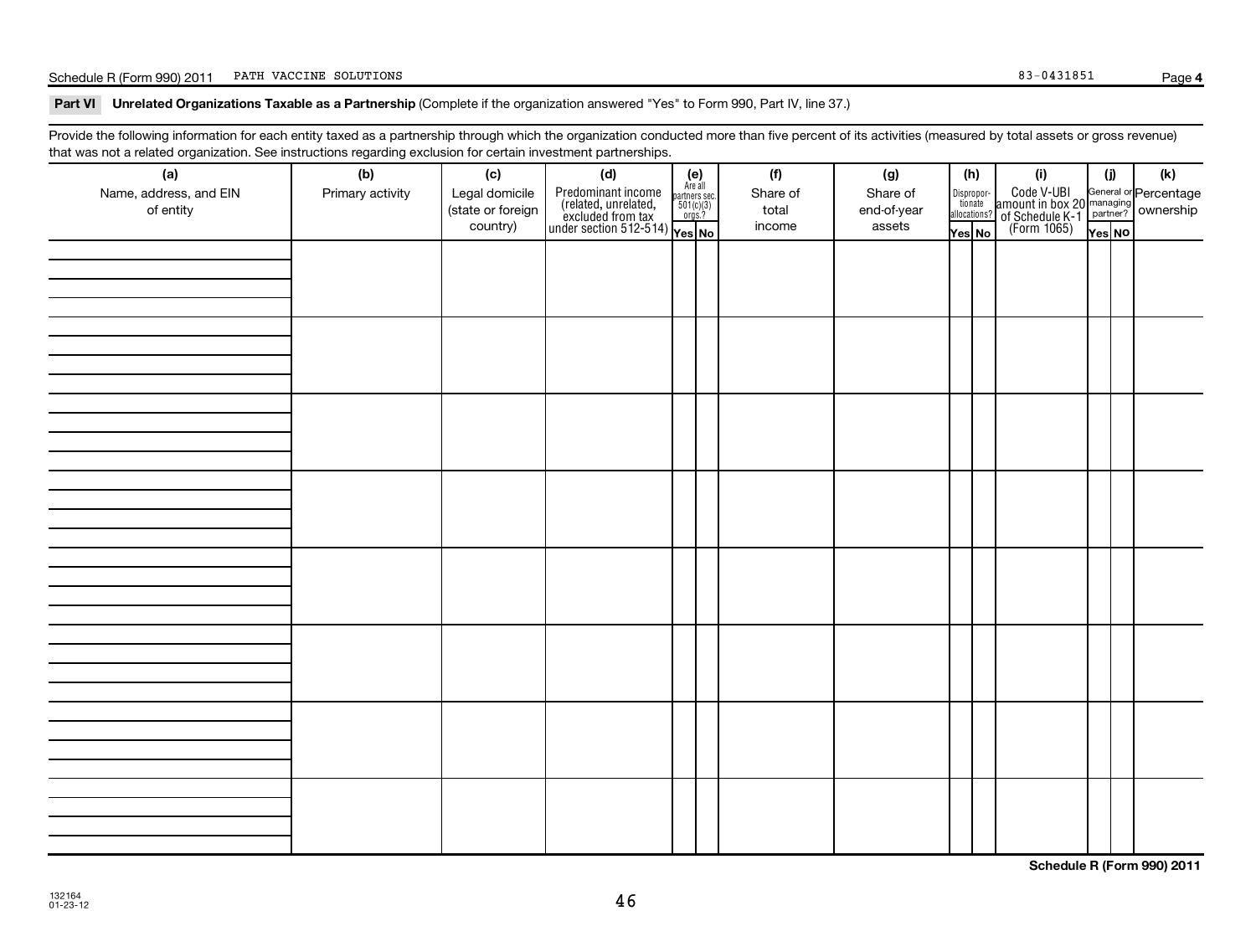| Part VII   Supplemental Information |
|-------------------------------------|

Complete this part to provide additional information for responses to questions on Schedule R (see instructions).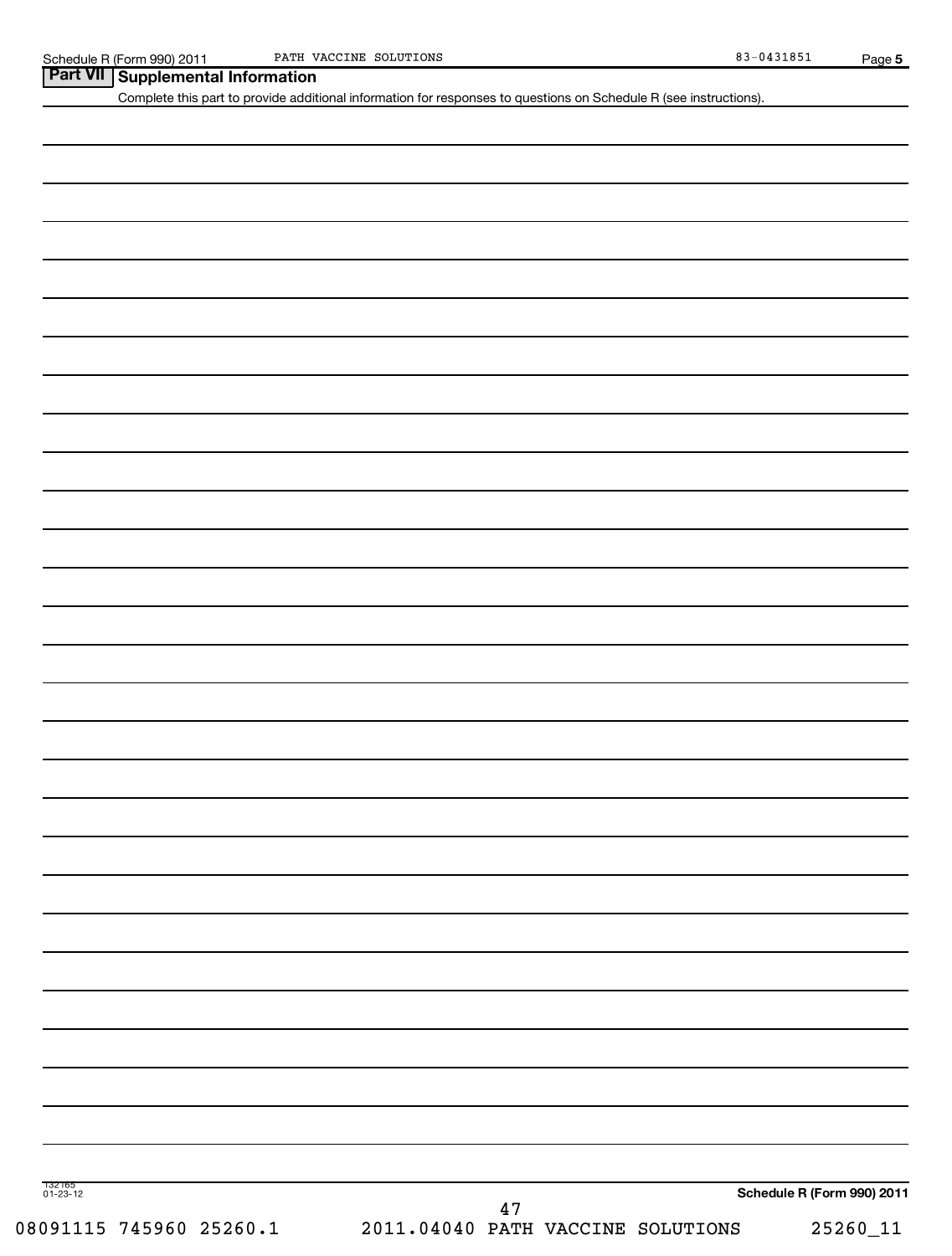**2**  $\lfloor x \rfloor$ 

● If you are filing for an Additional (Not Automatic) 3-Month Extension, complete only Part II and check this box <sub>……………………</sub>………

**Note.**  Only complete Part II if you have already been granted an automatic 3-month extension on a previously filed Form 8868.

### **• If you are filing for an Automatic 3-Month Extension, complete only Part I (on page 1).**

| Part II                                                                                                                                                                                                                                                 | If you are ming for an Automatic 3-Month Extension, complete only Part I (or page 1).                    | Additional (Not Automatic) 3-Month Extension of Time. Only file the original (no copies needed).                                                      |                            |                                         |                                                    |
|---------------------------------------------------------------------------------------------------------------------------------------------------------------------------------------------------------------------------------------------------------|----------------------------------------------------------------------------------------------------------|-------------------------------------------------------------------------------------------------------------------------------------------------------|----------------------------|-----------------------------------------|----------------------------------------------------|
|                                                                                                                                                                                                                                                         |                                                                                                          |                                                                                                                                                       |                            |                                         | Enter filer's identifying number, see instructions |
| Type or<br>print                                                                                                                                                                                                                                        | Name of exempt organization or other filer, see instructions                                             |                                                                                                                                                       |                            | Employer identification number (EIN) or |                                                    |
| PATH VACCINE SOLUTIONS<br>File by the                                                                                                                                                                                                                   |                                                                                                          |                                                                                                                                                       | X                          | 83-0431851                              |                                                    |
| due date for<br>filing your<br>return. See                                                                                                                                                                                                              | Number, street, and room or suite no. If a P.O. box, see instructions.<br>2201 WESTLAKE AVENUE, NO. 200  |                                                                                                                                                       |                            | Social security number (SSN)            |                                                    |
| instructions.<br>SEATTLE, WA 98121                                                                                                                                                                                                                      | City, town or post office, state, and ZIP code. For a foreign address, see instructions.                 |                                                                                                                                                       |                            |                                         |                                                    |
|                                                                                                                                                                                                                                                         |                                                                                                          |                                                                                                                                                       |                            |                                         | $0 \mid 1$                                         |
| Application                                                                                                                                                                                                                                             | Return                                                                                                   | Application                                                                                                                                           |                            |                                         | Return                                             |
| Is For                                                                                                                                                                                                                                                  | Code                                                                                                     | <b>Is For</b>                                                                                                                                         |                            |                                         | Code                                               |
| Form 990                                                                                                                                                                                                                                                | 01                                                                                                       |                                                                                                                                                       |                            |                                         |                                                    |
| Form 990-BL                                                                                                                                                                                                                                             | 02                                                                                                       | Form 1041-A                                                                                                                                           |                            |                                         | 08                                                 |
| Form 990-EZ                                                                                                                                                                                                                                             | 01                                                                                                       | Form 4720                                                                                                                                             |                            |                                         | 09                                                 |
| Form 990-PF                                                                                                                                                                                                                                             | 04                                                                                                       | Form 5227                                                                                                                                             |                            |                                         | 10                                                 |
| Form 990-T (sec. 401(a) or 408(a) trust)                                                                                                                                                                                                                | 05<br>Form 6069                                                                                          |                                                                                                                                                       | 11                         |                                         |                                                    |
| Form 990-T (trust other than above)                                                                                                                                                                                                                     | 06                                                                                                       | Form 8870                                                                                                                                             |                            |                                         | 12                                                 |
| STOP! Do not complete Part II if you were not already granted an automatic 3-month extension on a previously filed Form 8868.                                                                                                                           |                                                                                                          |                                                                                                                                                       |                            |                                         |                                                    |
|                                                                                                                                                                                                                                                         | MARLOW KEE, CHIEF FINANCIAL OFFICER                                                                      |                                                                                                                                                       |                            |                                         |                                                    |
| • The books are in the care of > 2201 WESTLAKE AVE., SUITE 200 - SEATTLE, WA 98121                                                                                                                                                                      |                                                                                                          |                                                                                                                                                       |                            |                                         |                                                    |
| Telephone No. 206-285-3500                                                                                                                                                                                                                              |                                                                                                          | FAX No. ▶                                                                                                                                             |                            |                                         |                                                    |
|                                                                                                                                                                                                                                                         |                                                                                                          |                                                                                                                                                       |                            |                                         |                                                    |
| • If this is for a Group Return, enter the organization's four digit Group Exemption Number (GEN) [167]. If this is for the whole group, check this                                                                                                     |                                                                                                          | . If it is for part of the group, check this box $\blacktriangleright$ and attach a list with the names and EINs of all members the extension is for. |                            |                                         |                                                    |
| $box \triangleright$<br>I request an additional 3-month extension of time until NOVEMBER 15, 2012<br>4                                                                                                                                                  |                                                                                                          |                                                                                                                                                       |                            |                                         |                                                    |
| For calendar year $2011$ , or other tax year beginning<br>5                                                                                                                                                                                             |                                                                                                          | , and ending                                                                                                                                          |                            |                                         |                                                    |
| If the tax year entered in line 5 is for less than 12 months, check reason:<br>6                                                                                                                                                                        |                                                                                                          | Initial return                                                                                                                                        | Final return               |                                         |                                                    |
| Change in accounting period                                                                                                                                                                                                                             |                                                                                                          |                                                                                                                                                       |                            |                                         |                                                    |
| State in detail why you need the extension<br>7                                                                                                                                                                                                         |                                                                                                          |                                                                                                                                                       |                            |                                         |                                                    |
| ADDITIONAL TIME IS REQUIRED TO FILE A COMPLETE AND ACCURATE RETURN.                                                                                                                                                                                     |                                                                                                          |                                                                                                                                                       |                            |                                         |                                                    |
|                                                                                                                                                                                                                                                         |                                                                                                          |                                                                                                                                                       |                            |                                         |                                                    |
|                                                                                                                                                                                                                                                         |                                                                                                          |                                                                                                                                                       |                            |                                         |                                                    |
| If this application is for Form 990-BL, 990-PF, 990-T, 4720, or 6069, enter the tentative tax, less any<br>8a                                                                                                                                           |                                                                                                          |                                                                                                                                                       |                            |                                         |                                                    |
|                                                                                                                                                                                                                                                         | nonrefundable credits. See instructions.<br>8a                                                           |                                                                                                                                                       |                            | \$                                      | 0.                                                 |
| b                                                                                                                                                                                                                                                       | If this application is for Form 990-PF, 990-T, 4720, or 6069, enter any refundable credits and estimated |                                                                                                                                                       |                            |                                         |                                                    |
| tax payments made. Include any prior year overpayment allowed as a credit and any amount paid                                                                                                                                                           |                                                                                                          |                                                                                                                                                       |                            |                                         |                                                    |
| 8b<br>\$<br>previously with Form 8868.                                                                                                                                                                                                                  |                                                                                                          |                                                                                                                                                       |                            | 0.                                      |                                                    |
| Balance due. Subtract line 8b from line 8a. Include your payment with this form, if required, by using<br>c                                                                                                                                             |                                                                                                          |                                                                                                                                                       |                            |                                         |                                                    |
| EFTPS (Electronic Federal Tax Payment System). See instructions.                                                                                                                                                                                        |                                                                                                          |                                                                                                                                                       | 8с                         | \$                                      | 0.                                                 |
| Under penalties of perjury, I declare that I have examined this form, including accompanying schedules and statements, and to the best of my knowledge and belief,<br>it is true, correct, and complete, and that I am authorized to prepare this form. |                                                                                                          | Signature and Verification must be completed for Part II only.                                                                                        |                            |                                         |                                                    |
| Signature $\blacktriangleright$                                                                                                                                                                                                                         | $Title \triangleright CPA$                                                                               |                                                                                                                                                       | Date $\blacktriangleright$ |                                         |                                                    |
|                                                                                                                                                                                                                                                         |                                                                                                          |                                                                                                                                                       |                            | Form 8868 (Rev. 1-2012)                 |                                                    |